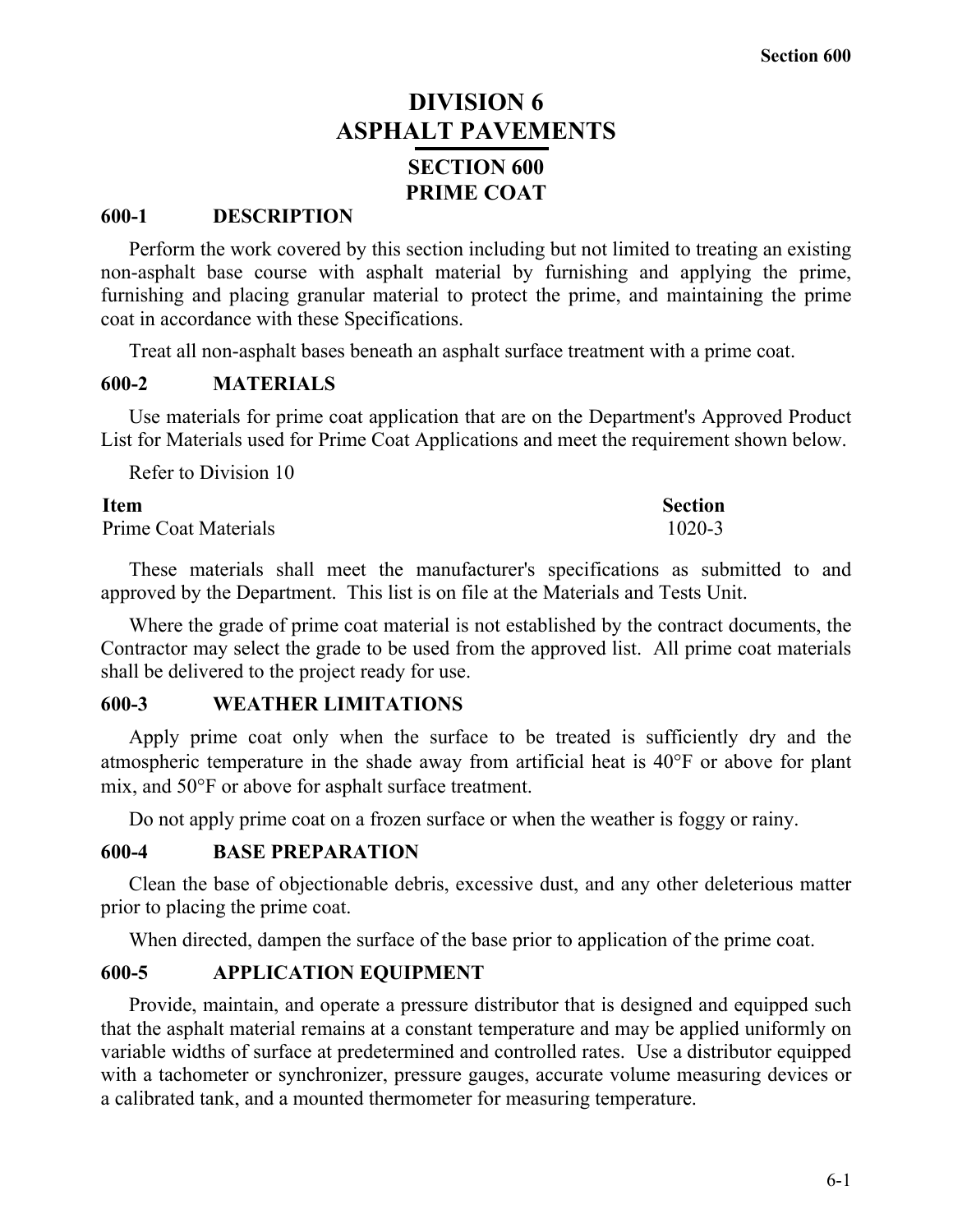## **Section 600**

Utilize a distributor equipped with a power driven pump of sufficient capacity to distribute the required quantity of asphalt material at constant flow and uniform pressure. Provide a full circulation spray bar adjustable laterally and vertically and adjustable in length to conform to the required width of application without overlapping. Provide and maintain nozzles designed to provide equal and uniform application at all times. Provide a hand spray hose and nozzle to cover areas inaccessible to the spray bars. Equip the distributor with a positive shut-off control for the spray bar and hand hose.

# **600-6 APPLICATION RATES AND TEMPERATURES**

Apply the prime coat at a rate from 0.20 to 0.50 gallons per square yard. The exact rate for each application will be established by the Engineer prior to application, in accordance with the limits shown in the approved products list referenced in Article 600-2.

The required rate of application of asphalt materials will be based on the volume of material measured at the application temperature. Apply the prime coat material at a temperature that is in accordance with the manufacturer's recommendations or as approved.

## **600-7 APPLICATION OF PRIME COAT**

When the plans require the base course to be constructed with side slopes flatter than 1:1, apply prime to the full width of the base including the side slopes.

Apply the prime coat only when the base to be treated has been approved.

Place a string line to provide alignment control for the distributor during prime coat application unless waived by the Engineer.

Cover bridge floors, curbs, and handrails of structures and all other appurtenances to protect them from tracking or splattering of prime coat.

After the prime coat has penetrated sufficiently and when directed, roll the primed surface until all loose base material is thoroughly bonded.

## **600-8 MAINTENANCE AND PROTECTION**

Allow the prime coat to thoroughly penetrate the base. When directed, apply blotting sand in accordance with the requirements of Section 818.

Maintain the prime coat in an acceptable condition until such time as the pavement is placed. Replace any damaged prime coat at no cost to the Department.

# **600-9 MEASUREMENT AND PAYMENT**

Have the volume of the distributor tank calibrated by a commercial laboratory or the manufacturer prior to use. Provide a calibration chart with an accurately calibrated measuring stick graduated in increments of not more than 25 gallons on the distributor at all times for use by the Engineer.

Prime will be determined by measuring the material at the actual application temperature and free from air bubbles. Deductions will be made from each measured tank of material for all material placed on the roadway that exceeds the application rate established by the Engineer by more than 0.03 gallons per square yard.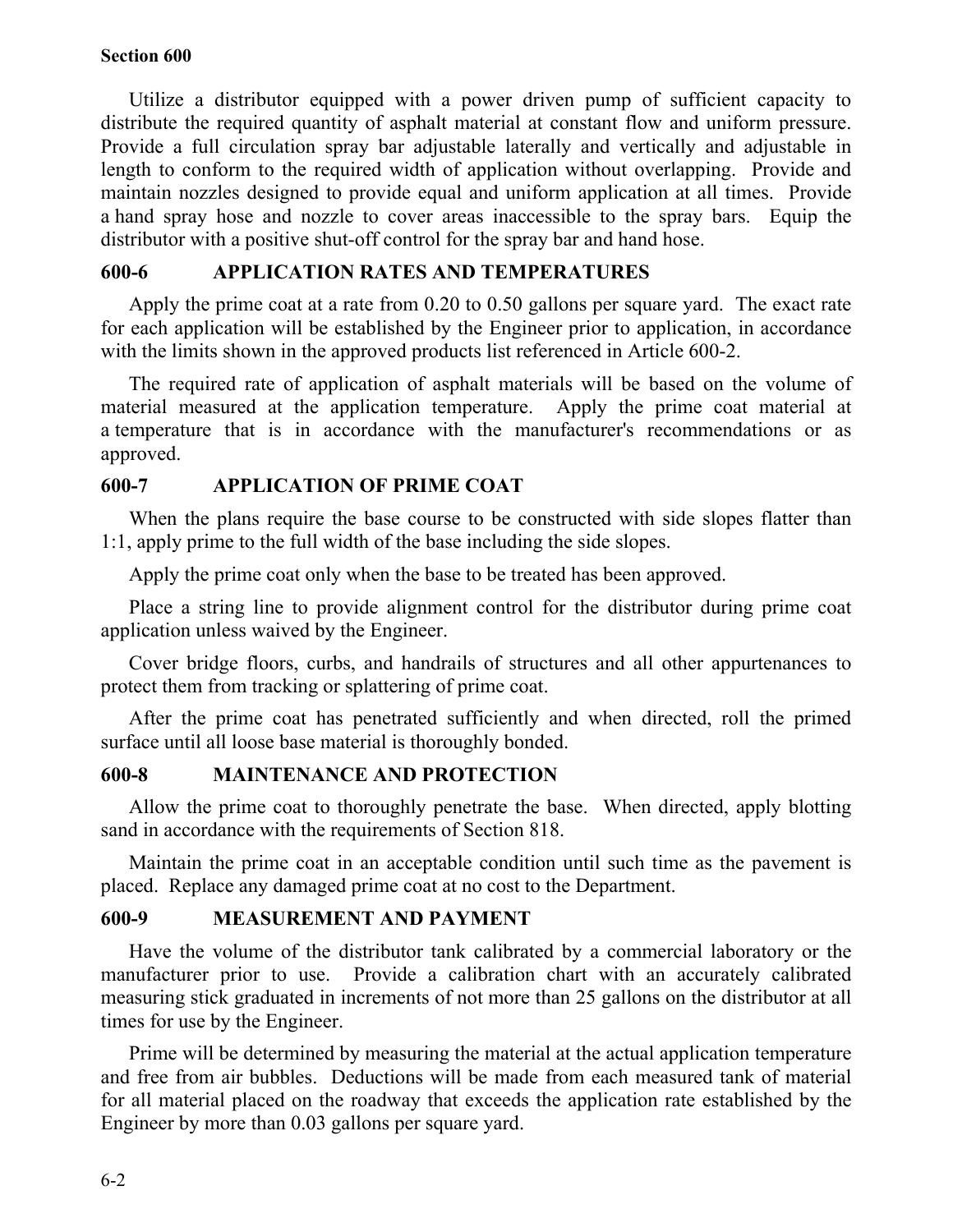Prime Coat will be paid at the contract unit price per gallons of prime coat material that has been satisfactorily placed on the roadway. Each distributor load of prime coat material delivered and utilized on the project will be measured.

Blotting sand will be paid for in accordance with Article 818-5.

Payment will be made under:

# Pay Item Pay Unit

Prime Coat Gallon

# **SECTION 605 ASPHALT TACK COAT**

## **605-1 DESCRIPTION**

Apply tack coat material to existing asphalt or concrete surfaces in accordance with these Specifications.

Apply tack coat beneath each layer of asphalt plant mix to be placed, unless otherwise approved. Where a prime coat or a newly placed asphalt surface treatment mat coat has been applied, apply tack coat as directed.

## **605-2 MATERIALS**

Refer to Division 10

| <b>Item</b>                      | <b>Section</b> |
|----------------------------------|----------------|
| Asphalt Binder, Grade PG 64-22   | $1020 - 2$     |
| Emulsified Asphalt, Grade RS-1H  | $1020 - 6$     |
| Emulsified Asphalt, Grade CRS-1H | $1020 - 7$     |
| Emulsified Asphalt, Grade CRS-1  | $1020 - 7$     |
| Emulsified Asphalt, Grade HFMS-1 | $1020 - 6$     |
| Emulsified Asphalt, Grade CRS-2  | $1020 - 7$     |

Do not dilute or mix the tack coat material with water, solvents, or other materials prior to application.

Unless otherwise specified in the contract, the Contractor may utilize any of the grades of tack coat material specified in this article.

When tack coat is required beneath an open-graded asphalt friction course, the asphalt grade and rate of application to be used on the project will be specified on the job mix formula in accordance with Section 650.

# **605-3 WEATHER LIMITATIONS**

Apply tack coat only when the surface to be treated is sufficiently dry and when the atmospheric temperature in the shade away from artificial heat is 35°F or above.

Do not apply tack coat when the weather is foggy or rainy.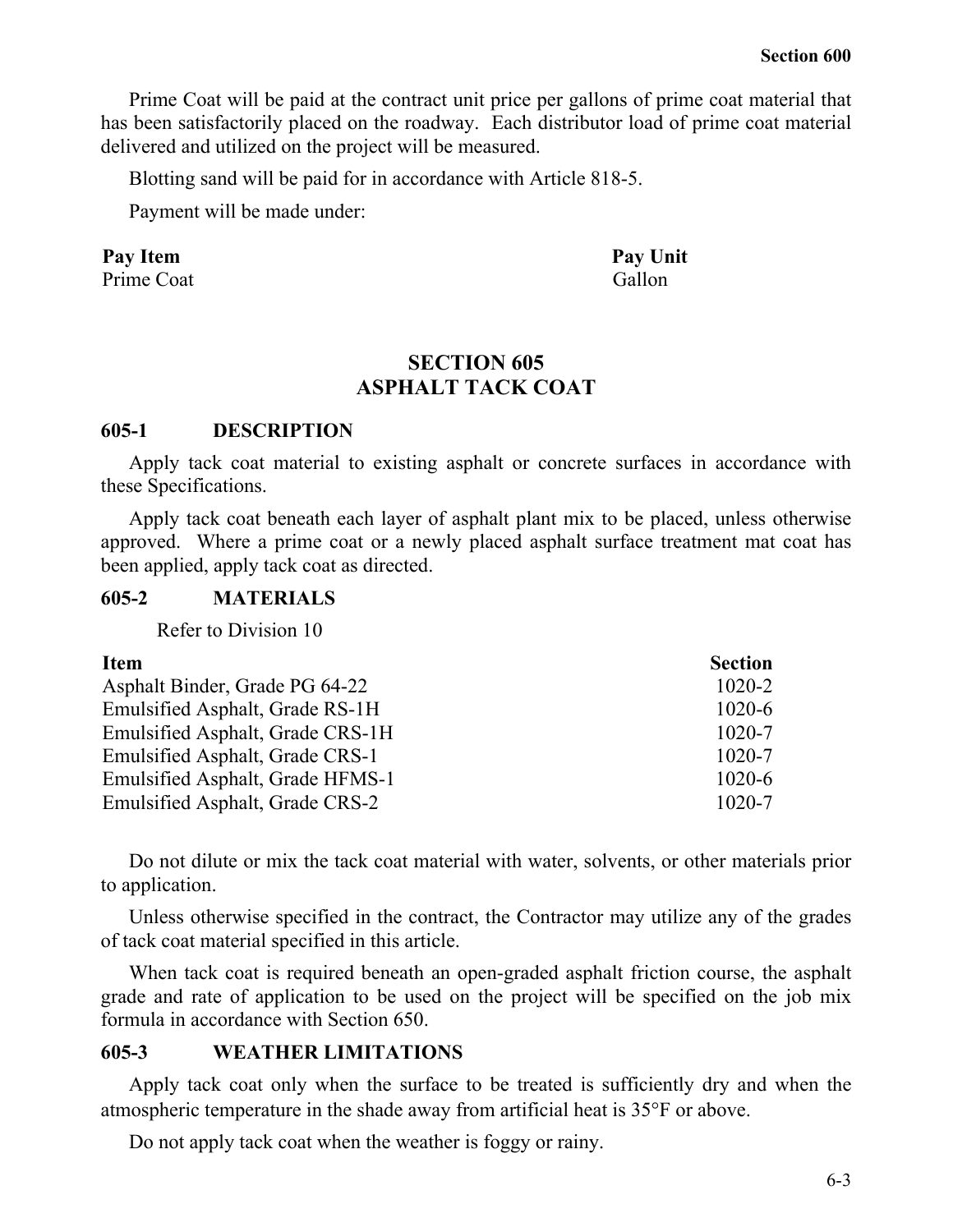## **Section 605**

# **605-4 SURFACE PREPARATION**

Clean the existing asphalt or concrete surface to that tack coat is to be applied of all dust and foreign material prior to placing the tack coat.

Remove grass, dirt, and other materials from the edge of the existing pavement prior to the placement of tack coat.

# **605-5 ACCEPTANCE OF ASPHALT MATERIALS**

The acceptance of asphalt materials will be in accordance with the requirements of Article 1020-1.

# **605-6 APPLICATION EQUIPMENT**

Provide equipment for heating and uniformly applying the asphalt material in accordance with the requirements of Article 600-5.

## **605-7 APPLICATION RATES AND TEMPERATURES**

Apply tack coat uniformly at a rate from 0.04 to 0.08 gallons per square yard. The exact rate for each application will be established by the Engineer. A different rate of application for different layers or surfaces may be established.

The established rates of application will be based on the volume of material at the actual application temperature. Apply tack coat at a temperature within the ranges shown in Table 605-1.

| <b>Asphalt Material</b>          | <b>Temperature Range</b>     |
|----------------------------------|------------------------------|
| Asphalt Binder, Grade PG 64-22   | 375-425 $\mathrm{^{\circ}F}$ |
| Emulsified Asphalt, Grade RS-1H  | $90-150$ °F                  |
| Emulsified Asphalt, Grade CRS-1  | $90-150$ °F                  |
| Emulsified Asphalt, Grade CRS-1H | $90-150$ °F                  |
| Emulsified Asphalt, Grade HFMS-1 | $90 - 160$ °F                |
| Emulsified Asphalt, Grade CRS-2  | 125-185°F                    |

# **TABLE 605-1 APPLICATION TEMPERATURE FOR TACK COAT**

# **605-8 APPLICATION OF TACK COAT**

Apply only as much tack coat material as can be covered with base, intermediate, or surface course material during the next day's operation except where public traffic is being maintained.

Where public traffic is being maintained, apply only as much tack coat as can be covered during the same day's operation. In addition, the Engineer may limit the application of tack coat in advance of the paving operation depending on traffic conditions, project location, proximity to business or residential areas, or other reasons. In the event that tack coat material is not covered in the same day's operation, the Engineer may require the application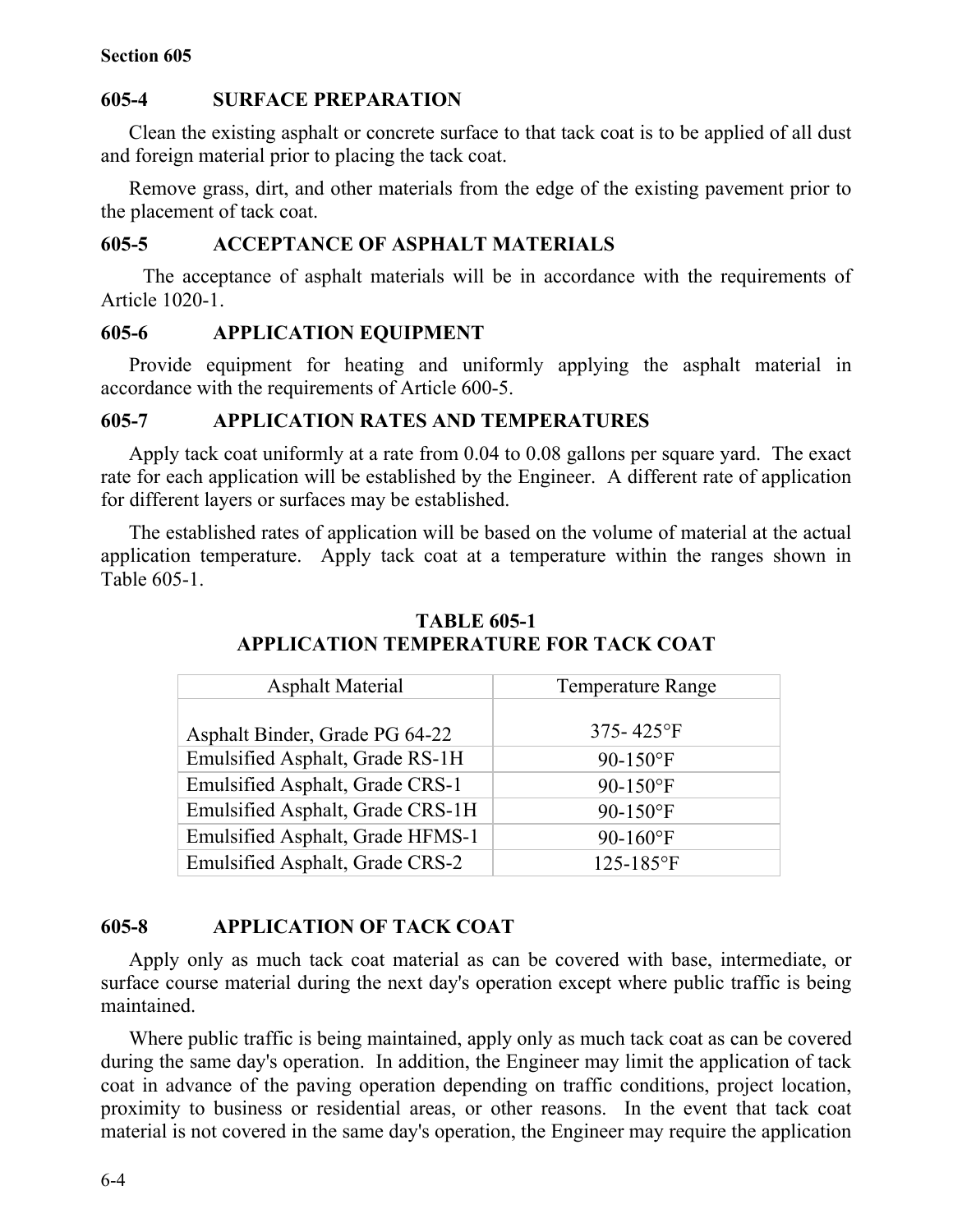of suitable granular material or other means to provide a safe traffic condition at no additional cost to the Department.

Take necessary precautions to limit the tracking and/or accumulation of tack coat material on either existing or newly constructed pavements. Excessive accumulation of tack may require corrective measures.

Apply tack coat material with a distributor spray bar that can be adjusted to uniformly coat the entire surface at the directed rate. Use a hand hose attachment only on irregular areas and areas inaccessible to the spray bar. Cover these areas uniformly and completely.

Apply tack coat as directed by and in the presence of the Engineer. Do not place any asphalt mixture until the tack coat has sufficiently cured.

Paint or spray contact surfaces of headers, curbs, gutters, manholes, vertical faces of old pavements, and all exposed transverse and longitudinal edges of each course with tack coat before mixture is placed adjacent to such surfaces.

Cover bridge floors, curbs, and handrails of structures, and all other appurtenances to protect them from tracking or splattering tack coat material.

# **605-9 PROTECTION OF TACK COAT**

After the tack coat has been applied, protect it until it has cured for a sufficient length of time to prevent it from being picked up by traffic.

# **605-10 MEASUREMENT AND PAYMENT**

There will be no direct payment for the work covered by this section.

Payment at the contract unit prices for the various mix items covered by Sections 610, 650, and 654 will be full compensation for all work covered by this section.

# **SECTION 607 MILLING ASPHALT PAVEMENT**

# **607-1 DESCRIPTION**

Perform the work covered by this section including but not limited to milling and remilling the pavement at locations, depths, widths, and typical sections indicated in the contract documents, cleaning the milled surface, loading, hauling, stockpiling the milled material for use in recycled asphalt mixtures, and disposal of any excess milled material.

Except where the milled material is used in the work, provide areas outside the right of way to dispose of milled material, which becomes property of the Contractor.

# **607-2 EQUIPMENT**

Use a self-propelled unit capable of removing the existing asphalt pavement to the depths, widths, and typical sections shown in the contract. Use milling machines designed and built exclusively for pavement milling operations and with sufficient power, traction,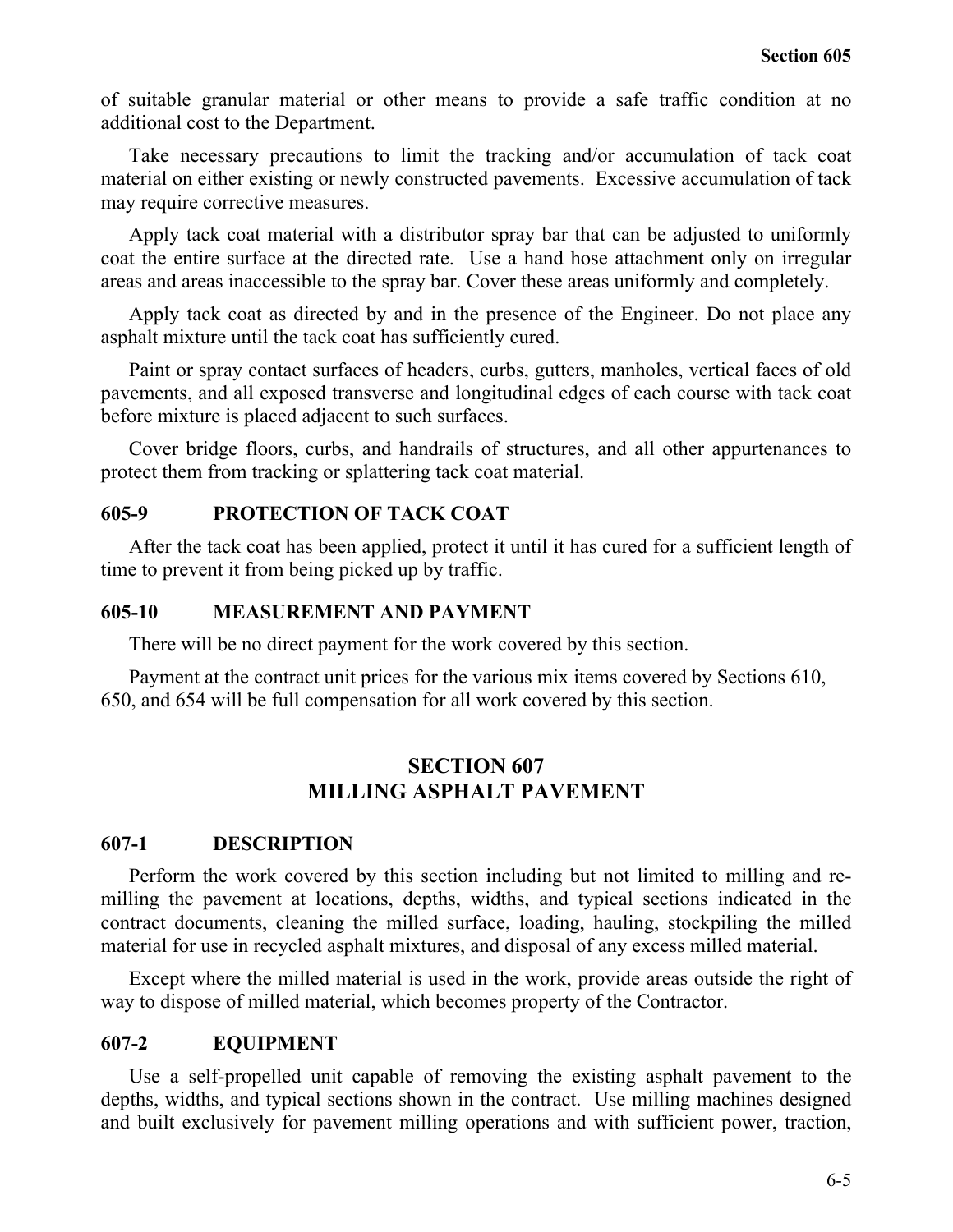## **Section 607**

and stability to accurately maintain depth of cut and slope. Use milling machines equipped with an electronic control system that will automatically control the longitudinal profile and cross slope of the milled pavement surface through the use of either a mobile grade reference(s), an erected string line(s), joint matching shoe(s), slope control systems, or other methods or combination of approved methods. Use an erected fixed stringline when required by the contract; otherwise, use a mobile grade reference system capable of averaging the existing grade or pavement profile over a minimum 30 foot distance or by non-contacting laser or sonar type ski systems with at least four referencing stations mounted on the milling machine at a minimum length of 24 feet. Coordinate the position of the grade control system such that the grade sensor is at the approximate midpoint of the mobile reference system. Use a machine capable of leaving a uniform surface suitable for handling traffic without excessive damage to the underlying pavement structure. Use a milling machine and other loading equipment capable of loading milled material to be used in other parts of the work without excessive segregation.

Provide additional equipment necessary to satisfactorily remove the pavement in the area of manholes, water valves, curb and gutter, and other obstructions.

Equip the milling equipment with a means of effectively limiting the amount of dust escaping from the removal operation in accordance with local, State, and Federal air pollution control laws and regulations.

# **607-3 CONSTRUCTION REQUIREMENTS**

Mill the existing pavement in a manner that will restore the pavement surface to a uniform longitudinal profile and cross section in accordance with typical sections shown in the plans. Where indicated in the contract, remove pavement to a specified depth and produce a specified cross slope. Mill intersections and other irregular areas as indicated in the contract.

The Contractor may elect to make multiple cuts to achieve the required depth of cut or cross slope required by the plans.

Establish the longitudinal profile of the milled surface by a mobile string line on the side of the cut nearest the centerline of the road. Establish the cross slope of the milled surface by an automatic cross slope control mechanism or by a second skid sensing device located on the opposite edge of the cut. The Engineer may waive the requirement for automatic grade and cross slope controls where conditions warrant.

Operate the milling equipment in such a manner as to prevent damage to the underlying pavement structure, utilities, drainage facilities, curb and gutter, paved surfaces outside the milled area, and any other appurtenances. Produce milled pavement surfaces that are reasonably smooth and free of excessive scarification marks, gouges, ridges, continuous grooves, or other damage. Repair any leveling or patching required as a result of negligence by the Contractor with hot asphalt plant mix at no cost to the Department and in a manner acceptable to the Engineer. Coordinate the adjustment of manholes, meter boxes, and valve boxes with the milling operation.

The Engineer may require re-milling of any area exhibiting laminations or other defects. If the defects are determined to be the result of the Contractor's negligence, then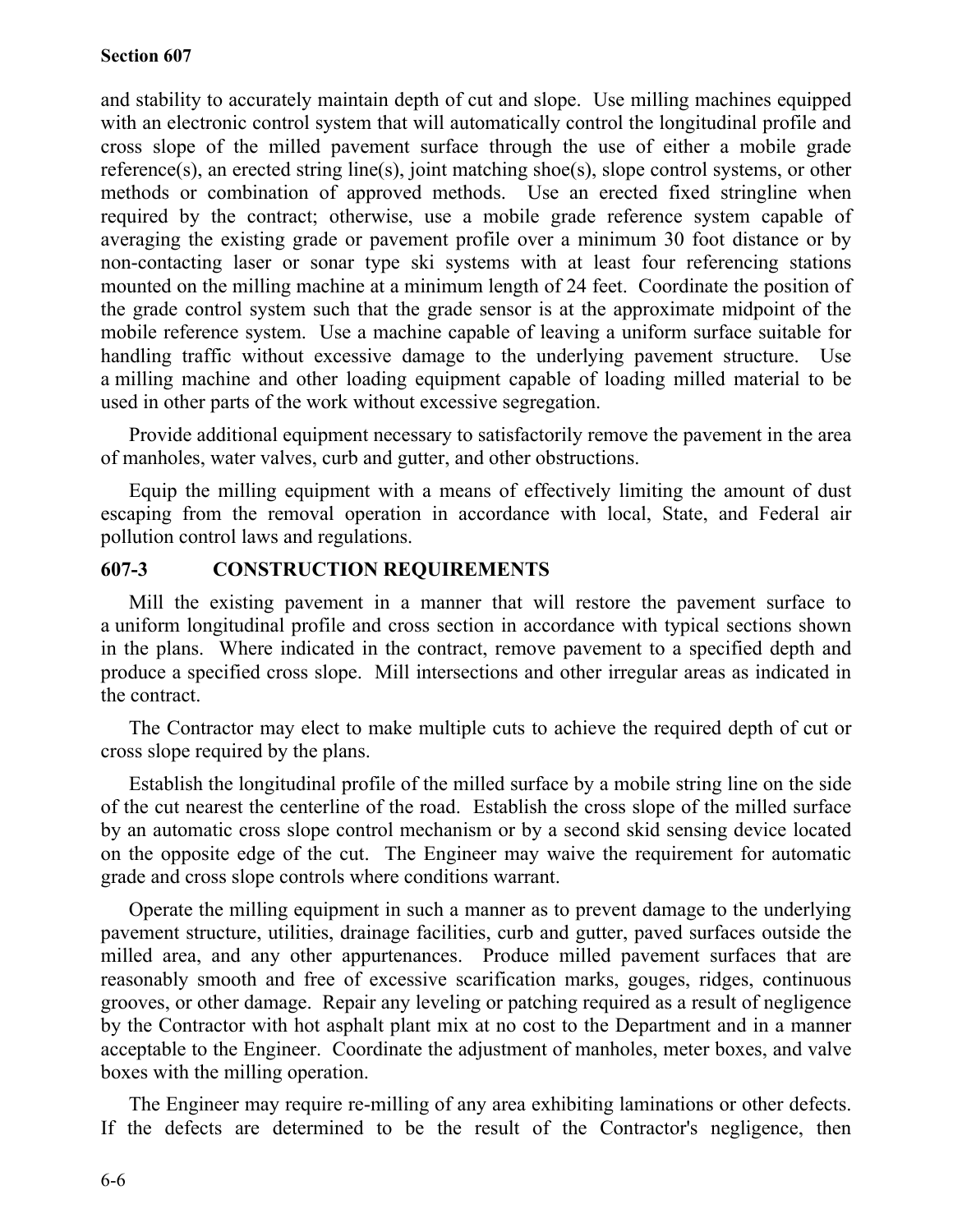measurement for the re-milling, as specified in Article 607-5, will not be made. If however, the Engineer directs the re-milling of an area that is not due to the Contractor's negligence, measurement of the re-milled area will be made under requirements of Article 607-5.

Thoroughly clean the milled pavement surface of all loose aggregate particles, dust, and other objectionable material. Disposing or wasting of oversize pieces of pavement or loose aggregate material will not be permitted within the right of way.

Conduct pavement removal operations in a manner that effectively minimizes the amount of dust being emitted. Plan and conduct the operation so it is safe for persons and property adjacent to the work including the traveling public.

## **607-4 TOLERANCE**

Remove the existing pavement to the depth required by the contract. The Engineer may vary the depth of milling by not more than one inch. In the event the directed depth of milling per cut is altered by the Engineer more than one inch, either the Department or the Contractor may request an adjustment in unit price under the requirements of Article 104-3. In administering the requirements of Article 104-3 the Department will give no consideration to value given to reclaimed asphalt pavement.

The Department will give no consideration to value given to reclaimed asphalt material due to the deletion or reduction in quantity of milling.

The requirements of Article 104-3 will not apply to the item of Incidental Milling.

# **607-5 MEASUREMENT AND PAYMENT**

## **(A) General**

Milled asphalt pavement to be paid for will be the actual number of square yards of pavement surface that has been milled in accordance with the requirements of this Section. In measuring this quantity, the length will be the actual length milled, measured along the pavement surface. The width will be the width required by the plans or directed, measured along the pavement surface.

Where the depth of milling varies from the required depth, no adjustment in the contract unit price for *Milling Asphalt Pavement, \_\_\_\_\_\_\_\_\_ Inch Depth* will be made except as provided in Article 607-4.

# **(B) Milling Asphalt Pavement, \_\_\_\_\_\_\_\_\_\_\_ Inch Depth**

For each and every square yard that the Engineer directs to be milled; including that requiring any additional equipment necessary to remove pavement in the area of manholes, water valves, curb and gutter, and other obstructions; measured as provided in Subarticle 607-5(A); compensation will be made at the contract unit price per square yard for *Milling Asphalt Pavement, \_\_\_\_\_\_\_\_ Inch Depth*.

Where the Engineer directs multiple cuts to achieve the final depth, measurement will be made for each cut. Where the Contractor elects to make multiple cuts to achieve the final depth, no additional measurement will be made.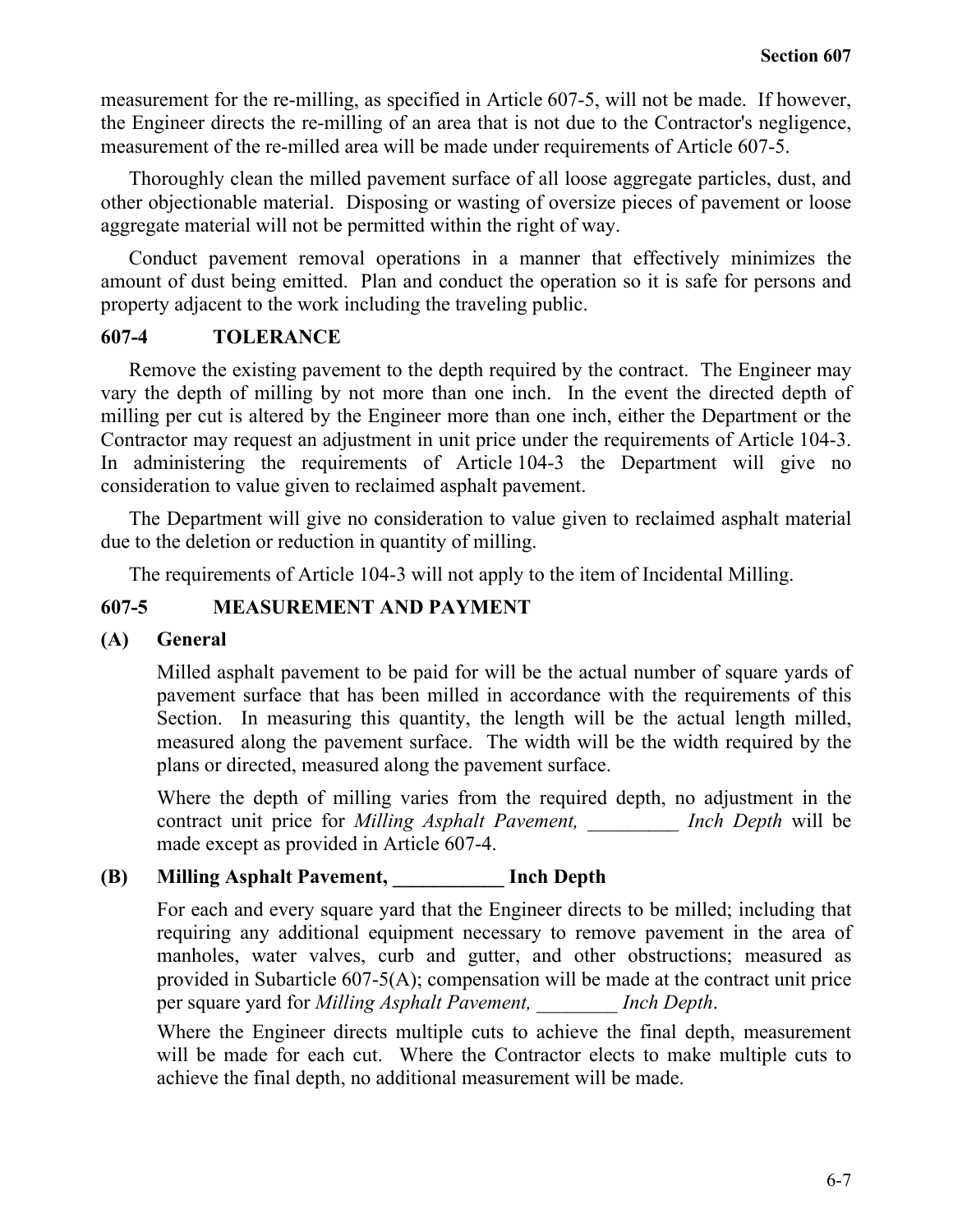## **Section 607**

# **(C) Incidental Milling**

Where the Contractor is required by the plans to mill irregular areas and intersections or is directed to re-mill areas whose length is less than 100 feet, measurement will be made as provided in Subarticle 607-5(A) for each cut he is directed to perform. Where the Contractor elects to make multiple cuts to achieve the final depth, no additional measurement will be made. Compensation will be made at the contract unit price per square yard for *Incidental Milling*.

Payment will be made under:

| Pay Item                             | Pay Unit    |
|--------------------------------------|-------------|
| Milling Asphalt Pavement,<br>$"$ to  | Square Yard |
| Milling Asphalt Pavement,<br>" Depth | Square Yard |
| Incidental Milling                   | Square Yard |

# **SECTION 609**

# **QUALITY MANAGEMENT SYSTEM FOR ASPHALT PAVEMENTS**

## **609-1 DESCRIPTION**

Produce and construct asphalt mixtures and pavements in accordance with a quality management system as described in these Specifications. Apply these Specifications to all materials and work performed in accordance with Division 6. Perform all quality control activities in accordance with the Department's *Hot Mix Asphalt Quality Management System (HMA/QMS) Manual* in effect on the date of contract advertisement, unless otherwise approved.

# **609-2 DESCRIPTION OF RESPONSIBILITIES**

# **(A) Quality Control (QC)**

Provide and conduct a quality control program in accordance with Article 609-5 and these Specifications. A quality control program is defined as all activities, including mix design, process control inspection, plant and equipment calibration, sampling and testing, and necessary adjustments in the process that are related to production of a pavement that meets all requirements of the Specifications.

# **(B) Quality Assurance (QA)**

The Department will conduct a quality assurance program in accordance with Article 609-6 and these Specifications. A quality assurance program is defined as all activities, including inspection, sampling, and testing related to determining that the quality of the completed pavement conforms to specification requirements.

# **609-3 MIX DESIGN/JOB MIX FORMULA REQUIREMENTS**

Apply all requirements of Article 610-3.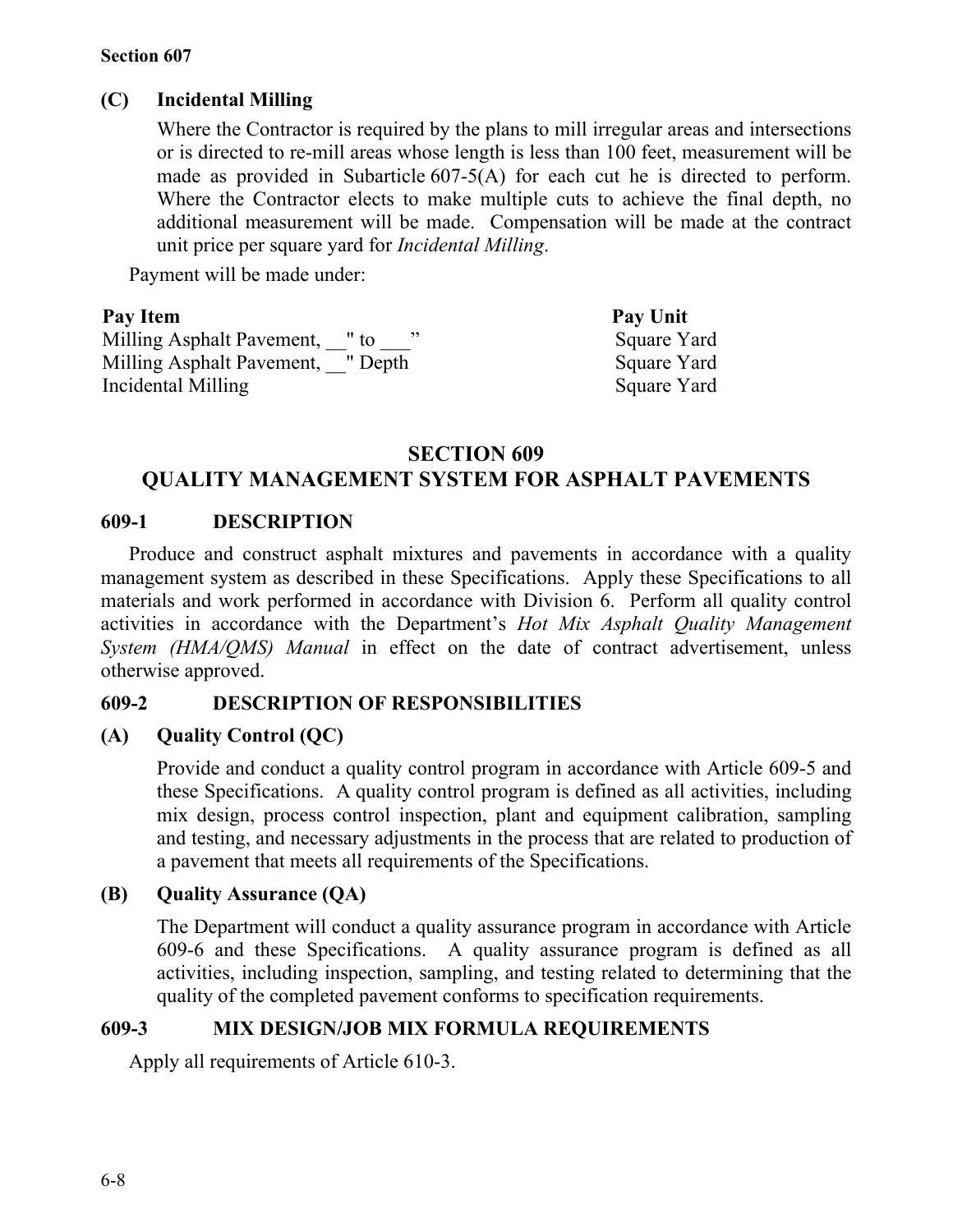## **609-4 FIELD VERIFICATION OF MIXTURE AND JOB MIX FORMULA ADJUSTMENTS**

Conduct field verification of the mix at each plant within 30 calendar days prior to initial production of each mix design, when required by the Allowable Mix Adjustment Policy and when directed as deemed necessary.

Field verification testing consists of performing a minimum of one full test series on mix sampled and tested in accordance with Subarticle 609-5(C)2, Required Sampling and Testing Frequencies. Mix obtained from NCDOT or non-NCDOT work may be used for this purpose provided it is sampled, tested, and the test data handled in accordance with current procedures in the Department's HMA/QMS Manual and the following provisions.

Obtain the mix verification sample and split in accordance with current procedures in the Department's HMA/QMS Manual. Do not begin normal plant production until all field verification test results have been completed and the mix has been satisfactorily verified by the Contractor's Level II Technician. Verification is considered satisfactory when all volumetric properties except %Gmm@Nini are within the applicable mix design criteria and the gradation, binder content, and  $\%Gmm@Nini$  are within the individual limits for the mix type being produced.

In addition to the required sampling and testing for field verification, perform all preliminary inspections and plant calibrations as outlined in the HMA/QMS Manual.

Retain records of these calibrations and mix verification tests, including Superpave Gyratory Compactor (SGC) printouts, at the QC laboratory. In addition, furnish copies, including SGC printouts, to the Engineer for review and approval within one working day after beginning production of the mix.

Conduct the initial mix verification of all new mix designs with the plant set up to produce the aggregate blend and binder content in accordance with the initially approved JMF. If the Contractor and/or the Engineer determine from results of quality control tests conducted during mix verification that adjustments to the JMF are necessary to achieve specified mix properties, adjustments to the JMF may be made within tolerances permitted by Specifications for the mix type being produced, subject to approval. No reduction of asphalt binder content will be made when the average production VMA computes below the minimum specification requirement. All JMF adjustments will be approved by the Engineer and documented in writing.

Failure by the Contractor to fully comply with the above mix verification requirements will result in immediate production stoppage by the Engineer. Do not resume normal production until all mix verification sampling, testing, calibrations, and plant inspections have been performed and approved. Any mix produced that is not verified may be assessed a price reduction at the Engineer's discretion in addition to any reduction in pay due to mix and/or density deficiencies.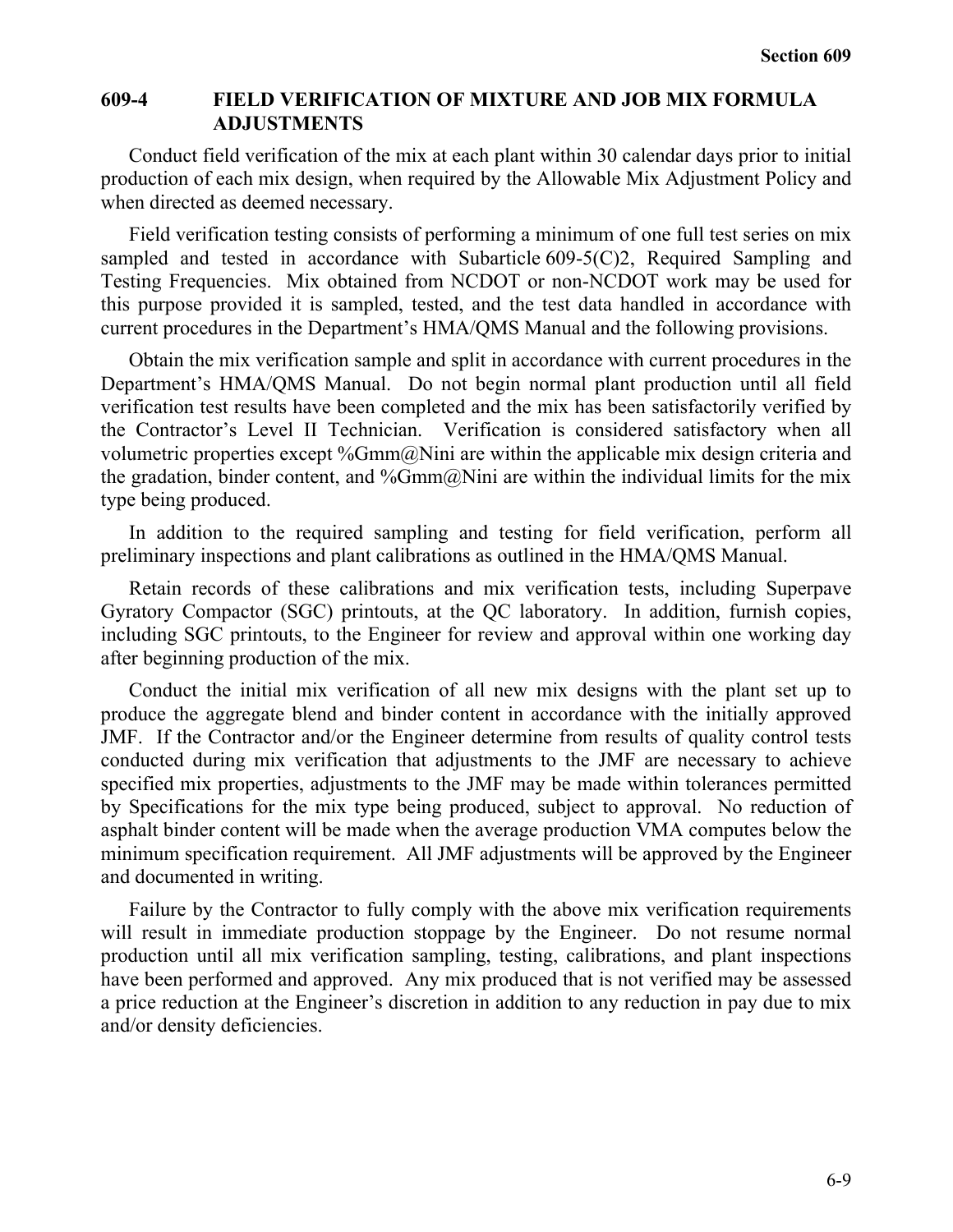# **609-5 CONTRACTOR'S QUALITY CONTROL SYSTEM**

# **(A) Personnel Requirements**

Obtain all certifications in accordance with the Department's QMS Asphalt Technician Certification Program as outlined in the *HMA/QMS Manual*. Perform all sampling, testing, data analysis and data posting by or under the direct supervision of a certified QMS asphalt plant technician.

Provide a certified Asphalt Plant Technician Level I to perform quality control operations and activities at each plant site at all times during production of material for the project. A plant operator who is a certified Asphalt Plant Technician Level I may be utilized to meet this requirement when daily production for each mix design is less than 100 tons provided the randomly scheduled increment sample as defined in Article 609-5(C)2 is not within that tonnage. When performing in this capacity, the plant operator will be responsible for all quality control activities that are necessary and required. Absences of the Level I Technician, other than those for normal breaks and emergencies shall be pre-approved by the appropriate QA Supervisor or his designated representative. Any extended absence of the Technician that has not been approved will result in immediate suspension of production by the Engineer. All mix produced during this absence will be accepted in accordance with Article 105-3.

Provide and have readily available a certified Asphalt Plant Technician Level II to supervise, coordinate, and make any necessary adjustments in the mix quality control process in a timely manner. The Level II Technician may serve in a dual capacity and fulfill the Level I Technician requirements specified above.

Provide a certified QMS Roadway Technician with each paving operation at all times during placement of asphalt. This person is responsible for monitoring all roadway paving operations and all quality control processes and activities, to include stopping production or implementing corrective measures when warranted. Provide a certified nuclear gauge operator when nuclear density control is being used.

Post in the quality control laboratory an organizational chart, including names, telephone numbers and current certification numbers of all personnel responsible for the quality control program while asphalt paving work is in progress.

# **(B) Field Laboratory Requirements**

For a contract with 5000 or more total tons of asphalt mix, furnish and maintain a Department certified laboratory at the plant site. A minimum of 320 square feet of floor space (exclusive of toilet facilities), equipment, and supplies necessary for performing Contractor quality control testing is required. Provide convenient telephone and fax machine access for QMS personnel at the plant site.

For a contract with less than 5000 total tons of asphalt mix, the quality control testing may be conducted in a Department certified off-site laboratory. All other requirements in these Specifications still apply.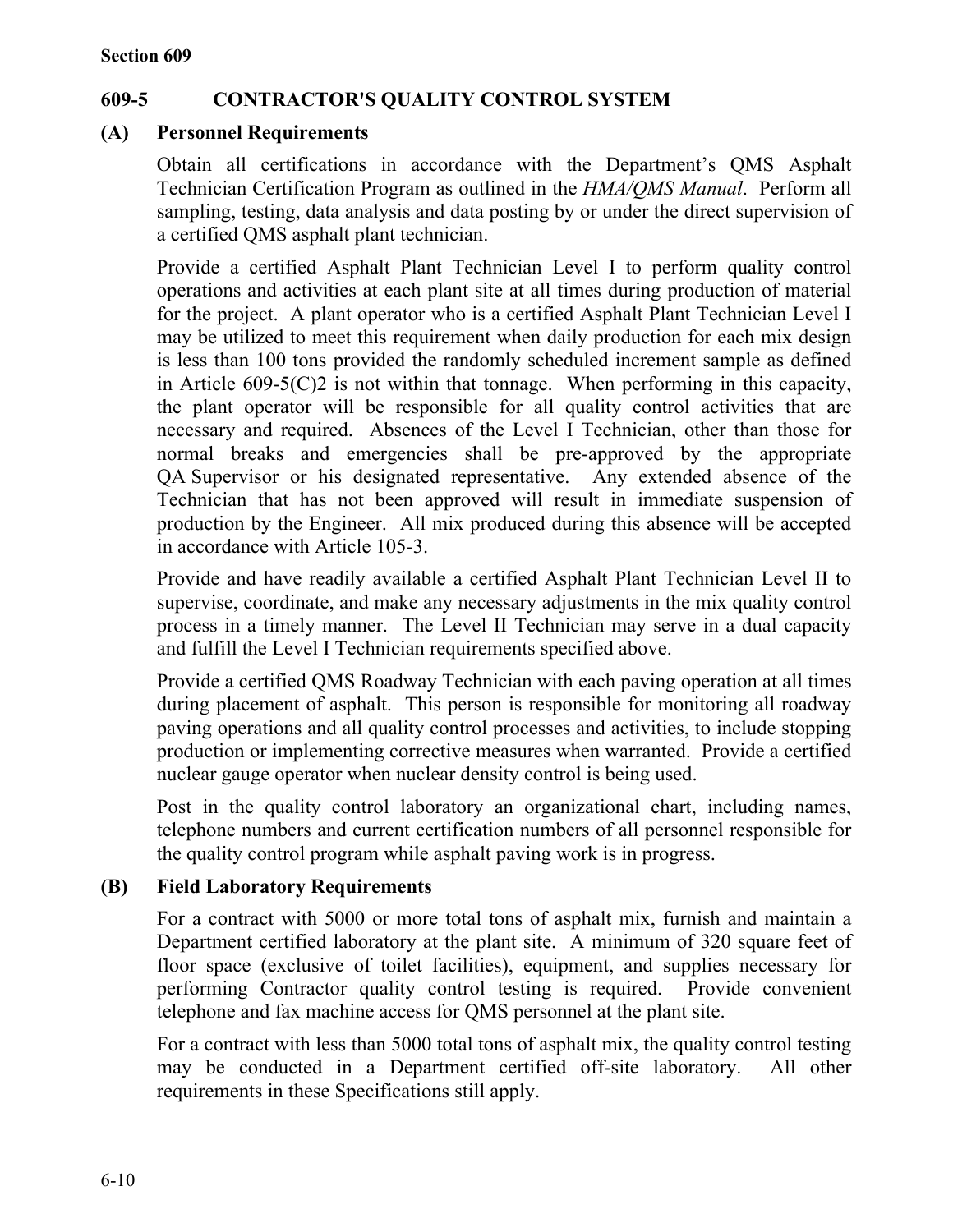Provide testing equipment meeting the requirements of the test methods herein identified in Subarticle 609-5(C)2. Provide equipment that is properly calibrated and maintained. Allow all measuring and testing devices to be inspected to confirm both calibration and condition. If at any time the Engineer determines that the equipment is not operating properly or is not within the limits of dimensions or calibration described in the applicable test method, the Engineer may stop production until corrective action is taken. Maintain and have available a record of all calibration results at the laboratory.

# **(C) Plant Mix Quality Control**

## **(1) General**

Include in the quality control process the preliminary inspections, plant calibrations and field verification of the mix and JMF as described in Article 609-4. In addition, conduct at a minimum but not limited to, the sampling, testing, and determination of all parameters outlined in these provisions using test methods and minimum frequencies as specified herein. Perform additional sampling and testing when conditions dictate. Obtain all scheduled samples at randomly selected locations in accordance with the current edition of the Department's *HMA/QMS Manual*. Log all samples taken on forms provided by the Department. Split and retain all samples taken in accordance with prescribed procedures in the *Manual*. Provide documentation as required in Subarticle 609-5(E). Identify any additional quality control samples taken and tested at times other than the regularly scheduled random samples or directed samples that take the place of regularly scheduled as process control (PC) samples on the appropriate forms. Process Control test results should not be plotted on control charts nor reported to Quality Assurance Laboratory.

Retain the untested split portion of quality control aggregate and mix samples and the tested TSR specimens for 5 calendar days at the plant site, commencing the day the samples are tested. Retain the QC compacted volumetric test specimens for 5 calendar days, commencing the day the specimens are prepared. Permission for disposal may be given by Quality Assurance personnel prior to these minimum storage periods. Retain the split portion of the Contractor's mix verification and referee mix samples until either procured by or permission for disposal is given by Quality Assurance personnel. Store all retained samples in a dry and protected location.

## **(2) Required Sampling and Testing Frequencies**

Maintain minimum test frequencies as established in the schedule below. Complete all tests within 24 hours of the time the sample is taken, unless specified otherwise within these provisions. Should the specified tests not be completed within the required time frame, cease production at that point until such time the tests are completed.

Should the Contractor's testing frequency fail to meet the minimum frequency requirements as specified, all mix without the specified test representation will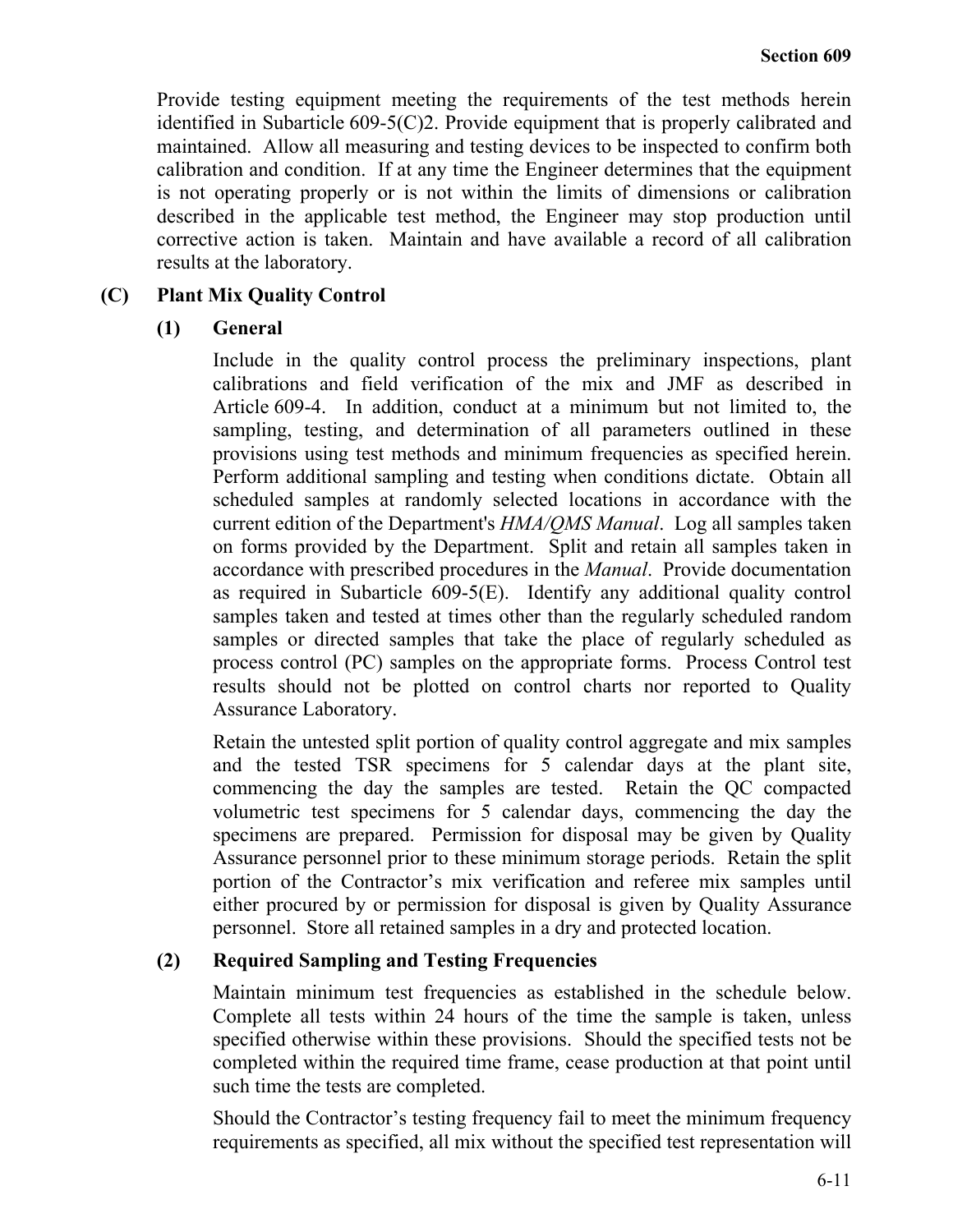be considered unsatisfactory. If the Engineer allows the mix to remain in place, payment will be made at 50 percent of the contract unit bid price for the mixture.

If desired, innovative equipment or techniques not addressed by these Specifications to produce or monitor the production of mix may be utilized, subject to approval.

# **QUALITY CONTROL MINIMUM SAMPLING AND TESTING SCHEDULE**

Sample and test the completed mixture from each job mix formula at the following minimum frequency during mix production:

# Accumulative Production Increment Number of Samples per Increment

# 750 tons 1

If production is discontinued or interrupted before the accumulative production increment tonnage is completed, continue the increment on the next production day(s) until the increment tonnage is completed. Obtain a random sample within the specified increment at the location determined in accordance with the current edition of the Department's *HMA/QMS Manual*. Conduct quality control sampling and testing on each random sample as scheduled below. When daily production of each mix design exceeds 100 tons and a regularly scheduled full test series random sample location for that mix design is not reached during that day's production, perform at least one partial test series consisting of Items A and B in the schedule below. These partial test series and associated tests do not substitute for the regularly scheduled random sample for that increment.

Perform the following full test series on all regularly scheduled random samples:

Asphalt Mixture - Sampled From Truck at Plant (AASHTO T 168 Modified)(Split Sample Required)

- (a) Binder Content, % (Contractor may select either option below):
	- (i) Ignition Furnace (AASHTO T 308 Modified)
	- (ii) Other (Contractor may request and use other means of determining percent asphalt binder, subject to approval).
- (b) Gradation on Recovered Blended Aggregate from Mix Sample (AASHTO T 30 Modified) Grade on all sieves specified on JMF
- (c) Maximum Specific Gravity (AASHTO T 209), optional (ASTM D 6857)
- (d) Bulk Specific Gravity of Compacted Specimens (AASHTO T166), optional (ASTM D 6752), Average of 3 specimens at Ndes gyrations (AASHTO T 312)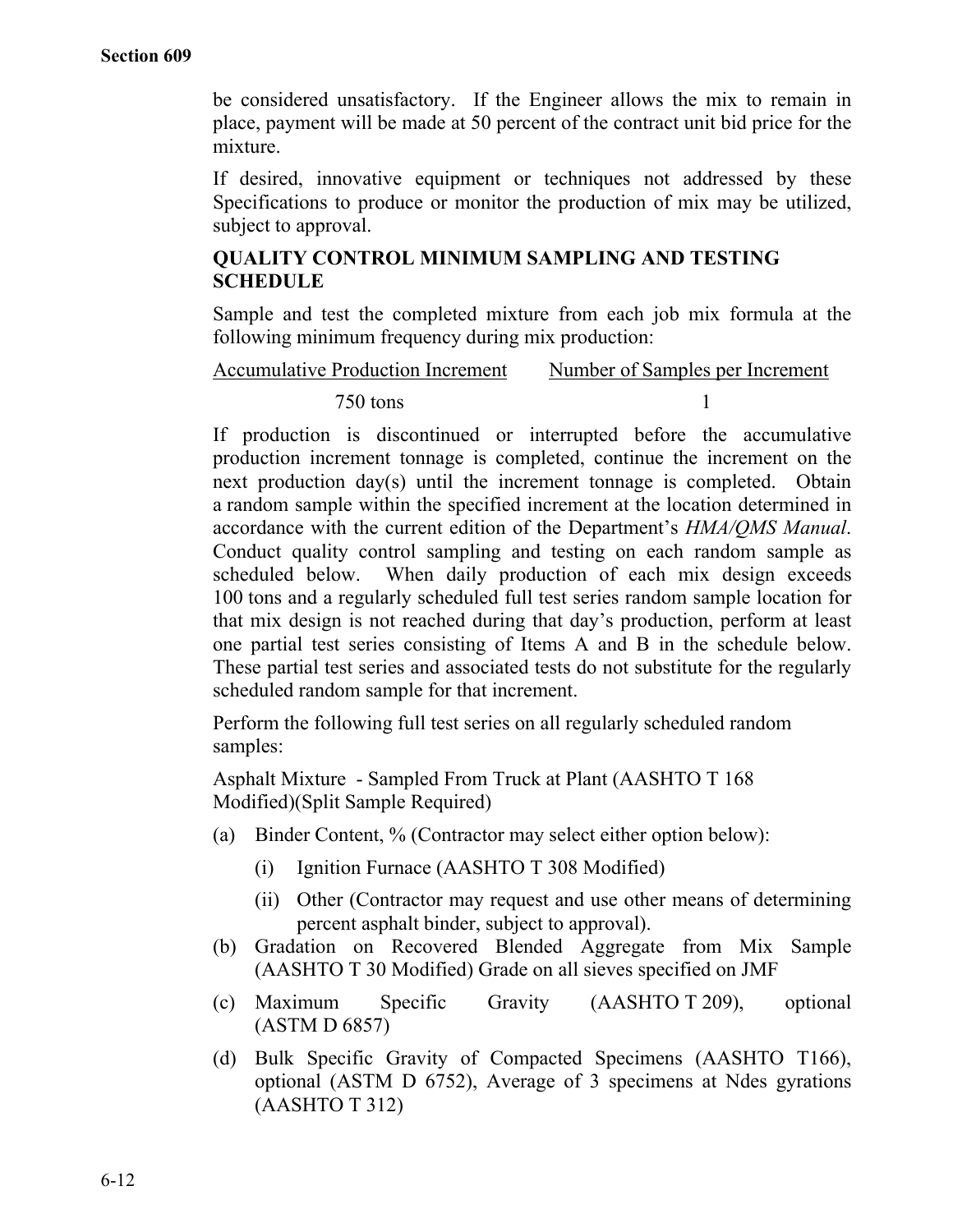- (e) Air Voids (VTM) (AASHTO T 269), Average of 3 specimens at Ndes gyrations
- (f) Voids in Mineral Aggregate (VMA) (calculation)
- (g) Voids Filled with Asphalt (VFA) (calculation)
- (h) P0.075/Pbe Ratio
- (i) Percent Maximum Specific Gravity at Nini (calculation)

In addition to the above schedule, conduct the following sampling and testing as indicated:

(a) Aggregate Stockpile Gradations (AASHTO T 27 and T 11)

(Sampled from stockpiles or cold feed system as follows; split samples not required)

- (i) Coarse Aggregates (Approved Standard Sizes)
	- a. At beginning of production\*
	- b. Weekly thereafter\*
- (ii) Fine Aggregates (Stone Screenings, Natural Sands, Etc.)
	- a. At or within 1 week prior to mix verification (Gradations valid for multiple mix designs).
	- b. Weekly after mix verification\*,
	- c. Anytime production is stopped due to plant mix gradation related problems.

\*In lieu of the aggregate stockpile gradations performed by QC personnel, gradation quality control data conducted by the aggregate producer, that is representative of the Contractor's current stockpiles, may be furnished.

- (b) Reclaimed Asphalt Pavement (RAP) Binder Content and Gradation (AASHTO T 308 Modified or T 164 and AASHTO T 30 Modified) (sampled from stockpiles or cold feed system at beginning of production and weekly thereafter). Have RAP approved for use in accordance with Subarticle 1012-1(G). (Split Sample Required)
- (c) Reclaimed Asphalt Shingle Material (RAS) Binder Content and Gradation (AASHTO T 308 Modified or T 164 and AASHTO T 30 Modified) (sampled from stockpiles or cold feed system at beginning of production and weekly thereafter). Have RAS approved for use in accordance with Subarticle 1012-1(F). (Split Sample Required)
- (d) Combined Aggregate Moisture Content (AASHTO T 255) Drum Plant Only (sampled from stockpiles or cold feed system a minimum of once daily).
- (e) Retained Tensile Strength (TSR) (AASHTO T 283 Modified):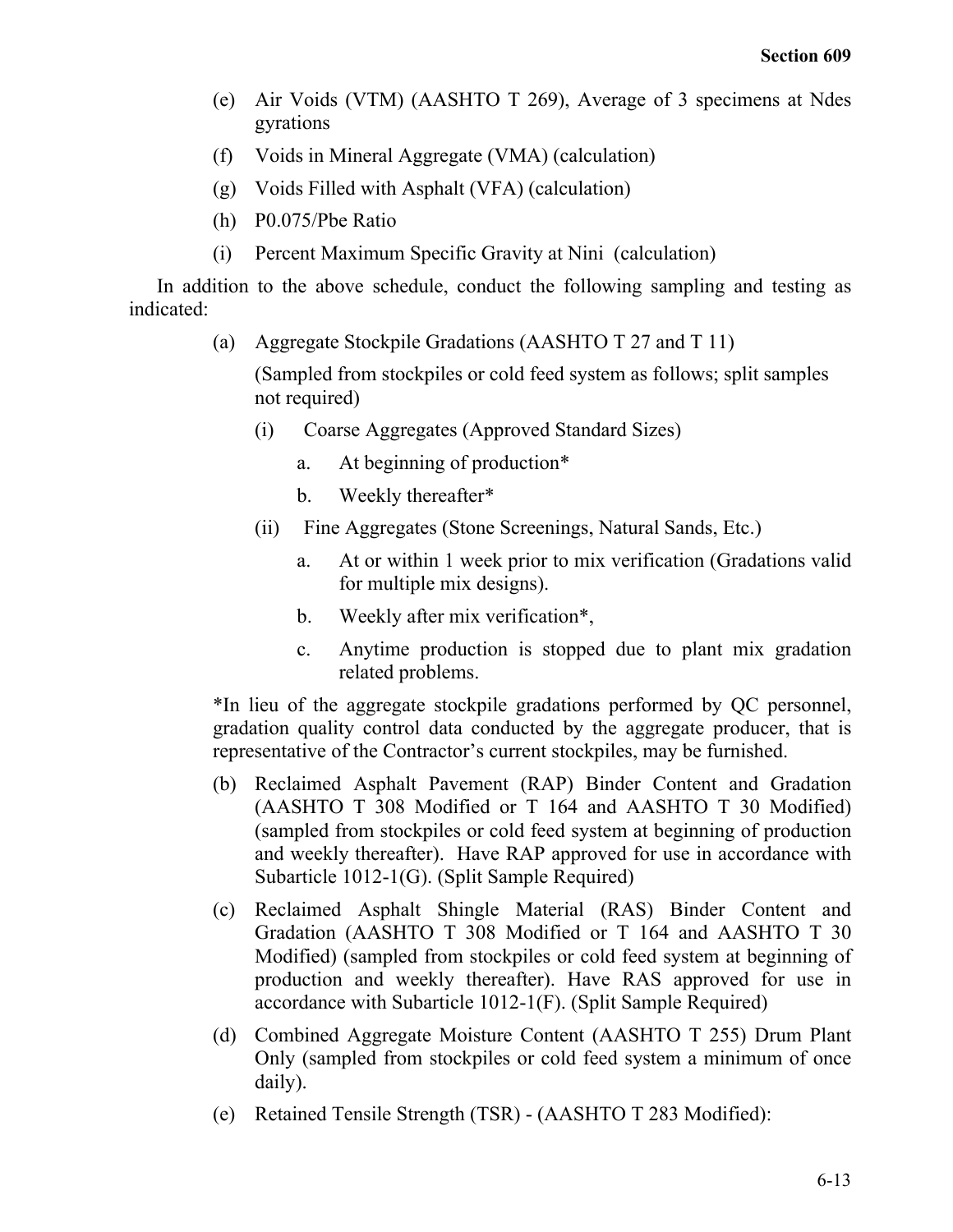Mix sampled from truck at plant, tested, and results furnished to the Engineer within 7 calendar days after beginning production of each new mix design. From the split sample, Quality Control personnel will prepare and submit within 5 calendar days of the sample date, an additional set of specimens to the QA Laboratory for TSR testing (Split Sample Required).

Specimens shall be tested on either a recording test press or a test press that maintains the peak load reading after the specimen has broken.

Additional TSR testing required prior to mix production in accordance with above procedures is required when a change is made in anti-strip additive dosage or when a new anti-strip additive source or grade is utilized, unless otherwise approved. Other TSR test(s) may be directed as deemed necessary. TSR testing is not required for mix verification, but may be performed at that time.

## **(3) Control Charts**

Maintain standardized control charts furnished by the Department at the field laboratory. For mix incorporated into the project, record full test series data from all regularly scheduled random samples or directed samples that replace regularly scheduled random samples, on control charts the same day the tests are obtained.

In addition, partial test series results obtained due to reasons outlined in Subarticle 609-5(C)(2) will be reported to Quality Assurance personnel on the proper forms, but will not be plotted on the control charts.

Results of quality assurance tests performed by the Engineer will be posted on the Contractor's control charts as data becomes available.

Record the following data on the standardized control charts:

- (a) Aggregate Gradation Test Results
	- (i) For each mix type: one sieve size smaller than the mix nominal maximum size.
	- (ii) For all mix types: 2.36 mm and 0.075 mm sieves
- (b) Binder Content, %, Pb
- (c) Bulk Specific Gravity of Compacted Specimens at Ndes (measured)
- (d) Maximum Specific Gravity Determined by AASHTO T 209
- (e) Percent Voids in Total Mix at Ndes Gyrations
- (f) Percent Voids in Mineral Aggregate at Ndes Gyrations
- (g) P0.075/Pbe Ratio
- (h) Percent Maximum Specific Gravity at Nini Gyrations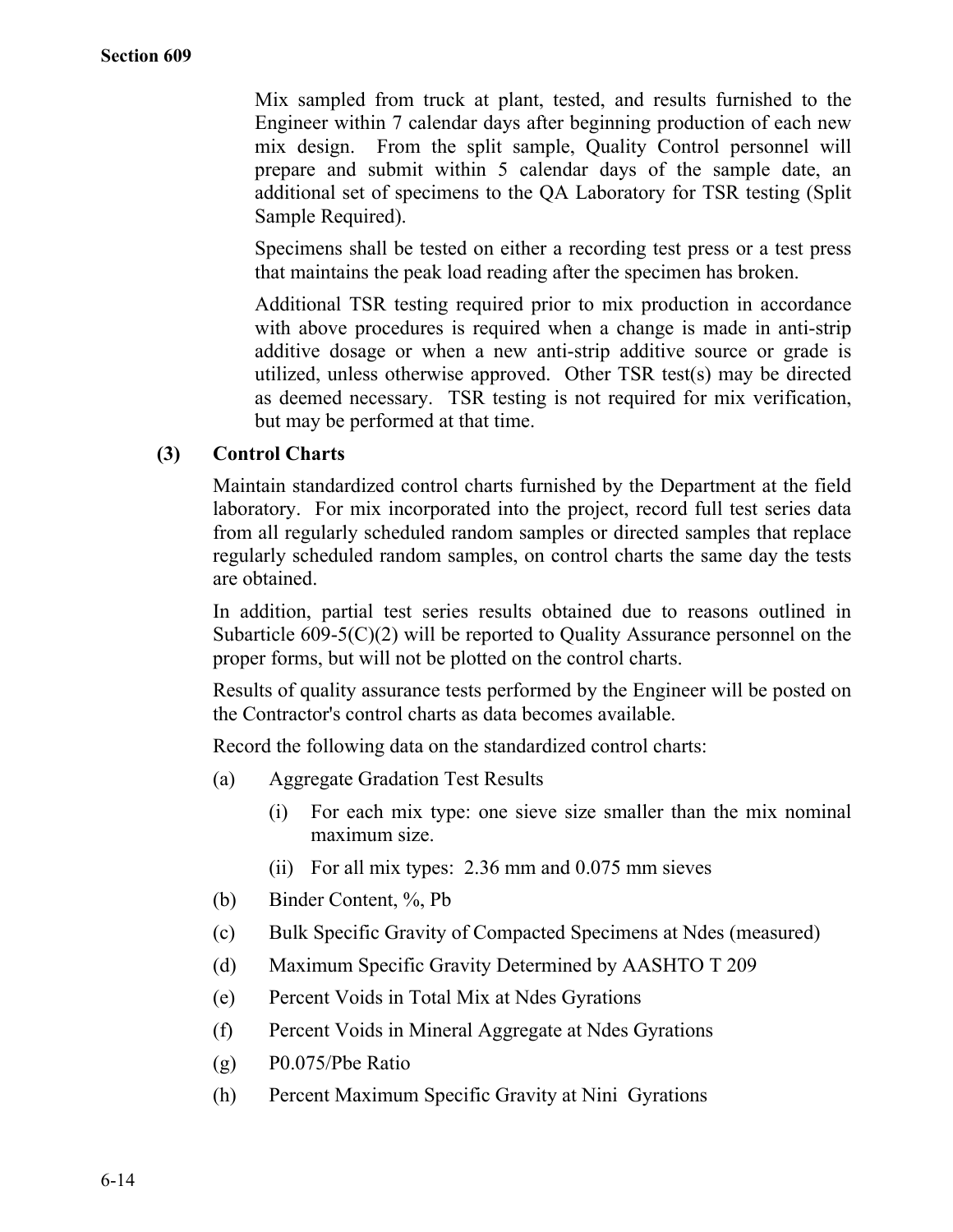Both the full test series individual test values and the moving average of the last 4 data points will be plotted on each chart. The Contractor's test data will be shown in black and the moving average in red. The Engineer's assurance data will be plotted in blue. Denote the warning control limits with a dash green line, the moving average control limits with a dash blue line, and individual test limits with a dash red line.

Maintain a continuous moving average with the following exceptions. Re-establish a new moving average only when:

- (a) A change in the binder percentage or aggregate blend is made in the JMF, or,
- (b) When the Contractor elects to stop or is required to stop production after one or two moving average values, respectively, fall outside the warning limits as outlined in Subarticle 609-5(C)6, or,
- (c) If failure to stop production after two consecutive moving averages exceed the warning limits occurs, but production does stop at a subsequent time, re-establish a new moving average beginning at the actual production stop point.

In addition, re-establish the moving averages for all mix properties. Moving averages will not be re-established when production stoppage occurs due to an individual test result exceeding the individual test limits and/or Specifications.

All individual test results for regularly scheduled random samples or directed samples that replace regularly scheduled samples are part of the plant quality control record and shall be included in moving average calculations with the following exception. When the Contractor's testing data has been proven incorrect, use the correct data as determined by the Engineer in lieu of the Contractor's data to determine the appropriate pay factor in accordance with Subarticle 609-5(C)6. In this case, replace the data in question and any related data proven incorrect.

# **(4) Control Limits**

The following are established as control limits for mix production. Control limits for the warning and moving average limits are based on a moving average of the last 4 data points. Apply all control limits to the applicable target source.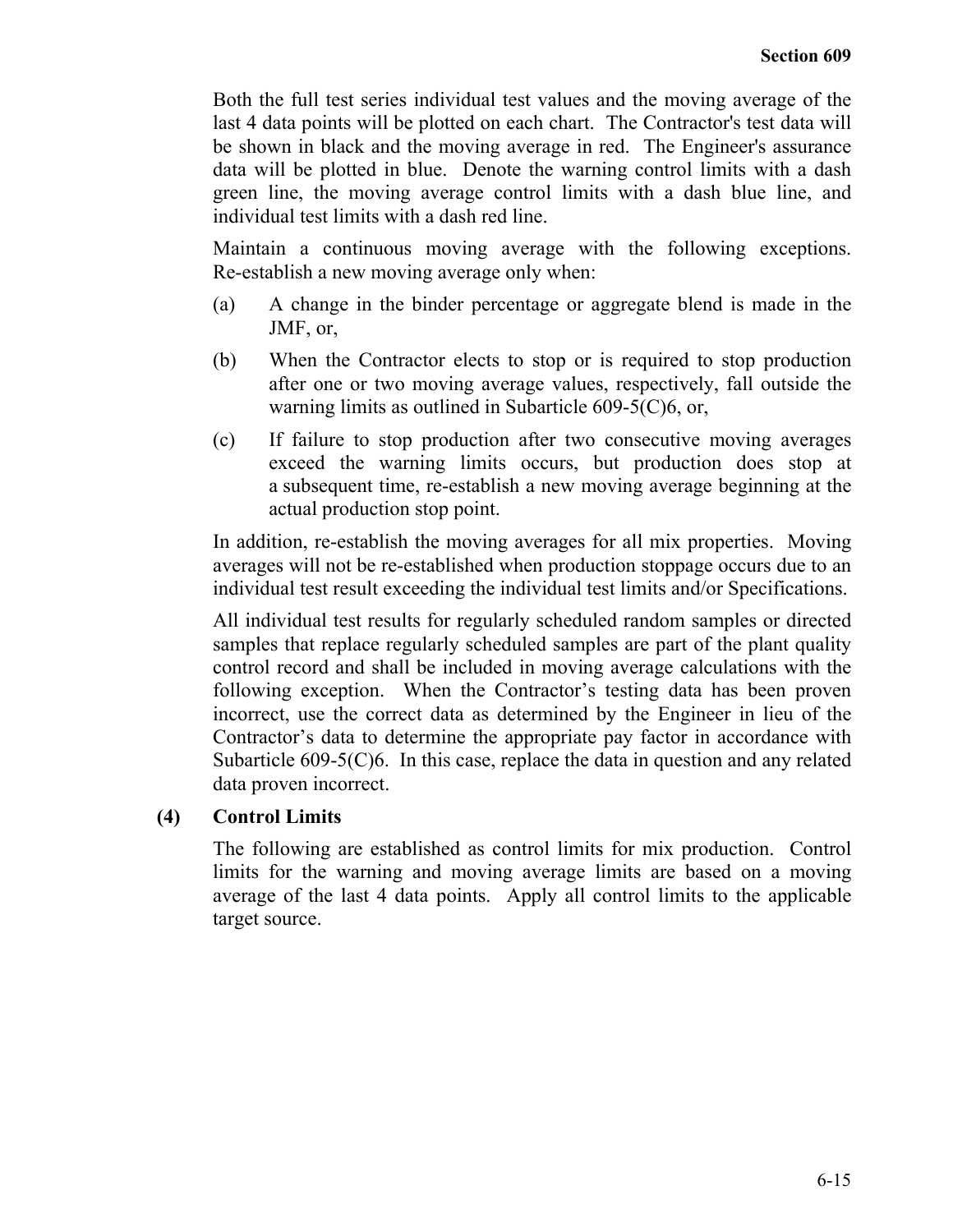| Mix Control                          | <b>Target Source</b> |              | Warning Limit   Moving Average | Individual   |
|--------------------------------------|----------------------|--------------|--------------------------------|--------------|
| Criteria                             |                      |              | Limit                          | Limit        |
| 2.36mm Sieve                         | <b>JMF</b>           | $\pm 4.0 \%$ | $\pm 5.0 \%$                   | $\pm 8.0 \%$ |
| 0.075mm Sieve                        | <b>JMF</b>           | $\pm 1.5 \%$ | $\pm 2.0 \%$                   | $\pm 2.5 \%$ |
| <b>Binder Content</b>                | <b>JMF</b>           | $\pm 0.3 \%$ | $\pm 0.5 \%$                   | $\pm 0.7 \%$ |
| VTM $(\widehat{a})$ N <sub>des</sub> | <b>JMF</b>           | $\pm 1.0 \%$ | $\pm 1.5 \%$                   | $\pm 2.0 \%$ |
| VMA $(\widehat{a})$ N <sub>des</sub> | Min. Spec. Limit     | $-0.5\%$     | $-0.8\%$                       | $-1.0\%$     |
| $P_{0.075}/P_{be}$ Ratio             | Max. Spec. Limit     | 0.0          | N/A                            | $+0.4\%$     |
| $\%G_{mm}(\partial N)_{\text{ini}}$  | Max. Spec. Limit     | N/A          | N/A                            | $+2.0\%$     |
| <b>TSR</b>                           | Min. Spec. Limit     | N/A          | N/A                            | $-15.0\%$    |

# **CONTROL LIMITS**

# **(5) Warning Bands**

Warning bands are defined as the area between the warning limits and moving average limits.

# **(6) Corrective Actions**

Immediately notify the Engineer when moving averages exceed the warning limits. All required corrective actions are based upon initial test results and shall be taken immediately upon obtaining those results. In the event situations occur that warrant more than one corrective action and/or adjustment, give precedence to the more severe of these actions. Stopping production when required takes precedence over all other corrective actions. Document all corrective actions.

Immediately cease production and immediately notify the Engineer when any of the following occur:

- (a) When an individual test result for a mix control criteria (including results for required partial test series on mix) exceeds both the individual test control limits and the applicable specification design criteria, or,
- (b) When two consecutive field TSR values fail to meet the minimum specification requirement, or,
- (c) When two consecutive binder content test results exceed the individual limits.

Do not resume normal plant production until one of the following has occurred.

Option 1: Approval has been granted by the appropriate QA Supervisor.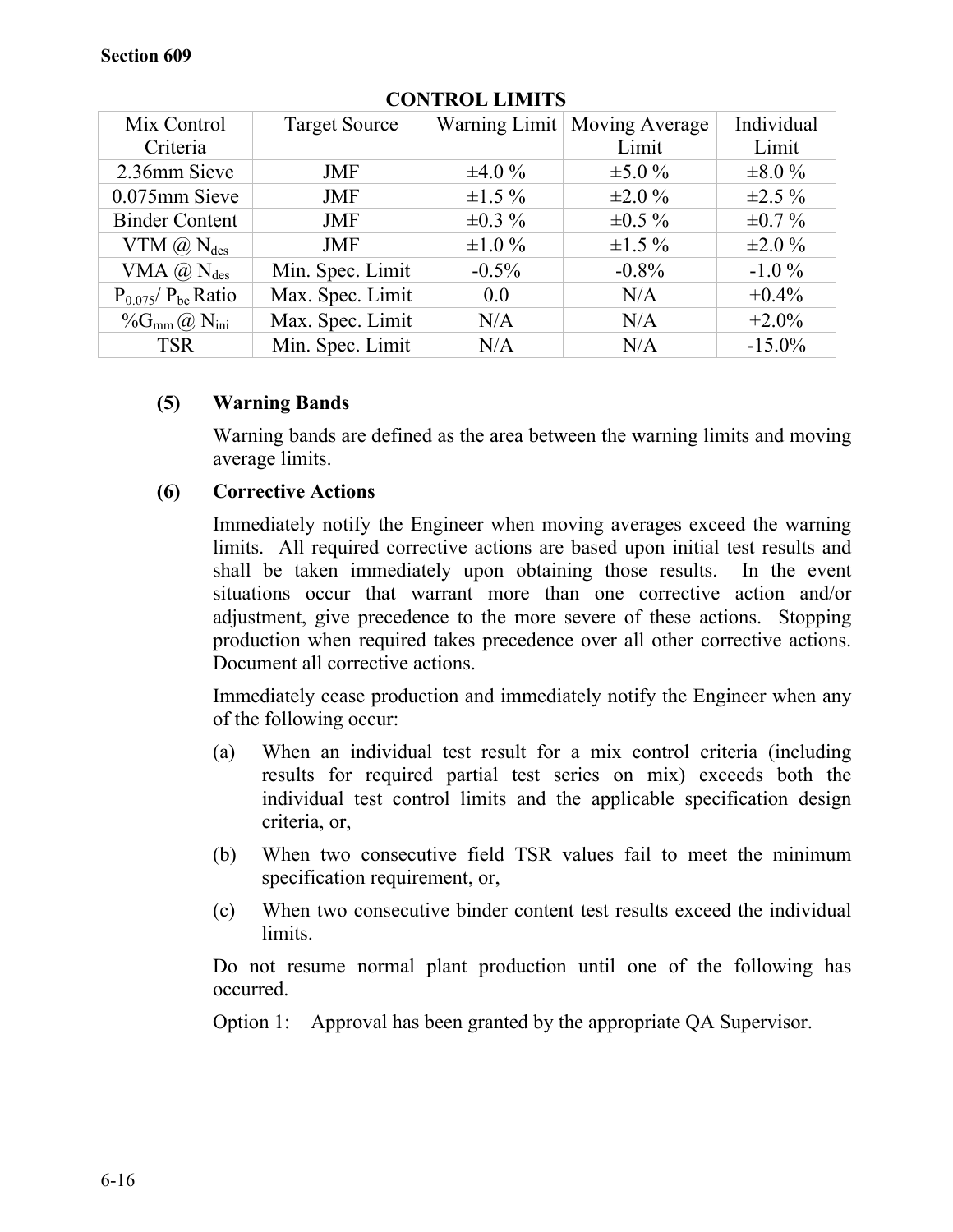Option 2: The mix in question has been satisfactorily verified in accordance with Article 609-4. Normal production may resume based on the approval of the contractor's Level II technician, provided notification and the verification test results have been furnished to the QA Laboratory.

Failure to fully comply with one of the above provisions will result in immediate production stoppage by the Engineer. Normal production shall not then resume until a complete verification process has been performed and approved by the Engineer.

Acceptance of all mix failing to meet the individual test control limits (including results for required partial test series on mix) or minimum TSR requirements as described above will be determined in accordance with Article 105-3. In addition, any mix that is obviously unacceptable will be rejected for use in the work.

Failure to stop production when required due to an individual mix test not meeting the specified requirements will subject all mix from the stop point tonnage to the point when the next individual test is back on or within the warning limits, or to the tonnage point when production is actually stopped, whichever occurs first, to being considered unacceptable.

Failure to stop production when required due to two consecutive TSR tests failing to meet the specification requirements will subject all mix from the stop point tonnage to the point when the next TSR test meets or exceeds the specification requirement, or to the tonnage point when production is actually stopped, whichever occurs first, to being considered unacceptable.

In either case, remove and replace this mix with materials that comply with the Specifications at no additional costs to the Department, unless otherwise approved. Payment will be made for the actual quantities of materials required to replace the removed quantities, not to exceed the original amounts.

Immediately notify the Engineer when any moving average value exceeds the warning limit. If two consecutive moving average values for any one of the mix control criteria fall outside the warning limits, cease production of that mix, immediately notify the Engineer of the stoppage, and make adjustments. The Contractor may elect to stop production after only one moving average value falls outside the warning limits. In either case, do not determine a new moving average until the fourth test after the elective or mandatory stop in production.

Do not resume normal plant production until one of the following has occurred.

Option 1: Approval has been granted by the appropriate QA Supervisor.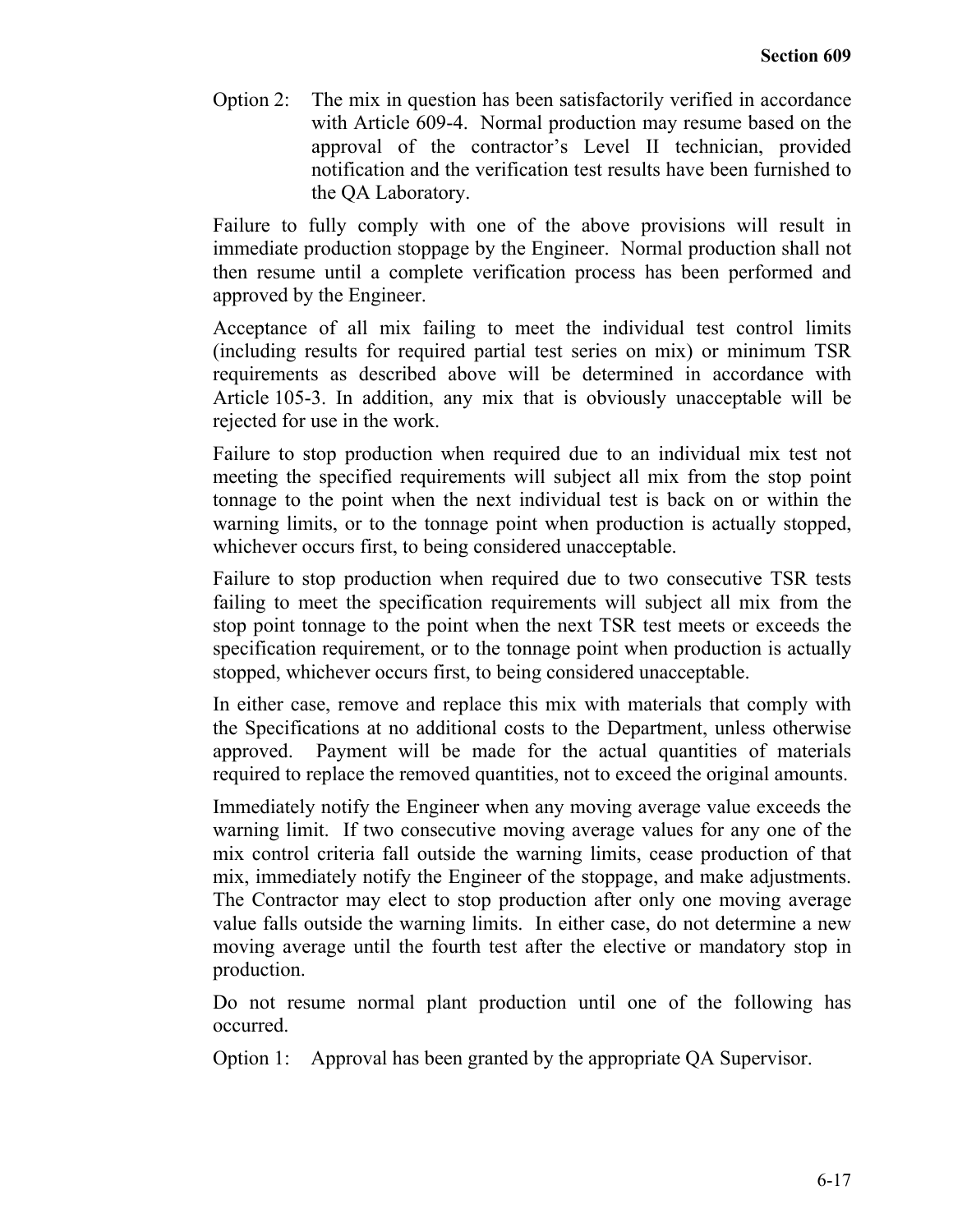Option 2: The mix in question has been satisfactorily verified in accordance with Article 609-4. Normal production may resume based on the approval of the contractor's Level II technician, provided notification and the verification test results have been furnished to the QA Laboratory.

Failure to fully comply with one of the above provisions will result in immediate production stoppage by the Engineer. Normal production shall not then resume until a complete verification process has been performed and approved by the Engineer.

If the process adjustment improves the property in question such that the moving average after four additional tests is on or within the warning limits, the Contractor may continue production with no reduction in payment.

If the adjustment does not improve the property in question such that the moving average after four additional individual tests stays in the warning bands, the mix will be considered not to be within reasonably close conformity, but reasonably acceptable. Reduced payment for the mix in question will be applied starting from the plant sample tonnage at the stop point to the sample tonnage when the moving average is on or within the warning limits in accordance with the following table.

| <b>Property</b><br>2.36mm Sieve      | <b>Pay Factor</b><br>90% |
|--------------------------------------|--------------------------|
| $0.075$ mm Sieve                     | 90%                      |
| <b>Binder Content</b>                | 85%                      |
| VTM $(\widehat{a})$ N <sub>des</sub> | 70%                      |
| VMA $(\widehat{a})$ N <sub>des</sub> | 90%                      |

## **Payment for Mix Produced in the Warning Bands\***

When two or more properties are in question, only the lower pay factor will be applied to the mix unit bid price.

If the adjustment does not improve the property in question such that the moving average after four additional tests exceeds the moving average control limits, the mix will be considered not to be within reasonably close conformity with Specifications. If the Engineer determines the mix is reasonably acceptable based on test data and an inspection of the completed pavement and allows it to remain in place, the mix will be accepted in accordance with Article 105-3. If the mix is determined to be unacceptable, the mix will be removed and replaced with materials that comply with the Specifications. In either case, the adjustment or removal, respectively, for the mix in question will be applied starting from the plant sample tonnage at the stop point to the sample tonnage when the moving average is on or within the warning limits. In addition, any mix that is obviously unacceptable will be rejected for use in the work.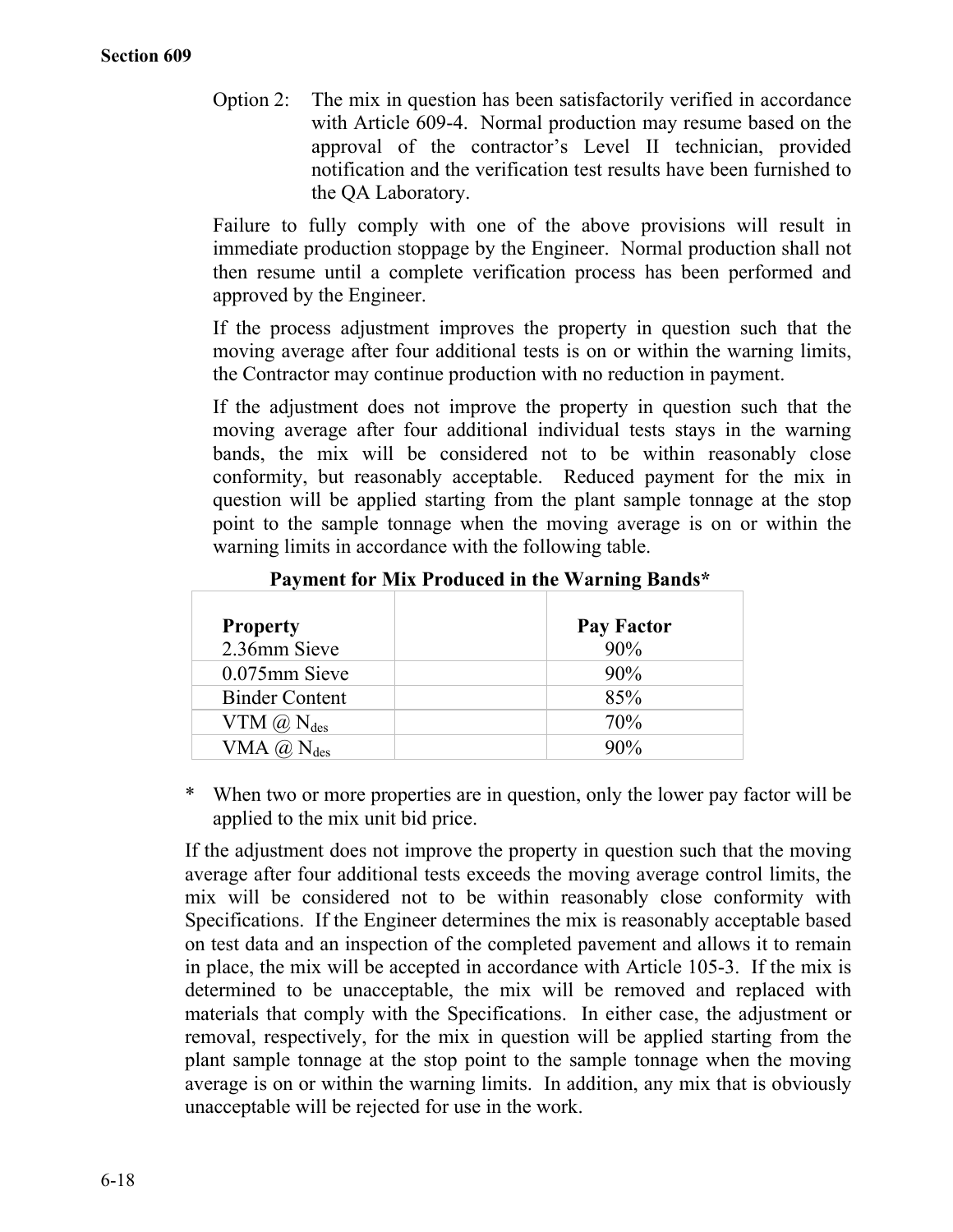Failure to stop production and make adjustments when required due to two consecutive moving average values falling outside the warning limits will subject all mix produced from the stop point tonnage to the tonnage point when the moving average is back on or within the warning limits or to the tonnage point when production is actually stopped, whichever occurs first, to being considered unacceptable. Remove this material and replaced with materials which comply with the Specifications at no additional costs to the Department, unless otherwise approved. Payment will be made for the actual quantities of materials required to replace the removed quantities, not to exceed the original amounts.

## **(7) Allowable Retesting for Mix Deficiencies**

The Contractor may elect to resample and retest for plant mix deficiencies when individual OC test(s) exceed one or more mix property target(s) by more than the tolerances indicated below. Perform the retesting within 10 days after initial test results are determined. Retesting shall be approved prior to being performed and in accordance with the Department's GUIDELINES FOR RETESTS OF PLANT MIX DEFICIENCIES outlined in the HMA/QMS Manual. The Contractor, under the supervision of the Department's QA personnel, will perform these retests. Retests for any mix deficiency other than as listed below will not be allowed unless otherwise permitted. Acceptance of the mix in question will be based on the retest data in accordance with Article 105-3.

The Department reserves the right to require the Contractor to resample and retest at any time or location as directed.

- VTM -- by more than  $+/- 2.5\%$
- VMA -- by more than  $+/- 2.0\%$
- $%$  Binder Content -- by more than  $+/- 1.0\%$
- 0.075 mm sieve -- by more than  $+/- 3.0\%$
- 2.36 mm sieve -- exceeds both the Specification mix design limits and one or more of the above tolerances
	- TSR -- by more than -15% from Specification limit

# **(D) Field Compaction Quality Control**

### **(1) General**

Perform quality control of the compaction process in accordance with these provisions and applicable requirements of Article 610-9. The Contractor may elect to use either cored sample density procedures or nuclear gauge density procedures. Provide to the Department at the pre-construction conference the method of density quality control that will be used on the project.

Establish acceptable control strips when required at locations approved by the Engineer. Construct control strips that are 300 feet in length at the paver laydown width being placed. When utilizing core sample control, place control strips anytime placement is proceeding on limited production due to failing densities. When utilizing nuclear density control, place control strips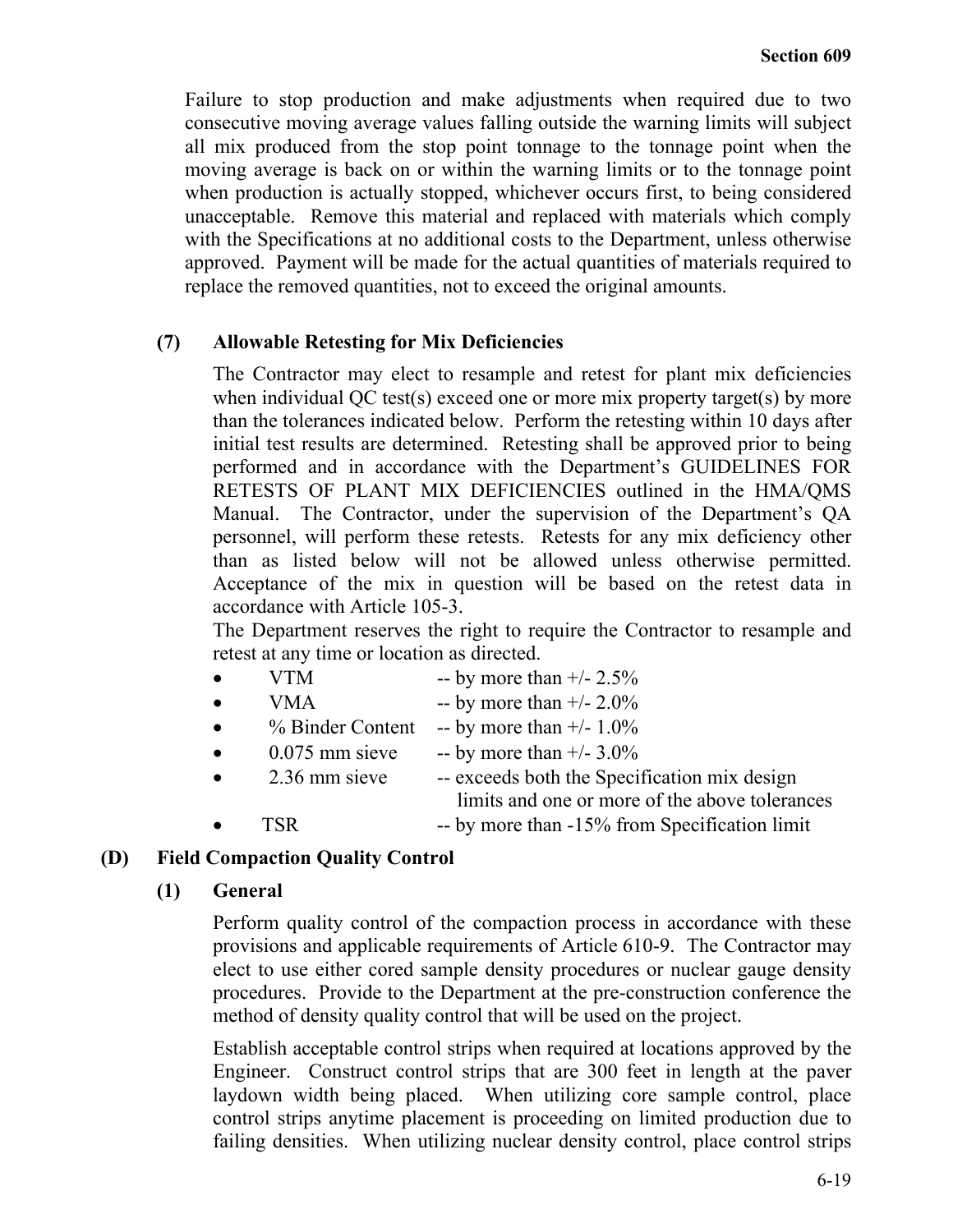at the minimum frequencies specified in the Department's current Nuclear Gauge Operator's Manual. In addition, place control strips anytime deemed necessary by the Engineer.

Conduct density sampling and testing by either method based on test sections consisting of not more than 2000 linear feet or fraction thereof per day on pavement placed at the paver laydown width. Perform density sampling and testing on all pavements listed below unless otherwise approved.

- (a) All full width travel lane pavements, including normal travel lanes, turn lanes, collector lanes, ramps and loops, and temporary pavements,
- (b) Pavement widening 4.0 feet or greater,
- (c) Uniform width paved shoulders 2.0 feet or greater,
- (d) and wedging as outlined in the *HMA/QMS Manual*.

Base and intermediate mix types (surface mixes not included) utilized for pavement widening of less than 4.0 feet and all mix types used in tapers, irregular areas and intersections (excluding full width travel lanes of uniform thickness), will not be subject to the sampling and testing frequency specified above provided the pavement is compacted using approved equipment and procedures. However, the Engineer may require occasional density sampling and testing to evaluate the compaction process. Irregular areas are defined as areas that have irregular shapes that make them difficult to compact with conventional asphalt rollers.

Perform the sampling and testing at the minimum test frequencies as specified above. Should the density testing frequency fail to meet the minimum frequency as specified above, all mix without the required density test representation will be considered unsatisfactory and if allowed to remain in place, will be paid for at 50 percent of the contract unit bid price for the mixture.

Conduct all QC nuclear density testing the same day that the mix being tested is placed and compacted. Obtain all core samples no later than the beginning of the next production day, not to exceed 3 calendar days. Test QC core samples and submit test results within one working day of the time the samples are taken. Should the specified density tests not be completed within the allowable time cease production at that point until such time the required tests are completed. Failure to provide samples may result in suspension of all project operations.

Retain quality control density core samples at the plant site for 5 calendar days, commencing the day the samples are tested, or until permission for disposal is granted by the quality assurance personnel, whichever occurs first. Retain the Department's quality assurance comparison and verification core samples in a sealed container at the plant site until obtained by quality assurance personnel. Store all retained density samples on a smooth, flat surface in a cool, dry, and protected location.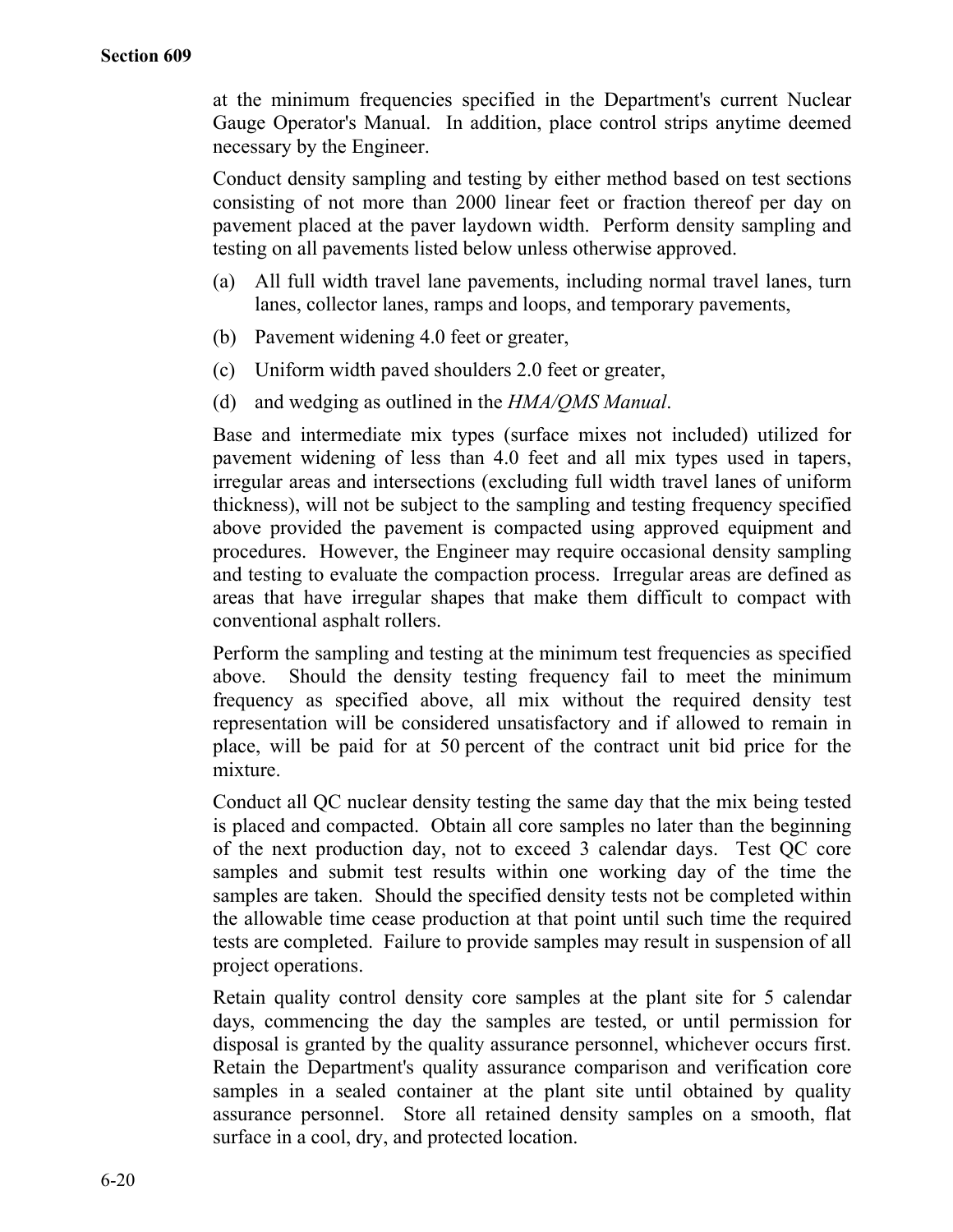Check core samples may be taken by the Contractor for any of the following reasons:

- (a) When core sample control is being used and a test section core sample(s) is more than 2.0 percent below the average of all core samples from the same lot, that core(s) samples may be checked,
- (b) When a control strip fails and a core sample(s) is more than 2.0 percent below the average of the control strip, that core(s) may be checked.

For each core sample that is to be checked, take 3 check samples as follows: one adjacent to the initial sample and one ten feet in each direction, longitudinally, of the initial sample. The results of these 3 check samples will be averaged and this average will be used in lieu of the initial core results in question. The initial core sample results will not be used if check samples are taken.

Check samples shall be taken within 2 calendar days of the date of the initial sample. Only one set of check samples per sample location will be allowed. If full depth cores are necessary at these check sample locations, separation of the layer to be tested will be the responsibility of the Contractor. Take all check samples in the presence of a representative of the Engineer. In addition, a QA comparison core sample(s) may be taken adjacent to one or more of these check samples.

# **(2) Pavement Samples (Cores)**

When cored samples are required by either density method, obtain cores from the full layer depth of the compacted pavement at random locations determined in accordance with procedures in the Department's HMA/QMS Manual. If full depth cores are taken, the Contractor is responsible for separating the layer of mix to be tested in a manner such that it is not damaged. The use of a separator medium beneath the layer to be tested is prohibited.

Pavement layers may be cooled by approved artificial methods to allow cutting the core samples as quickly as possible. No additional compensation will be made for the costs of artificial cooling.

Take pavement specimens for density testing purposes utilizing a 6 inch core drill. Use approved coring equipment that is capable of taking a representative sample of the compacted pavement. In the event a malfunction of the coring equipment occurs, utilize other approved means to obtain the required samples. Repair the coring equipment and restore to use within three working days.

Where samples have been taken, clean the inside surfaces of the sample hole, dry, properly apply tack coat, place and compact new mix of the same type to conform with the surrounding area within one working day of the sample being taken. Use a circular tamp or other approved device to achieve compaction.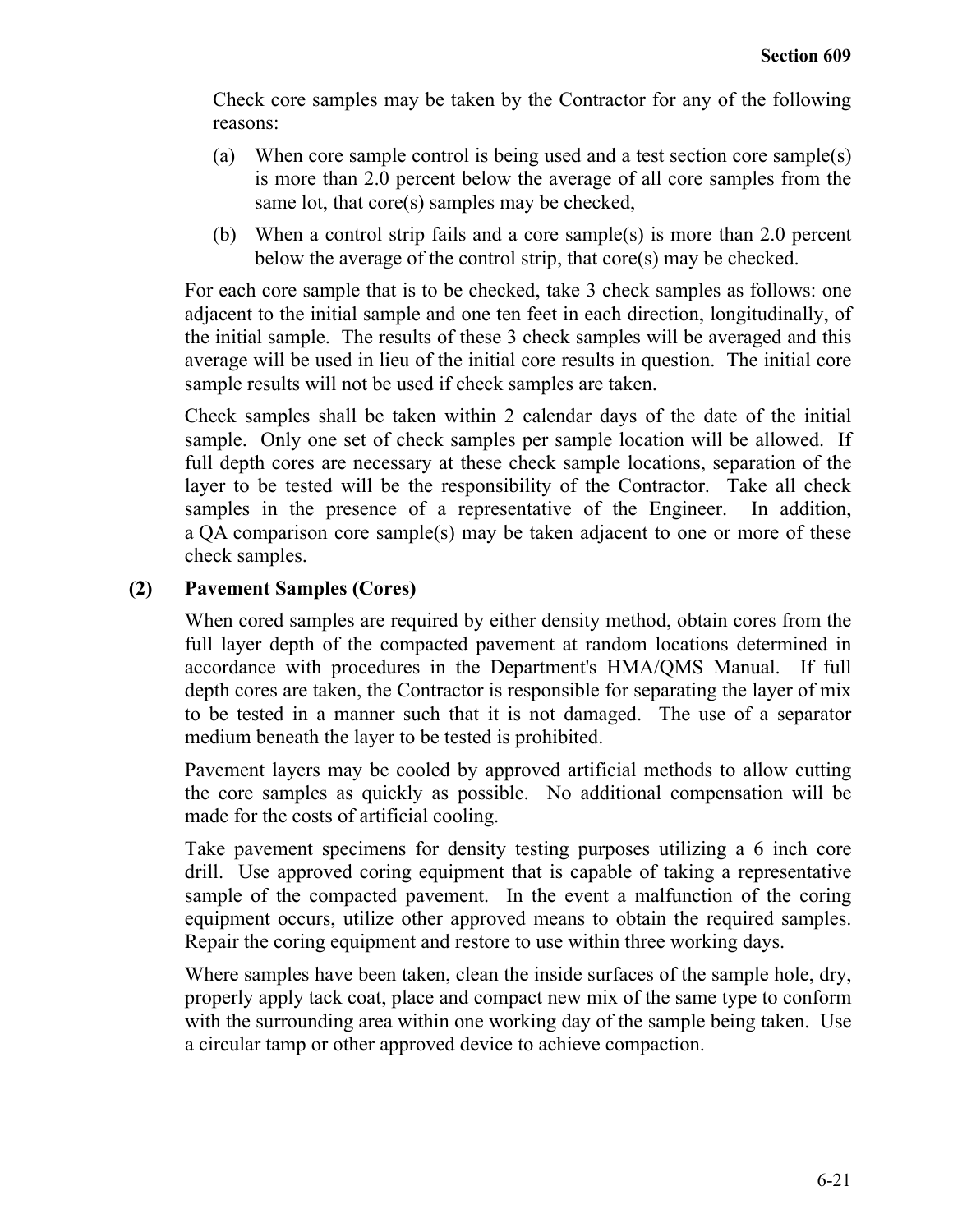# **(3) Core Sample Density Procedures**

In addition to the above requirements, perform core sample density control procedures as noted herein. When cored sample control is being utilized, the testing frequency will be a minimum of one random 6 inch core sample taken from each test section, except take a minimum of at least three core samples from each mix type and/or lot placed on a given day.

An initial control strip is not required at the beginning of placement of each job mix formula but may be performed by the Contractor for use in determining the necessary compactive effort and roller patterns. Cored sample control strips will be required if production and placement is being performed under limited production procedures due to failing densities.

# **(4) Nuclear Gauge Density Procedures**

In addition to the requirements in Subarticle 609-5(D)1, perform nuclear density control procedures in accordance with the Department's most current Nuclear Gauge Operator's Manual. This Manual may be obtained through the Department's M & T Soils Laboratory. Determine density by the backscatter method of testing using a thin-lift nuclear gauge, with printer, which has been approved by the Department. Furnish, maintain, and operate the nuclear gauge. Furnish an operator that has been certified by the Department.

Provide a gauge that has been calibrated within the previous 12 months by an approved calibration service. Maintain documentation of such calibration service for a 12 month period.

Conduct all QC nuclear density tests the same day the mix being tested is placed and compacted. Furnish summary of density results to the Engineer no later than the end of each day's production. Furnish a copy of the nuclear gauge printout(s) to the Engineer upon request.

Determine target density for testing by constructing control strip(s) in accordance with and at the frequencies prescribed in the Nuclear Gauge Operator's Manual. Core samples from the control strips may be checked in accordance with the criteria established in Subarticle 609-5(D)1.

Conduct sampling and testing as specified based on test sections consisting of not more than 2000 linear feet or fraction thereof per day on pavement placed at the paver laydown width. The nuclear density testing frequency will consist of five random gauge readings (one random reading from each of five equally spaced increments) from each test section. In addition, take at least five gauge readings during any day's production of a given mix type. Random locations for gauge readings will be determined in accordance with the procedures in the Department's most current Nuclear Gauge Operator's Manual. Test section pavement shall be of the same mix design as the pavement utilized in the applicable control strip.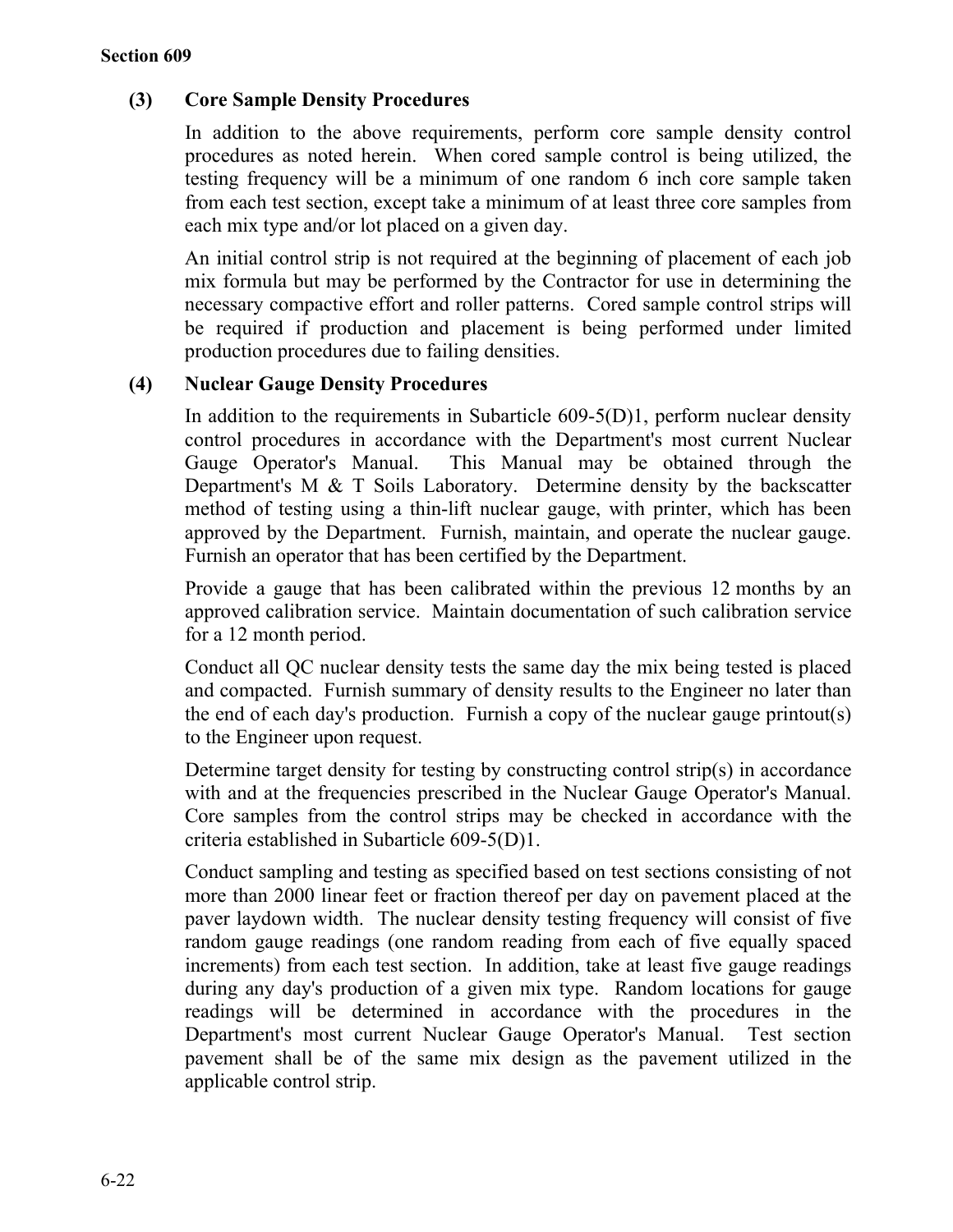# **(5) Limited Production Procedure**

Proceed on limited production when, for the same mix type and contract, one of the following conditions occur:

- (a) Two consecutive failing lots, excluding lots representing an individual resurfacing map or portion thereof.
- (b) Three consecutive failing lots, with each lot representing an individual resurfacing map or portion thereof.
- (c) Two consecutive failing nuclear control strips.

As exceptions to the above, pavement within each construction category (New and Other), as defined in Article 610-13, and pavement placed simultaneously by multiple paving crews will be evaluated independently for limited production purposes.

Limited production is defined as being restricted to the production, placement, and compaction of a sufficient quantity of mix necessary to construct only a 300 foot control strip plus 100 feet of pavement adjacent to each end of the control strip.

Remain on limited production until such time as satisfactory density results are achieved or until two control strips have been attempted without achieving acceptable density test results. If the Contractor fails to achieve satisfactory density after two control strips have been attempted, cease production of that mix type until such time as the cause of the failing density test results can be determined. As an exception, the Engineer may grant approval to produce a different mix design of the same mix type if the cause is related to mix problem(s) rather than compaction related problems.

If the Contractor does not operate by the limited production procedures as specified above, the two consecutive failing density lots, three consecutive failing lots with each lot representing an individual resurfacing map or portion thereof, or two consecutive failing nuclear control strips, whichever is applicable, and all mix produced thereafter will be considered unacceptable. Remove this material and replace with material that complies with the Specifications at no cost to the Department, unless otherwise approved. Payment will be made for the actual quantities of materials required to replace the removed quantities, not to exceed the original amounts.

# **(E) Documentation (Records)**

Document all quality control activities, records of inspection, samples taken, adjustments to the mix, and test results on a daily basis. Note the results of observations and records of inspection as they occur in a permanent field record. Record adjustment to mix production and test results on forms provided. Process control sample test results are for the Contractor's informational purposes only.

Make all such records available to the Engineer, upon request, at any time during project construction. Complete all QC records and forms and distribute in accordance with the most current edition of the Department's *HMA/QMS Manual*. Maintain all QC records, forms and equipment calibrations for a minimum of 3 years from their completion date. Failure to maintain QC records and forms as required, or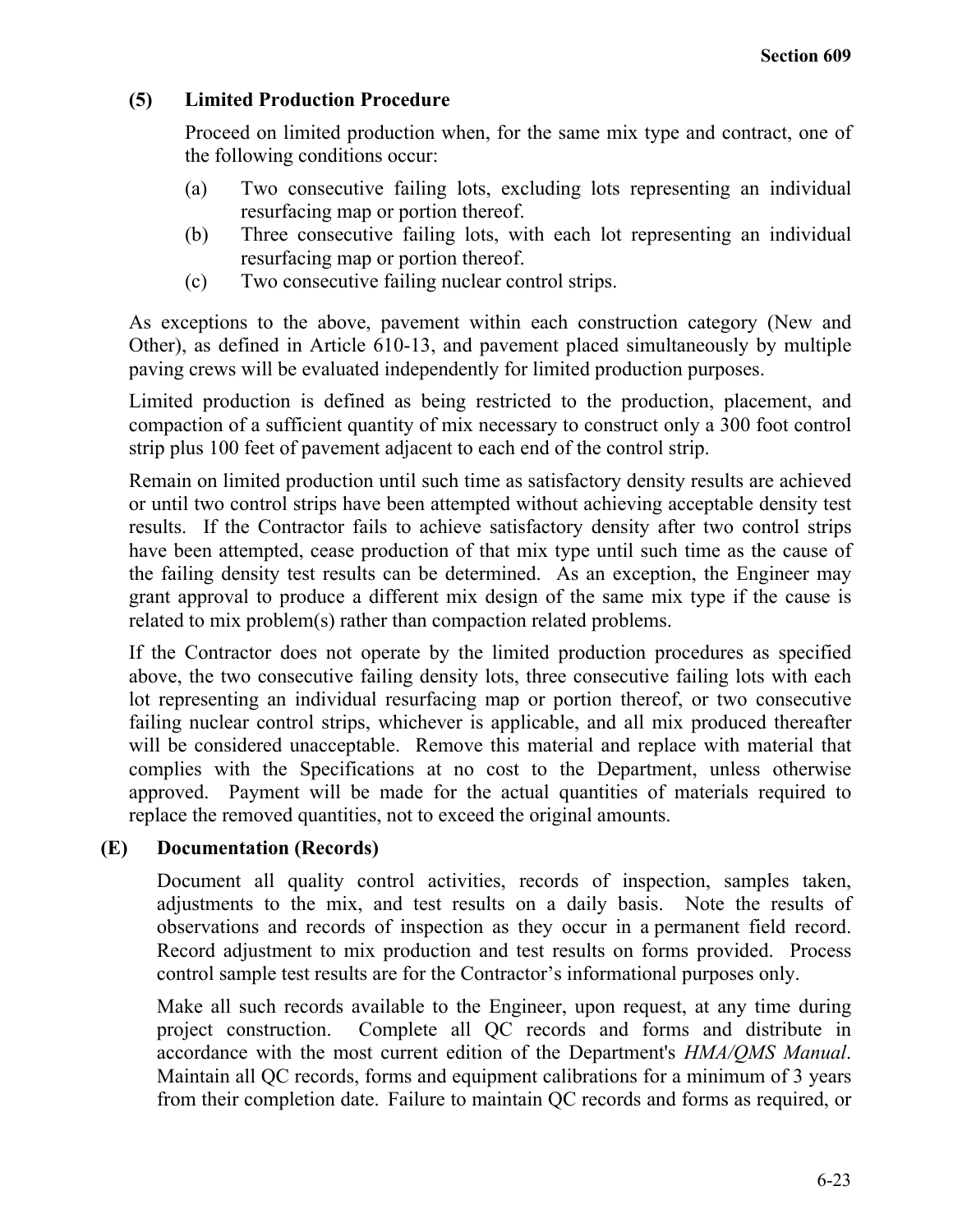to provide these records and forms to the Engineer upon request, may result in production and/or placement stoppage until the problem is resolved.

Falsification of test results, documentation of observations, records of inspection, adjustments to the process, discarding of samples and/or test results, or any other deliberate misrepresentation of the facts will result in the revocation of the applicable person's QMS certification. The Engineer will determine acceptability of the mix and/or pavement represented by the falsified results or documentation. If the mix and/or pavement in question is determined to be acceptable, the Engineer may allow the mix to remain in place at no pay for the mix, asphalt binder and other mix components. If the mix and/or pavement represented by the falsified results is determined not to be acceptable, remove and replace with mix, that complies with the Specifications. Payment will be made for the actual quantities of materials required to replace the falsified quantities, not to exceed the original amounts.

# **609-6 QUALITY ASSURANCE**

The Department's quality assurance program will be conducted by a certified QMS technician(s) and will be accomplished in the following ways:

## **Plant Mix Quality Assurance:**

- (A) By conducting assurance testing of split samples obtained by the Contractor at a frequency equal to or greater than 5%of the frequency required of the Contractor;
- (B) By periodically observing sampling and testing procedures performed by the Contractor;
- (C) By monitoring required control charts exhibiting test results of control parameters;
- (D) By directing the Contractor to take additional samples at any time and any location during production (in lieu of the next scheduled random sample for that increment);
- (E) By conducting verification sampling and testing on samples taken independently of the Contractor's quality control samples; at a frequency equal to or greater than 10% of the QC sample frequency; or
- (F) By any combination of the above

The Engineer will periodically obtain quality assurance and verification mix samples for testing independently of the Contractor's quality control process. The Engineer will conduct assurance tests on both split QC samples taken by the Contractor and verification samples taken by the Department. These samples may be the regular quality control samples or a sample selected by the Engineer from any location in the process, or verification samples taken at random by the Department. The Engineer may select any or all split samples for assurance testing.

# **Density Quality Assurance**

- (A) By retesting randomly selected quality control test sections (either cores or nuclear) at a frequency equal to or greater than 5% of the frequency required of the Contractor.
- (B) By periodically observing tests performed by the Contractor;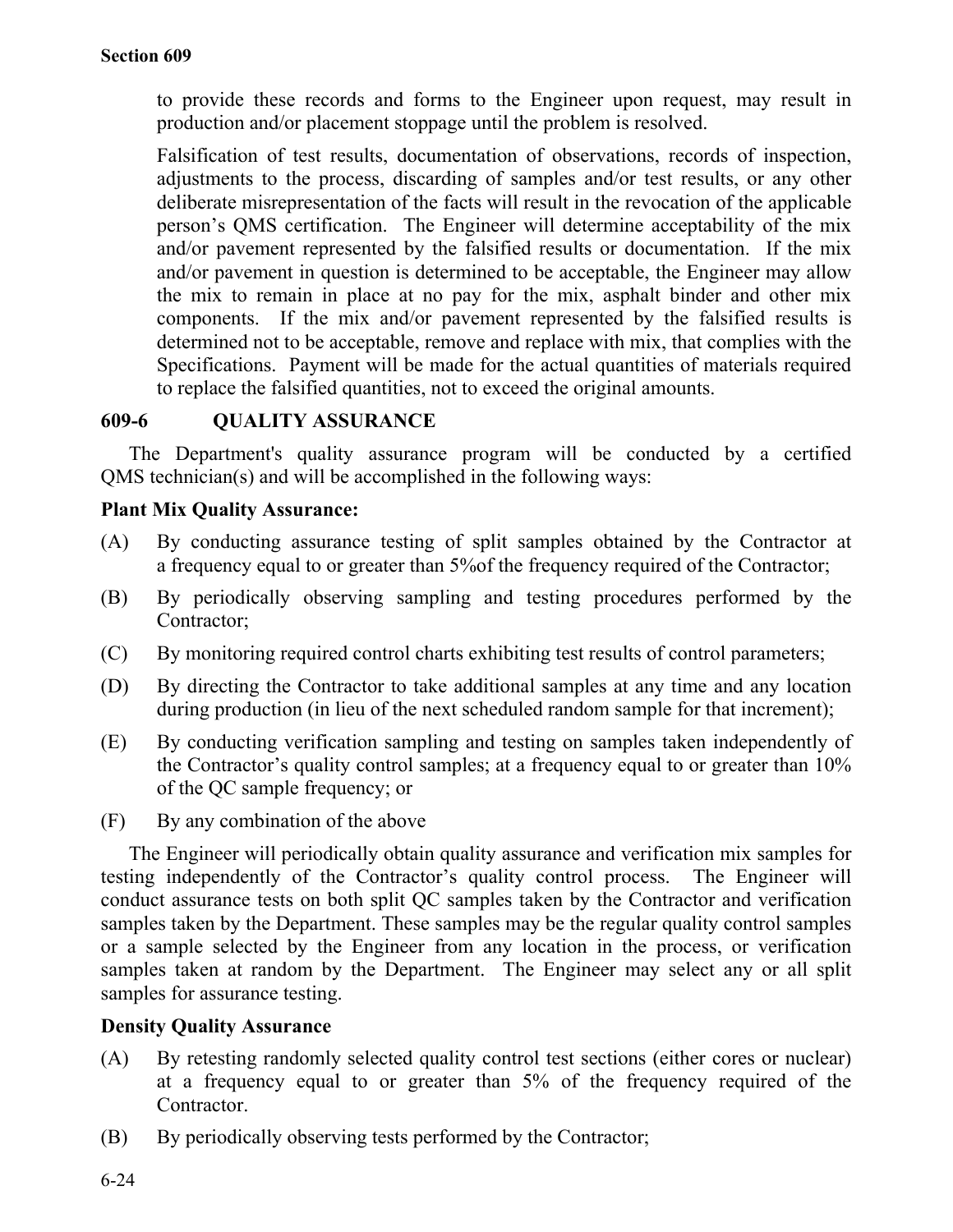- (C) By testing randomly selected comparison core samples taken adjacent to the Contractor's quality control core samples (8 inches center-to-center) at a frequency equal to or greater than 5% of the frequency required of the Contractor; and
- (D) By conducting verification sampling and testing on test sections (either core or nuclear) independently of the Contractor's quality control test sections at a frequency equal to or greater than 10% of the QC sample frequency.
- (E) By periodically directing the recalculation of random locations for the Quality Control core or nuclear density test sites. The original QC test locations may be tested by QA personnel and evaluated as verification tests.

Comparison and verification core samples will be taken in the presence of a DOT technician, and either delivered directly to the appropriate QA Laboratory by a DOT technician or placed in a sealed container and delivered to the Contractor's QC Laboratory for Quality Assurance personnel to obtain.

Results of quality assurance tests for plant mix and density will be provided to the Contractor within 3 working days after the sample has been obtained, except for verification TSR test results that will be provided within 7 calendar days.

## **Limits of Precision**

Differences between the Contractor's and the Department's split sample test results will be considered acceptable if within the following limits of precision:

| <b>Mix Property</b>                   | <b>Limits of Precision</b> |
|---------------------------------------|----------------------------|
| 25.0mm sieve (Base Mix)               | $\pm 10.0\%$               |
| 19.0mm sieve(Base Mix)                | $± 10.0\%$                 |
| 12.5mm sieve(Intermediate Mix)        | $\pm 6.0\%$                |
| 9.5mm sieve(Surface Mix)              | $± 5.0\%$                  |
| 4.75mm sieve(Surface Mix)             | $\pm 5.0\%$                |
| 2.36mm sieve(All Mixes)               | $± 5.0\%$                  |
| 0.075mm sieve(All Mixes)              | $\pm 2.0\%$                |
| <b>Asphalt Binder Content</b>         | $\pm 0.5\%$                |
| Maximum Specific Gravity( $G_{mm}$ )  | $\pm 0.020$                |
| Bulk Specific Gravity $(G_{mb})$      | $\pm 0.030$                |
| <b>TSR</b>                            | $\pm 15.0\%$               |
| QA retest of prepared QC Gyratory     | ± 0.015                    |
| <b>Compacted Volumetric Specimens</b> |                            |
| Retest of QC Core Sample              | $\pm$ 1.2% (% Compaction)  |
| Comparison QA Core Sample             | $\pm$ 2.0% (% Compaction)  |
| QA Verification Core Sample           | $\pm$ 2.0% (% Compaction)  |
| Nuclear Comparison of QC Test         | $\pm$ 2.0% (% Compaction)  |
| QA Nuclear Verification Test          | $\pm 2.0\%$ (% Compaction) |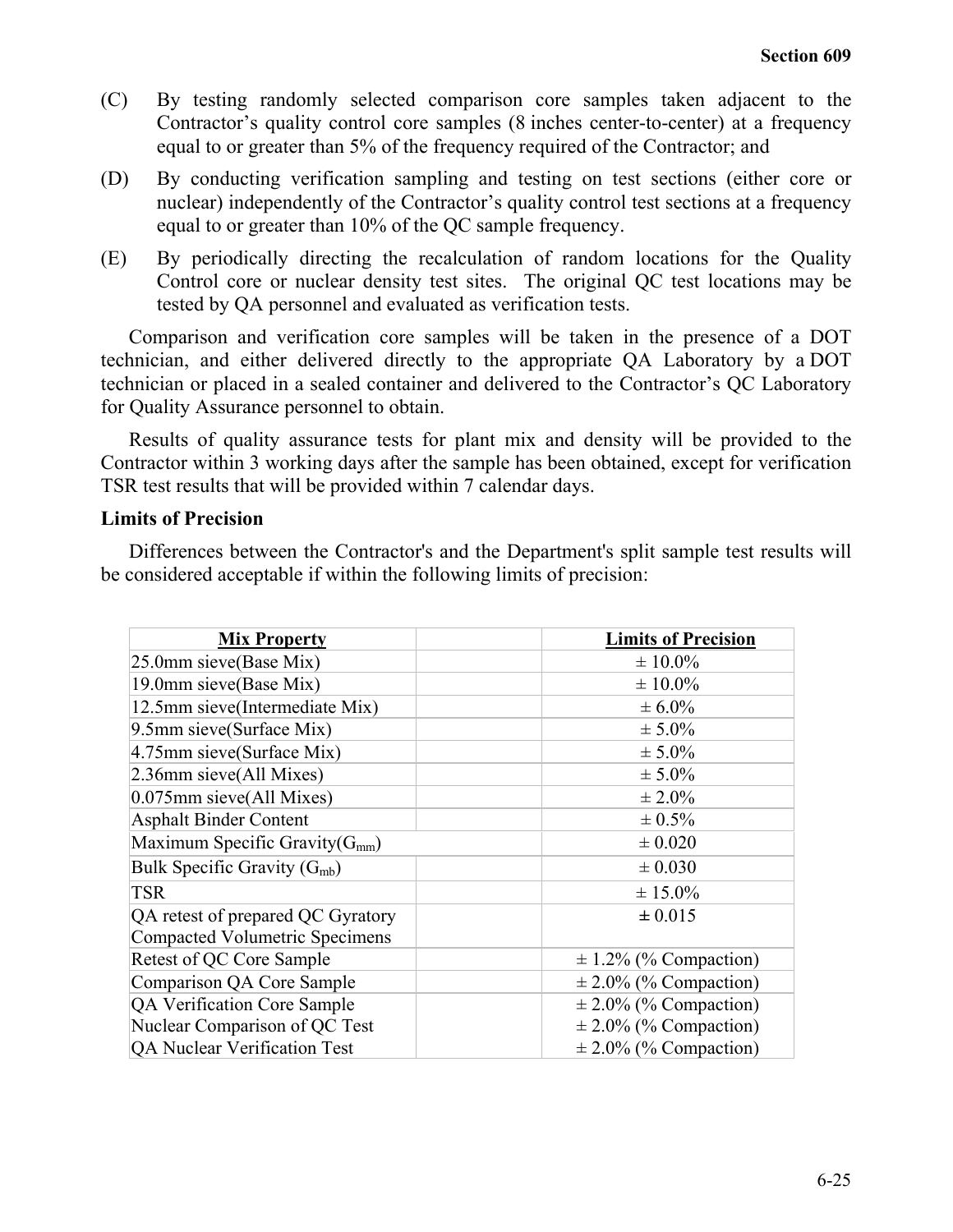## **Section 609**

The Engineer will immediately investigate the reason for differences if any of the following occur:

- (A) QA test results of QC split sample does not meet above limits of precision, or
- (B) QA test results of QC split sample does not meet the individual test control limits or the specification requirements, or
- (C) QA verification sample test results exceed the allowable retesting tolerances.

If the potential for a pavement failure exist, the Engineer may suspend production, wholly or in part, in accordance with Article 108-7 while the investigation is in progress. The Engineer's investigation may include, but not be limited to the following:

- (A) Joint testing of any remaining split samples,
- (B) Review and observation of the QC technician's sampling and testing procedures,
- (C) Evaluation and calibration of QC testing equipment,
- (D) Comparison testing of other retained quality control samples, and/or additional density core samples.

If additional mix samples or core samples are necessary to resolve the difference, these samples will be taken as directed and tested jointly by the Contractor's quality control and Department's quality assurance personnel. If reasons for the difference cannot be determined, payment for the mix in question will be determined in accordance with Article 105-3. If the reason for the difference is determined to be an error or other discrepancy in the quality control test results, the applicable quality assurance test results or verification test results will be used to determine compliance with the applicable mix or density specification requirements.

The Engineer will periodically witness the sampling and testing being performed by the Contractor. If the Engineer observes that the sampling and quality control tests are not being performed in accordance with the applicable test procedures, the Engineer may stop production until corrective action is taken. The Engineer will promptly notify the Contractor of observed deficiencies, both verbally and in writing. The Engineer will document all witnessed samples and tests.

## **609-7 ACCEPTANCE**

Final acceptance of the asphalt pavement will be made by the Department in accordance with the following:

## **Mix Acceptance**

The Engineer will base final acceptance of the mix on the results of random testing made on split samples during the assurance process and validation of the Contractor's quality control process as outlined in Subarticle 609-5(C) and Article 609-6.

## **Density Acceptance**

The Department will evaluate the asphalt pavement for density compliance after the asphalt mix has been placed and compacted using the Contractor's quality control test results, the Department's quality assurance test results, and by observation of the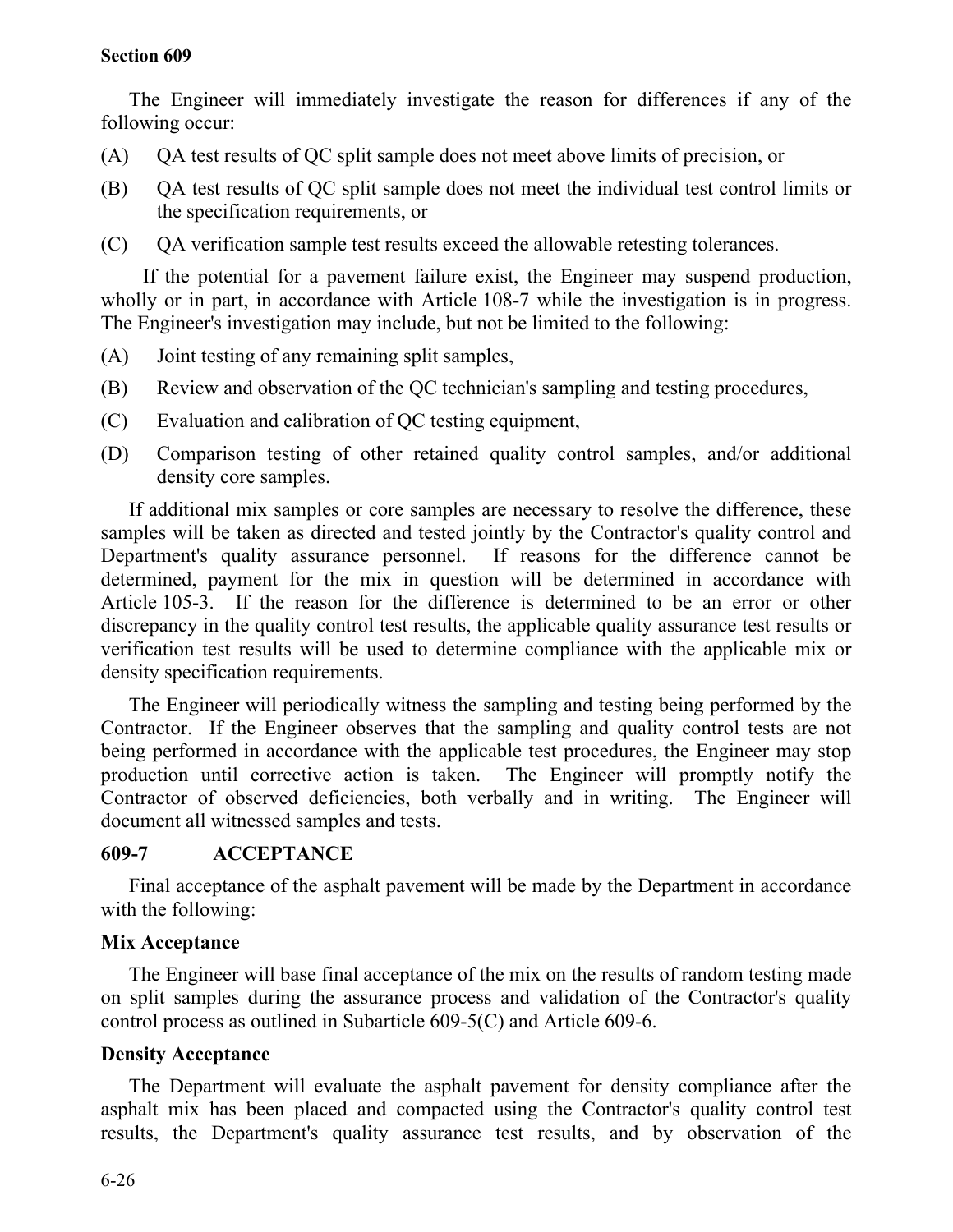Contractor's density quality control process as outlined in Subarticle 609-5(D), Article 609-6 and Article 610-13.

## **609-8 MEASUREMENT AND PAYMENT**

Produce and construct all asphalt mixtures and pavements in accordance with these Specifications. There will be no direct payment for work covered by this Specification. Payment at the contract unit prices for the various asphalt items will be full compensation for all work covered by these specifications.

# **SECTION 610 ASPHALT CONCRETE PLANT MIX PAVEMENTS**

## **610-1 DESCRIPTION**

Perform the work covered by this section, including but not limited to the construction of one or more courses of asphalt mixture placed on a prepared surface in accordance with these Specifications and in reasonably close conformity with the lines, grades, thickness, and typical sections shown on the plans. This work includes producing, weighing, transporting, placing and compacting the plant mix; furnishing aggregate, asphalt binder, anti-strip additive, and all other materials for the plant mix; furnishing and applying tack coat as specified in Section 605; furnishing scales; maintaining the course until final acceptance of the project; making any repairs or corrections to the course that may become necessary; providing and conducting quality control as specified in Section 609; and surface testing of the completed pavement. The design requirements for the various mix types are given in Table 610-1 and Table 610-2 for Superpave mix types, Section 650 for OGAFC and Section 652 for PADC.

Provide and conduct the quality control and required testing for acceptance of the asphalt mixture in accordance with Section 609.

# **610-2 MATERIALS**

See Division 10

| <b>Item</b>                         | <b>Section</b> |
|-------------------------------------|----------------|
| Coarse aggregate                    | $1012 - 1$     |
| Fine aggregate                      | $1012 - 1$     |
| Mineral Filler                      | $1012 - 1$     |
| <b>Stone Screenings</b>             | $1012 - 1$     |
| Reclaimed asphalt pavement          | $1012 - 1$     |
| Reclaimed asphalt shingles          | $1012 - 1$     |
| Natural sand                        | $1012 - 1$     |
| Anti-strip additive (hydrated lime) | $1012 - 1$     |
| Anti-strip additive (chemical)      | 1020-8         |
| Asphalt Binder, Performance Grade   | 1020-2         |
| Silicone                            | 1020-4         |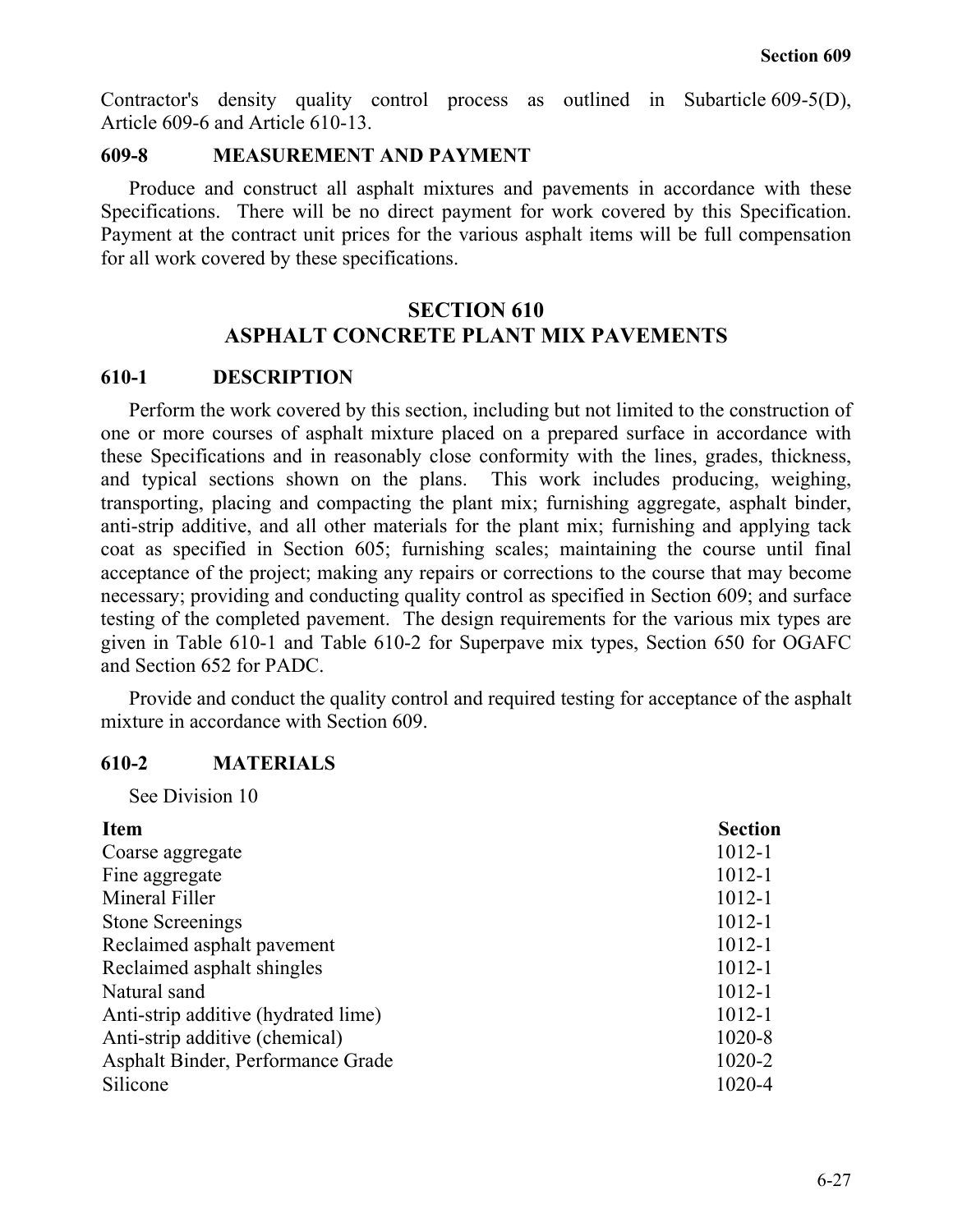# **610-3 COMPOSITION OF MIXTURES (MIX DESIGN AND JOB MIX FORMULA)**

# **(A) Mix Design-General**

Prepare the asphalt mix design utilizing a mixture of coarse and fine aggregate, asphalt binder, mineral filler, and other additives when required. Size, uniformly grade, and combine the several aggregate fractions in such proportions that the resulting mixture meets the grading and physical requirements of the Specifications for the specified mix type. Materials that will not produce a mixture within the design criteria required by the Specifications will be rejected, unless otherwise approved.

At least 10 days prior to start of asphalt mix production submit, in writing and in electronic form, the mix design and proposed job mix formula (JMF) targets for each required mix type and combination of aggregates to the Engineer for review and approval. Prepare the mix design using a Department certified mix design technician in an approved mix design laboratory. Perform the mix design in accordance with the Superpave mix design system as described in AASHTO R 35 Standard Practice for Designing Superpave HMA as modified by the Department. Perform, document and submit all mix designs in accordance with Department policies, procedures and computerized mix design programs. Submit the mix design and proposed job mix formula targets on approved forms and in the format required by the Department for the appropriate mix type. In addition, submit the mix design data in electronic format using the Department's latest mix design programs and procedures for the specified mix type. In addition, submit Superpave gyratory compactor printouts for all specimens compacted at Ndes during the mix design process.

For the final surface layer of the specified mix type, use a mix design with an aggregate blend gradation above the maximum density line on the 2.36 mm and larger sieves.

Reclaimed asphalt pavement (RAP) may constitute up to 50 percent of the total material used in recycled mixtures, except for mix Type S 12.5D, Type S 9.5D, and mixtures containing reclaimed asphalt shingle material (RAS). Reclaimed asphalt shingle (RAS) material may constitute up to 6 percent by weight of total mixture for any mix. When both RAP and RAS are used, do not use a combined percentage of RAS and RAP greater than 15% by weight of total mixture, unless otherwise approved. When the percent of binder contributed from RAS or a combination of RAS and RAP exceeds 20% of the total binder in the completed mix, the virgin binder PG grade shall be one grade below (both high and low temperature grade) the binder grade specified in Table 610-2 for the mix type.

For Type S 12.5D and Type S 9.5D mixes, the maximum percentage of reclaimed asphalt material is limited to 15% and shall be produced using virgin asphalt binder grade PG 76-22. For all other recycled mix types, when the percentage of RAP is 15% or less of the total mixture, the virgin binder PG grade shall be as specified in Table 610-2 for the specified mix type. When the percentage of RAP is greater than 15% but not more than 25% of the total mixture, the virgin binder PG grade must be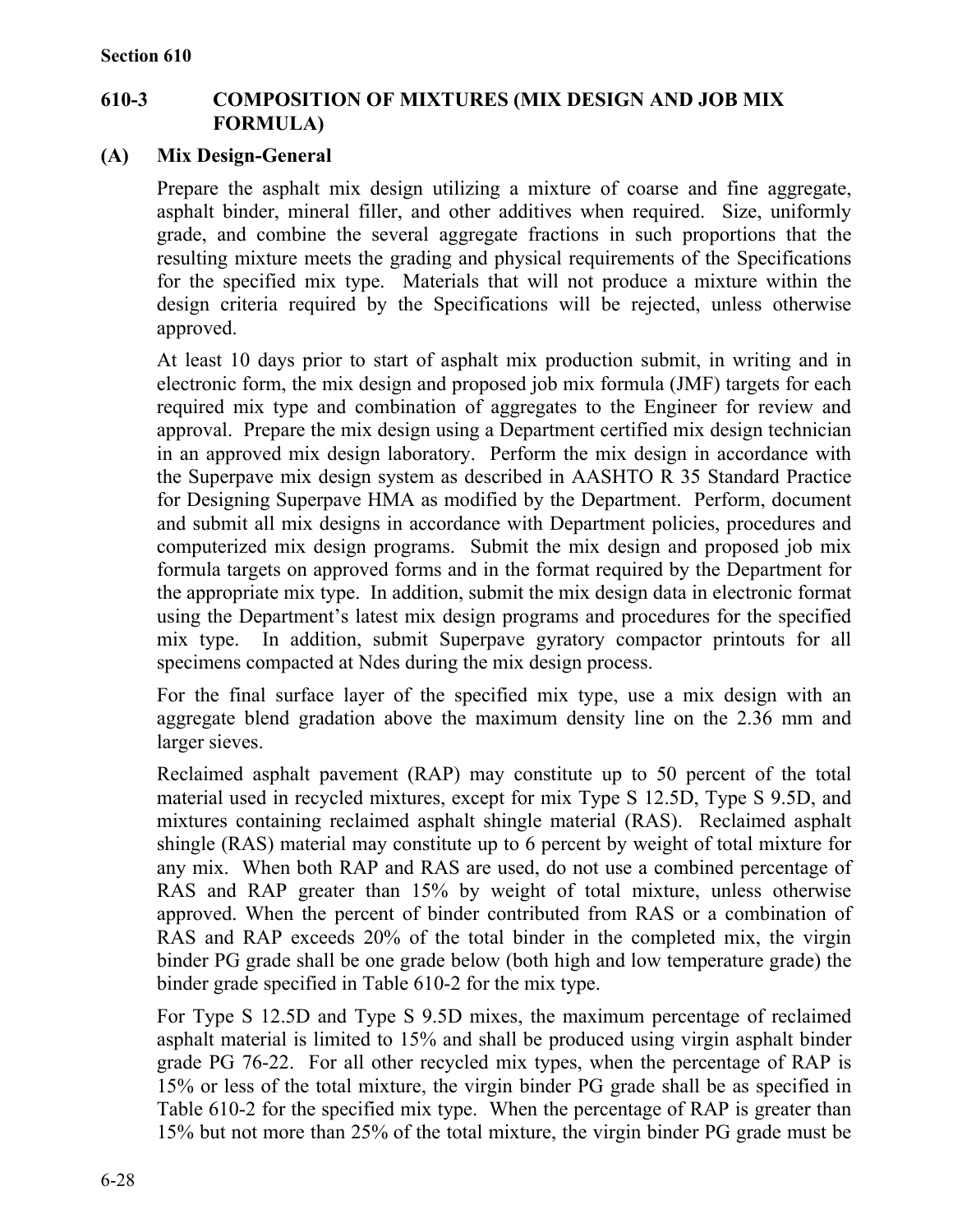one grade below (both high and low temperature grade) the specified grade for the mix type detailed in Table 610-2. When the percentage of RAP is greater than 25% of the total mixture, the Engineer will establish and approve the asphalt binder grade.

Should a change in the source of RAP or RAS be made, a new mix design and/or job mix formula may be required in accordance with Article 1012-1. Samples of the completed recycled mixture may be taken by the Department on a random basis to determine the PG grading on the recovered asphalt binder in accordance with AASHTO M 320. If the grading is determined to be a value other than required for the specified mix type, the Engineer may require the Contractor to adjust the grade and/or percentage of additional asphalt binder, and/or the blend of reclaimed material to bring the grade to the specified value.

Prepare all proposed mix design data in accordance with Department policies and procedures including but not limited to, the following information:

- (1) Source and percentage of each aggregate component to be used in the design aggregate blend gradation, including RAP and RAS.
- (2) Percentage of asphalt binder in RAP and RAS.
- (3) Gradation of each aggregates component, including RAP and RAS.
- (4) The following aggregate properties: current bulk specific gravity (Gsb), current apparent specific gravity (Gsa) and absorption of the individual aggregate components to be used when tested in accordance with AASHTO T 84 and T 85, except report the effective bulk specific gravity (Gse) of RAP and RAS aggregate as determined by AASHTO T 209. Report coarse aggregate angularity, fine aggregate angularity, flat and elongated percentages, and sand equivalent for the total aggregate blend.
- (5) Source(s), modification method, and percent of modifier by weight of asphalt binder, if modified.
- (6) Supplier, source, grade, and equi-viscous mixing and compaction temperatures of the asphalt binder. Determine equi-viscous temperatures using the rotational viscometer in accordance with ASTM D 4402 corresponding to the following recommended viscosity ranges:

Range for mixing  $= 0.150$  to 0.190 Pa-s Range for compaction  $= 0.250$  to 0.310 Pa-s

When PG 76-22 or other modified binders are used, base the temperatures on the documented supplier's recommendations.

(7) Brand name, manufacturer, shipping point, and percentage of anti-strip additive used in the mix design. Determine TSR data in accordance with AASHTO T 283 as modified by the Department.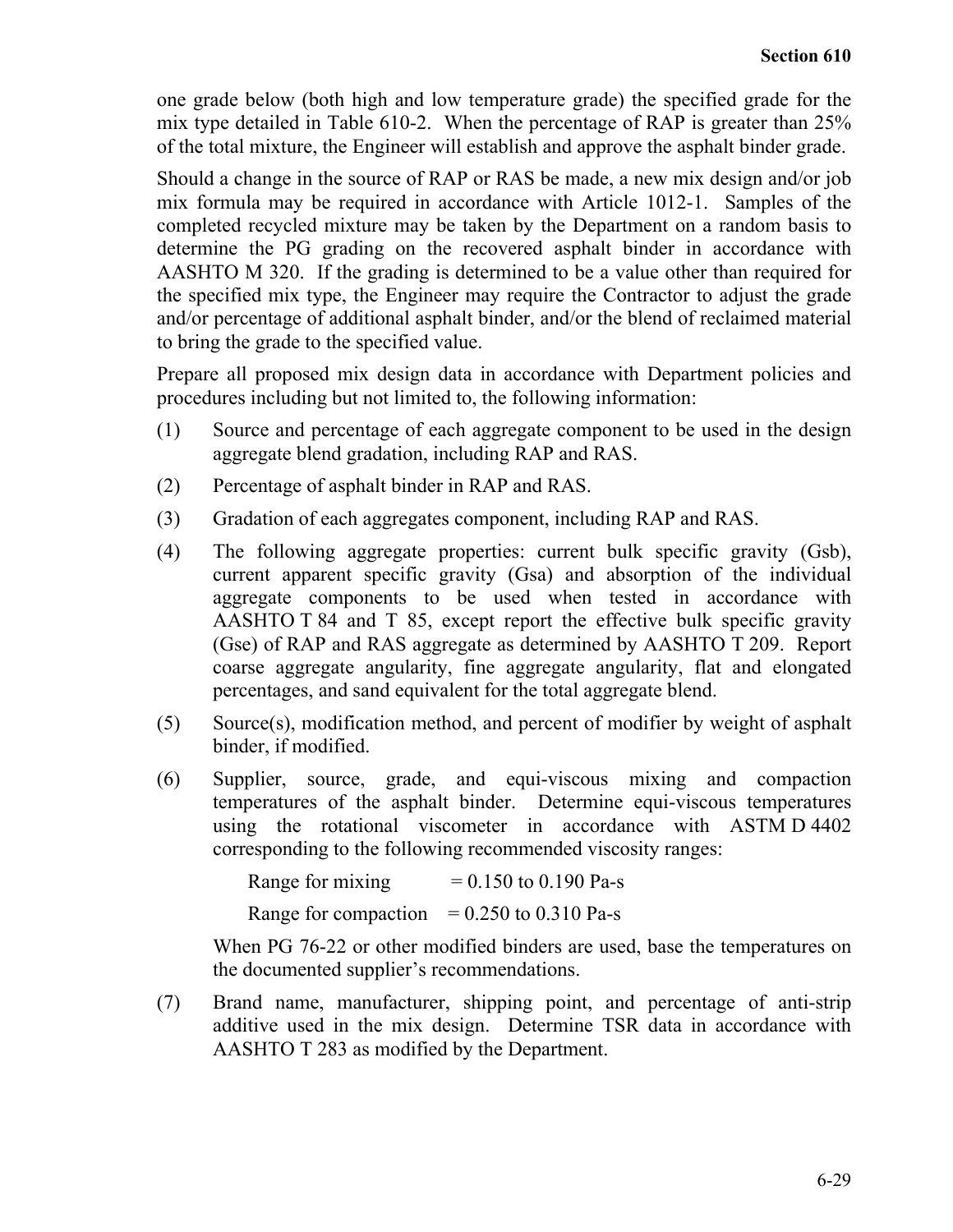- (8) Target value for percent passing each standard sieve for the design aggregate gradation. Data will show the percent passing for all standard sieves listed in Table 610-1 for the specified mix type. Show the percentages in units of one percent of aggregate passing, except for the 0.075 mm (No. 200) sieve, show in units to one-tenth of one percent. Base percentages on the dry weight of aggregate determined in accordance with AASHTO T 11 and T 27.
- (9) Volumetric properties of the compacted mixture calculated on the basis of the mixture's maximum specific gravity as determined by AASHTO T 209. The mixture shall be aged in accordance with AASHTO R 30 and the bulk specific gravity of specimens determined by AASHTO T 166, Method A, for each asphalt content tested. Determine and report properties in accordance with the requirements of AASHTO R 35 except as modified herein, and Department Mix Design Policies and Procedures.
- (10) Graphical plots of percent asphalt binder by total weight of mix (Pb) versus the following properties at the design number of gyrations, Ndes, specified
	- (a) SGC bulk gravity,  $G_{mb}$   $\omega$  N<sub>des</sub>
	- (b) % Gmm  $\omega$  Nini
	- (c) Voids in total Mix (VTM)
	- (d) Voids Filled With Asphalt (VFA)
	- (e) Voids in Mineral Aggregate (VMA)
	- (f)  $\%$  Compaction vs. Log of Gyrations
- (11) Graphical plot of the design aggregate gradation (design blend) on FHWA 0.45 power chart showing the applicable control points, and maximum density line. Plot all standard sieves for the applicable mix type.
- (12) Proposed target value of asphalt binder content by weight of total mix and specification design properties at that percentage.
- (13) TSR test data in accordance with AASHTO T 283(Modified)

In addition to the required mix design submittal forms, the Contractor shall deliver six (6) Superpave Gyratory Compactor specimens to the Department's Central Asphalt Laboratory for the following surface mix types: SF 9.5A, S 9.5B, S 9.5C, S 9.5D, S 12.5C and S 12.5D. The Contractor will prepare these specimens using lab produced mix in accordance with AASHTO T 312 (Modified). These specimens shall be compacted to a height of 75mm and to a void content (VTM) of 4.0% +/- 0.5%. These specimens will be tested for rutting susceptibility using the Asphalt Pavement Analyzer in the Materials and Test Central facility or other approved facility.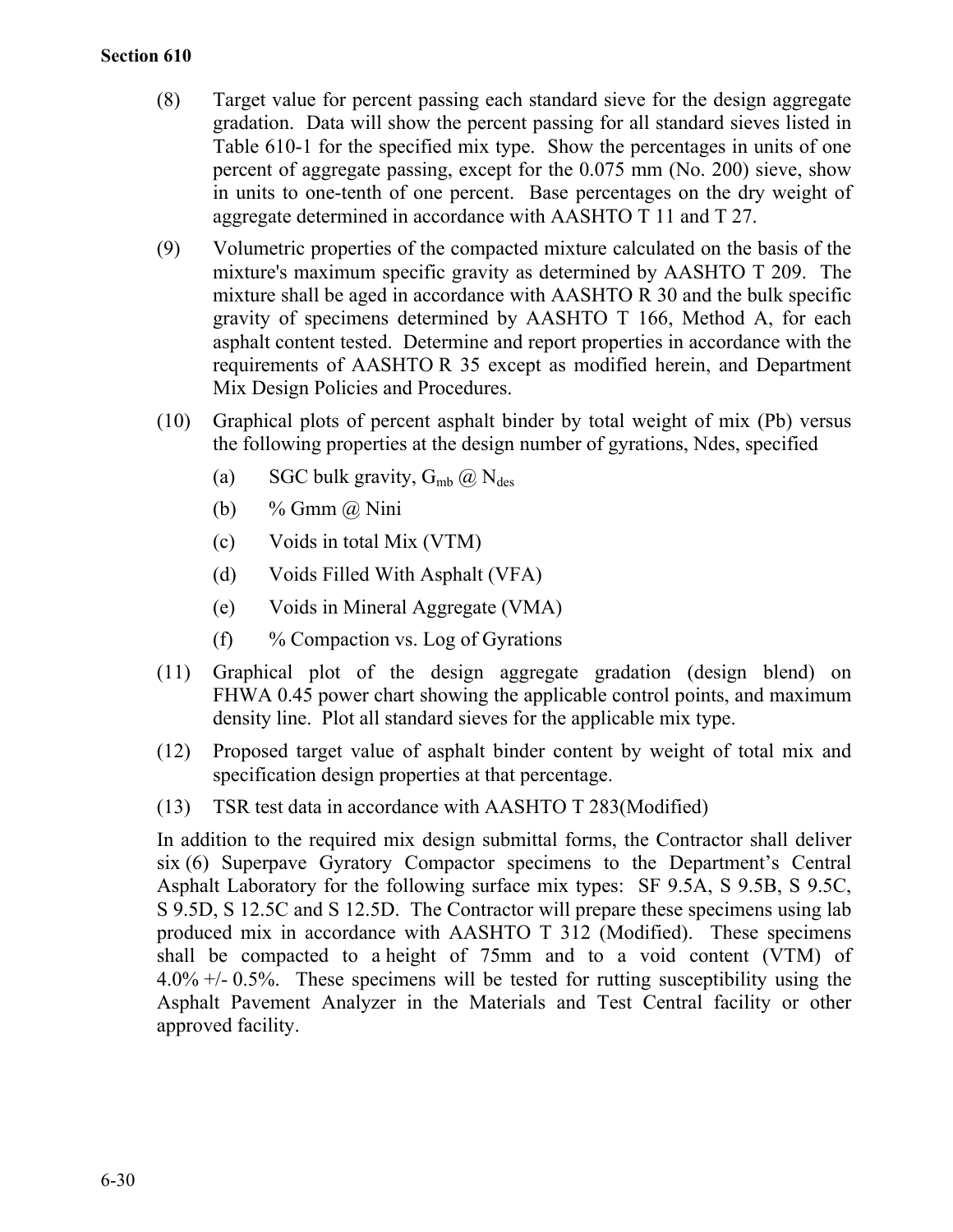In addition, when requested by the Engineer, submit to the Department's Materials  $\&$ Tests Asphalt Design Laboratory, representative samples of each mix component, including RAP, RAS, mineral filler, asphalt binder, chemical anti-strip additive and hydrated lime as noted below. Provide the samples at least 20 days prior to the anticipated beginning placement of mixture.

250 lb. of each coarse aggregate 150 lb. of each intermediate and fine aggregate 150 lb. RAP and / or RAS 1 gal. of mineral filler and/or baghouse fines 2 gal. of asphalt binder 1 gal. of hydrated lime

When the submitted aggregate samples are combined according to the Contractor's proposed blend percentages, the combined gradation shall be within the gradation band defined by the design criteria specified in Table 610-1 for each sieve or the samples will not be considered representative and new samples may be required.

# **(B) Mix Design Criteria**

Design and produce asphalt concrete mixtures that conform to the gradation requirements and design criteria in Table 610-1 and Table 610-2 for the mix type specified. The mix type designates the nominal maximum aggregate size and the design traffic level.

Surface mix designs will be tested by the Department for rutting susceptibility. Rut depth requirements for each surface mix type and traffic level are specified in Table 610-2. Mix designs that fail to meet these requirements will be considered unacceptable and must be redesigned by the Contractor such that rut depths are acceptable.

Table 610-1 provides gradation control points to be adhered to in the development of the design aggregate structure for each mix type. Aggregate gradations shall be equal to or pass between the control points, unless approved in writing. Table 610-2 provides the mix design criteria for the various mix types.

Use an anti-strip additive in all Superpave asphalt mixes. It may be hydrated lime or a chemical additive or a combination of both as needed to meet the retained strength requirements as specified in TABLE 610-2. When a chemical additive is used, add at a rate of not less than 0.25% by weight of binder in the mix. When hydrated lime is used, add at a rate of not less than 1.0 % by weight of the total dry aggregate.

# **(C) Job Mix Formula**

Establish the job mix formula (JMF) gradation target values within the design criteria specified for the particular type of asphalt mixture to be produced. Establish the JMF asphalt binder content at the percentage that will produce voids in total mix (VTM) at the midpoint of the specification design range for VTM, unless otherwise approved. The formula for each mixture will establish the following: blend percentage of each aggregate fraction, the percentage of reclaimed aggregate, if applicable, a single percentage of combined aggregate passing each required sieve size, the total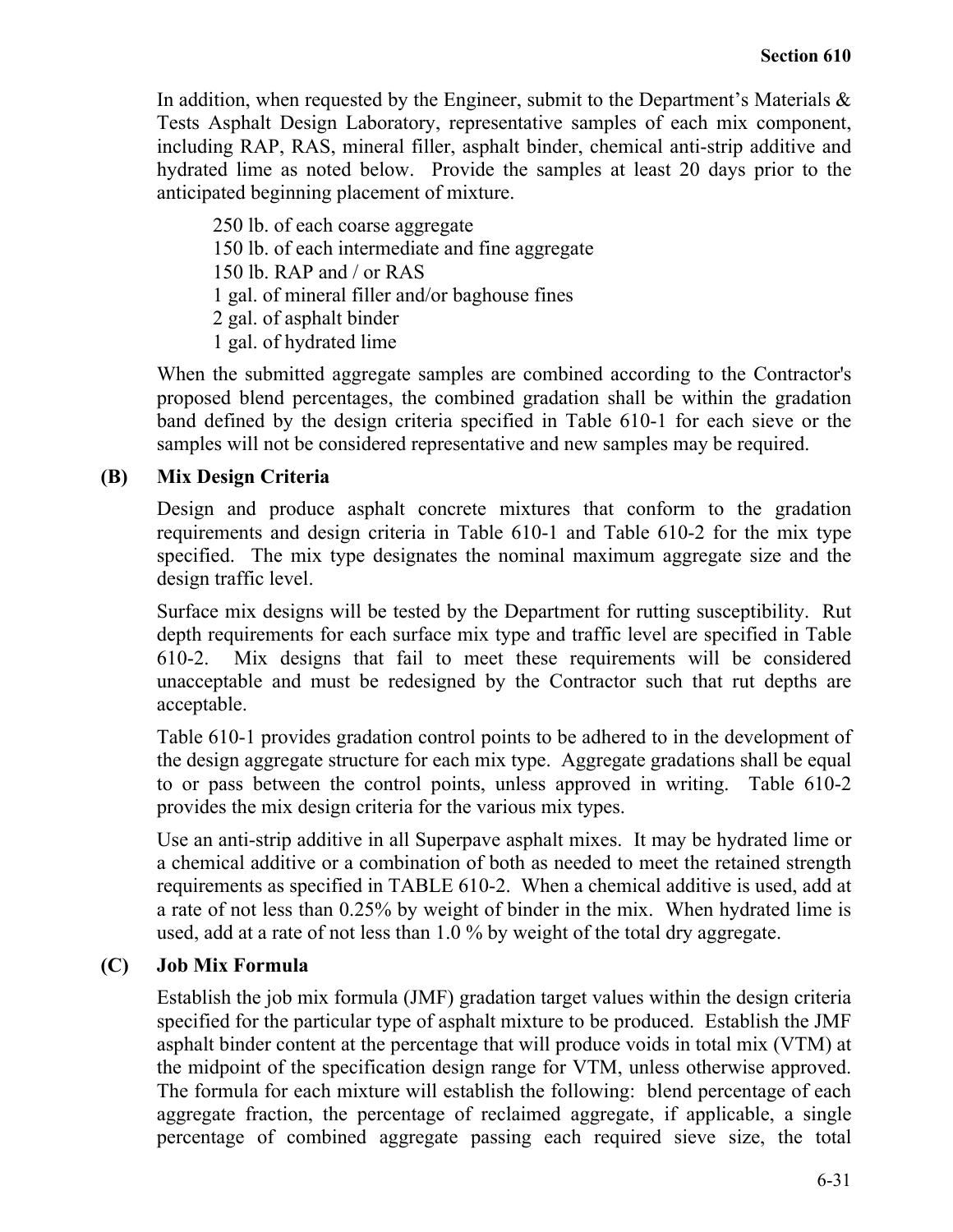percentage and grade of asphalt binder required for the mixture (by weight of total mixture), the percentage and grade of asphalt binder to be added to the mixture (for recycled mixtures), the percentage of chemical anti-strip additive to be added to the asphalt binder or percentage of hydrated lime to be added to the aggregate, the temperature at that the mixture is to be discharged from the plant, the required field density, and other volumetric properties.

The mixing temperature at the asphalt plant will be established on the job mix formula. For mix types listed in Table 610-2, the mixing temperature will be established between 265°F and 350°F or as approved. Unless otherwise requested, the JMF temperature will be established as follows:

| Mixes with binder grade PG 64-22 |          | $300^{\circ}$ F |
|----------------------------------|----------|-----------------|
|                                  | PG 70-22 | $315^{\circ}F$  |
|                                  | PG 76-22 | $335^{\circ}$ F |

Have on hand at the asphalt plant the approved mix design and job mix formula issued by the Department, prior to beginning the work.

The job mix formula for each mixture will remain in effect until modified in writing, provided the results of QMS tests performed in accordance with Section 609 on material currently being produced conform with specification requirements. When a change in sources of aggregate materials is to be made, a new mix design and job mix formula will be required before the new mixture is produced, unless otherwise approved. When a change in sources of RAP or RAS material is to be made, a new mix design and/or job mix formula may be required in accordance with Article 1012-1. When unsatisfactory results or other conditions make it necessary, the Engineer may revoke the existing job mix formula or establish a new job mix formula.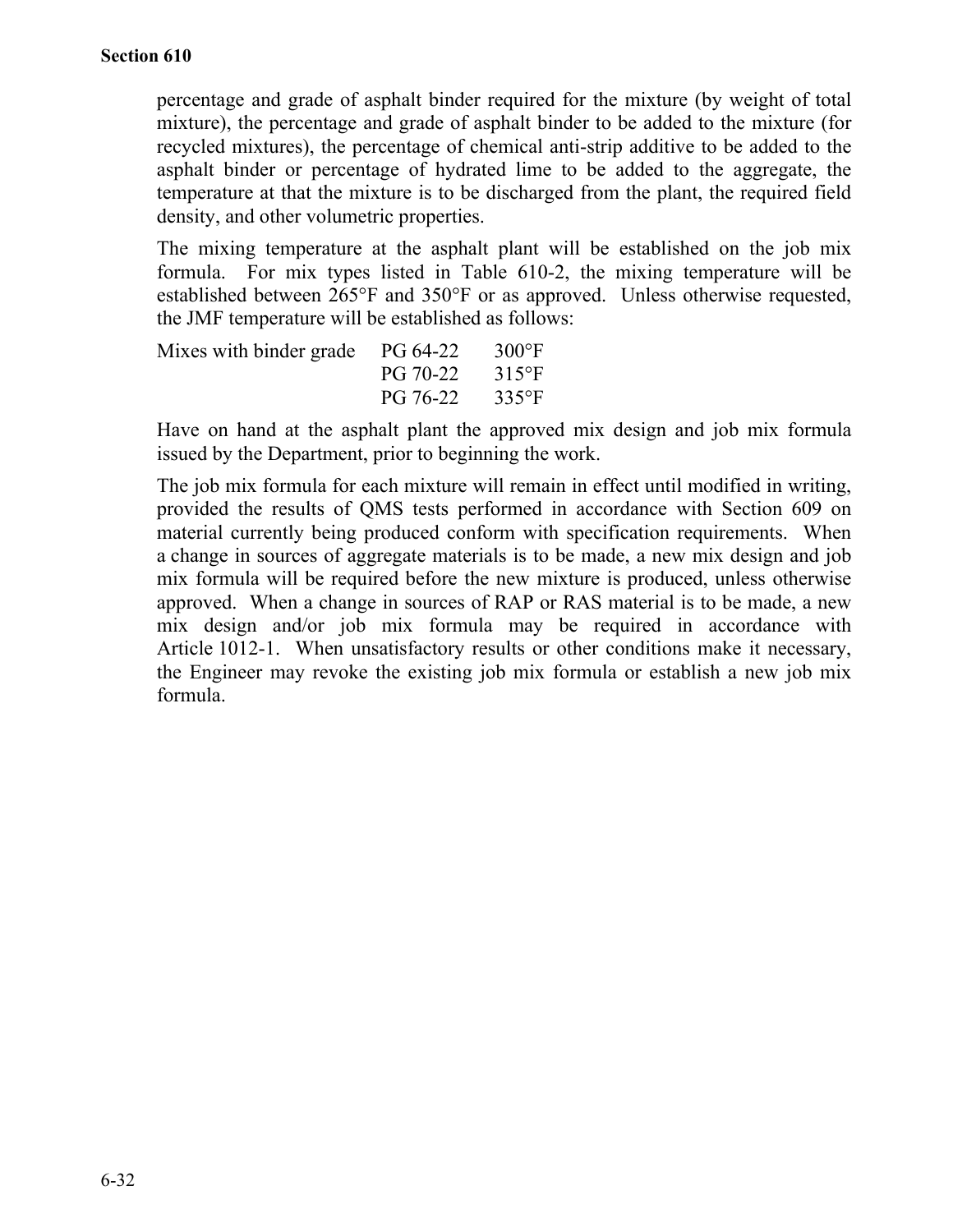| Standard      | Percent Passing Criteria (Control Points) |                                           |                      |         |       |                       |         |       |       |         |       |         |  |
|---------------|-------------------------------------------|-------------------------------------------|----------------------|---------|-------|-----------------------|---------|-------|-------|---------|-------|---------|--|
| <b>Sieves</b> |                                           | Mix Type (Nominal Maximum Aggregate Size) |                      |         |       |                       |         |       |       |         |       |         |  |
|               | $4.75$ mm (a)                             |                                           | $9.5 \text{ mm} (c)$ |         |       | $12.5 \text{ mm} (c)$ | 19.0 mm |       |       | 25.0 mm |       | 37.5 mm |  |
| (mm)          | Min.                                      | Max.                                      | Min.                 | Max.    | Min.  | Max.                  | Min.    | Max.  | Min.  | Max.    | Min.  | Max.    |  |
| 50.0          |                                           |                                           |                      |         |       |                       |         |       |       |         | 100.0 |         |  |
| 37.5          |                                           |                                           |                      |         |       |                       |         |       | 100.0 |         | 90.0  | 100.0   |  |
| 25.0          |                                           |                                           |                      |         |       |                       | 100.0   |       | 90.0  | 100.0   |       | 90.0    |  |
| 19.0          |                                           |                                           |                      |         | 100.0 |                       | 90.0    | 100.0 |       | 90.0    |       |         |  |
| 12.5          |                                           |                                           | 100.0                |         | 90.0  | 100.0                 |         | 90.0  |       |         |       |         |  |
| 9.5           | 100.0                                     |                                           | 90.0                 | 100.0   |       | 90.0                  |         |       |       |         |       |         |  |
| 4.75          | 90.0                                      | 100.0                                     |                      | 90.0    |       |                       |         |       |       |         |       |         |  |
| 2.36          | 65.0                                      | 90.0                                      | 32.0(b)              | 67.0(b) | 28.0  | 58.0                  | 23.0    | 49.0  | 19.0  | 45.0    | 15.0  | 41.0    |  |
| 1.18          |                                           |                                           |                      |         |       |                       |         |       |       |         |       |         |  |
| 0.600         |                                           |                                           |                      |         |       |                       |         |       |       |         |       |         |  |
| 0.300         |                                           |                                           |                      |         |       |                       |         |       |       |         |       |         |  |
| 0.150         |                                           |                                           |                      |         |       |                       |         |       |       |         |       |         |  |
| 0.075         | 4.0                                       | 8.0                                       | 4.0                  | 8.0     | 4.0   | 8.0                   | 3.0     | 8.0   | 3.0   | 7.0     | 3.0   | 6.0     |  |

# **TABLE 610-1 SUPERPAVE AGGREGATE GRADATION DESIGN CRITERIA**

- (a) For Type S 4.75A, a minimum of 50% of the aggregate components shall be material manufactured from the crushing of stone.
- (b) For Type SF 9.5A, the percent passing the 2.36mm sieve shall be a minimum of 60% and a maximum of 70%.
- (c) For the final surface layer of the specified mix type, use a mix design with an aggregate blend gradation above the maximum density line on the 2.36 mm and larger sieves.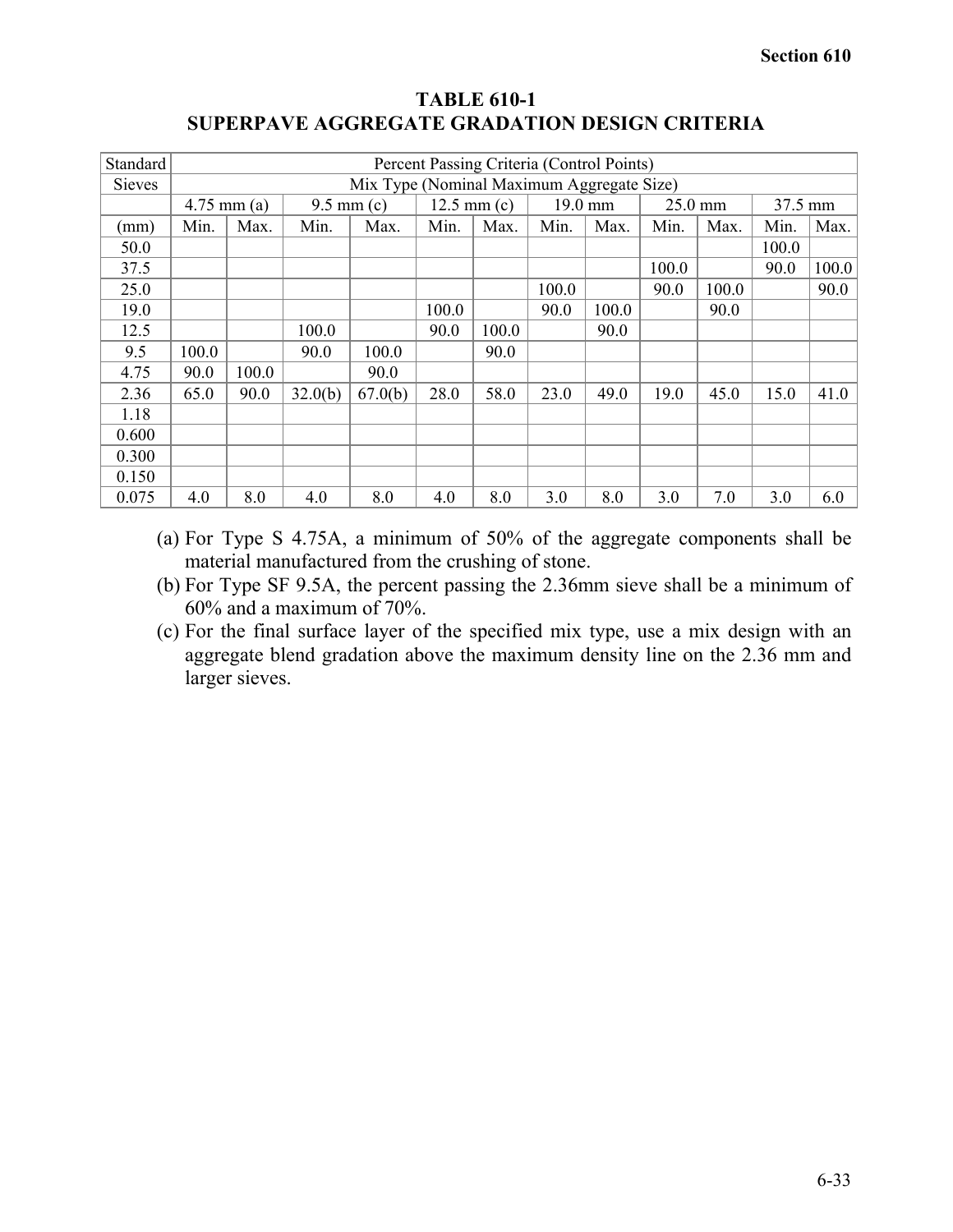|                | Design                                         | <b>Binder</b>                | Compaction<br>Levels |                                       |                             |            | <b>Volumetric Properties (c)</b> |                |                           |
|----------------|------------------------------------------------|------------------------------|----------------------|---------------------------------------|-----------------------------|------------|----------------------------------|----------------|---------------------------|
| <b>Mix</b>     | <b>ESALs</b>                                   | PG                           |                      |                                       |                             |            |                                  |                |                           |
| <b>Type</b>    | millions                                       | Grade                        |                      | <b>No. Gyrations</b><br>$^a\!\!\!\!a$ | Max.<br>Rut<br><b>Depth</b> | <b>VMA</b> | <b>VTM</b>                       | <b>VFA</b>     | %Gmm                      |
| (e)            | (a)                                            | (b)                          | $N_{\text{ini}}$     | $N_{des}$                             | (mm)                        | $%$ Min.   | $\frac{0}{0}$                    | Min. -<br>Max. | $\omega$ N <sub>ini</sub> |
| S-4.75A        | < 0.3                                          | $64 - 22$                    | 6                    | 50                                    |                             | 20.0       | $7.0 - 15.0$                     |                |                           |
| $SF-9.5A$      | < 0.3                                          | $64 - 22$                    | 6                    | 50                                    | 11.5                        | 16.0       | $3.0 - 5.0$                      | $70 - 80$      | $\leq 91.5$               |
| $S-9.5B$       | $0.3 - 3$                                      | $64 - 22$                    | $\overline{7}$       | 75                                    | 9.5                         | 15.0       | $3.0 - 5.0$                      | $65 - 80$      | $\leq 90.5$               |
| $S-9.5C$       | $3 - 30$                                       | $70 - 22$                    | 8                    | 100                                   | 6.5                         | 15.0       | $3.0 - 5.0$                      | $65 - 76$      | $\leq 90.0$               |
| S 9.5D         | >30                                            | $76 - 22$                    | 9                    | 125                                   | 4.5                         | 15.0       | $3.0 - 5.0$                      | $65 - 76$      | $\leq 90.0$               |
| S-12.5C        | $3 - 30$                                       | $70 - 22$                    | 8                    | 100                                   | 6.5                         | 14.0       | $3.0 - 5.0$                      | $65 - 75$      | $\leq 90.0$               |
| S-12.5D        | >30                                            | $76 - 22$                    | 9                    | 125                                   | 4.5                         | 14.0       | $3.0 - 5.0$                      | $65 - 75$      | $\leq 90.0$               |
| $I-19.0B$      | $<$ 3                                          | $64 - 22$                    | $\overline{7}$       | 75                                    |                             | 13.0       | $3.0 - 5.0$                      | $65 - 78$      | $\leq 90.5$               |
| $I-19.0C$      | $3 - 30$                                       | $64 - 22$                    | 8                    | 100                                   |                             | 13.0       | $3.0 - 5.0$                      | $65 - 75$      | $\leq 90.0$               |
| $I-19.0D$      | >30                                            | $70 - 22$                    | 9                    | 125                                   |                             | 13.0       | $3.0 - 5.0$                      | $65 - 75$      | $\leq 90.0$               |
| <b>B-25.0B</b> | $<$ 3                                          | $64 - 22$                    | 7                    | 75                                    |                             | 12.0       | $3.0 - 5.0$                      | $65 - 78$      | $\leq 90.5$               |
| <b>B-25.0C</b> | $>$ 3                                          | $64 - 22$                    | 8                    | 100                                   |                             | 12.0       | $3.0 - 5.0$                      | $65 - 75$      | $\leq 90.0$               |
| B-37.5C        | > 3                                            | $64 - 22$                    | 8                    | 100                                   |                             | 11.0       | $3.0 - 5.0$                      | $63 - 75$      | $\leq 90.0$               |
|                |                                                |                              |                      |                                       |                             |            |                                  |                |                           |
|                | <b>Design Parameter</b>                        |                              |                      |                                       | <b>Design Criteria</b>      |            |                                  |                |                           |
| All Mix        | 1. Dust to Binder Ratio $(P_{0.075} / P_{be})$ |                              |                      |                                       | $0.6 - 1.4$                 |            |                                  |                |                           |
| Types          |                                                | 2. Retained Tensile Strength |                      |                                       | 85 % Min. (d)               |            |                                  |                |                           |
|                |                                                | (TSR)(AASHTO T 283 Modified) |                      |                                       |                             |            |                                  |                |                           |

**TABLE 610-2 SUPERPAVE MIX DESIGN CRITERIA**

**Notes** (a) Based on 20 year design traffic.

- (b) When Recycled Mixes are used, select the binder grade to be added in accordance with Subarticle 610-3(A).
- (c) Volumetric Properties based on specimens compacted to  $N_{des}$  as modified by the Department.
- (d) AASHTO T 283 Modified (No Freeze-Thaw cycle required). TSR for Type S 4.75A, Type B 25.0 and Type B 37.5 mixes is 80% minimum.
- (e) Mix Design Criteria for Type S 4.75A may be modified subject to the approval of the Engineer

# **610-4 WEATHER, TEMPERATURE, AND SEASONAL LIMITATIONS FOR PRODUCING AND PLACING ASPHALT MIXTURES**

Do not produce or place asphalt mixtures during rainy weather, when the subgrade or base course is frozen, or when the moisture on the surface to be paved would prevent proper bond. Do not place asphalt material when the air temperature, measured in the shade away from artificial heat at the location of the paving operation and the road surface temperature in the shade is less than the temperatures shown in Table 610-3.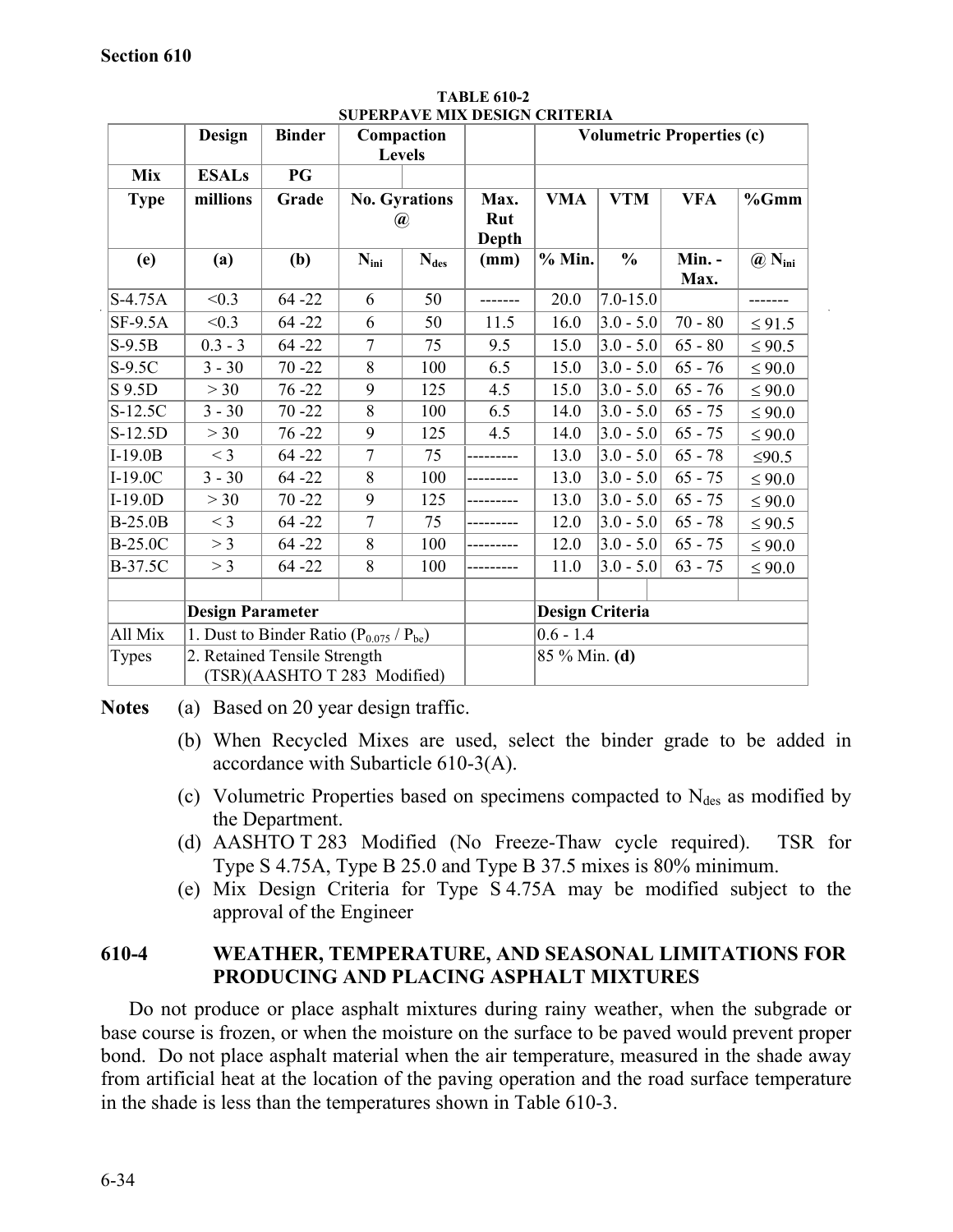Do not place surface course material that is to be the final layer of pavement between December 15 and March 16 of the next year if it is 1" or greater in thickness or between November 15 and April 1 of the next year if it is less than 1" in thickness, unless otherwise approved. Do not place open-graded asphalt friction course between October 31 and April 1 of the next year, unless otherwise approved.

As an exception to the above, when in any day's operations the placement of a layer of asphalt base course material or intermediate material 2" or greater in thickness has started, it may continue until the temperature drops to 32°F.

Do not place plant mix base course or intermediate course that will not be covered with surface course during the same calendar year or within 15 days of placement if the plant mix is placed in January or February. Failure by the Contractor to cover the plant mix as required above will result in the Engineer notifying the Contractor in writing to cover the plant mix with a sand seal. Apply the sand seal in accordance with the requirements of Section 660, except that Articles 660-3, 660-11, and 660-12 will not apply. Perform this work at no cost to the Department. In the event the Contractor fails to apply the sand seal within 72 hours of receipt of such notice, the Engineer may proceed to have such work performed with Department forces and equipment. The cost of such work performed by Department forces will be deducted from monies due or to become due to the Contractor.

# **TABLE 610-3 ASPHALT PLACEMENT- MINIMUM TEMPERATURE REQUIREMENTS**

| <b>Asphalt Concrete Mix Type</b>    | <b>Minimum Air</b><br><b>Temperature</b> | <b>Minimum Road</b><br><b>Surface Temperature</b> |
|-------------------------------------|------------------------------------------|---------------------------------------------------|
| ACBC, Type B 25.0B, C, B 37.5C      | $35^{\circ}F$                            | $35^{\circ}F$                                     |
| ACIC, Type I $19.0B$ , C, D         | $35^{\circ}F$                            | $35^{\circ}F$                                     |
| ACSC, Type S 9.5C, D, S 12.5C, D    | $50^{\circ}$ F                           | $50^{\circ}$ F                                    |
| ACSC, Type S 4.75A, SF 9.5A, S 9.5B | $40^{\circ}$ F                           | $50^{\circ}$ F                                    |

## **610-5 ASPHALT MIXTURE PRODUCTION**

## **(A) General**

Utilize plants that are either of the batch mixing, continuous mixing, or drum mixing type, and so designed, equipped, and operated that the weighing, proportioning, and mixing of the materials will result in a uniform and satisfactory asphalt mixture meeting the requirements of these Specifications. All plants shall conform to requirements of Subarticle 610-5(B) for the preparation of asphalt mixtures. In addition, batch mixing plants shall conform to the requirements of Subarticle 610-5(C), continuous mixing plants shall conform to the requirements of Subarticle 610-5(D), and drum mixing plants shall conform to the requirements of 610-5(E).

Prior to production of the mix, stockpile aggregates for a sufficient period of time to facilitate the drainage of free moisture. Keep the different aggregate sizes separated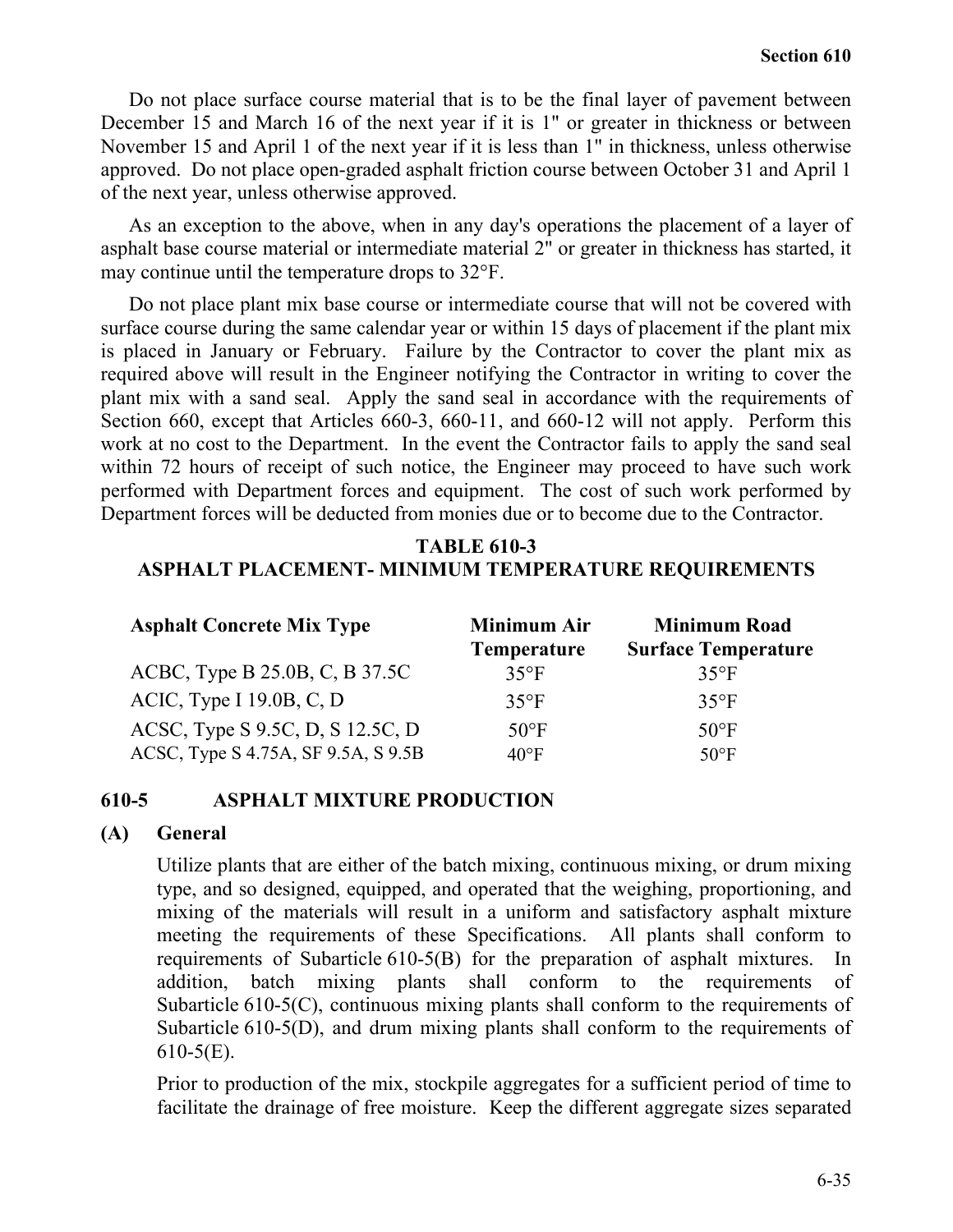## **Section 610**

until they have been delivered to the cold feeders. Keep the separate stockpiles readily accessible for sampling.

When mineral filler is required in the mix, feed or weigh-in separately from the other aggregates.

Introduce the asphalt binder and other additives, when required, into the mixture at the amounts and percentages specified by the job mix formula. No working tolerance will be allowed. Introduce the dried and heated aggregates, and mineral filler, when required, in amounts and at temperatures such that the mixture produced is within the production control limits of Subarticle  $609-5(C)(4)$ . Provide a positive means of controlling mixing time so as to obtain complete and uniform coating of the aggregate particles and thorough distribution of the asphalt binder throughout the aggregate.

Produce the mixture at the asphalt plant within  $\pm 15^{\circ}$  F of the temperature established on the JMF. Assure the temperature of the mix immediately prior to discharge from the hauling vehicle is within  $+15^{\circ}$ F to -25°F of the JMF temperature.

All asphalt plants shall be certified by the Department as meeting the requirements of these Specifications. Certification is effective from the date of issuance and is nonexpiring subject to continued compliance. The Department will check the plant on an annual basis or as deemed necessary by the Engineer. Any plant that is relocated, modified, or changes ownership shall be recertified prior to use.

Any completely automatically controlled asphalt plant that, due to the basic design of the plant, does not meet all the requirements of these Specifications for conventional batch mixing, continuous mixing, or drum mixing may be utilized on a project by project basis provided a uniformly consistent mix meeting all mix requirements can be produced and the plant has been approved in writing.

# **(B) Requirements for All Plants**

# **(1) Equipment for Preparation of Asphalt Binder**

Equip tanks for the supplying of asphalt binder to the plant to uniformly heat and hold the material at the required temperature prior to introduction into the mixer unit. Provide a circulating system for asphalt materials, that is capable of the proper mixing of additives. Provide a system with adequate pump or pumps to charge the mixing unit and unload asphalt material simultaneously. Include provisions for measuring and sampling plant supply tanks.

# **(2) Anti-Strip Additive Equipment**

When chemical anti-strip additive is to be added to the asphalt binder at the asphalt plant in lieu of at the terminal, equip the plant with an in-line blending system capable of metering the additive within plus or minus 10 percent of the amount specified. Provide a thermostatically controlled heating system capable of heating and maintaining the additive tanks, contents and distribution system at the additive supplier's recommended temperature for the additive being used. Interlock the additive metering system with the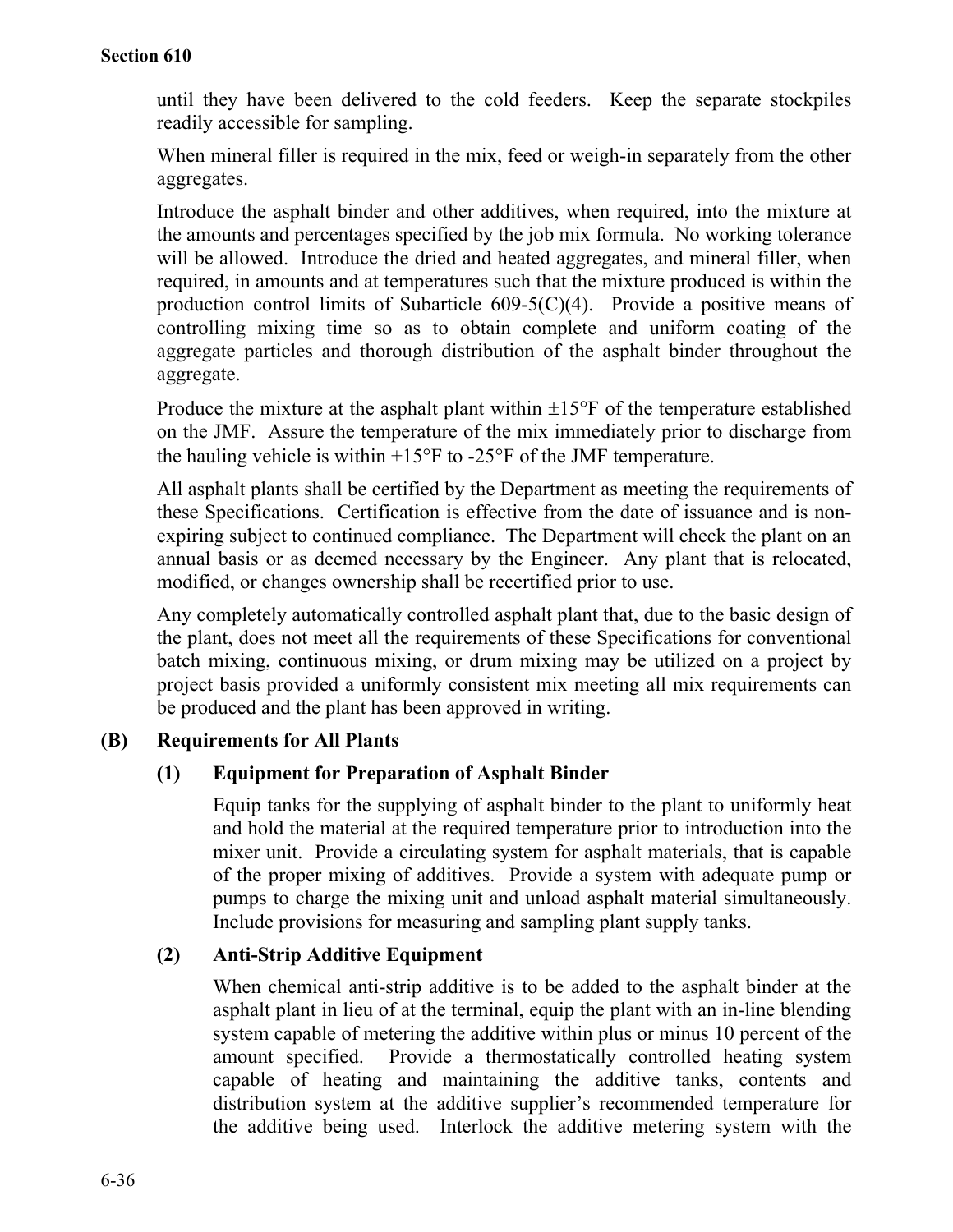asphalt binder control equipment in such a manner as to automatically vary the additive feed rate to maintain the required proportions. Provide a system that will automatically indicate in the plant control room the amount or rate of flow, when flow is occurring, and when flow is obstructed or stops. Inject the additive into the asphalt binder feed line prior to introduction into the aggregate. Equip the feed line with an in-line blending device capable of thoroughly mixing the additive with the asphalt binder prior to mixing with the aggregate. Provide a metering system capable of being calibrated, checked, and monitored for accuracy and amount of additive used.

Equip the system with an in-line totalizing flow meter capable of measuring the actual quantity in gallons of anti-strip additive that is injected into the asphalt binder being introduced into the aggregate. Provide a system that is capable of being easily read but not capable of being reset. Install the totalizer meter in the anti-strip feedline beyond the calibration bypass and as close to the actual point of additive introduction into the feedline as practical.

When hydrated lime anti-strip additive is used, provide a separate bin or tank and feeder system to store and proportion the lime into the aggregate in either dry or slurry form. Mix the lime and aggregate by pugmill or other approved means to achieve a uniform lime coating of the aggregate prior to entering the drier. When the lime is added in dry form, the aggregate shall contain at least 3 percent free moisture. The stockpiling of lime treated aggregate will not be permitted. Control the lime feeder system by a proportioning device that is accurate to within ±10 percent of the specified amount. Provide a proportioning device with a convenient and accurate means of calibration and that is interlocked with the aggregate feed or weigh system so as to maintain the correct proportion. Provide a flow indicator or sensor that is interlocked with the plant controls such that production of the mixture will be interrupted if there is a stoppage or reduction of the lime feed.

## **(3) Aggregate Cold Feed Equipment**

Utilize cold bins and a feeder system to proportion the aggregates and feed them to the dryer. Use separate cold bins for each size aggregate and each natural sand being used to provide a uniform and continuous flow. Provide separate dry storage when mineral filler is required. Equip cold aggregate bins with feeder units having interlocking controls capable of maintaining a constant ratio between the relative quantities of each size aggregate at varying plant production rates.

Provide cold feeders that are capable of being easily and accurately calibrated to ensure full control of the mix gradation.

#### **(4) Dryer**

Use a plant with a dryer or dryers that continuously agitate the aggregate during the heating and drying process.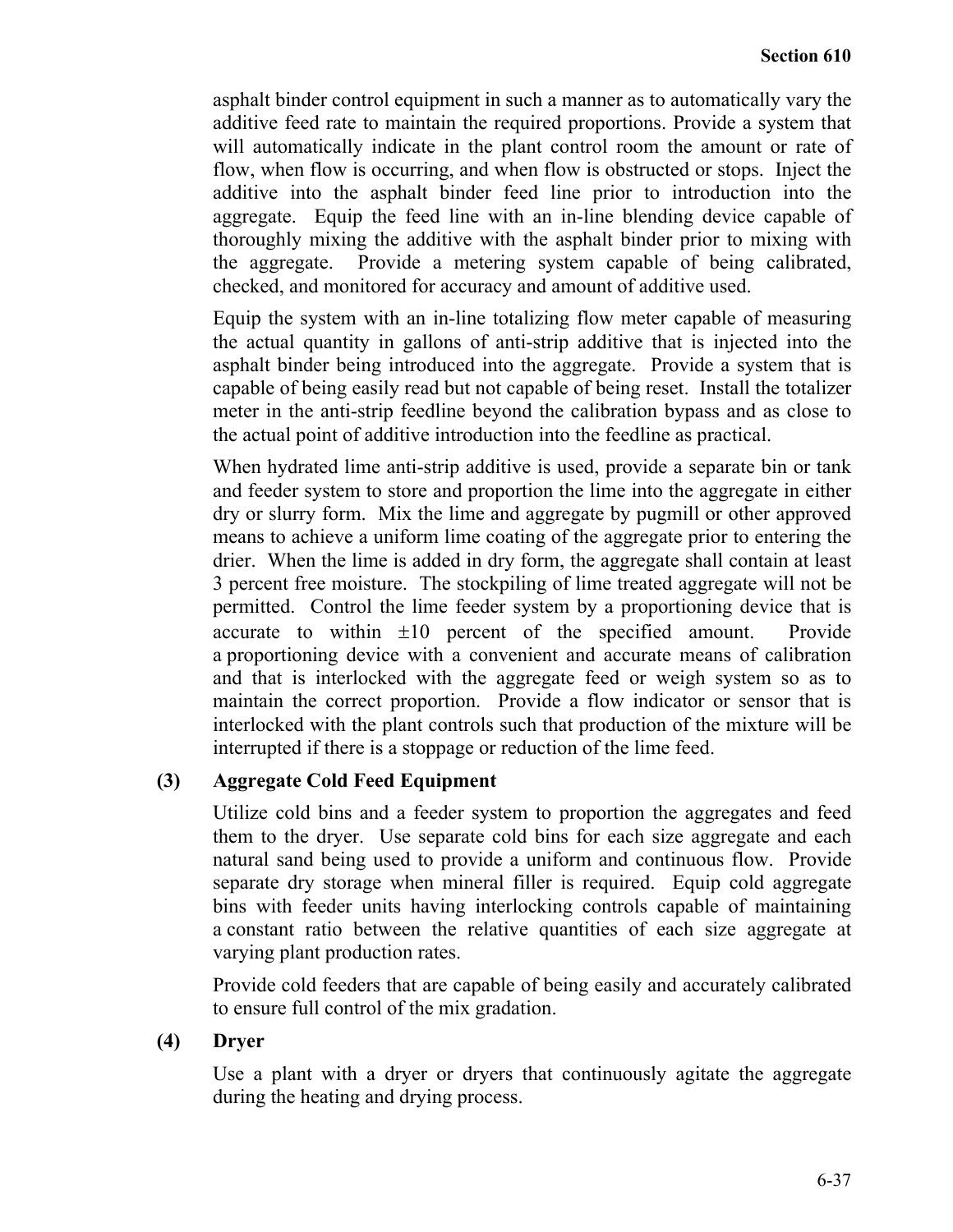## **(5) Control Unit for Asphalt Binder**

Provide satisfactory means, either by weighing or metering to introduce the proper amount of asphalt binder into the mix.

## **(6) Thermometric Equipment**

## **(a) Asphalt Binder Thermometric Equipment**

Provide a thermometric device of adequate temperature range fixed in the asphalt binder feed line.

## **(b) Dryer Thermometric Equipment:**

Equip the dryer with an automatic burner control device that uses an approved thermometric instrument located in the discharge chute to actuate the automatic controls.

## **(7) Pollution Control Equipment**

Equip all plants with such pollution control equipment as is necessary to meet all applicable local, State, and Federal pollution requirements. Register and certify all plants by applicable environmental regulatory agencies prior to being certified by the Department.

## **(8) Safety Requirements**

Provide adequate safety devices at all points where accessibility to plant operations is required. Provide accessibility to the top of truck bodies by a platform or other suitable device to enable Quality Control and Quality Assurance personnel to obtain samples and mixture temperature data. Thoroughly guard and protect all gears, pulleys, chains, sprockets, and other dangerous moving parts. Provide ample and unobstructed space on the mixing platform. Maintain a clear and unobstructed passage at all times in and around the truck loading area. Keep all work areas free from asphalt drippings.

## **(9) Production Consistency**

Any asphalt plant that cannot consistently produce a high quality mix meeting the requirements of these Specifications will be considered in non-compliance with these Specifications and may have its certification revoked.

Upon a malfunction of required automatic equipment on a batch mixing plant, the plant may continue to operate manually for the following 2 consecutive working days, provided acceptable mixture is being produced.

When a malfunction of required automatic equipment on a drum mixer or continuous plant occurs, manual operation of the plant will not be allowed except that if, in the opinion of the Engineer, an emergency traffic condition exists, the plant may be allowed to operate manually until the unsafe traffic condition is corrected. All mix produced by manual operation will be subject to the requirements of Section 609.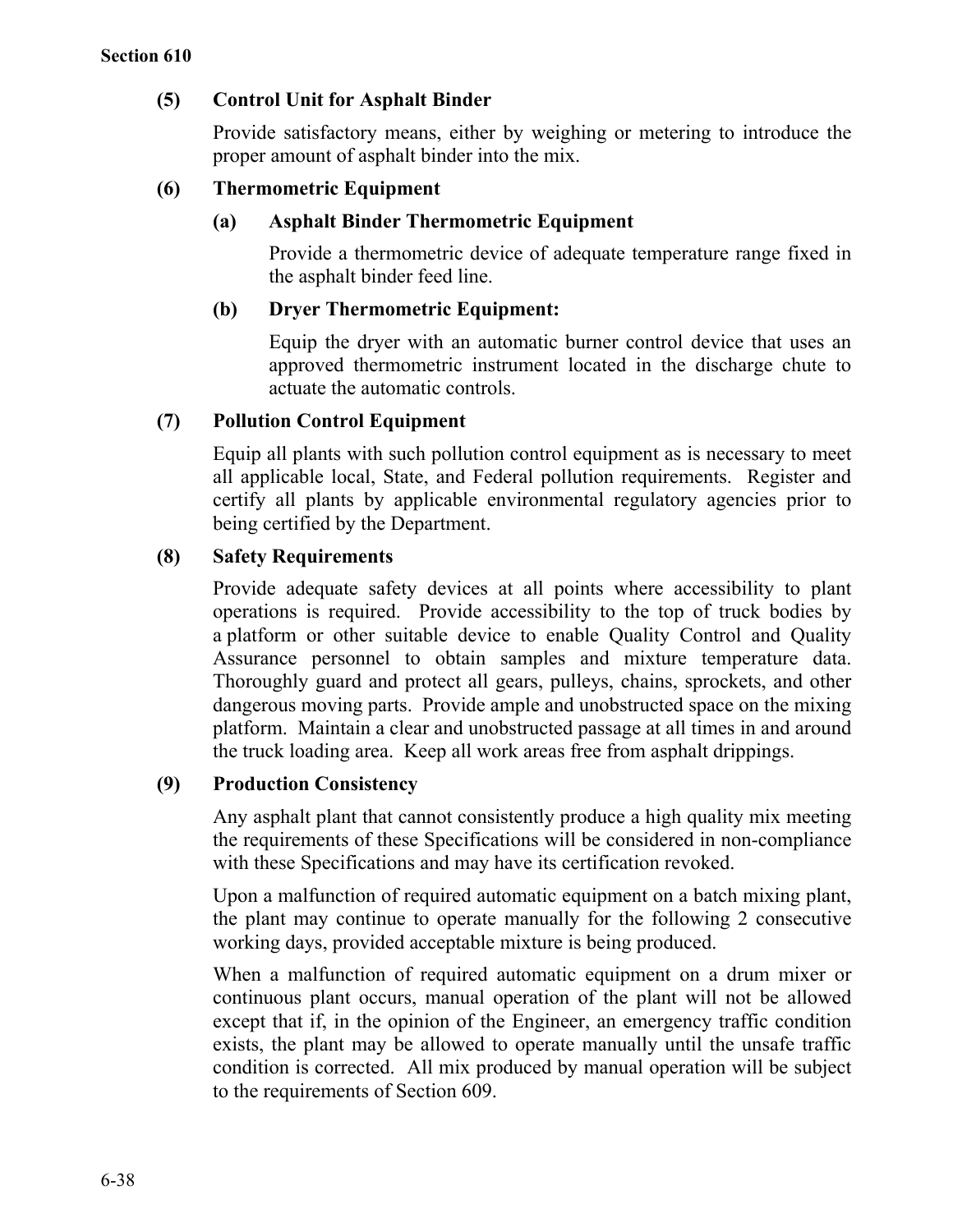## **(C) Requirements for Batch Mixing Plants**

## **(1) Plant Scales and/or Weighing Devices**

Provide and keep scales accurate to 0.5 percent at anticipated scale settings that may be required.

Scales will be inspected and tested as described in the latest edition of the Department's *HMA/QMS Manual* or as the Engineer may deem necessary to assure their continued accuracy.

Provide not less than ten 50-pound weights for testing the plant scales.

## **(2) Screens**

Provide plant screens that are capable of adequately screening aggregates to the specified sizes necessary to consistently produce a mixture meeting the requirements of the job mix formula. Provide screens for removing all oversize materials.

## **(3) Hot Bins**

Include hot storage bins of sufficient capacity and number to supply the mixer with uniform material. Equip each compartment with adequate and convenient devices to provide for sampling. Provide each compartment with an overflow pipe of such sizes and at such locations as to prevent any backing up of the material into other bins or interference with the operations of screens. Provide gates that close tightly so that no material is allowed to leak into the weigh hopper.

## **(4) Weigh Box or Hopper**

Use equipment that includes a means for accurately weighing each size of aggregate in a weigh box or hopper suspended on scales and of ample size to hold a full batch without running over. Provide a gate that closes tightly so that no material is allowed to leak into the mixer while a batch is being weighed.

#### **(5) Asphalt Binder Controls**

Use equipment to measure the asphalt binder that is capable of an accuracy of plus or minus 0.5 percent by weight of the amount of asphalt binder required. Locate the flow indicator, whether scale or metering device is used, in full view of the operator.

Provide an asphalt binder bucket of the non-tilting type with a removable top.

Provide gates that close tightly such that no material is allowed to leak into the weigh hopper. Adequately heat the asphalt binder bucket, its discharge valve or valves, and distribution bar. Ensure heating connections are so constructed that they will not interfere with the efficient operation of the asphalt binder scales. Provide an asphalt binder bucket with a capacity of at least 15 percent in excess of the weight of asphalt binder required in any batch. Locate an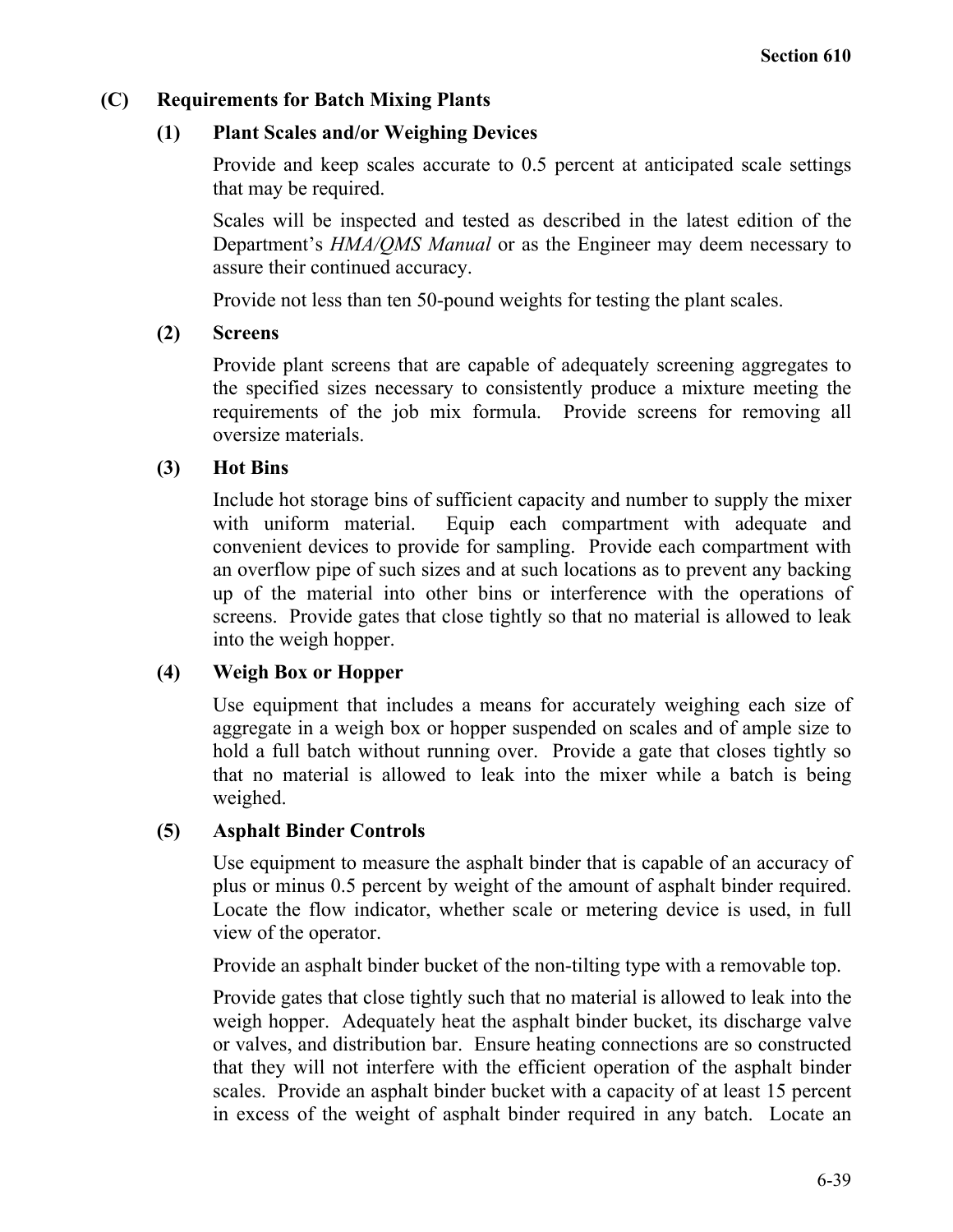adequately heated, quick-acting, non-drip, charging valve near the asphalt binder bucket.

When a metering device is substituted for an asphalt binder bucket, use a flow indicator with a capacity of at least 15 percent in excess of the quantity of asphalt binder used in a batch. Provide a valve and outlet for checking the meter in the section of asphalt feed line between the charging valve and distribution bar.

Provide a system capable of discharging all of the asphalt binder required for one batch in not more than 15 seconds after the flow has started. Make the size and spacing of the distribution bar openings capable of providing a uniform application of asphalt binder across the full length of the mixer.

## **(6) Mixer**

Provide batch mixer of an approved type that is capable of producing a uniform mixture. If not enclosed, equip the mixer box with a dust hood to prevent loss of dust. Provide a batch mixer with a rated capacity of not less than 3,000 pounds.

Maintain the clearance of blades from all fixed and moving parts such as to insure complete coating and mixing of aggregates and asphalt binder.

## **(7) Control of Proportioning and Mixing**

Utilize plants with fully automated controls for proportioning and mixing. Equip the mixer with an accurate interlocking timing device to control the operations of a complete mixing cycle.

Use a timing device capable of being set at intervals of 5 seconds or less throughout a total cycle.

Mixing time will be established by the Engineer. Provide means by lock, cover, or other methods to prevent unauthorized changes in mixing time.

#### **(D) Requirements for Continuous Mixing Plants**

#### **(1) General**

Utilize continuous mixing plants that have fully automated proportioning and mixing controls and a rated capacity of at least 90 tons per hour.

#### **(2) Aggregate Proportioning**

Equip the plant with a feeder system capable of being accurately calibrated to uniformly produce the specified mixture.

Include means for accurately proportioning each size of aggregate to consistently meet the requirements of the job mix formula.

#### **(3) Screens**

Provide plant screens that are capable of adequately screening aggregates to the specified sizes necessary to consistently produce a mixture meeting the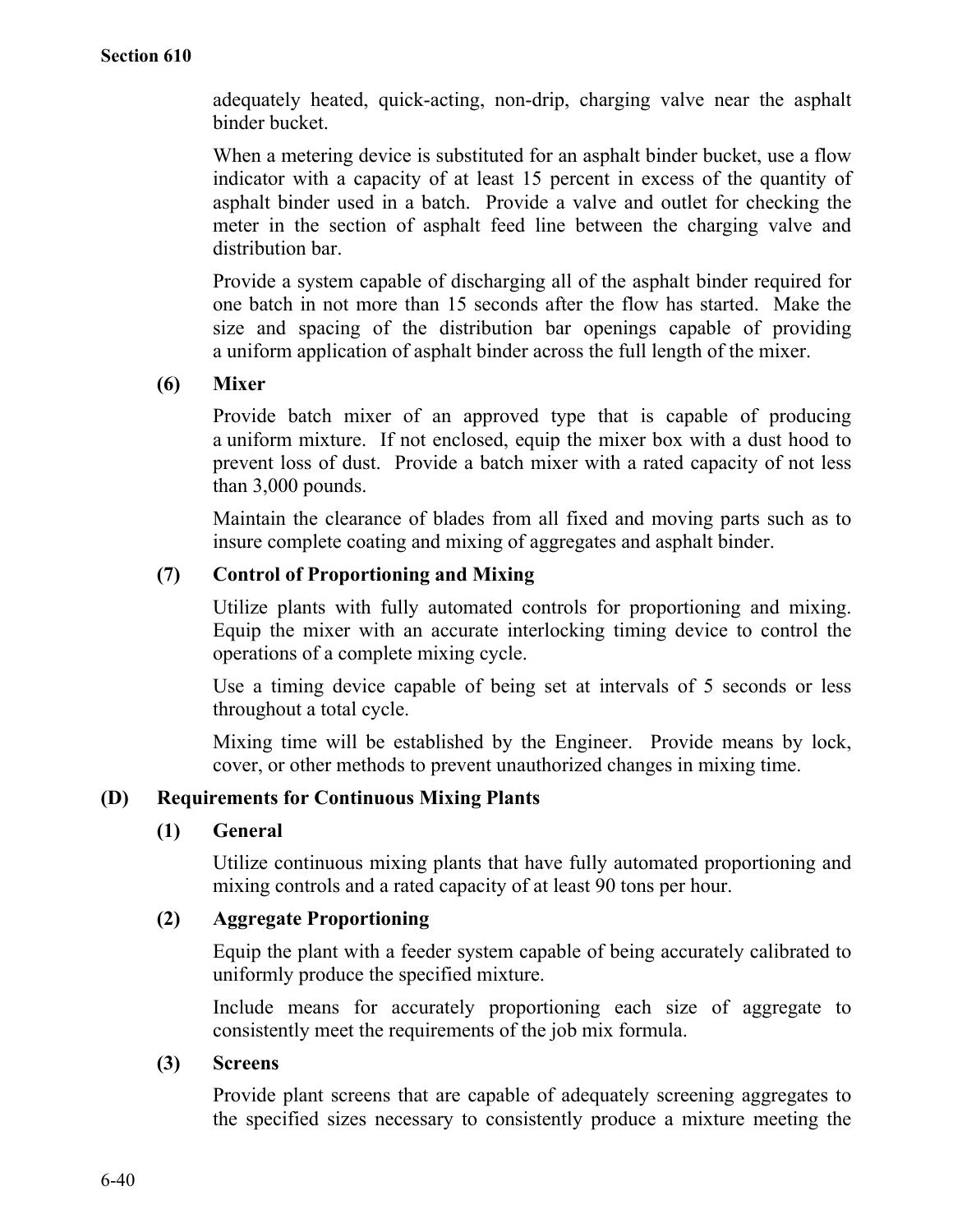requirements of the job mix formula. Use screens that are capable of removing all oversize materials.

## **(4) Hot Bins**

Provide hot storage bins of sufficient capacity and number to supply the mixer with uniform material. Equip each compartment with adequate and convenient devices to allow for sampling. Equip each compartment with an overflow pipe of such sizes and at such locations as to prevent any backing up of material into other bins or interference with the operations of screens. Provide adjustable gates such that the rate of flow can be controlled.

## **(5) Synchronization of Aggregate Feed and Asphalt Binder Feed**

Provide satisfactory means to afford positive interlocking control between the flow of aggregate from the bins and the flow of asphalt binder from the meter or other proportioning device. Accomplish this control by interlocking mechanical means or by other positive methods satisfactory to the Engineer.

## **(6) Mixer**

Provide a continuous mixer of an approved type, adequately heated and capable of producing a uniform mixture. Equip the mixer with a discharge hopper with dump gates that will permit rapid and complete discharge of the mixture. Provide paddles that are adjustable for angular position on the shafts and reversible to retard the flow of the mix. Provide the manufacturer's plate giving the net volumetric contents of the mixer at several heights inscribed on a permanent gauge. Provide charts showing the rate of feed per revolution and per interval of time at the plant operating speed.

## **(E) Requirements for Drum Mix Plants**

## **(1) Aggregate Feed Equipment**

Equip each cold feeder with an automatic device that activates a warning alarm and/or flasher light when any bin becomes empty or when aggregate flow becomes restricted. Interlock the automatic device with the plant control system so as to automatically stop production if normal aggregate flow is not resumed within 60 seconds.

#### **(2) Scalping Screen**

Provide a vibratory screening system capable of removing all oversize materials for the particular mix being produced prior to entry of the aggregate into the dryer-drum mixer. Locate the screening system in the aggregate flow prior to the material passing over the aggregate weighing system.

#### **(3) Weight Measurement of Aggregate**

Provide a system that ensures positive weight measurement of the combined cold aggregate feed rate by the use of belt scales or other approved devices. Provide means to allow correction for variations in the moisture content of the cold aggregate. Provide a continuous readout or other means that can be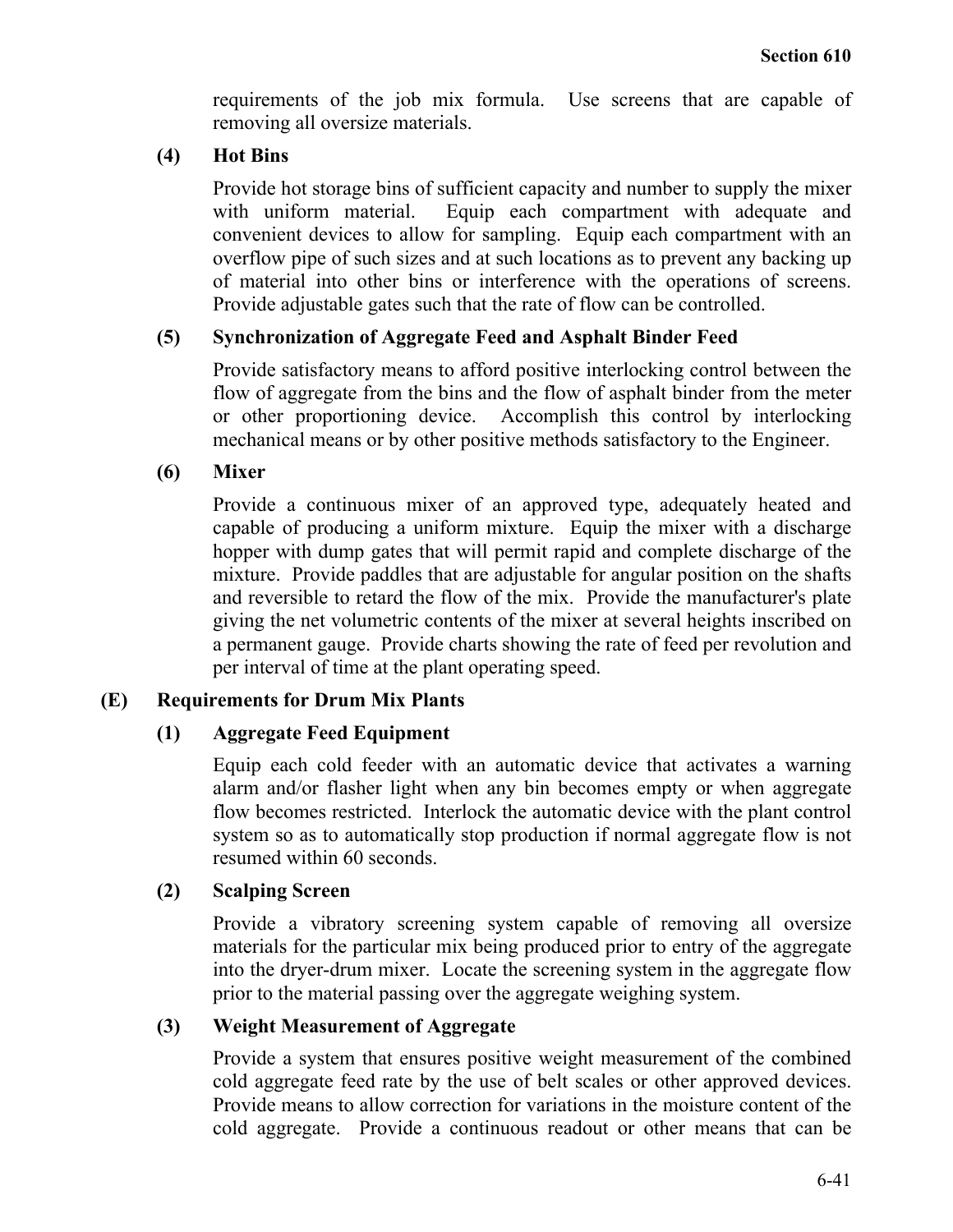monitored in the plant control room and that indicates the aggregate dryweight equivalent feed rate. Interlock the aggregate weighing system and binder flow to automatically maintain the required proportions. Provide a weighing system capable of being easily and accurately calibrated.

# **(4) Dryer-Drum Mixer Unit**

Provide a drum mixer that is specifically designed and constructed for the process and capable of producing a uniform mixture. Control heating to prevent damage to the aggregate and asphalt binder. Provide a dryer-drum mixer with a rated capacity of at least 90 tons per hour when producing a finished mixture at 300°F with removal of 5 percent moisture.

## **(5) Asphalt Binder Controls**

Provide a metering system capable of introducing the required amount of asphalt binder in the mix, including a means of correcting the delivered asphalt binder flow rate for temperature and specific gravity variations. Connect the flow meter to the asphalt binder supply so as to measure and display only the asphalt binder being fed to the mixer unit. Position the meter readout for convenient observation by the plant operator.

Provide means for checking the rate of flow of asphalt binder into the mixing unit. Assure the rate of flow is accurate to 0.5 percent by weight of the amount of asphalt binder required.

## **(6) Synchronization of Aggregate Feed and Asphalt Binder Feed**

Interlock the asphalt binder feed control with the total aggregate weight measurement device in such a manner as to automatically vary the asphalt binder feed rate as necessary to maintain required proportions. Interlock the controls in a manner that will automatically stop all feed components if either the aggregate or asphalt flow stops.

## **(7) Asphalt Mixture Storage Facilities**

Provide hot mix surge storage facilities in accordance with Article 610-6 that are adequate to minimize production interruptions during operation and ensure the mixture meets the requirements of the job mix formula when discharged from the storage bin.

## **610-6 HOT MIX STORAGE SYSTEMS**

When a storage system is used, provide a system capable of conveying the mix from the plant to the storage bin and storing the mix without a loss in temperature, segregation or oxidation of the mix. Limit storage time to the ability of the storage system to maintain the mix with in the specification requirements. Material may be stored in storage bins without an approved heating system for no more than 24 hours.

Provide a continuous type or skip bucket type conveyor system. Enclose continuous type conveyors so that the mix temperature is maintained within specification requirements. Provide a system designed in such manner as to prevent segregation of the mix during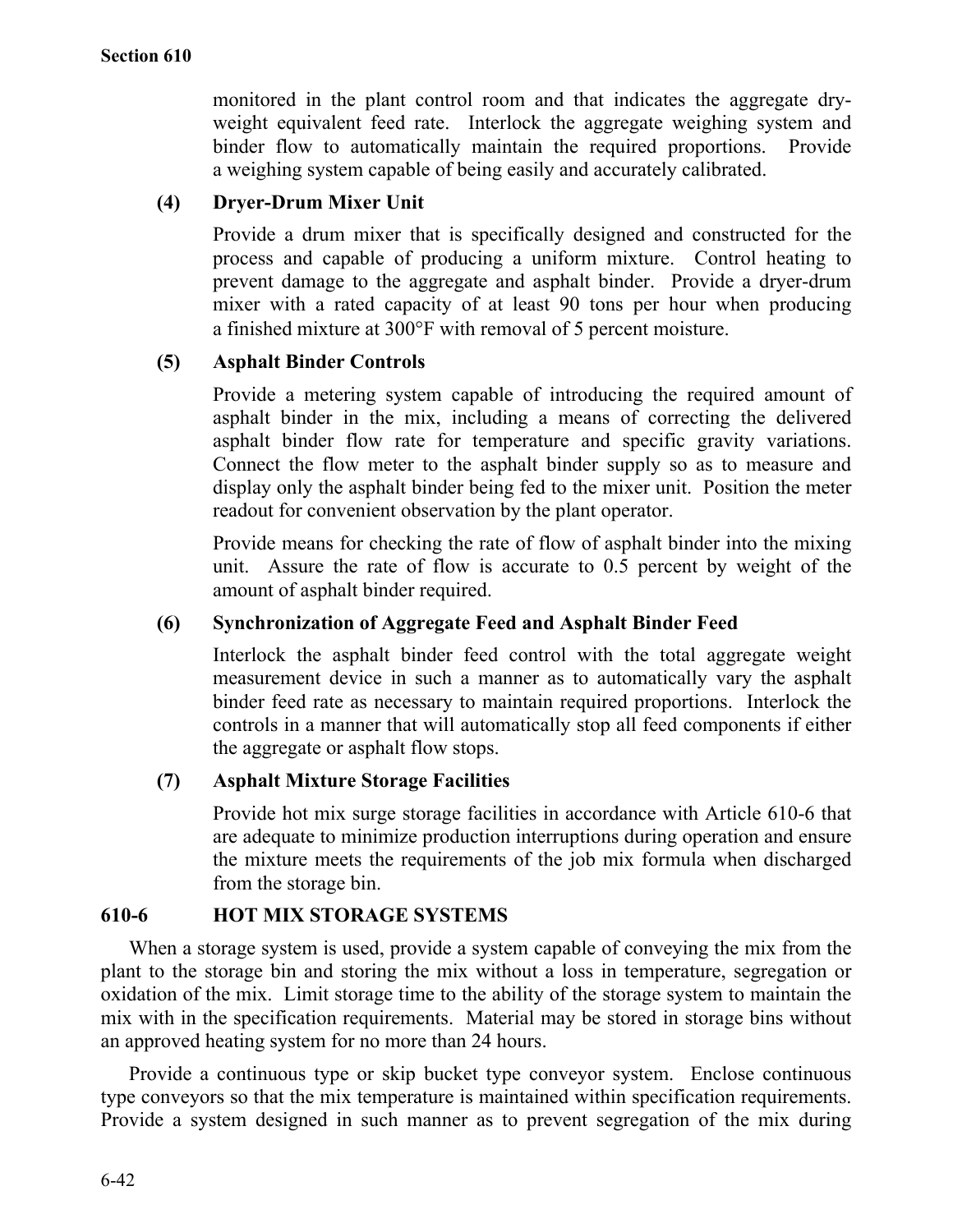discharge from the conveyor into the bins and equipped with discharge gates that will not cause segregation of the mix while loading the mix into trucks.

## **610-7 HAULING OF ASPHALT MIXTURE**

Transport the mixture from the mixing plant to the point of use in vehicles that have tight, clean, smooth beds approved by the Department, that have been sprayed with an approved release agent material, to prevent the mixture from adhering to the beds. Remove excess release agent prior to loading. Cover each load of mixture with a canvas or other suitable material. Use covers that are so constructed and secured as to prevent the entrance of moisture and the rapid loss of temperature. Provide a 3/8 inch diameter hole on each side of the vehicle body near the center of the body and 6 inches above the bed of the vehicle for the purpose of inserting a thermometer.

Assure temperature of the mixture immediately prior to discharge from the hauling vehicle is within a tolerance of plus 15°F to minus 25°F of the specified job mix formula temperature.

## **610-8 SPREADING AND FINISHING**

Apply tack coat in accordance with the requirements of Section 605.

Mixtures produced simultaneously from different plant sources can not be intermingled by hauling to the same paver on the roadway unless the mixtures are being produced from the same material sources and same job mix formula.

Utilize a self-contained, power propelled paver capable of spreading and finishing the asphalt mixture to the required grades, cross sections, thicknesses, and widths shown on the plans and typical sections and to uniform density and texture. Equip and operate the paver with a fully activated screed plate that is designed to be preheated for the full length whenever necessary. Provide a screed of adequate length to spread and finish the full uniform width travel lane being placed, unless otherwise permitted. Do not use strike off devices, either mechanically or manually operated, in spreading and finishing mixture placed in the uniform width travel lane.

Utilize a the paver with a receiving hopper and an automatically controlled distribution system that is capable of uniformly maintaining a proper head of material in front of the full length of the screed, including screed extensions. Equip the screed unit with a sliding shoe attachment that will form a slope on the edge of the mat to prevent edge raveling when the mixture is compacted.

Place a string line for the first lane of each layer of mixture placed to provide alignment control for the paver, except that a string line will not be required when the first layer is placed adjacent to a curb section.

Operate pavers at forward speeds consistent with plant production, material delivery, and satisfactory laying of the mixture so as to ensure a uniform and continuous laydown operation. Coordinate and adjust the paving operation and loading operation so as to maintain an adequate amount of asphalt mixture in the paver hopper between truck exchanges. Do not allow the paver hopper to become empty between loads. Take necessary precautions during production, loading of trucks, transportation, truck exchanges with paver,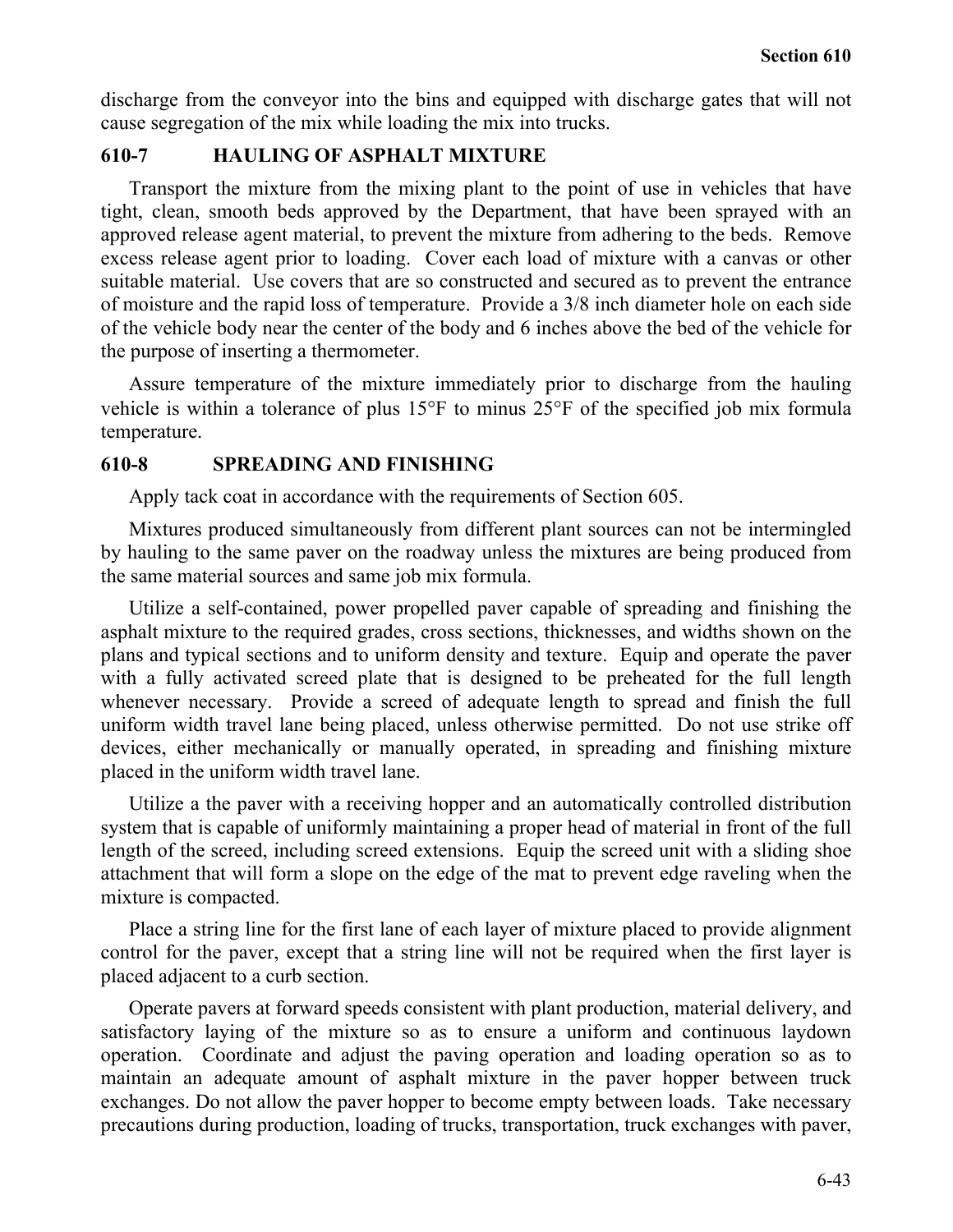folding of the paver hopper wings, and conveying material in front of the screed to prevent segregation of the asphalt mixtures. Should unevenness of texture, tearing, segregation, or shoving occur during the paving operation due to unsatisfactory methods or equipment, immediately take such action as may be necessary to correct such unsatisfactory work. Excessively throwing back material will not be permitted.

Use pavers equipped with an electronic screed control that will automatically control the longitudinal profile and cross slope of the pavement. Control the longitudinal profile through the use of either a mobile grade reference(s), including mechanical, sonic and laser grade sensing and averaging devices, an erected string line(s) when specified, joint matching shoe(s), slope control devices or the approved methods or combination of methods. Unless otherwise specified, use a mobile grade reference system capable of averaging the existing grade or pavement profile over a minimum 30 foot distance or by non-contacting laser or sonar type ski with at least four referencing stations mounted on the paver at a minimum length of 24 feet. Establish the position of the reference system such that the average profile grade is established at the approximate midpoint of the system. The transverse cross-slope shall be controlled as directed by the Engineer.

Use an erected fixed stringline for both and longitudinal profile and cross slope control when required by the contract. When an erected fixed string line is required, furnish and erect the necessary guide line for the equipment. Support the stringline with grade stakes placed at maximum intervals of 25 feet for the finished pavement grade.

Use the 30 foot minimum length mobile grade reference system or the non-contacting laser or sonar type ski to control the longitudinal profile when placing the initial lanes and all adjacent lanes of all layers, including resurfacing and asphalt in-lays, unless other specified or approved. A joint matching device (short 6 inch shoes) may be used only when approved.

Utilize the automatic slope control system unless otherwise approved. The Engineer may waive the use of automatic slope controls in areas where the existing surface (subgrade, base, asphalt layer, etc.) exhibits the desired cross slope of the final surface. The Engineer may also waive the use of automatic slope controls in areas where the use of such equipment is impractical due to irregular shape or cross section (such as resurfacing). When the use of the automatic slope controls is waived, the Engineer may require the use of mobile grade references on either or both sides of the paver. Manual screed operation will be permitted in the construction of irregularly shaped and minor areas, subject to approval. Waiver of the use of automatic screed controls does not relieve the Contractor of achieving plan profile grades and cross-slopes.

In the case of malfunction of the automatic screed control equipment, the paver may be manually operated for the remainder of the workday provided this method of operation produces acceptable results. Do not resume work thereafter until the automatic system is functional.

The Engineer will waive the requirement for use of pavers for spreading and finishing where irregularities or obstacles make their use impractical. Spread, rake, and lute the mixture by hand methods or other approved methods in these areas.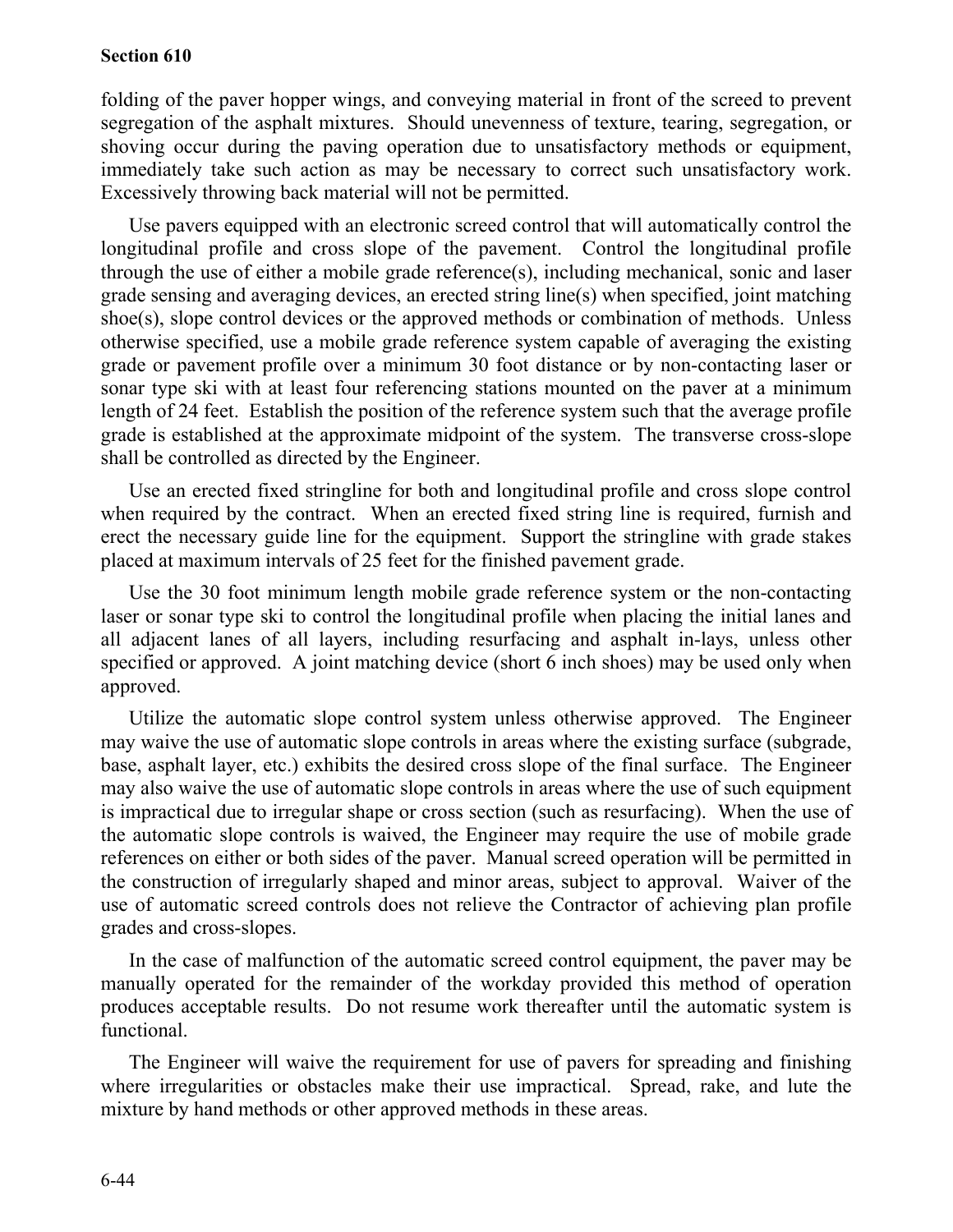Operate the paver as continuously as possible. Pave intersections, auxiliary lanes, and other irregular areas after the main line roadway has been paved, unless otherwise approved.

Repair any damage caused by hauling equipment across structures at no additional cost to the Department.

Use a Material Transfer Vehicle (MTV) when placing all asphalt concrete plant mix pavements, including open-graded asphalt friction course, that require the use of asphalt binder grade PG 76-22, unless otherwise approved. Utilize the MTV when placing all full width travel lanes, including shoulders, collector lanes, ramps, and loops that require PG 76-22.

Provide an MTV that receives mixture from the hauling equipment and independently delivers the mixture from the hauling equipment to the paving equipment. Provide an MTV capable of transferring the material from the haul vehicle to the paver hopper at a uniform and continuous rate to allow the continuous movement of the paver. Install a paver hopper insert with a minimum capacity of 7 tons in the hopper of conventional paving equipment when utilizing a MTV. Perform remixing of the material prior to discharge into the paver conveyor system by utilizing either a MTV with a remixing system contained within a minimum 7 ton capacity storage bin or a dual pugmill system with two full length transversely mounted paddle mixers located in the paver hopper insert.

Use an MTV that provides to the paver a homogeneous, non-segregated mixture that is of uniform temperature such that there is no more than 20°F difference between the highest and lowest temperatures when measured transversely across the width of the mat in a straight line at a distance of one foot to three feet from the screed while the paver is operating. Obtain the temperature measurements approximately one foot from each edge and at least once in the middle of the mat.

Empty the MTV when crossing a bridge and move across without any other Contractor vehicles or equipment being on the bridge. Move the MTV across a bridge in a travel lane and not on the shoulder. While crossing a bridge move the MTV at a speed no greater than five miles per hour without any abrupt acceleration or deceleration.

In the event the MTV malfunctions during paving operations, immediately discontinue plant operations and do not resume operations until the MTV malfunctions have been remedied, unless otherwise directed due to safety concerns. The Contractor may continue placement of the mix until any additional mix in transit has been placed, provided satisfactory results are achieved. This procedure in no way alleviates the Contractor from meeting contract requirements.

#### **610-9 COMPACTION**

Immediately after the asphalt mixture has been spread, struck off, and surface and edge irregularities adjusted, thoroughly and uniformly compact the pavement. Compact the mix to the required degree of compaction for the type of mixture being placed.

Provide sufficient number and weight of rollers, except as noted, to compact the mixture to the required density while it is still in a workable condition. Obtain approval of equipment used in compaction from the Engineer prior to use. Where uniform density is not being obtained throughout the depth of the layer of material being tested, change the type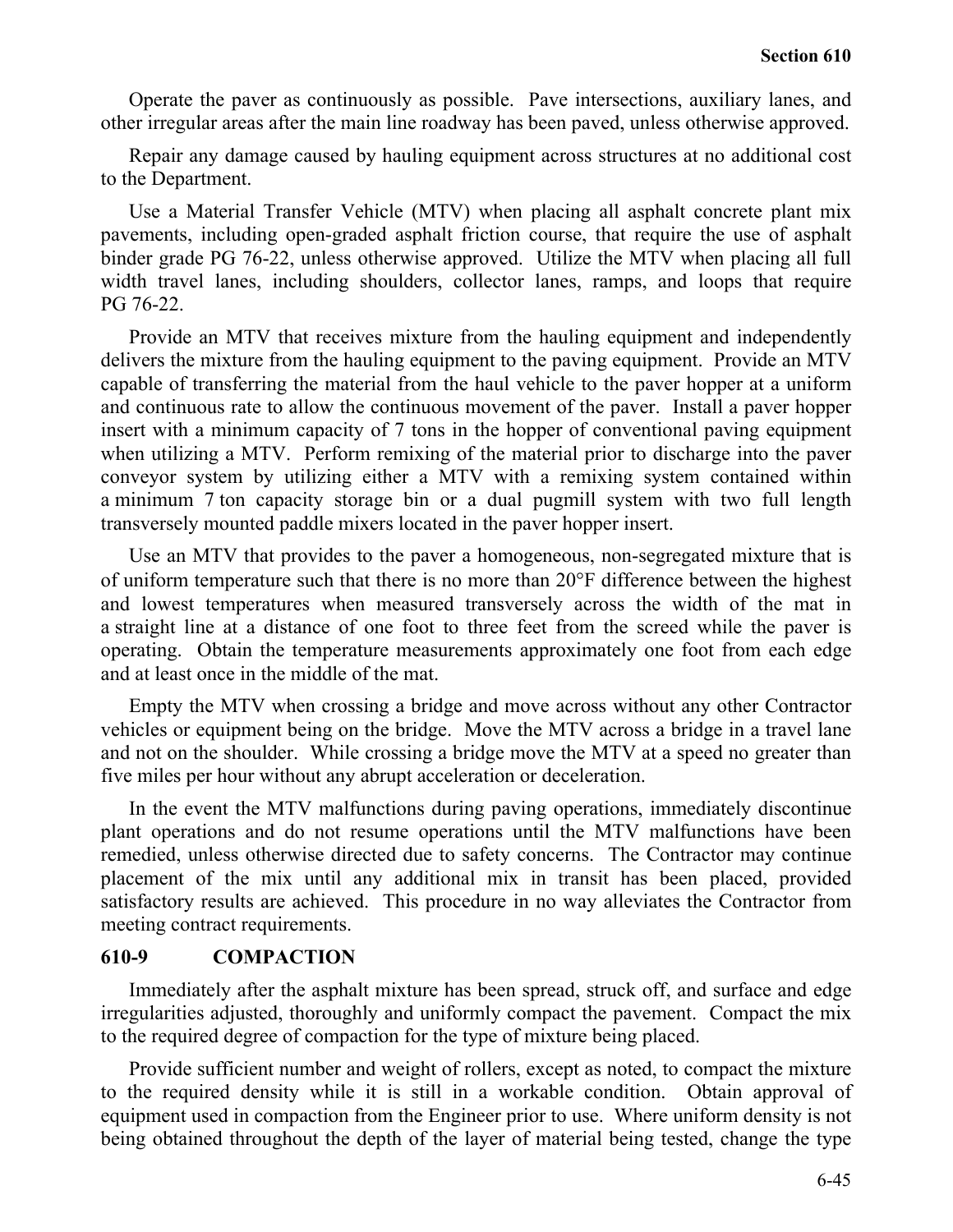and/or weight of the compaction equipment as necessary to achieve uniform density even though such equipment has been previously approved.

Compact all final wearing surfaces, except open-graded asphalt friction course, using a minimum of 2 steel wheel tandem rollers, unless otherwise approved. Pneumatic-tired rollers with 2 tandem axles and smooth tread tires may be used for intermediate rolling.

Limit rolling for open-graded asphalt friction course to one coverage with a tandem steel wheel roller weighing a maximum of 10 tons, with additional rolling limited to one coverage with the roller where necessary to improve the riding surface.

Steel wheel tandem vibratory rollers that have been specifically designed for the compaction of asphalt pavements may be used on all layers 1 inch or greater in thickness during the breakdown and intermediate rolling phase. Do not operate vibratory rollers in the vibratory mode during the finish rolling phase on any mix type or pavement course, opengraded asphalt friction course, or on permeable asphalt drainage course.

When vibratory rollers are used, use rollers that have variable amplitude and frequency capabilities and that are designed specifically for asphalt pavement compaction. Provide rollers equipped with controls that automatically disengage the vibration mechanism before the roller stops when being used in the vibratory mode.

The Engineer may prohibit or restrict the use of vibratory rollers where damage to the pavement being placed, the underlying pavement structure, drainage structures, utilities, or other facilities is likely to occur or is evident.

Do not use rolling equipment that results in excessive crushing of the aggregate or excessive displacement of the mixture.

In areas inaccessible to standard rolling equipment, thoroughly compact the mixture by the use of hand tampers, hand operated mechanical tampers, small rollers, or other approved methods.

Use rollers that are in good condition and capable of being reversed without backlash to compact the mixture. Operate rollers with the drive wheels nearest the paver and at uniform speeds slow enough to avoid displacement of the mixture. Equip steel wheel rollers with wetting devices that will prevent the mixture from sticking to the roller wheels.

Begin compaction of the material immediately after the material is spread and shaped to the required width and depth. Carry out compaction in such a manner as to obtain uniform density over the entire section. Perform compaction rolling at the maximum temperature at that the mix will support the rollers without moving horizontally. Complete the compaction (including both intermediate rolling) prior to the mixture cooling below a workable temperature. Perform finish rolling to remove roller marks resulting from the compaction rolling operations.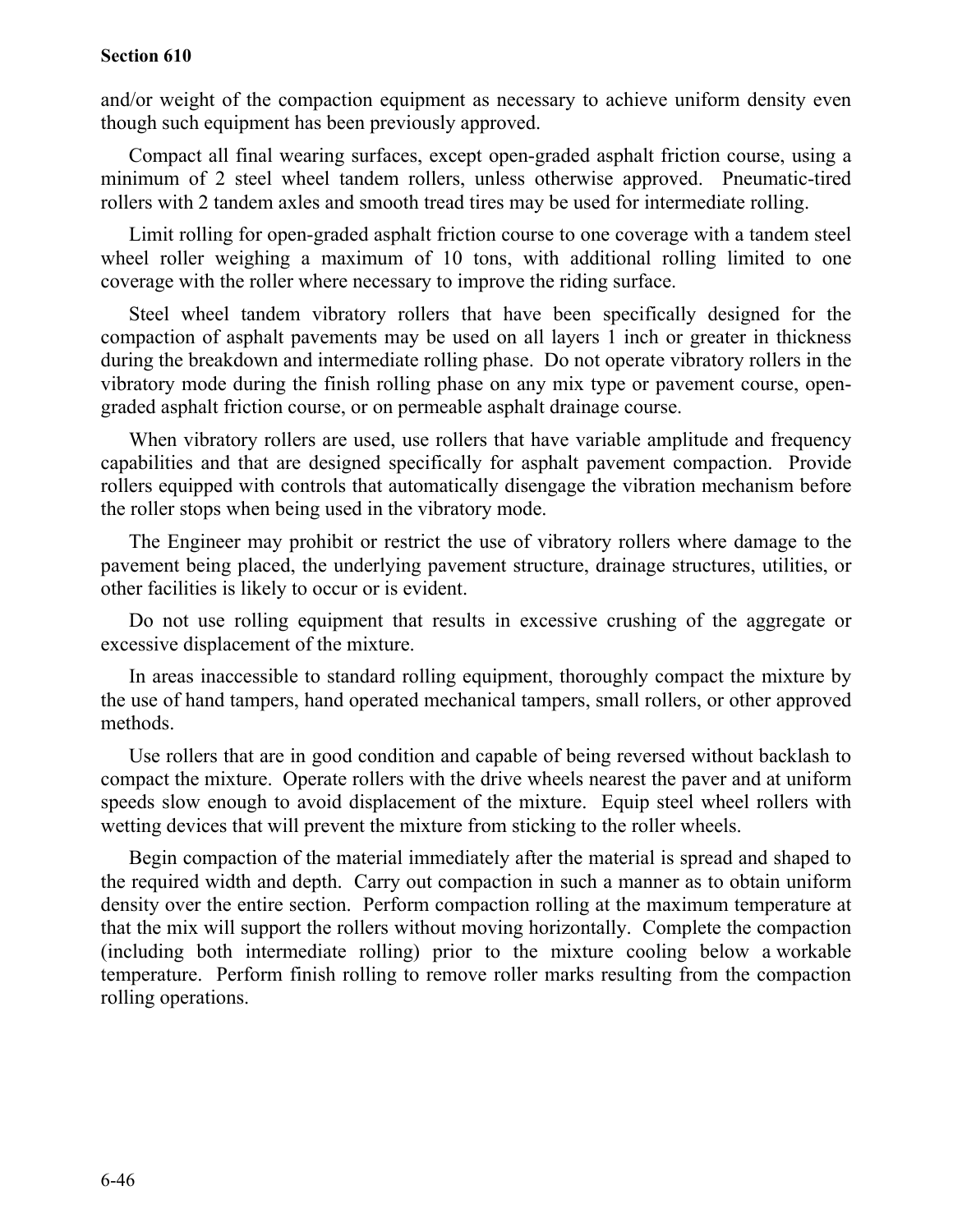#### **610-10 DENSITY REQUIREMENTS**

#### **TABLE 610-4**

| <b>MINIMUM DENSITY REQUIREMENTS</b>           |                                       |  |
|-----------------------------------------------|---------------------------------------|--|
| <b>MIX TYPE</b>                               | MINIMUM $%$ of $G_{mm}$               |  |
| <b>SUPERPAVE MIXES</b>                        | (Maximum Specific<br><b>Gravity</b> ) |  |
| S 4.75A                                       | $85.0^{(a,b)}$                        |  |
| <b>SF 9.5A</b>                                | 90.0                                  |  |
| S 9.5X, S 12.5X, I 19.0X,<br>B 25.0X, B 37.5X | 92.0                                  |  |

- (a) All S 4.75A pavement will be accepted for density in accordance with Article 105-3
- (b) Compaction to the above specified density will be required when the S 4.75 A mix is applied at a rate of 100 lbs/sy or greater

Compact the asphalt plant mix to at least the minimum percentage of the maximum specific gravity listed in Table 610-4, except as noted below. Perform density sampling and testing on all pavements listed below unless otherwise approved.

- (A) Full width travel lane pavements, including normal travel lanes, turn lanes, collector lanes, ramps and loops, and temporary pavements,
- (B) Pavement widening 4.0 feet or greater,
- (C) Uniform width paved shoulders 2.0 feet or greater,
- (D) and wedging as outlined in the HMA/QMS Manual

Compact base and intermediate mix types (surface mixes not included) utilized for pavement widening of less than 4.0 feet and all mix types used in tapers, irregular areas and intersections (excluding full width travel lanes of uniform thickness), using equipment and procedures appropriate for the pavement area width and/or shape. Compaction with equipment other than conventional steel drum rollers may be necessary to achieve adequate compaction. Occasional density sampling and testing to evaluate the compaction process may be required. Densities lower than that specified in Table 610-4 may be accepted, in accordance with Article 105-3, for the specific mix types and areas listed directly above.

#### **610-11 JOINTS**

#### **(A) Transverse Joints**

When the placing of the mixture is to be suspended long enough to permit the mixture to become chilled, construct a transverse joint.

If traffic will not pass over the end of the paving, a butt joint will be permitted, provided proper compaction is achieved. If traffic will pass over the joint, construct a sloped wedge ahead of the end of the full depth pavement to provide for proper compaction and protection of the full depth pavement. Construct the joint square to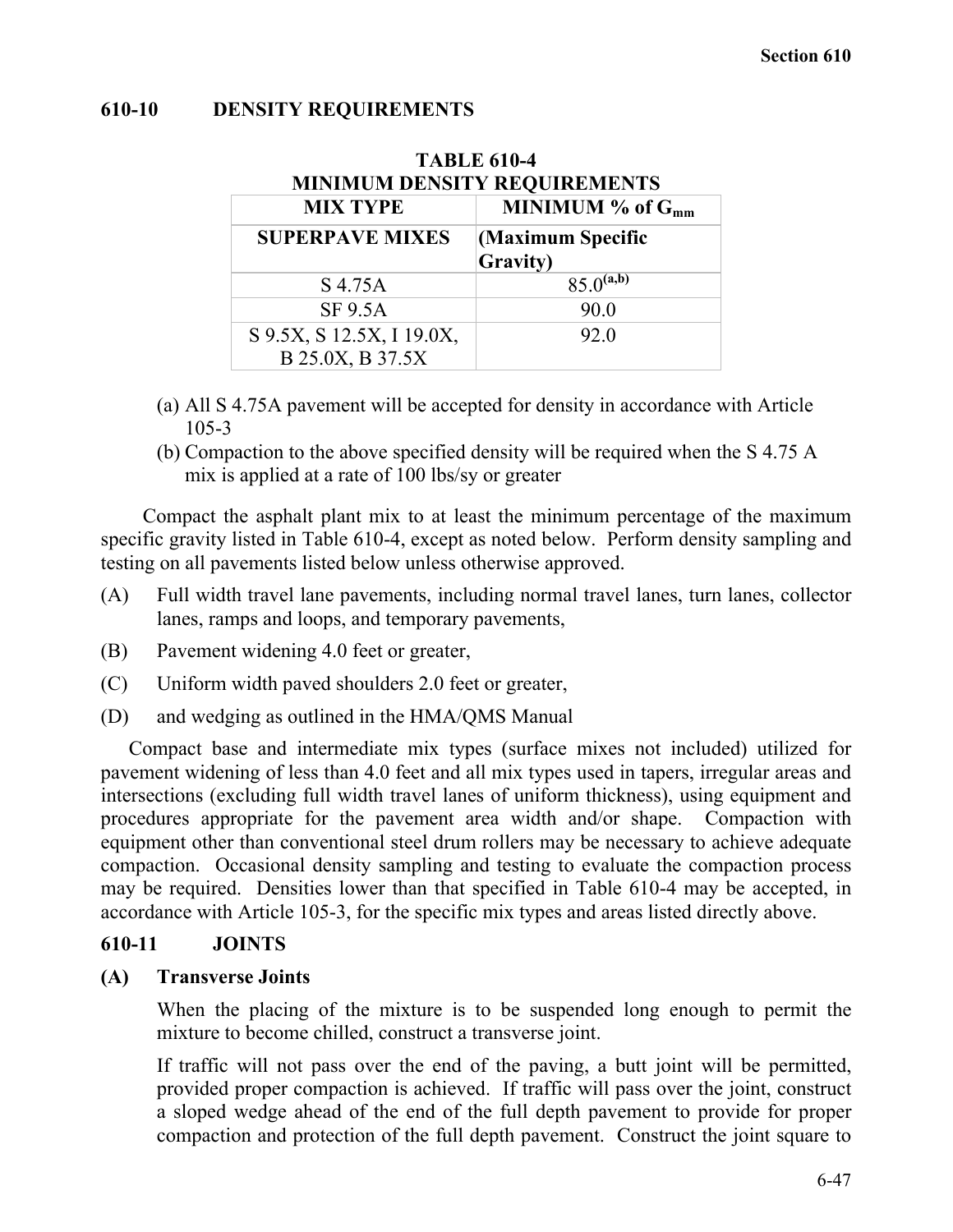the lane alignment and discard all excess material. Place a paper parting strip beneath this wedge to facilitate joint construction unless waived by the Engineer.

Before paving operations are resumed, remove the sloped wedge and cut back into the previously constructed pavement to the point of full pavement depth. Coat the exposed edge of the previously constructed pavement with tack coat.

When laying of the mixture is resumed at the joint, complete and then test the construction of the joint in accordance with Article 610-12 while the mixture is still in a workable condition.

## **(B) Longitudinal Joints**

Tack the exposed edge of all longitudinal joints prior to placing the adjoining pavement.

Form longitudinal joints by allowing the paver to deposit the mixture adjacent to the joint to such depth that maximum compaction can be obtained along the joint. Pinch the joint by rolling immediately behind the paver.

When multi-lane multi-layer construction is required, offset the longitudinal joints in each layer from that in the layer immediately below by approximately 6 inches. Construct the joints in the final layer, where possible, between designated travel lanes of the final traffic pattern.

# **610-12 SURFACE REQUIREMENTS AND ACCEPTANCE**

Construct pavements using quality-paving practices as detailed herein. Construct the pavement surface smooth and true to the plan grade and cross slope. Immediately correct any defective areas with satisfactory material compacted to conform with the surrounding area.

Pavement imperfections resulting from unsatisfactory workmanship such as segregation, improper longitudinal joint placement or alignment, and non-uniform edge alignment, or excessive pavement repairs will be considered unsatisfactory and if allowed to remain in place will be accepted in accordance with Article 105-3.

When directed due to unsatisfactory laydown or workmanship, operate under the limited production procedures. Limited production for unsatisfactory laydown is defined as being restricted to the production, placement, compaction, and final surface testing (if applicable) of a sufficient quantity of mix necessary to construct only 2500 feet of pavement at the laydown width.

Remain on limited production until such time as satisfactory laydown results are obtained or until three consecutive 2500 foot sections have been attempted without achieving satisfactory laydown results. If the Contractor fails to achieve satisfactory laydown results after three consecutive 2500 foot sections have been attempted, cease production of that mix type until such time as the cause of the unsatisfactory laydown results can be determined. As an exception, the Engineer may grant approval to produce a different mix design of the same mix type if the cause is related to mix problem(s) rather than laydown procedures.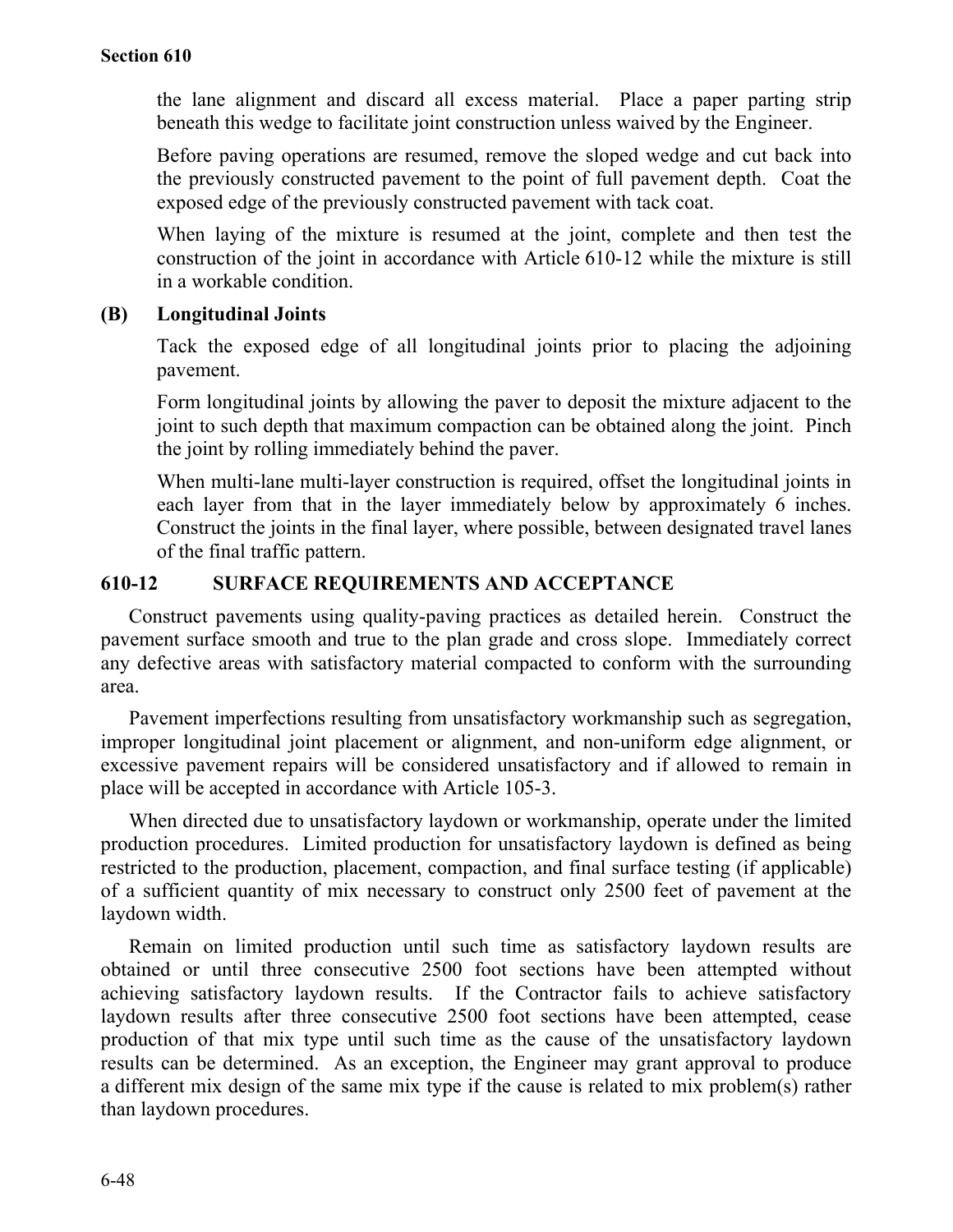Mix placed under the limited production procedures for unsatisfactory laydown or workmanship will be evaluated for acceptance in accordance with Article l05-3.

Provide a surface of the pavement after compaction that conforms to the requirements below, except in the case where FINAL SURFACE TESTING - ASPHALT PAVEMENTS is included in the contract.

Each pavement layer will be tested by the Contractor and the Engineer using a 10-foot stationary straightedge furnished by the Contractor. Any location on the pavement selected by the Department shall be tested as well as all transverse joints. Apply the straightedge parallel to the centerline of the surface. Do not exceed 1/8 inch variation of the surface being tested from the edge of the straightedge between any 2 contact points. Correct areas found to exceed this tolerance by removal of the defective work and replacement with new material, unless other corrective measures are permitted. Provide the work and materials required in the correction of defective work at no cost to the Department.

## **610-13 DENSITY ACCEPTANCE**

The Department will evaluate the asphalt pavement for density acceptance after the asphalt mix has been placed and compacted using the Contractor's quality control test results, the Department's quality assurance test results, including verification samples, and by observation of the Contractor's density quality control process conducted in accordance with Section 609. Minimum density requirements for all mixes will be as specified in Article 610-10, Table 610-4. Density acceptance will be as provided herein. Core sample densities will be determined by use of the average maximum specific gravity (Gmm), until a moving average of the last four maximum specific gravities is established. Once a moving average of the last four maximum specific gravities is established, the last Gmm moving average in effect at the end of the same day's production will then be used to determine density acceptance.

The pavement will be accepted for density on a lot by lot basis. A lot will consist of one day's production of a given job mix formula on a contract. As an exception, separate lots will be established when the one of the following occurs:

- (A) Portions of pavement are placed in both New and Other construction categories as defined below. A lot will be established for the portion of the pavement in the New construction category and a separate lot for the portion of pavement in the Other construction category.
- (B) Pavement is placed on multiple resurfacing maps, unless otherwise approved prior to paving. A lot will be established for each individual resurfacing map or portion thereof.
- (C) Pavement is placed by multiple paving crews. A lot will be established for the pavement placed by each paving crew.
- (D) Pavement is placed in different layers. A lot will be established for each layer.
- (E) Control strips are placed during limited production.

The Engineer will determine the final category and quantity of each lot for acceptance purposes.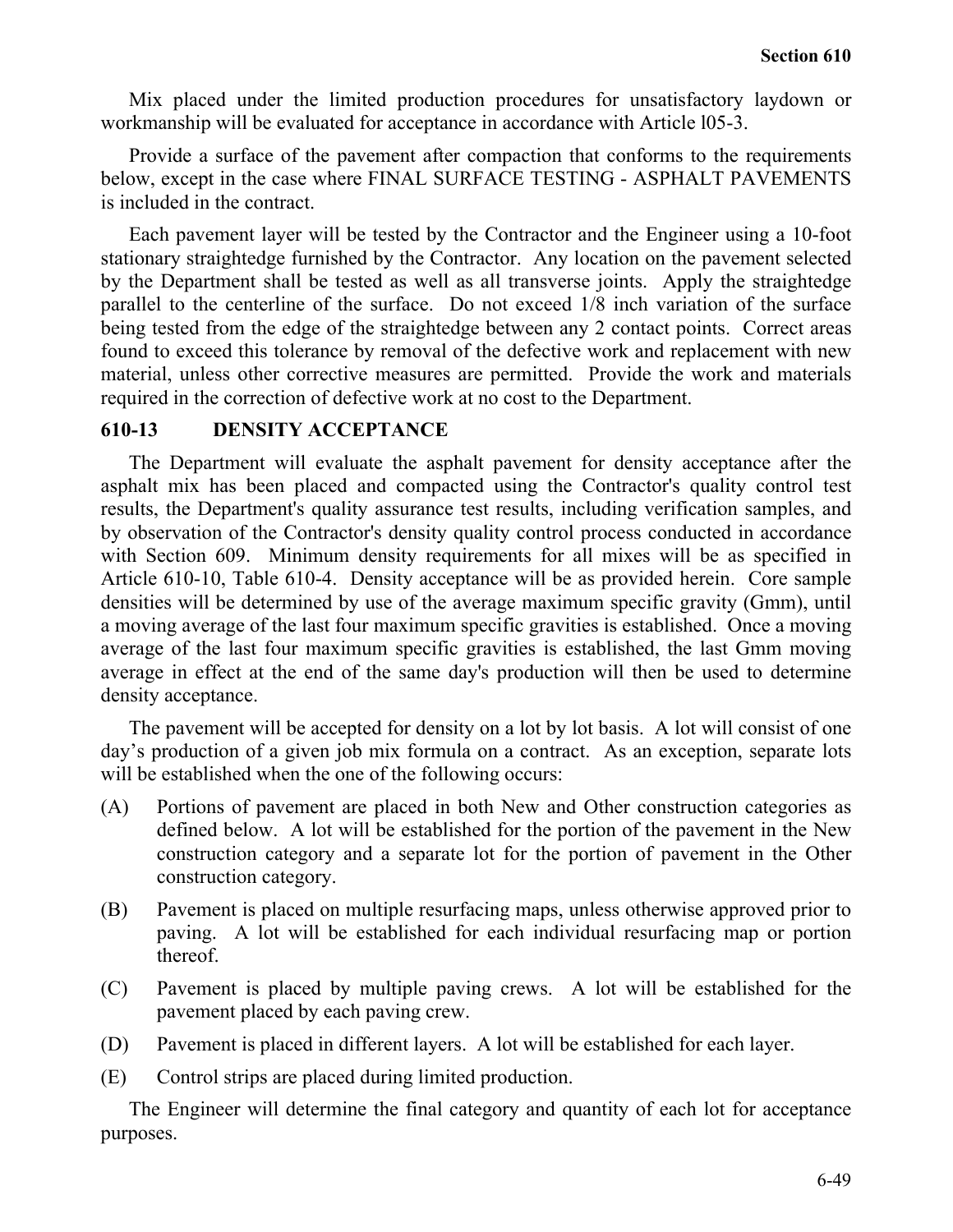The New construction category will be defined as pavements of uniform thickness, exclusive of irregular areas, meeting all three of the following criteria:

- (A) pavement placed on a new aggregate or soil base compacted to the specified density or pavement placed on a new asphalt mix layer (excluding wedging and leveling);
- (B) pavement that is within a designated travel lane of the final traffic pattern; and
- (C) pavement that is 4.0 feet or wider.

As an exception, when the first layer of mix is placed on an unprimed aggregate base and is 2.0 inches or less in thickness, the layer will be included in the Other construction category.

The Other construction category will include all pavements except as described above.

A failing lot for density acceptance purposes is defined as a lot for which the average of all test sections, and portions thereof, fails to meet the minimum specification requirement. If additional density sampling and testing, beyond the minimum requirement, is performed and additional test sections are thereby created, then all test results shall be included in the lot average. In addition, any lot or portion of a lot that is obviously unacceptable will be rejected for use in the work.

If the Engineer determines that a given lot of mix that falls in the New category does not meet the minimum specification requirements but the work is reasonably acceptable, the lot will be accepted at a reduced pay factor in accordance with the following formula. The reduced pay factor will apply only to the mix unit price.

$$
PF = 100 - 10(D)^{1.465}
$$

where:  $PF = Pay Factor$  (computed to  $0.1\%$ )  $D =$  the deficiency of the lot average density, not to exceed 3.0%

Acceptance of all failing lots in the Other category will be made under the requirements of Article 105-3.

Any density lot not meeting minimum density requirements detailed in Table 610-4 will be evaluated for acceptance by the Engineer. If the lot is determined to be reasonably acceptable, the mix will be paid at an adjusted contract price in accordance with Article 105-3. If the lot is determined not to be acceptable, the mix will be removed and replaced with mix meeting and compacted to the requirement of these Specifications.

Any reduction in pay due to failing density will be in addition to any reduction in pay due to failing mix property test results on the same mix.

Perform the production and construction of all asphalt mixtures and pavements in accordance with these provisions. There will be no direct payment for work covered by this provision.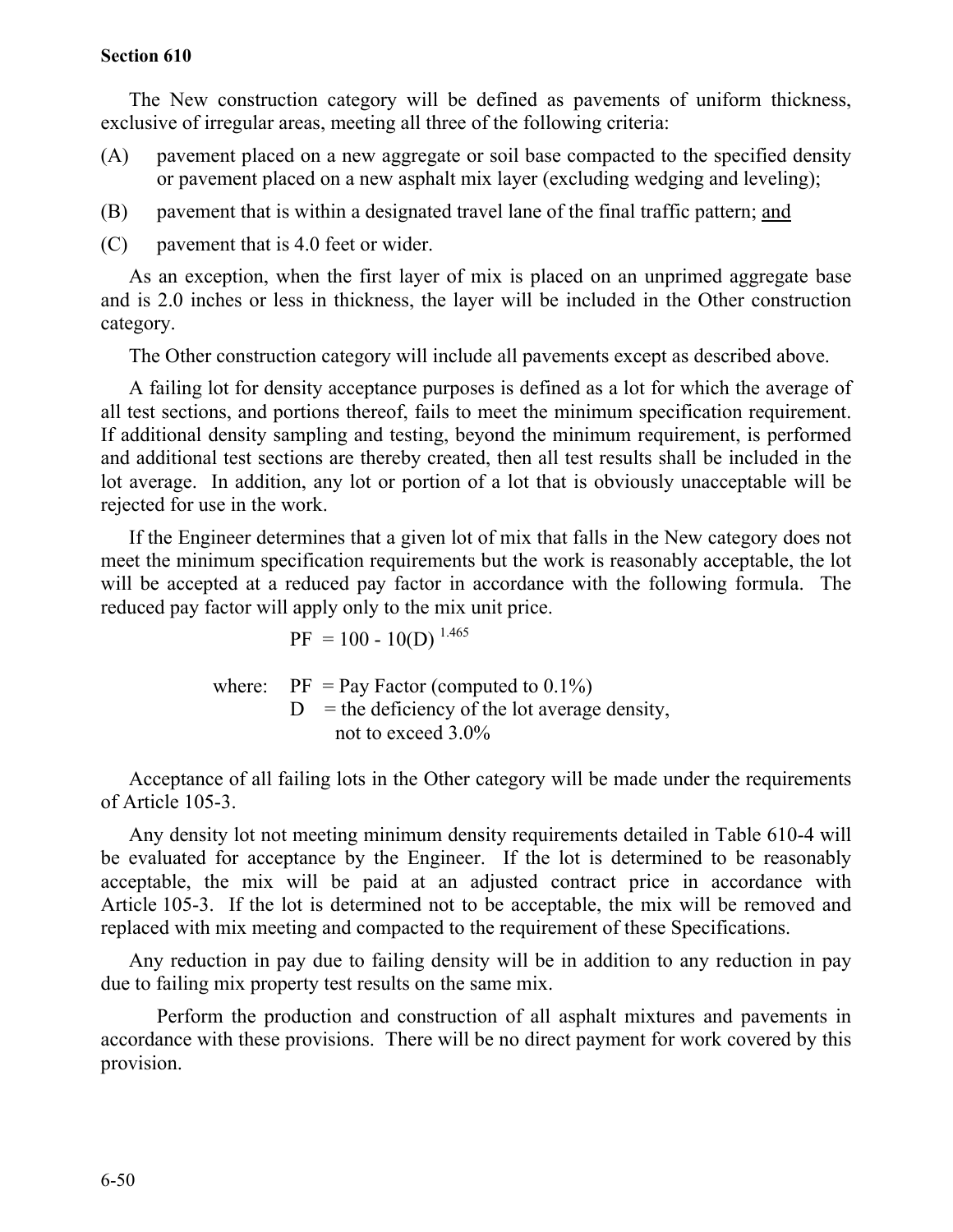## **MAINTENANCE**

Maintain the plant mix pavement in an acceptable condition until final acceptance of the project. Immediately repair any defects or damage that may occur. Perform maintenance to damaged or defective pavement and repeat as often as may be necessary to keep the base or pavement in an acceptable condition at no cost to the Department.

## **610-15 MEASUREMENT AND PAYMENT**

Hot Mix Asphalt Pavement will be paid for at the contract unit price per ton that will be the actual number of tons of each type of hot mix asphalt pavement that has been incorporated into the completed and accepted work pursuant to the requirements of Article 106-7.

No direct payment will be made for providing and using the materials transfer vehicle or any associated equipment, as the cost of providing same shall be included in the contract unit bid price per ton for the mix type to be placed.

A high frequency of asphalt plant mix, density, or mix and density deficiencies occurring over an extended duration of time may result in future asphalt, that is represented by mix and/or density test results not in compliance with minimum specification requirements, being excluded from acceptance at an adjusted contract unit price in accordance with Article 105-3. This acceptance process may apply to all asphalt produced and /or placed and may continue until the Engineer determines a history of quality asphalt production and placement is reestablished.

Furnishing asphalt binder will be paid for as provided in Article 620-5 for *Asphalt Binder for Plant Mix* for each grade required.

Payment will be made under:

| <b>Pay Item</b>                                    | <b>Pay Unit</b> |
|----------------------------------------------------|-----------------|
| Asphalt Concrete Base Course, Type B 25.0B         | Ton             |
| Asphalt Concrete Base Course, Type B 25.0C         | Ton             |
| Asphalt Concrete Base Course, Type B 37.5C         | Ton             |
| Asphalt Concrete Intermediate Course, Type I 19.0B | Ton             |
| Asphalt Concrete Intermediate Course, Type I 19.0C | Ton             |
| Asphalt Concrete Intermediate Course, Type I 19.0D | Ton             |
| Asphalt Concrete Surface Course, Type S 4.75A      | Ton             |
| Asphalt Concrete Surface Course, Type SF 9.5A      | Ton             |
| Asphalt Concrete Surface Course, Type S 9.5B       | Ton             |
| Asphalt Concrete Surface Course, Type S 9.5C       | Ton             |
| Asphalt Concrete Surface Course, Type S 9.5D       | Ton             |
| Asphalt Concrete Surface Course, Type S 12.5C      | Ton             |
| Asphalt Concrete Surface Course, Type S 12.5D      | Ton             |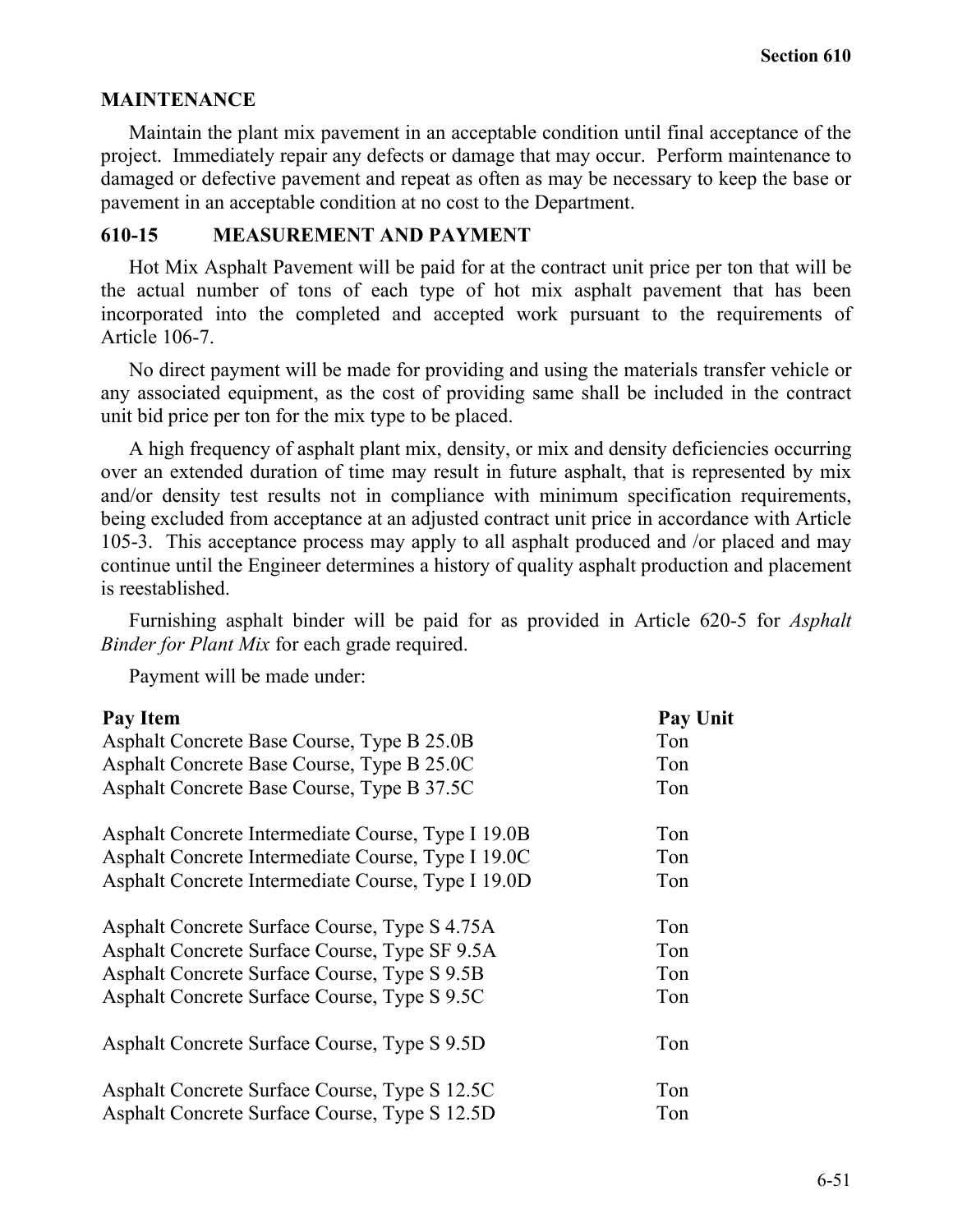# **SECTION 620 ASPHALT BINDER FOR PLANT MIX**

#### **620-1 DESCRIPTION**

Perform the work covered by this section including but not limited to furnishing of asphalt binder, with anti-strip additive when required, at an asphalt plant and incorporating the asphalt binder and anti-strip additive into the asphalt plant mix.

#### **620-2 MATERIALS**

Refer to Division 10

| <b>Item</b>                         | <b>Section</b> |
|-------------------------------------|----------------|
| Asphalt Binder, All Grades          | $1020 - 2$     |
| Anti-strip Additive (Chemical)      | $1020 - 8$     |
| Anti-strip Additive (Hydrated Lime) | $1012 - 1$     |
| Silicone                            | 1020-4         |

The asphalt binder for the mixture will be accepted at the source subject to the requirements of Article 1020-1.

#### **620-3 GENERAL REQUIREMENTS**

The requirements of Section 610 that pertain to handling of asphalt binder will be applicable to the work covered by this section.

Add silicone to all asphalt binder used in surface courses and open-graded asphalt friction course, unless otherwise directed. The amount of silicone added will range from 1 oz. per 2,000 gallons of asphalt binder to 1 oz. per 2,500. Add silicone to the asphalt binder at the plant site unless added at the source and it is so noted on the delivery ticket. Use a brand of silicone from the approved list published by the Materials and Tests Unit. Submit a sample and manufacturer's data to the Engineer for approval prior to use if proposing to use a brand not on the approved list.

When required, incorporate an anti-strip additive. It may be either chemical additive mixed with the asphalt binder or hydrated lime added to the aggregate or a combination of both.

Do not heat the asphalt binder to a temperature in excess of the supplier's recommendation while stored or when being used in production of mix at the asphalt plant.

Introduce the actual quantity of asphalt binder at the established percentage shown on the applicable job mix formula into the mix by the plant weighing or metering system. No working tolerance for asphalt binder percentage will be allowed during production.

Furnish the brand name of the type (lime or chemical), supplier, and shipping point of anti-strip additive. Note on the asphalt binder delivery ticket the rate (or quantity), brand of chemical additive when added at the supplier's terminal.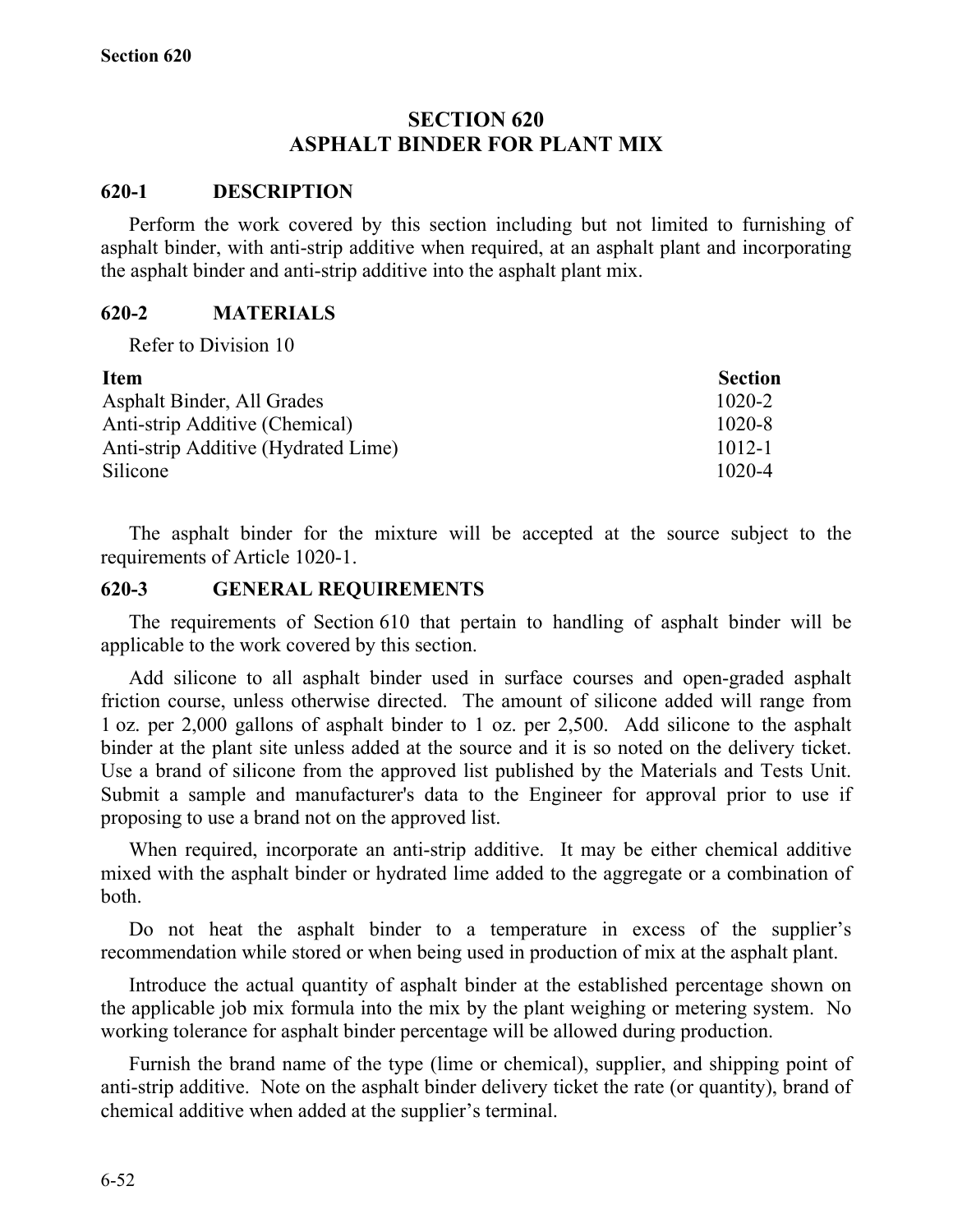Introduce and mix chemical anti-strip additive into the asphalt binder at either the supplier's terminal or at the asphalt plant site at the dosage required by the JMF. Use in-line blending equipment at either location. When added at the asphalt plant, use equipment that meets the requirements of Subarticle 610-5(B). When added at the supplier's terminal, use equipment that in-line blends the additive for a minimum of 80% of the asphalt binder loading time.

When hydrated lime is used, use equipment to introduce the lime that meets the requirements of Subarticle 610-5(B).

Thoroughly mix chemical anti-strip additive and asphalt binder together before incorporating into the asphalt plant mix.

#### **620-4 MEASUREMENT AND PAYMENT**

*Asphalt Binder for Plant Mix, Grade PG \_\_\_* will be measured and paid for as the theoretical number of tons of the grade of asphalt binder required by the applicable job mix formula based on the actual number of tons of plant mix completed and accepted on the job.

Where recycled plant mix is being produced, the grade of asphalt binder to be paid for will be the grade for the specified mix type as required in Table 610-2 unless otherwise approved. The theoretical number of tons of the grade of asphalt binder to be paid for will include additional new asphalt binder, salvaged asphalt binder from the reclaimed asphalt pavement material, and salvaged asphalt from the reclaimed shingle material.

Such price and payment will be full compensation for all work covered by this section.

There will be no direct payment for anti-strip additive. Payment at the contract unit prices for the various asphalt plant mix items will be full compensation for the work.

Adjustments will be made to the payments due the Contractor for each grade of asphalt binder when it has been determined that the monthly average terminal F.O.B. Selling Price of asphalt binder, Grade PG 64-22, has fluctuated from the Base Price Index for Asphalt Binder included in the contract. The methods for calculating a base price index, for calculating the monthly average terminal F.O.B. selling price and for determining the terminals used are in accordance with procedures on file with the Department's Construction Unit.

When it is determined that the monthly selling price of asphalt binder on the first business day of the calendar month during that the last day of the partial payment period occurs varies either upward of downward from the base price index, the contract unit price for asphalt binder for plant mix will be adjusted. The adjusted contract unit price will be determined by adding the difference between the selling price and the base price index to the contract unit bid price for asphalt binder. If the selling price is less than the base price index, the adjusted contract unit price will be determined by subtracting the difference between the selling price and the base price index from the contract unit price for asphalt binder.

The adjusted contract unit price will then be applied to the total theoretical quantity of asphalt binder authorized for use in the plant mix placed during the partial payment period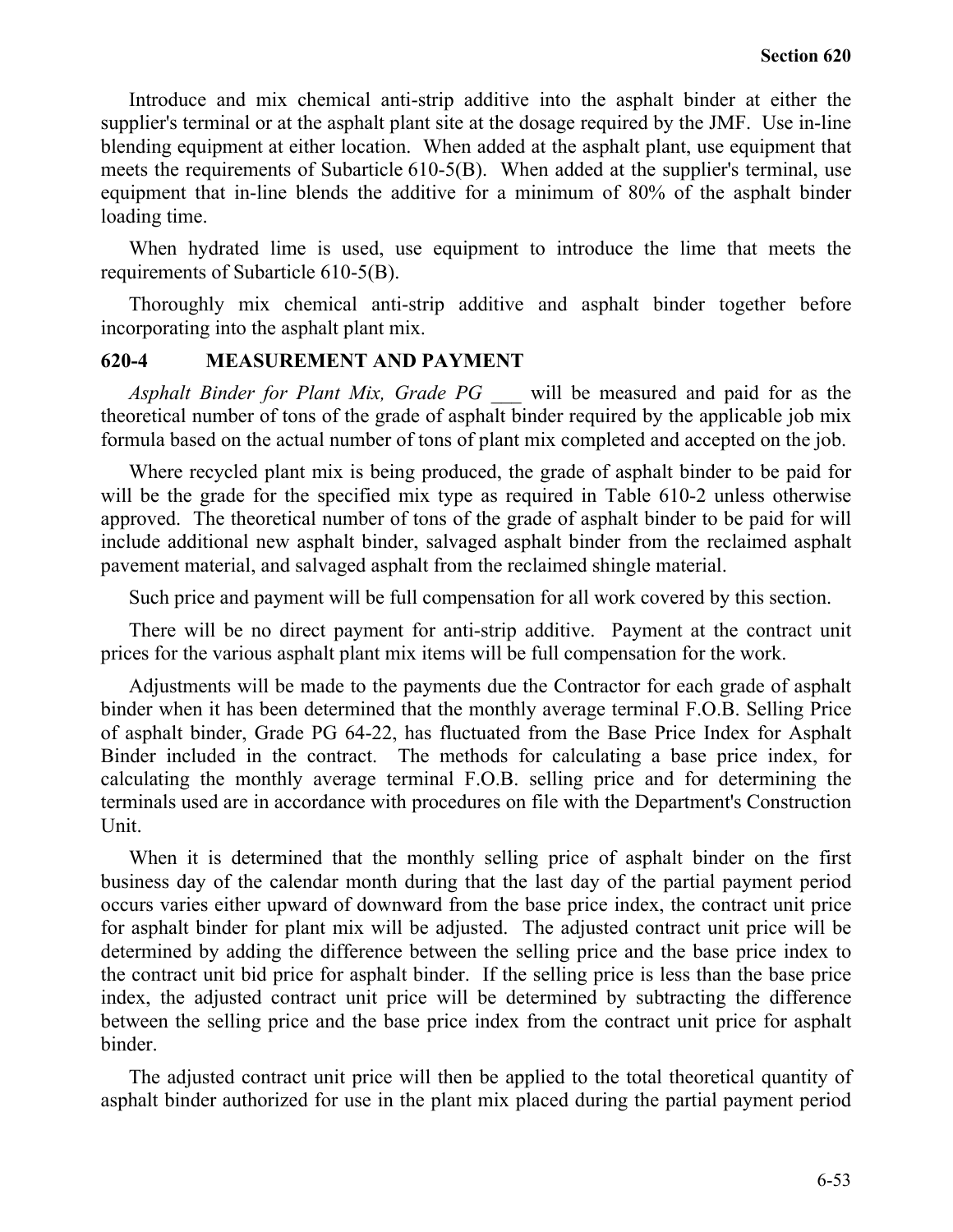involved, including both additional new asphalt binder and salvaged asphalt binder from reclaimed asphalt materials required by the job mix formula.

Adjusted contract unit prices for all grades of asphalt binder, including additional asphalt binder materials in recycled mixtures, will be based on the average selling price and base price index for asphalt binder, Grade PG 64-22, regardless of the actual grade required by the job mix formula.

In determining the adjusted contract unit price for any material specified in this provision the following formula will be used:

|       | $A = B + (D - C)$                                   |
|-------|-----------------------------------------------------|
| Where | $A =$ Adjusted Contract Unit Price                  |
|       | $B =$ Contract Unit Price                           |
|       | $C = Base Price Index$                              |
|       | $D =$ Monthly Average Terminal F.O.B. Selling Price |

In the event the Department is unable to secure an F.O.B. selling price from at least four terminals in a given month, payment will be at the contract unit price for each ton of asphalt binder used in the work during that month.

Payment will be made under:

| Pay Item                                     | <b>Pay Unit</b> |
|----------------------------------------------|-----------------|
| Asphalt Binder for Plant Mix, Grade PG 64-22 | Ton             |
| Asphalt Binder for Plant Mix, Grade PG 70-22 | Ton             |
| Asphalt Binder for Plant Mix, Grade PG 76-22 | Ton             |

# **SECTION 650 OPEN-GRADED ASPHALT FRICTION COURSE, TYPES FC-1, FC-1 MODIFIED, AND FC-2 MODIFIED**

## **650-1 DESCRIPTION**

Perform the work covered by this section including but not limited to construction of a plant mixed open-graded asphalt friction course (OGAFC) properly laid upon a prepared surface in accordance with these Specifications and in conformity with the lines, grades, thickness, and typical sections shown on the plans; producing, weighing, transporting, placing, and rolling the plant mix as specified in Section 610; furnishing the asphalt binder, anti-strip additive, fiber stabilizing additive, and all other materials for the plant mix; furnishing and applying tack coat as specified in Section 605; providing quality control as specified in Section 609 as modified for OGAFC; surface testing of the completed pavement; furnishing scales; making any repairs or corrections to the friction course that may become necessary, and maintaining the friction course until final acceptance of the project.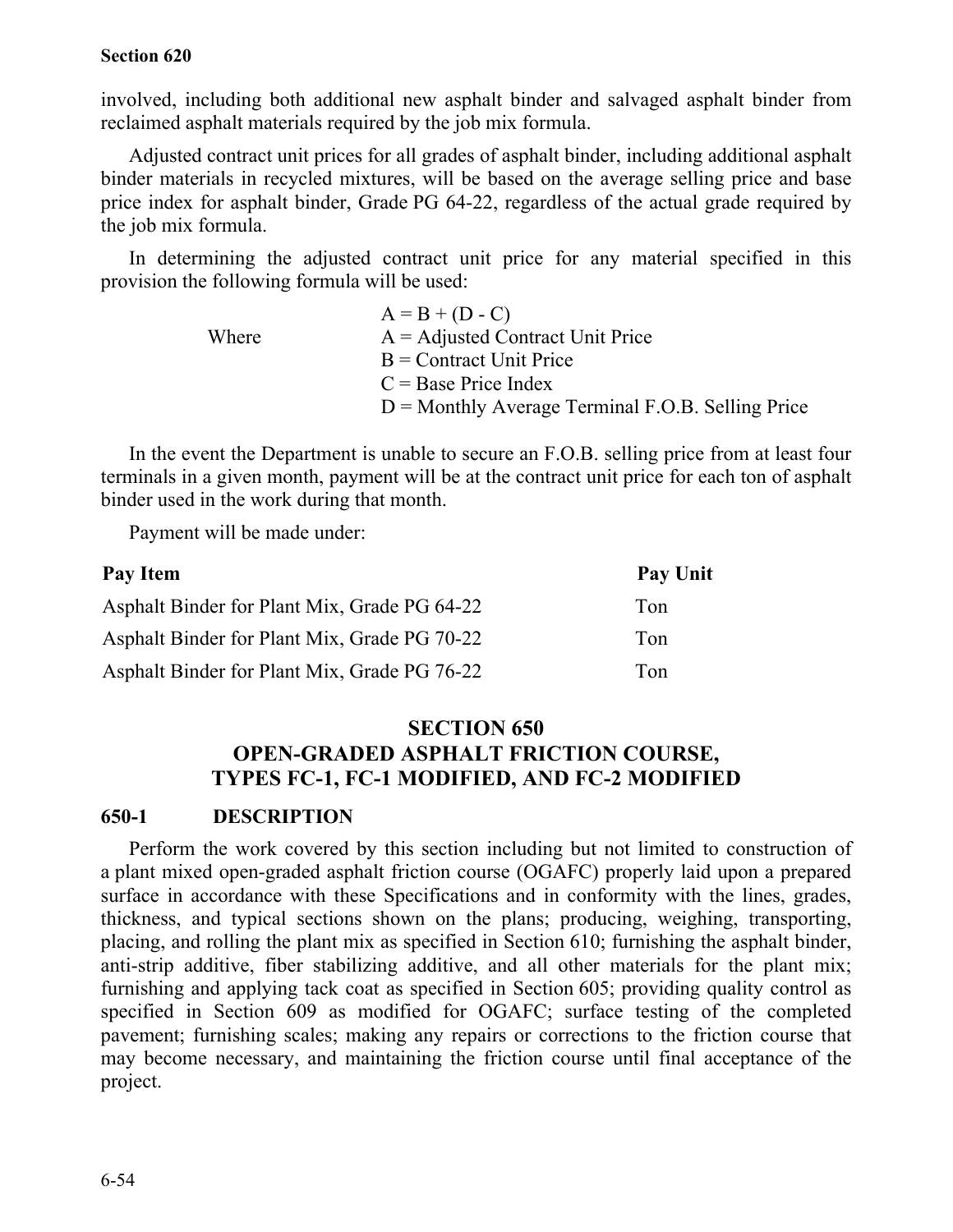# **650-2 MATERIALS**

See Division 10

| <b>Item</b>                              | <b>Section</b> |
|------------------------------------------|----------------|
| Asphalt Binder, Grade PG 64-22, PG 76-22 | $1020 - 2$     |
| Anti-strip Additive (Chemical)           | $1020 - 8$     |
| Anti-strip Additive (Hydrated Lime)      | $1012 - 1$     |
| Coarse Aggregate                         | $1012 - 1$     |
| Mineral Filler                           | $1012 - 1$     |
| <b>Stone Screenings</b>                  | $1012 - 1$     |

Fiber Stabilizing Additives:

Use fiber stabilizing additives that are capable of stabilizing the asphalt film surrounding the aggregate particles in order to reduce drain-down of the asphalt binder. A fiber stabilizer such as mineral fiber or cellulose may be used. The selected fiber shall meet the properties described below. Dosage rates given are typical ranges but the actual dosage rate used will be approved by the Engineer.

## **(A) MINERAL FIBERS**

Mineral fibers shall be made from virgin basalt, diabase, or slag and that have been treated with a cationic sizing agent to enhance disbursement of the fiber as well as increase adhesion of the fiber surface to the asphalt binder. Add the fiber at a dosage rate between 0.2% to 0.4% by weight of total mix, as approved.

(1) Size Analysis

|     | Average Fiber length:     | 0.25 inches maximum   |
|-----|---------------------------|-----------------------|
|     | Average Fiber thickness:  | 0.0002 inches maximum |
| (2) | Shot Content (ASTM C 612) |                       |
|     | Passing No. 60 sieve      | $90 - 100\%$          |
|     | Passing No. 230 sieve     | $65 - 100\%$          |
|     |                           |                       |

(3) Degradation (GDT-124/McNett Fractionation) 30% (maximum)

## **(B) CELLULOSE FIBERS**

Add cellulose fibers at a dosage rate between 0.2% and 0.4% by weight of total mix as approved. Fiber properties shall be as follows:

- (1) Fiber length 0.25 inches maximum
- (2) Sieve Analysis
	- (a) Alpine Sieve Method
		- Passing No.  $100$  sieve 60-80%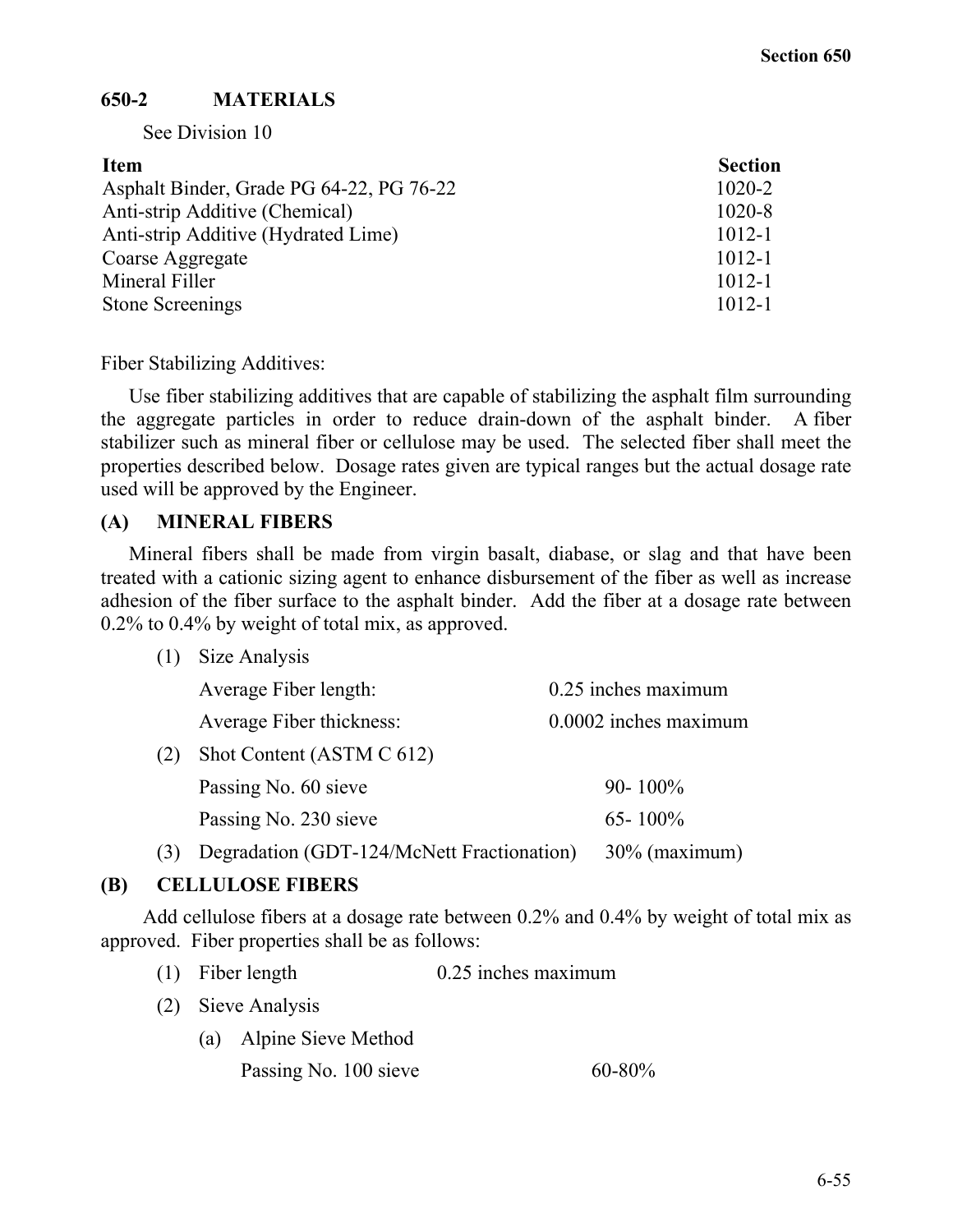|     | Ro-Tap Sieve Method<br>(b) |                               |
|-----|----------------------------|-------------------------------|
|     | Passing No. 20 Sieve       | 80-95%                        |
|     | Passing No. 40 Sieve       | 45-85%                        |
|     | Passing No. 100 Sieve      | $5 - 40%$                     |
| (3) | Ash Content                | 18% non-volatiles $(\pm 5\%)$ |
| (4) | pH                         | 7.5 $(\pm 1)$                 |
| (5) | Oil Absorption             | 5.0 $(\pm 1)$                 |
|     | (times fiber weight)       |                               |
| (6) | Moisture Content           | $5.0$ (maximum)               |

# **(C) CELLULOSE PELLETS**

Cellulose pellets consist of a 50/50 blend of cellulose fiber and asphalt binder. Use cellulose that complies with Item (B), Cellulose Fibers, above. Add the cellulose pellets at a dosage rate between 0.4% and 0.8% by weight of total mix, as approved.

| $(1)$ Pellet Size | $1/4$ cubic inch (maximum) |
|-------------------|----------------------------|
| (2) Asphalt       | $25 - 80$ pen.             |

## **650-3 COMPOSITION OF MIXTURE (MIX DESIGN & JOB MIX FORMULA)**

#### **(A) General**

Design the open-graded asphalt friction course utilizing a mixture of coarse and fine aggregate, asphalt binder, mineral filler, fiber stabilizing additive, and other additives as required to produce a mix meeting the requirements of Table 650-1.

Submit in writing a mix design and proposed job mix formula (JMF) targets for each required mix type and combination of aggregates to the Engineer for review and approval at least 10 days prior to start of asphalt mix production. The mix design shall be prepared by a mix design technician approved by the Department in an approved mix design laboratory. Perform the mix design in accordance with applicable requirements of Article 610-3 and the Department's mix design procedures titled DETERMINATION OF OPTIMUM ASPHALT CONTENT FOR OPEN-GRADED ASPHALT FRICTION COURSES. A copy of these procedures can be obtained through the Department's Materials and Tests Unit. Submit the mix design and proposed job mix formula targets on forms and in a format approved by the Department.

The mix design and job mix formula target values will be established within the mix design criteria specified in Table 650-1 for the particular type mixture to be produced. The formula for each mixture will indicate the blend percentage of each aggregate fraction to be used, a single percentage of combined aggregate passing each required sieve, the percentage and grade of asphalt binder (by weight of total mixture) to be incorporated into the mixture, the percentage of anti-strip additive to be added to the asphalt binder, the percentage of fiber stabilizing additive (by weight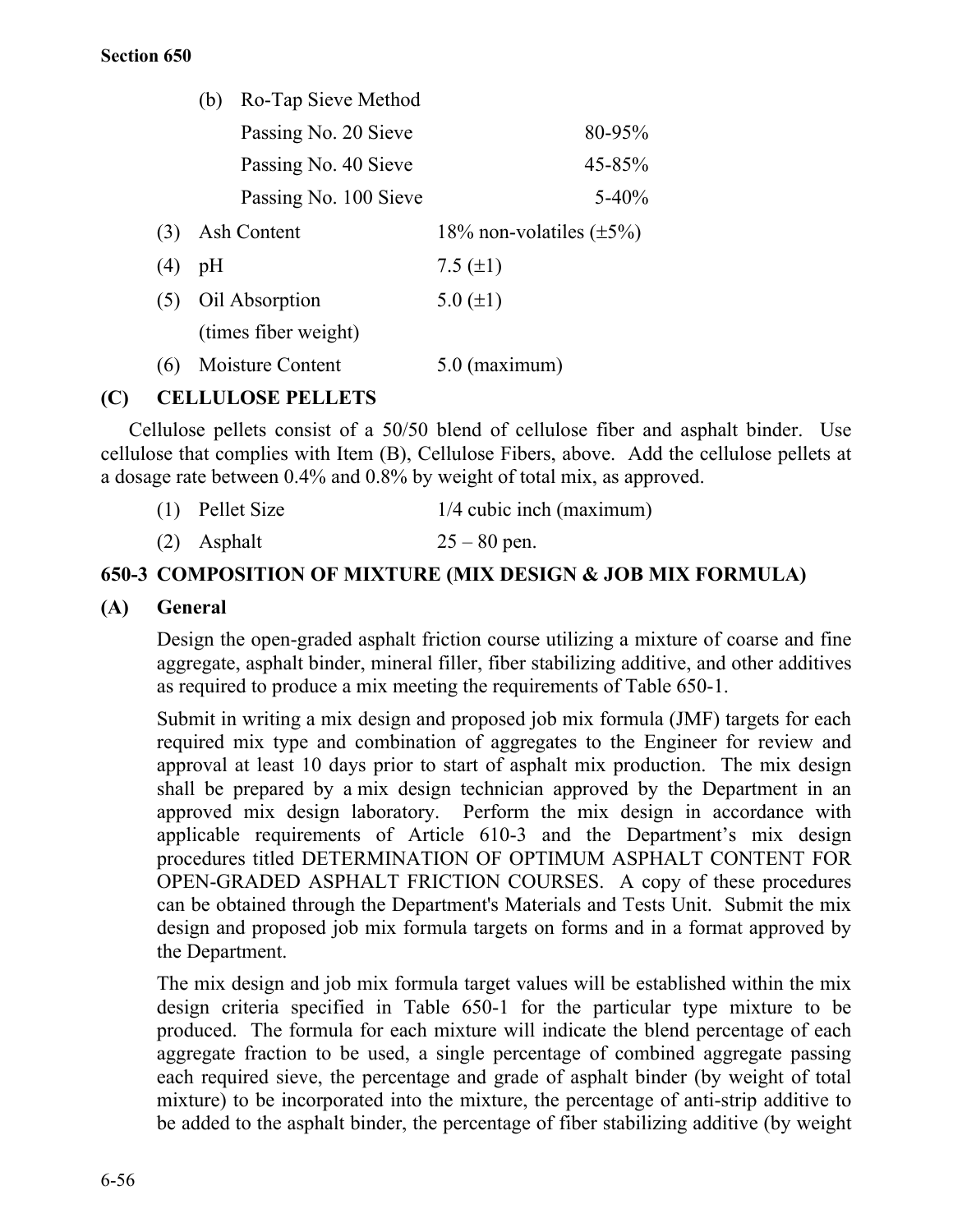of total mix), and the temperature at that the mixture is to be discharged from the plant.

Have on hand at the asphalt plant the approved mix design and job mix formula issued by the Department, prior to beginning the work.

The job mix formula for each mixture shall remain in effect until modified in writing, provided the results of QMS tests performed on material currently being produced conform with specification requirements.

Should a change in sources of aggregate materials to be made, a new mix design and job mix formula will be required before the new mixture is produced.

When unsatisfactory results or other conditions make it necessary, the Engineer may establish a new job mix formula.

## **(B) Mix Design Criteria**

Design open-graded asphalt friction course mixtures conforming to the gradation requirements and other mix design criteria in Table 650-1 for the mix type specified.

Use the asphalt binder grade shown in Table 650-1 for the mix type specified.

Use an anti-strip additive in all OGAFC mixes. It may be hydrated lime or a chemical additive or both. Add chemical anti-strip additive at a rate of 0.5% by weight of asphalt binder. Add hydrated lime at a rate of 1.0% by weight of dry aggregate. Use approved source and grade.

Incorporate a fiber stabilizing additive into all OGAFC types. Add the fiber at a dosage rate by weight of the total mix as approved.

When requested, submit to the Materials & Tests Unit in Raleigh, samples of mix components. Submit sample sizes as noted below or as requested. Provide the samples at least 20 days prior to the anticipated beginning placement of OGAFC mixture.

- 250 lb. of each coarse aggregate
- 150 lb. fine aggregate
- 1 gal. of mineral filler and/or baghouse fines
- 1 gal. of hydrated lime
- 1 pint of chemical anti-strip additive
- 4 lb. of fiber stabilizing additive

Aggregate samples when combined according to the Contractor's proposed aggregate blend percentages shall be within the gradation range defined by the target values of Table 650-1 for each sieve or the samples will not be considered representative.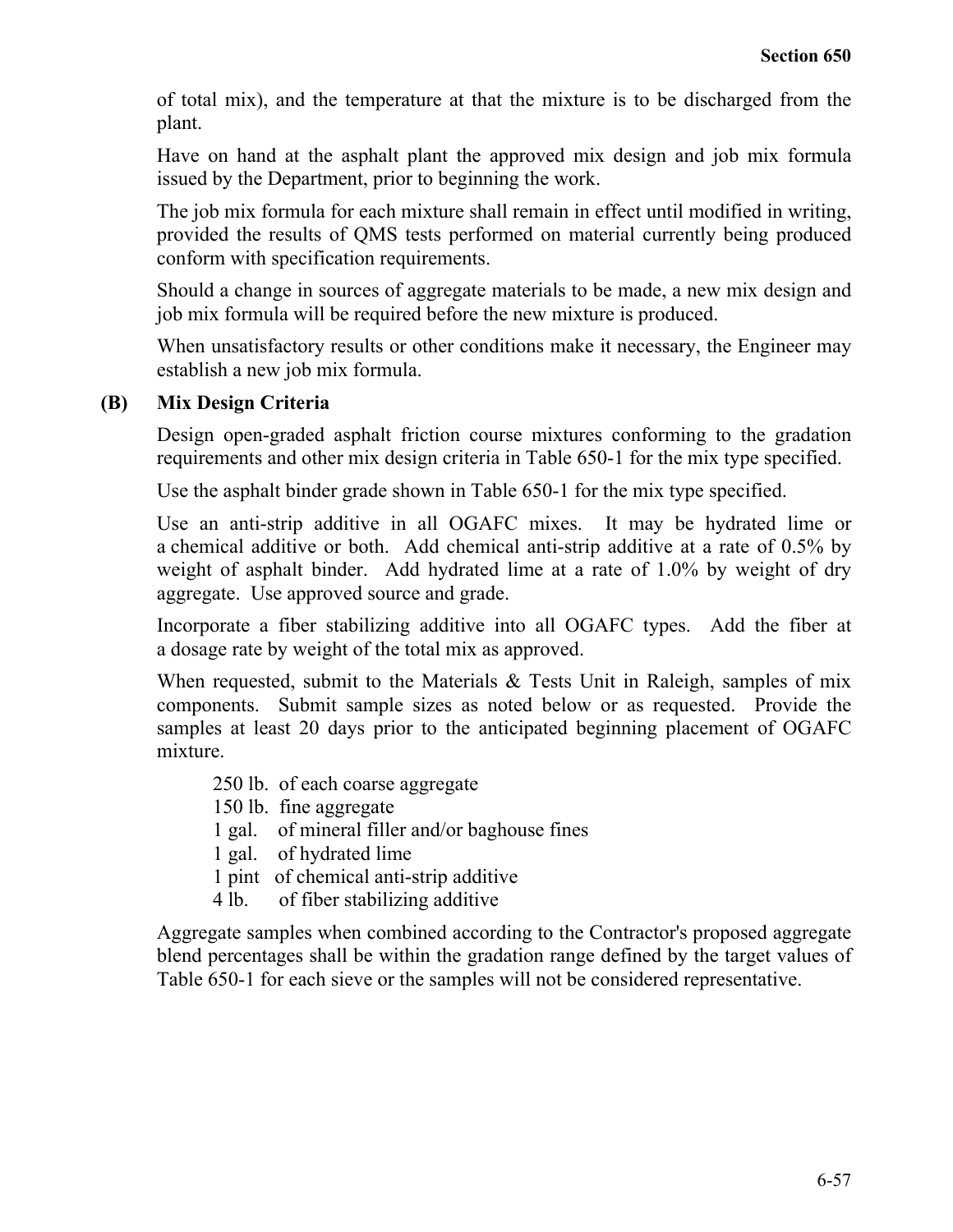The mixing temperature at the asphalt plant will be established on the job mix formula.

| <b>TABLE 650-1</b>               |                  |                              |                                     |
|----------------------------------|------------------|------------------------------|-------------------------------------|
| <b>OGAFC MIX DESIGN CRITERIA</b> |                  |                              |                                     |
|                                  |                  |                              |                                     |
| <b>Grading Requirements</b>      |                  | <b>Total Percent Passing</b> |                                     |
| <b>Sieve Designations</b>        | <b>Type FC-1</b> | <b>Type FC-1 Modified</b>    | <b>Type FC-2</b><br><b>Modified</b> |
| $3/4$ inch                       |                  |                              | 100                                 |
| $1/2$ inch                       | 100              | 100                          | 85-100                              |
| $3/8$ inch                       | 75-100           | 75-100                       | 55-75                               |
| No. 4                            | 25-45            | 25-45                        | $15 - 25$                           |
| No. 8                            | $5 - 15$         | $5 - 15$                     | $5 - 10$                            |
| No. 200                          | $1.0 - 3.0$      | $1.0 - 3.0$                  | $2.0 - 4.0$                         |
| <b>Design Requirements</b>       |                  |                              |                                     |
| Asphalt Binder,                  |                  |                              |                                     |
| Performance Grade                | PG 64-22         | PG 76-22                     | PG 76-22                            |
| Asphalt Binder, % Range          | $5.0 - 8.0$      | $5.0 - 8.0$                  | $5.0 - 8.0$                         |
| Mixing Temperature Range         | $200 - 275$ °F   | $300 - 350$ °F               | $300 - 350$ °F                      |
| (To be established by the        |                  |                              |                                     |
| Engineer)                        |                  |                              |                                     |
| Draindown, Percent               | $0.3$ max.       | $0.3$ max.                   | $0.3$ max.                          |
| (AASHTO T 305)                   |                  |                              |                                     |
|                                  |                  |                              |                                     |

Add the anti-strip additive to the asphalt binder in accordance with Article 620-3.

## **650-4 PLANT EQUIPMENT**

Use plant equipment in accordance with Article 610-5 and the following requirements:

When fiber stabilizing additives are required as an ingredient of the mixture, utilize a separate feed system capable of accurately proportioning the required quantity into the mixture and in such a manner that uniform distribution will be obtained. Interlock the proportioning device with the aggregate feed or weigh system so as to maintain the correct proportions for all rates of production and batch sizes. Accurately control the proportion of fibers to within plus or minus 10 percent of the amount required. Provide flow indicators or sensing devices for the fiber system that are interlocked with plant controls such that mixture production will be interrupted if introduction of the fiber fails.

When a batch type plant is used, add the fiber to the aggregate in the weigh hopper or as approved. Increase the batch dry mixing time by 8 to 12 seconds, or as directed, to assure the fibers are uniformly distributed prior to the injection of asphalt binder into the mixer.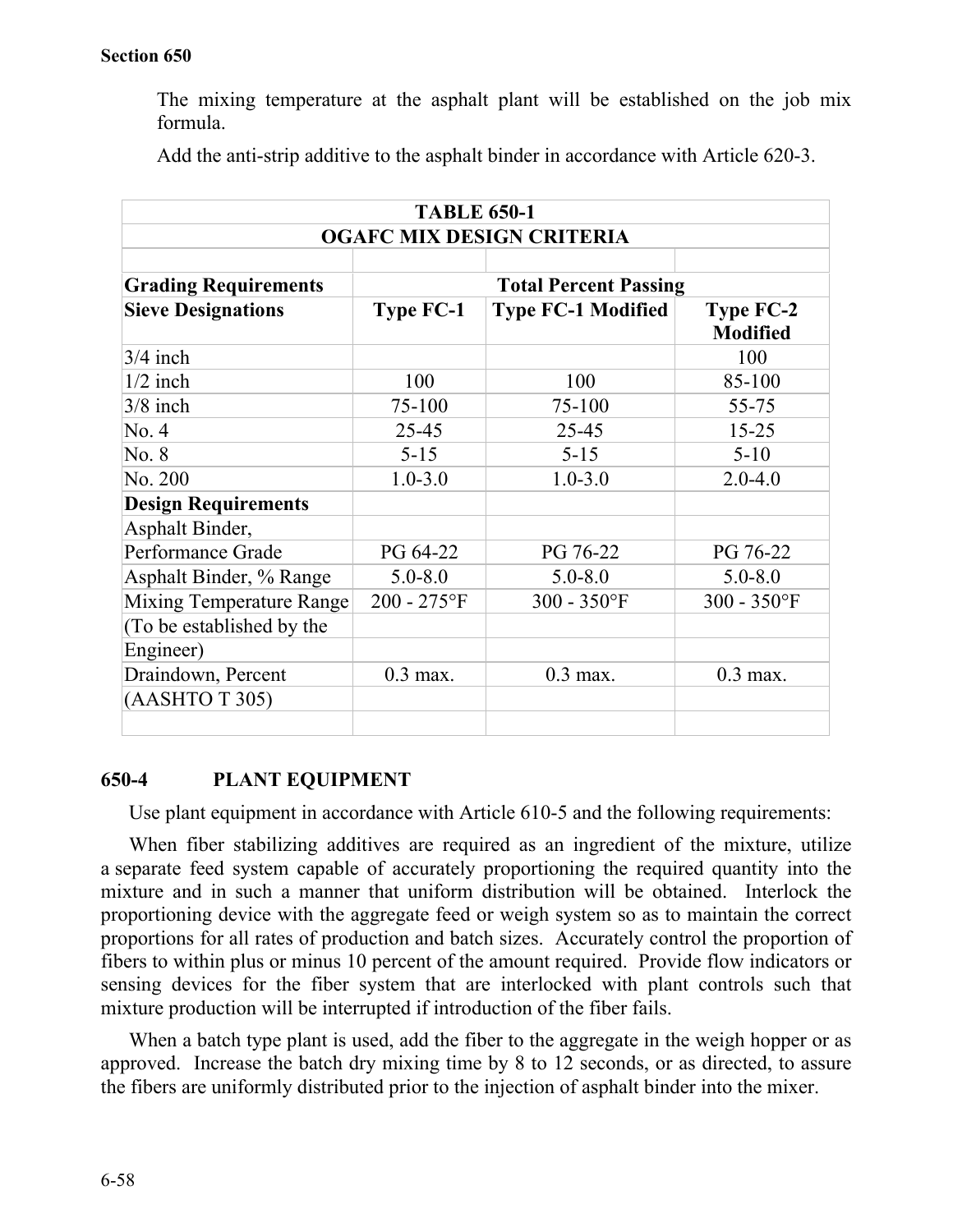When a continuous mix or dryer-drum type plant is used, add the fiber to the aggregate and uniformly disperse at the point of injection of asphalt binder. Add the fiber in such a manner that it will not become entrained in the exhaust system of the drier or plant.

## **650-5 CONSTRUCTION REQUIREMENTS**

Produce, transport to the site, and place the OGAFC in accordance with the applicable requirements of Section 610, except as otherwise provided below.

Do not place open-graded asphalt friction course between October 31 and April 1 of the next year, unless otherwise approved. Place friction course, Type FC-1 mixes, only when the road surface temperature is 50°F or higher and the air temperature measured in the shade away from artificial heat is 50°F or higher. The minimum air and road surface temperature for placing Type FC-1 Modified and FC-2 Modified mixes will be 60°F.

Prior to starting production of the mix, stockpile all aggregates for a sufficient period of time to facilitate the drainage of free moisture.

Produce the mixture at the asphalt plant within  $\pm 15^{\circ}$  F of the temperature established on the JMF. Assure the temperature of the mix immediately prior to discharge from the hauling vehicle is within +15°F to -25°F of the JMF temperature.

Add the anti-strip additive to the asphalt binder in accordance with Article 620-3.

Clean the existing surface in an acceptable manner prior to placement of any asphalt material.

Remove all existing raised pavement markers as directed and repair any damaged areas caused by the removal. Use an approved dense graded mixture of similar type material for the repair.

Apply tack coat in accordance with the requirements of Section 605 and the following

- (A) Use Asphalt Binder, Grade PG 64-22 tack coat material or as approved.
- (B) Uniformly apply the tack coat material at a rate of application 0.06 to 0.08 gal. per square yard, as directed.

Spread and finish the friction course as specified in Article 610-8.

Roll the friction course as specified in Article 610-9.

Use a Material Transfer Vehicle (MTV) when placing all asphalt concrete plant mix pavements, including open-graded asphalt friction course, that require the use of asphalt binder grade PG 76-22, unless otherwise approved. Utilize the MTV when placing all full width travel lanes, including shoulders, collector lanes, ramps, and loops that require PG 76-22.

Provide an MTV that receives mixture from the hauling equipment and independently delivers the mixture from the hauling equipment to the paving equipment. Provide an MTV capable of transferring the material from the haul vehicle to the paver hopper at a uniform and continuous rate to allow the continuous movement of the paver. Install a paver hopper insert with a minimum capacity of 7 tons in the hopper of conventional paving equipment when utilizing a MTV. Perform remixing of the material prior to discharge into the paver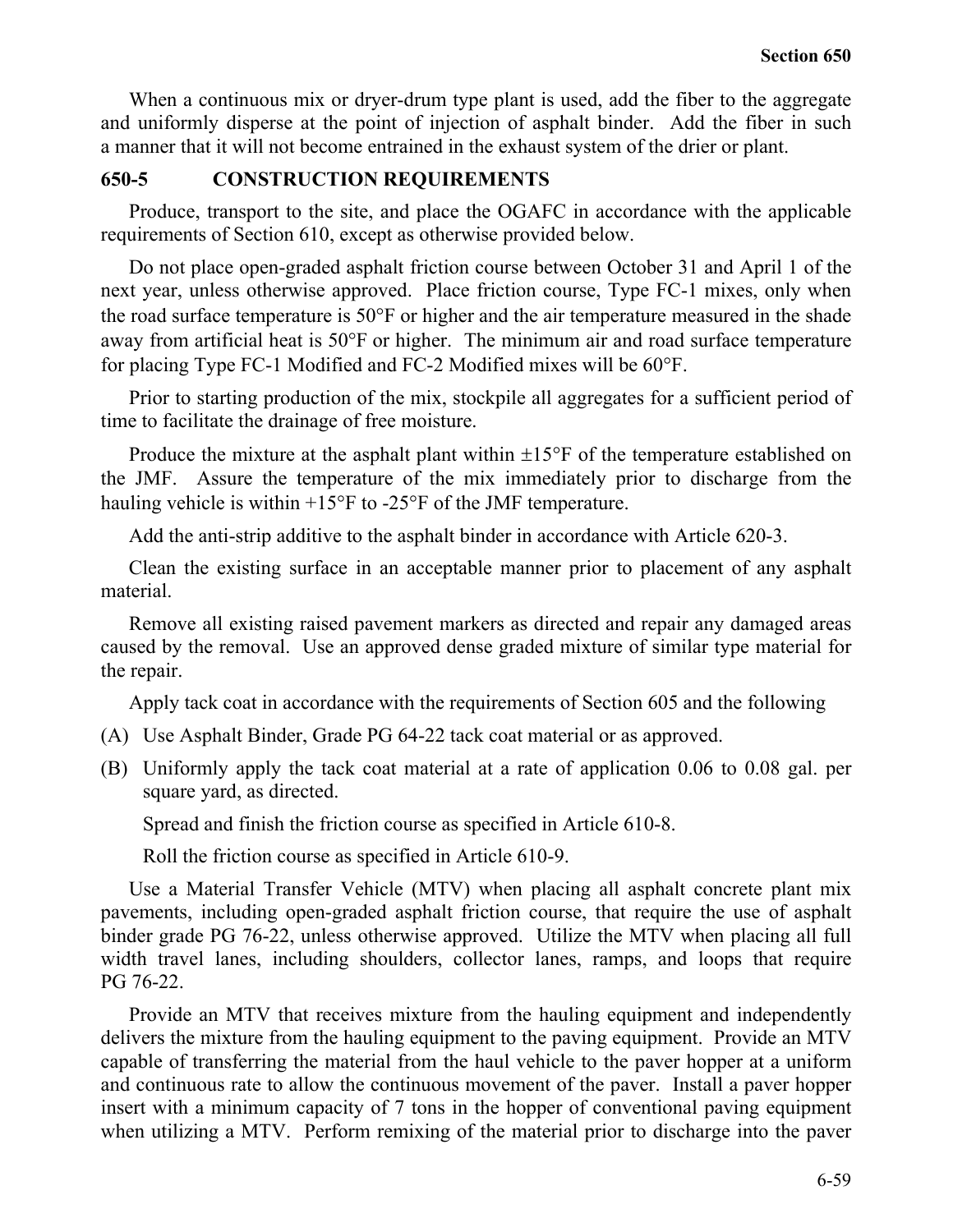conveyor system by utilizing either a MTV with a remixing system contained within a minimum 7 ton capacity storage bin or a dual pugmill system with two full length transversely mounted paddle mixers located in the paver hopper insert.

Use an MTV that provides to the paver a homogeneous, non-segregated mixture that is of uniform temperature such that there is no more than 20°F difference between the highest and lowest temperatures when measured transversely across the width of the mat in a straight line at a distance of one foot to three feet from the screed while the paver is operating. Obtain the temperature measurements approximately one foot from each edge and at least once in the middle of the mat.

Empty the MTV when crossing a bridge and move across without any other Contractor vehicles or equipment being on the bridge. Move the MTV across a bridge in a travel lane and not on the shoulder. While crossing a bridge move the MTV at a speed no greater than five miles per hour without any abrupt acceleration or deceleration.

In the event the MTV malfunctions during paving operations, immediately discontinue plant operations and do not resume operations until the MTV malfunctions have been remedied, unless otherwise directed due to safety concerns. The Contractor may continue placement of the mix until any additional mix in transit has been placed, provided satisfactory results are achieved. This procedure in no way alleviates the Contractor from meeting contract requirements.

Remove and replace any part of the finished friction course that shows non-uniform distribution of asphalt binder, aggregate or fiber at no additional cost to the Department.

Coordinate plant production, transportation, and paving operations such that uniform continuity of operation is maintained. If spreading operations are interrupted, the Engineer may require that a transverse joint be constructed any time the mixture immediately behind the paver screed cools to less than 250ºF.

When OGAFC, Type FC-2 Modified mixture is specified, use OGAFC, Type FC-1 Modified on entrance and exit ramps, gore areas, and at end of project construction joints. Adjust the thickness of placement as specified below.

For end of project joints, provide a transition area consisting of one load of mixture per lane, or as directed. Taper the mixture in thickness from 3/8 inch at the end of the project to the typical thickness (approximately 3/4 inch) within the maximum distance of spread for one load of mixture. For ramps and gore areas, taper the mixture in thickness from that at the edge of the mainline, approximately 3/4 inch to 3/8 inch at the point of the ramp transverse joint. Construct the ramp transverse joint at a point specified by the plans or as directed.

## **650-6 QUALITY MANAGEMENT SYSTEM**

Produce the OGAFC in accordance with the applicable requirements of Section 609 and QMS for ASPHALT PAVEMENTS: (OGAFC, PADC, and ULTRATHIN VERSION) as shown in the contract.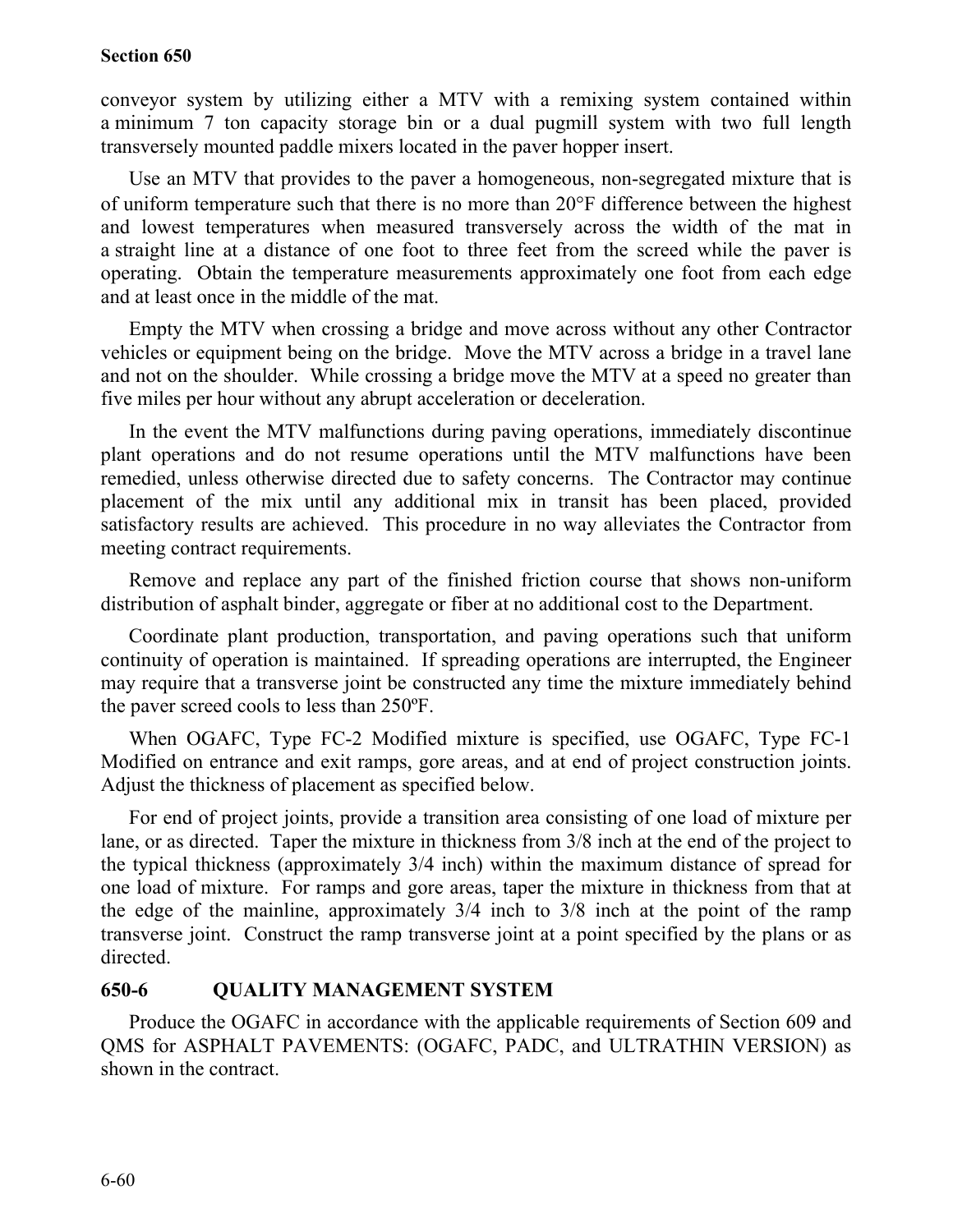#### **650-7 MEASUREMENT AND PAYMENT**

Open-Graded Asphalt Friction Course, Type FC-1, Type FC-1 Modified, or Type FC-2 Modified will be measured and paid for as the actual number of tons of friction course that has been incorporated into the completed and accepted work. The friction course will be measured by being weighed in trucks on certified platform scales or other certified weighing devices.

Furnishing asphalt binder for the mix will be paid for as provided in Article 620-4 Asphalt Binder for Plant Mix, Grade PG XX-XX. Adjustments in contract unit price due to asphalt binder price fluctuation will be made in accordance with Section 620.

No direct payment will be made for providing and using the materials transfer vehicle or any associated equipment, as the cost of providing same shall be included in the contract unit bid price per ton for the mix type to be placed.

Providing QMS for asphalt pavements will be in accordance with QMS for Asphalt Plant Mix Pavements contained elsewhere in the contract.

Payment will be made under:

| Pay Item                                                | Pay Unit |
|---------------------------------------------------------|----------|
| Open-Graded Asphalt Friction Course, Type FC-1          | Ton      |
| Open-Graded Asphalt Friction Course, Type FC-1 Modified | Ton      |
| Open-Graded Asphalt Friction Course, Type FC-2 Modified | Ton      |

# **SECTION 652 PERMEABLE ASPHALT DRAINAGE COURSE TYPES P-78M AND P-57**

#### **652-1 DESCRIPTION**

Perform the work covered by this section including but not limited to the construction of a plant mixed permeable asphalt drainage course (PADC) properly laid upon a prepared surface in accordance with these Specifications and in conformity with the lines, grades, thickness, and typical sections shown on the plans; producing, weighing, transporting, placing, and rolling the plant mix as specified in Section 610; furnishing the asphalt binder, anti-strip additive, and all other materials for the plant mix; furnishing and applying tack coat as specified in Section 605; furnishing scales; providing quality control as specified in Section 609 as modified for PADC; making any repairs or corrections to the friction course that may become necessary; and maintaining the friction course until final acceptance of the project.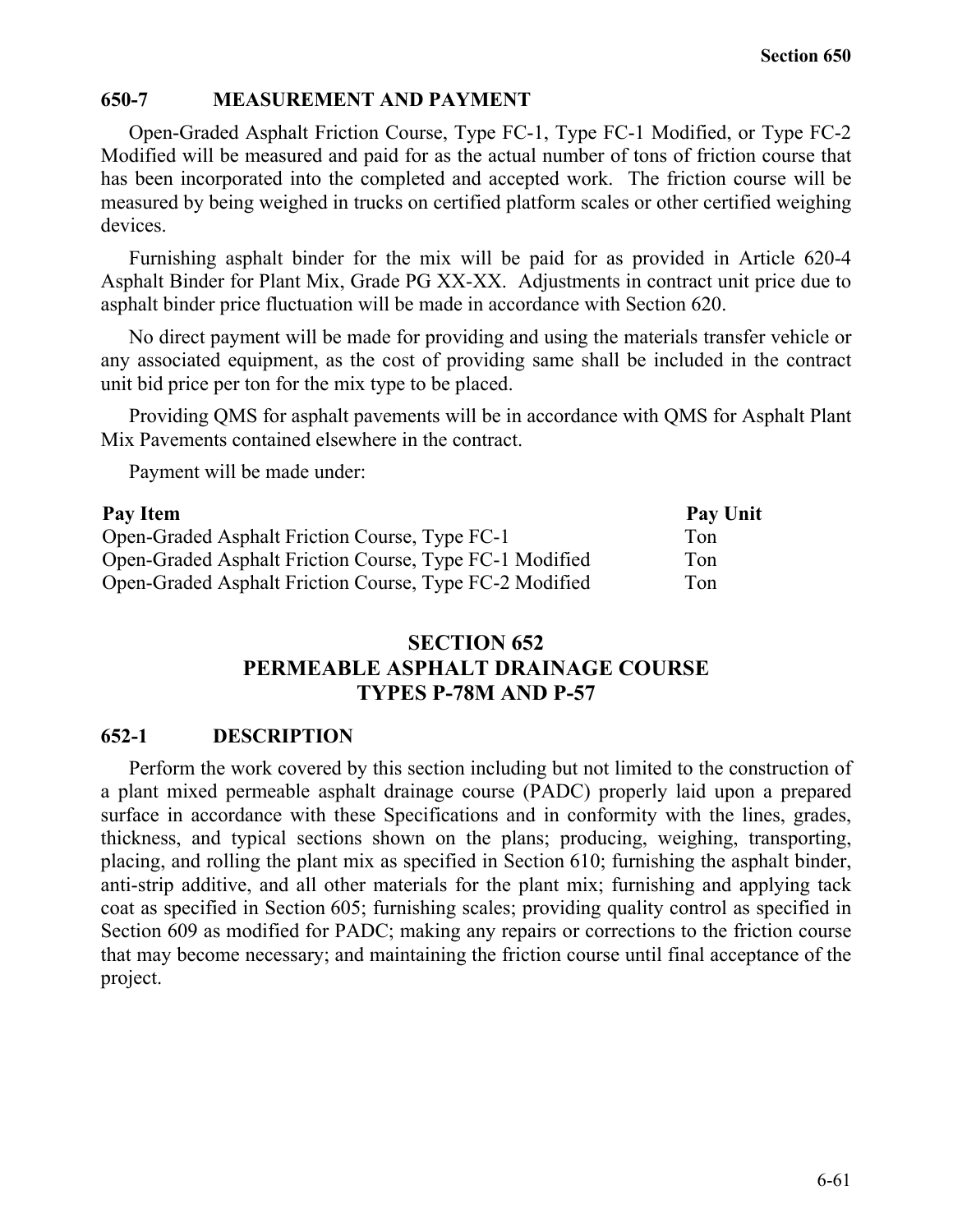# **652-2 MATERIALS**

See Division 10:

| <b>Item</b>                    | <b>Section</b> |
|--------------------------------|----------------|
| Coarse Aggregate               | $1012 - 1$     |
| Fine Aggregate                 | $1012 - 1$     |
| Asphalt Binder, Grade PG 64-22 | $1020 - 2$     |
| Anti-strip Additive (Chemical) | $1020 - 8$     |

The coarse aggregate shall meet the requirements of Article 1012-1 except that that portion of the coarse aggregate retained on the No. 4 sieve shall contain at least 60 percent by weight of crushed pieces having 2 or more mechanically induced fractured faces.

# **652-3 COMPOSITION OF MIXTURE**

# **(A) General**

Formulate the permeable asphalt drainage course from a mixture of crushed aggregate, asphalt binder, anti-strip additive and other additives as required to produce a mix meeting the requirements of Table 652-1.

Submit in writing a mix design (M&T 601 only) and proposed job mix formula (JMF) targets for each required mix type and combination of aggregates to the Engineer for review and approval at least 10 days prior to start of asphalt mix production. The job mix formula (JMF) will be established in accordance with the applicable requirements of Article 610-3. Establish the asphalt binder content at the midpoint of the range specified in Table 652-1 or as approved. Submit the mix design and proposed job mix formula targets on forms and in a format approved by the Department.

The formula for each mixture will indicate the blend percentage of each aggregate fraction to be used, a single percentage of combined aggregate passing each required sieve, the percentage and grade of asphalt binder (by weight of total mixture) to be incorporated into the mixture, the percentage of anti-strip additive to be added to the asphalt binder, and the temperature at that the mixture is to be discharged from the plant.

Have on hand at the asphalt plant the approved mix design and job mix formula issued by the Department, prior to beginning the work.

The job mix formula for each mixture will remain in effect until modified in writing, provided the results of QMS tests performed on material currently being produced conform with specification requirements.

Should a change in sources of aggregate materials to be made, a new mix design and job mix formula will be required before the new mixture is produced.

When unsatisfactory results or other conditions make it necessary, the Engineer may establish a new job mix formula.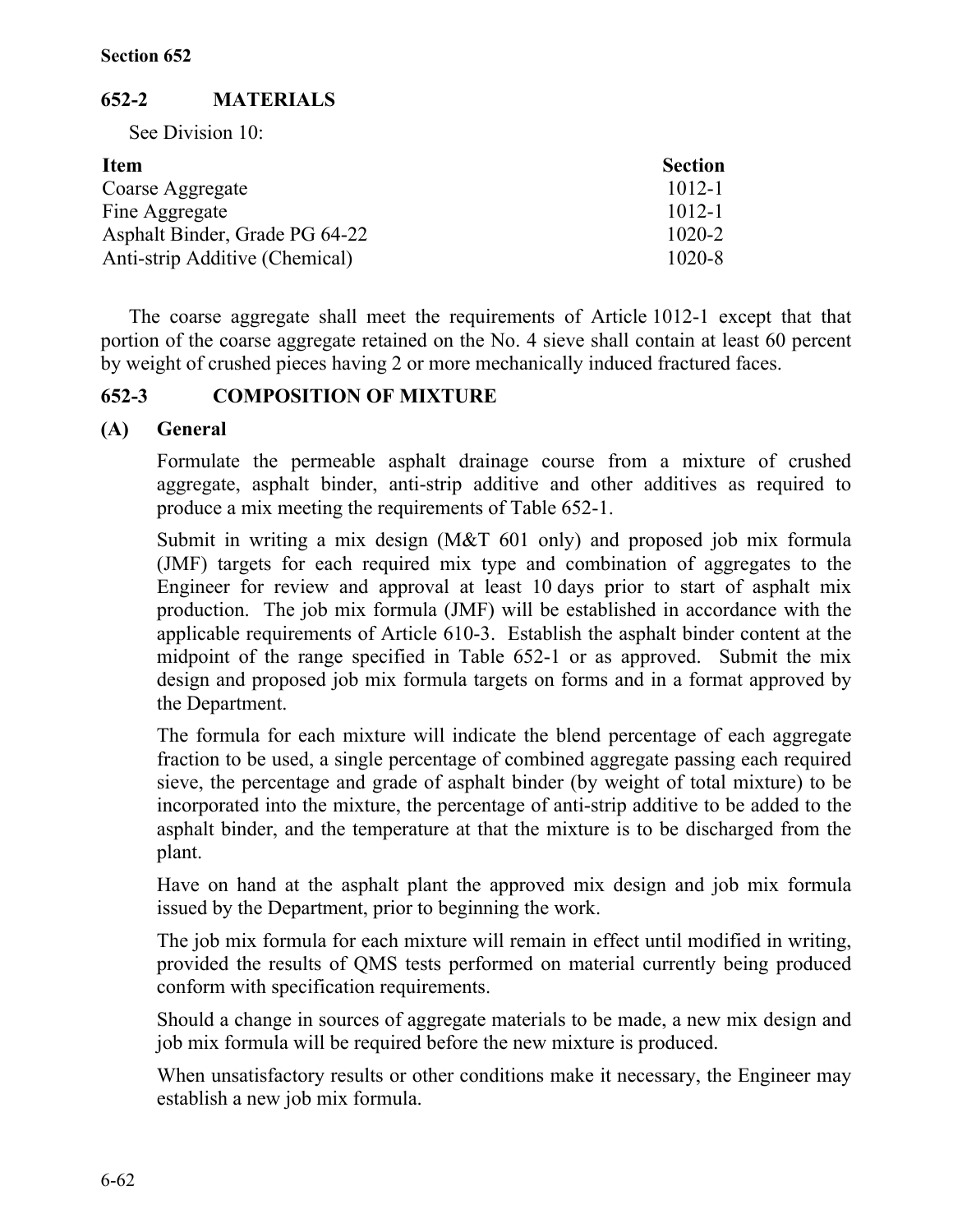## **(B) Mix Design**

Design PADC mixtures conforming to the gradation requirements and other mix design criteria in Table 652-1 for the mix type specified.

Use the asphalt binder grade shown in Table 652-1 for the mix type specified or as approved.

Use a chemical anti-strip additive at a rate of 0.5% by weight of asphalt binder in all PADC mixes

When requested, submit to the Materials  $\&$  Tests Unit in Raleigh, samples of mix components. Submit sample sizes as noted below or as requested. Provide the samples at least 20 days prior to the anticipated beginning placement of PADC mixture.

> 250 lb. of each coarse aggregate 150 lb. fine aggregate 2 gal. of asphalt binder 1 pint of chemical anti-strip additive

Aggregate samples when combined according to the Contractor's proposed aggregate blend percentages shall be within the gradation range defined by the target values of Table 652-1 for each sieve or the samples will not be considered representative.

The mixing temperature at the asphalt plant will be established on the job mix formula.

# TABLE 652-1 PERMEABLE ASPHALT DRAINAGE COURSE

| <b>Sieve Designation</b>                                     | <b>Total Percent Passing</b> |                |  |  |  |  |
|--------------------------------------------------------------|------------------------------|----------------|--|--|--|--|
|                                                              | <b>Type P 78M</b>            | Type P 57      |  |  |  |  |
| 11/2"                                                        |                              | 100            |  |  |  |  |
| 1"                                                           |                              | $95 - 100$     |  |  |  |  |
| 3/4"                                                         | 100                          |                |  |  |  |  |
| 1/2"                                                         | $95 - 100$                   | $25 - 60$      |  |  |  |  |
| 3/8"                                                         | $75 - 100$                   |                |  |  |  |  |
| No. 4                                                        | $20 - 45$                    | $10 - 20$      |  |  |  |  |
| No. 8                                                        | $3 - 15$                     | $5 - 10$       |  |  |  |  |
| No. 200                                                      | $1.0 - 3.0$                  | $1.0 - 3.0$    |  |  |  |  |
| Asphalt Binder Content, %                                    | $2.5 - 3.5$                  | $2.0 - 3.0$    |  |  |  |  |
| Mixing Temperature at Plant<br>(Established by the Engineer) | $240 - 270$ °F               | $260 - 290$ °F |  |  |  |  |

## **652-4 CONSTRUCTION REQUIREMENTS**

Produce, transport to the site, and place the asphalt plant mix in accordance with the applicable requirements of Section 610, except as otherwise provided below.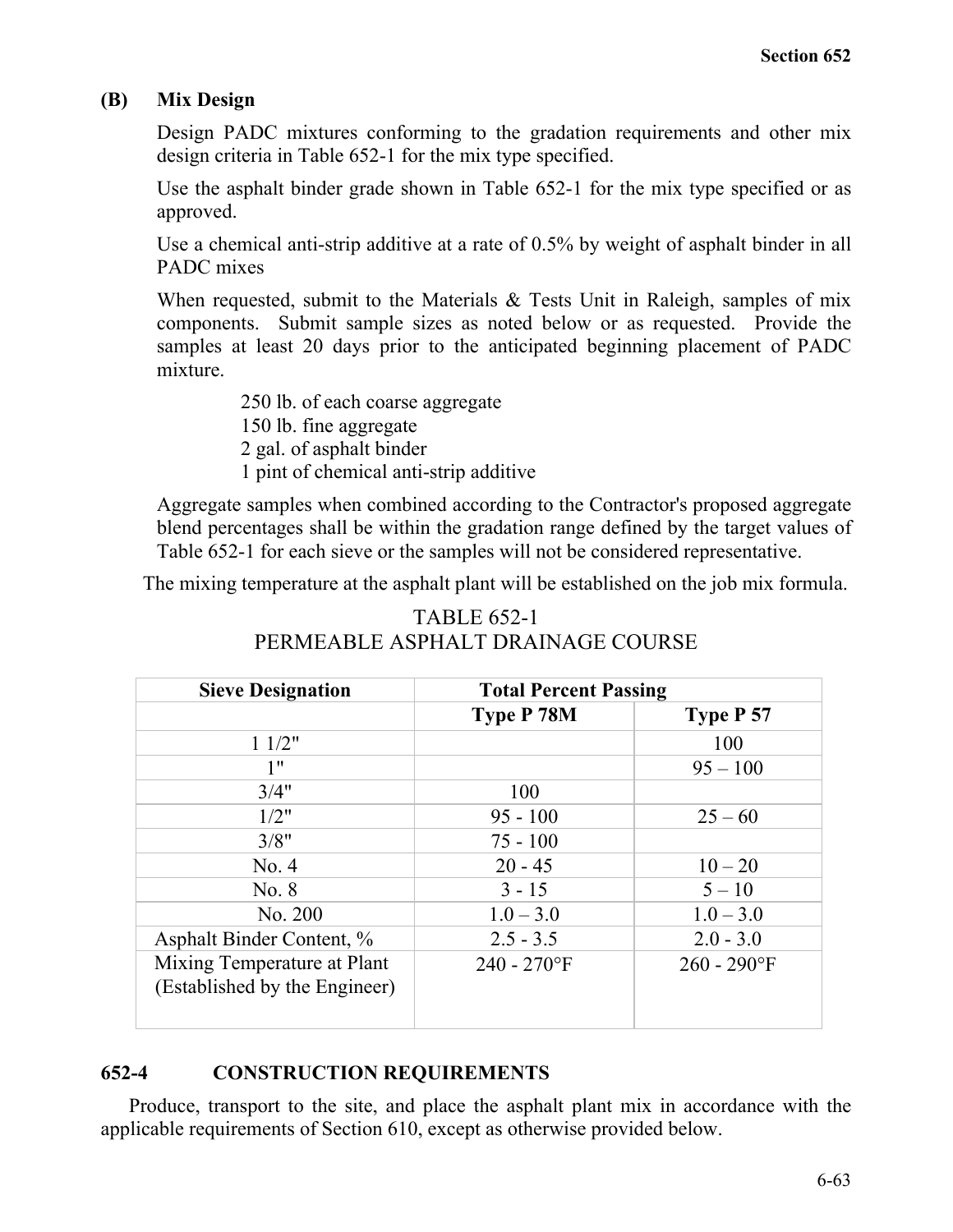Produce the mixture at the asphalt plant within  $\pm 15^{\circ}$  F of the temperature established on the JMF. Assure the temperature of the mix immediately prior to discharge from the hauling vehicle is within +15°F to -25°F of the JMF temperature.

Incorporate the asphalt binder into the asphalt plant mix in accordance with Section 620. Add the anti-strip additive to the asphalt binder in accordance with Article 620-3.

A prime coat or tack coat will not be required.

When the PADC is placed in trench sections, the rolling equipment and rolling sequences required by Article 610-9 will not apply. Compact the PADC to a degree acceptable to the Engineer.

When the PADC is to be covered with a subsequent layer of pavement, following placement of the PADC mixture to the appropriate line, grade and thickness, begin rolling when the mat has cooled sufficiently to support the weight of an 8 to 12 ton steel wheel tandem roller. Mat temperature at the time of initial rolling should be approximately 175°F - 225°F. The number of roller passes will be 2 or 3, unless otherwise directed. Consolidate the drainage layer sufficiently with rolling so as to support the weight of equipment that will place the next layer of pavement. Do not compact the drainage layer to the extent that it is not free draining or that the aggregate is crushed.

No construction traffic will be allowed to travel on any permeable asphalt drainage course. Only equipment necessary to place the next layer of pavement will be allowed on the drainage layer.

Do not place PADC that will not be covered with the next layer of pavement during the same calendar year or within 15 days of placement if the PADC is placed in January or February.

## **652-5 QUALITY MANAGEMENT SYSTEM FOR ASPHALT PAVEMENTS**

Produce the PADC in accordance with the applicable requirements in Section 609 and QMS for ASPHALT PAVEMENTS: (OGAFC, PADC, and ULTRATHIN VERSION)".

## **652-6 MEASUREMENT AND PAYMENT**

Permeable Asphalt Drainage Course, Type will be paid for as the actual number of tons of drainage course that has been incorporated into the completed and accepted work. The drainage course will be measured by being weighed in trucks on certified platform scales or other certified weighing devices.

*Asphalt Binder for Plant Mix, Grade PG 64-22* will paid for in accordance with Article 620-4.

Payment will be made under

| Pay Item                                      | Pay Unit |
|-----------------------------------------------|----------|
| Permeable Asphalt Drainage Course, Type P-78M | Ton      |
| Permeable Asphalt Drainage Course, Type P-57  | Ton      |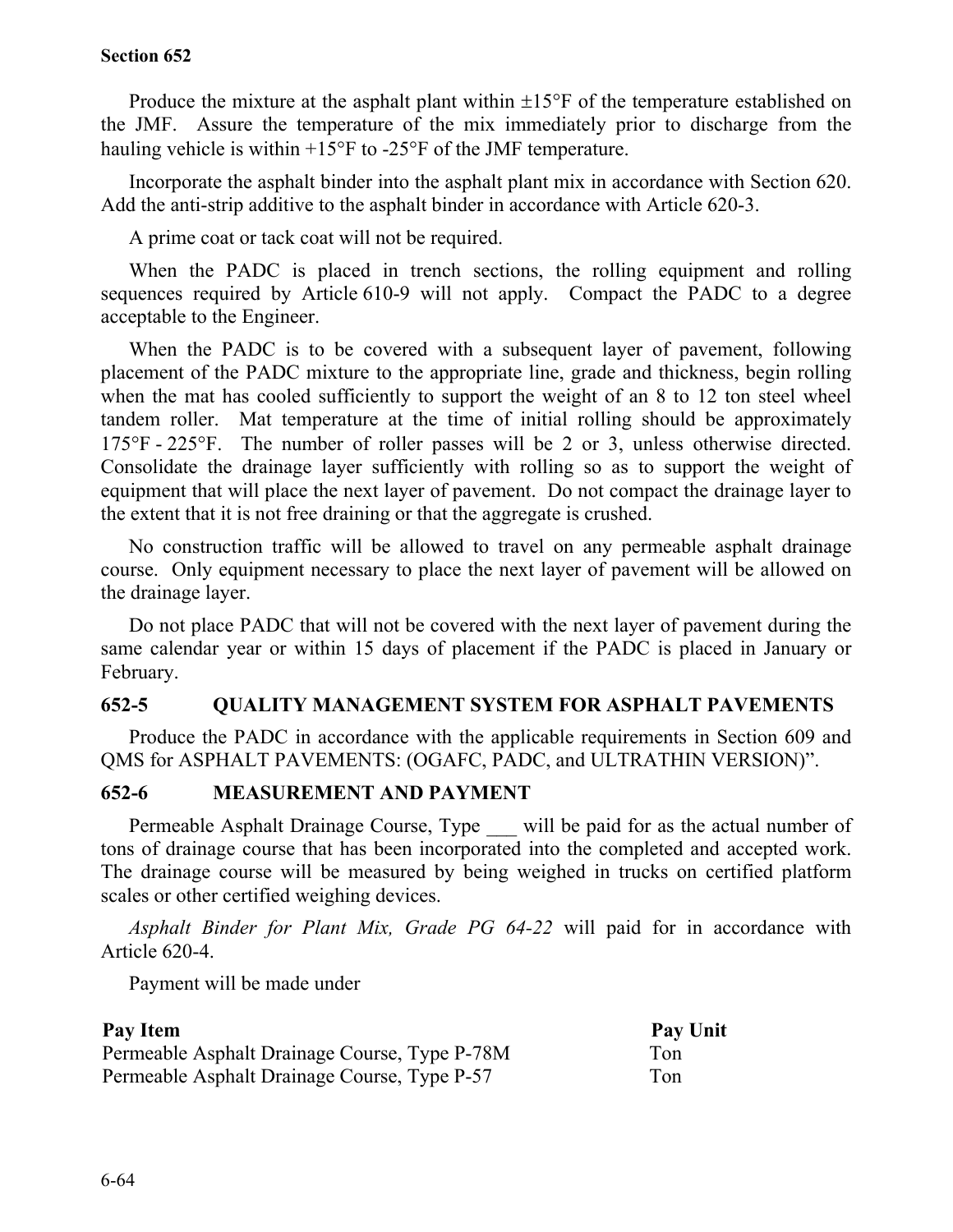# **SECTION 654 ASPHALT PLANT MIX, PAVEMENT REPAIR**

## **654-1 DESCRIPTION**

Perform the work covered by this section including but not limited to repairing of existing pavement with asphalt plant mix in order to provide a safe, passable, and convenient condition for traffic, or to replace pavement that has been removed in order to remove or to place pipe lines.

Perform the work by cutting of the existing pavement to a neat vertical joint and uniform line; removing and disposing of pavement, base, and subgrade material as approved or directed; coating of the area to be repaired with a tack coat; furnishing, placing, and compacting of asphalt plant mix; furnishing of asphalt binder for the asphalt plant mix; furnishing scales; and replacement of the removed material with asphalt plant mix.

Make the repairs in accordance with the plans, or as approved or directed.

#### **654-2 MATERIALS**

Where a pavement repair detail is not shown in the plans, use a type of asphalt plant mix that has have been approved.

Where a pavement repair detail is shown in the plans, the type of plant mix shall be in accordance with the pavement repair detail except where the Specifications permit the substitution of another type of plant mix or where approved.

In areas where the existing pavement is not to be resurfaced, the Contractor will not be allowed to substitute a different type of surface course from that shown on the pavement repair detail.

#### **654-3 CONSTRUCTION METHODS**

#### **(A) General**

Perform repair of existing pavement as approved or directed. Coordinate the work with all other work and operations necessary to maintain traffic.

#### **(B) Pipe Removal or Installation**

Where traffic is to be maintained, perform the removal or installation of pipe in sections so that half the width of the roadway will be available to traffic. Immediately upon completion of the entire pipeline removal or installation, repair the pavement.

#### **654-4 MEASUREMENT AND PAYMENT**

*Asphalt Plant Mix, Pavement Repair* will be paid for as the actual number of tons of asphalt plant mix, complete in place, that has been used to make completed and accepted repairs, except for those repairs that have been made necessary by the contractor's negligence. The asphalt plant mixed material will be measured by being weighed in trucks on certified platform scales or other certified weighing devices.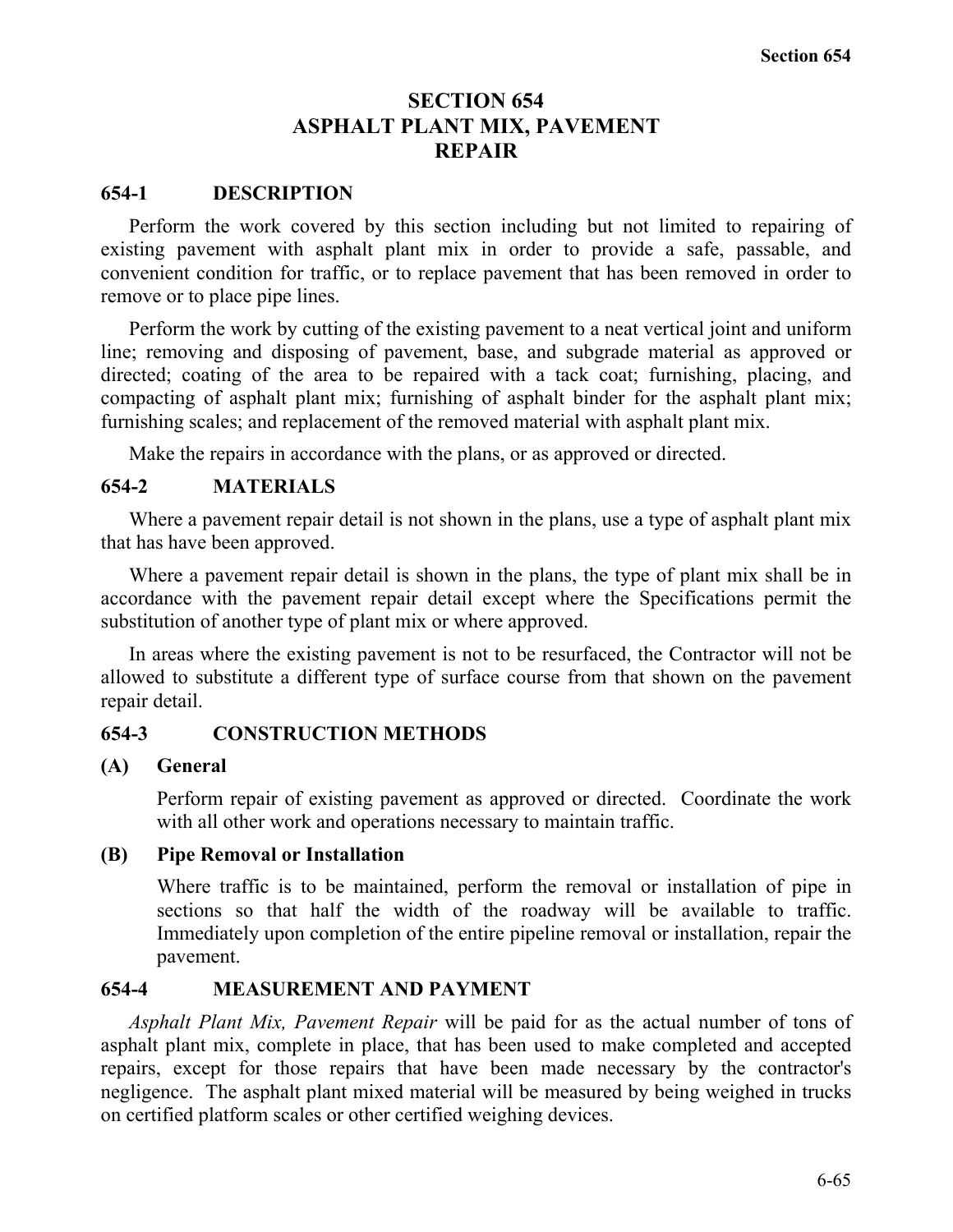Any requirements included in the contract that provide for adjustments in compensation due to variations in the price of asphalt cement will not be applicable to payment for the work covered by this section.

Payment will be made under:

#### **Pay Item Pay Unit**

Asphalt Plant Mix, Pavement Repair Ton

## **SECTION 657 SEALING EXISTNG PAVEMENT CRACKS AND JOINTS**

#### **657-1 DESCRIPTION**

The work consists of sealing existing longitudinal and transverse pavement cracks and joints with PS/AR (hot-poured rubber asphalt) at locations as directed by the Engineer. The Contractor will not be required to seal the existing edge joints.

#### **657-2 MATERIALS**

#### **Item** Section

PS/AR (Hot-Poured Rubber Asphalt 1012-1

The sealant is to be packaged in polyethylene bags and placed in boxes that weigh approximately 60 pounds. The sealant may be packed in 60 pound boxes containing two polyethylene bags of sealant that weigh approximately 30 pounds each. Boxes of sealant are to be palletized for shipment. The pallets are to be protected with a weatherproof covering. The Contractor is responsible for storage.

#### **657-3 CONSTRUCTION METHODS**

Install the sealant so that it forms a complete watertight bond with a high degree of elasticity, with maximum flexibility and longevity under extreme temperature ranges.

Use a hot compressed air (HCA) lance at all times to blast out any vegetation, dirt, dampness and loose materials from the cracks and joints.

Use a concentrated hot air jet that is a minimum of 3000°F in temperature and that has a minimum air jet force of 3000 feet per second of blasting.

Force open asphalt cracks and joints, clean warm and dry, and have ready for the application of the preheated sealant for maximum crack sealing potential.

Preheat the sealant to its application temperature, using the air jacketed flow method to prevent the burning of the modified rubber in the sealant. Perform this by means of a trailer mounted 190 gallon safety tested crack sealant preheater melter kettle, with a horizontally mounted full sweep double paddle agitator.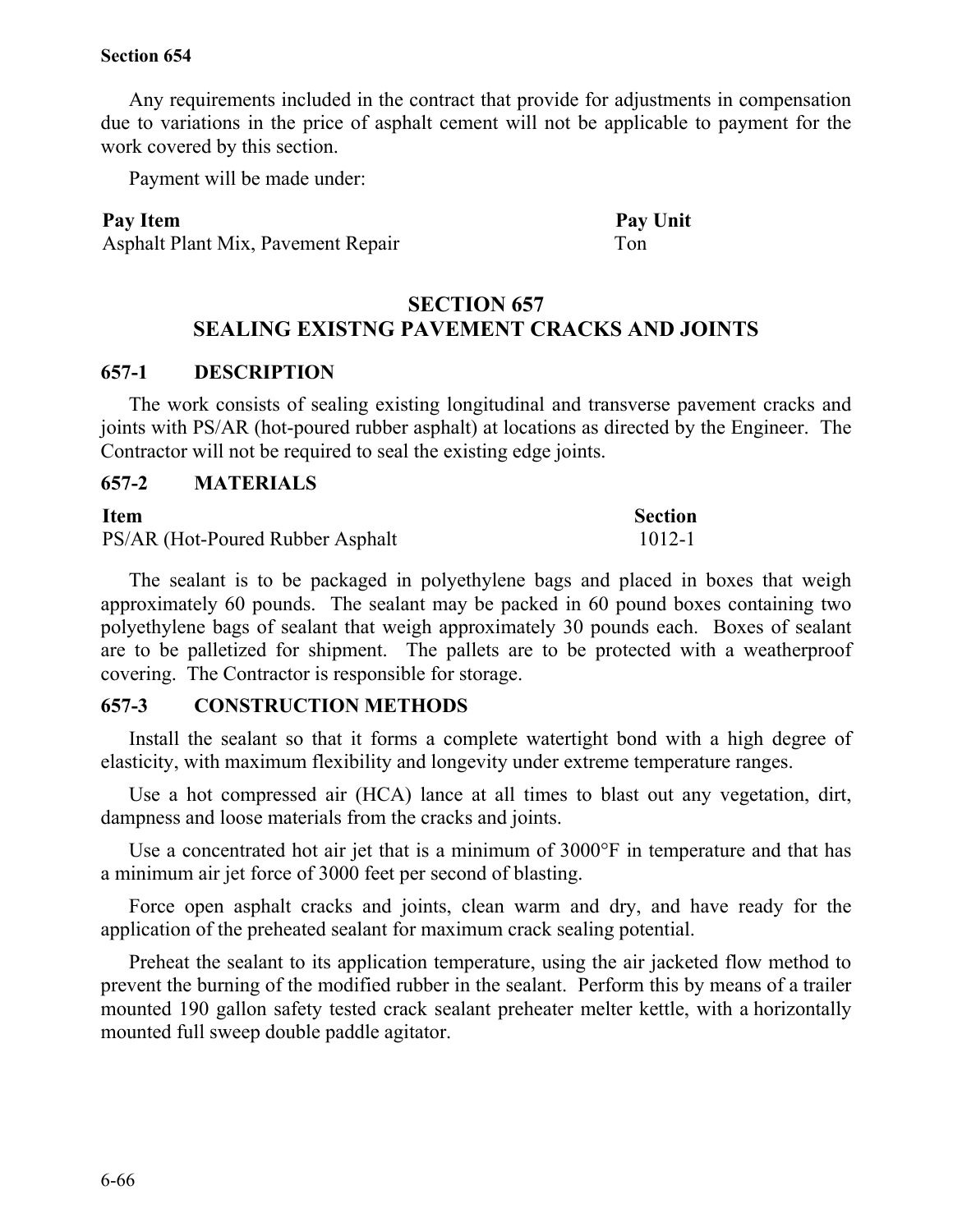Apply sealant in the prepared cracks and joints at a temperature range of 370°F minimum and 420°F maximum, using the pressure screed shoe to completely fill the crack and joint, leaving a sealed 2" overband. Excessive overbanding or waste of sealant materials will not be tolerated. Immediately squeegee the crack seal material to minimize the height of the overband.

Do not apply the PS/AR sealant when the surface temperature of the pavement is below 32°F. Follow manufacturer's recommendations.

All cracks and joints sealed must have a minimum of 1/8" depth of sealant installed.

After the crack and joint has been sealed, promptly remove any surplus sealer on the pavement. Do not permit traffic over the sealed cracks and joints without approval by the Engineer. Sand or manufacturer's recommended material may be applied on top of the sealant to prevent traffic pick-up.

#### **657-4 MEASUREMENT AND PAYMENT**

*Sealing existing pavement cracks and j*oints will be measured and paid for as the actual number of pounds of material that has satisfactorily been used to seal pavement cracks and joints in the designated highway. Any material that has been spilled, used in excessive overbanding, wasted, misapplied, or unsatisfactorily used in any way will be deducted in determining quantities for payment. The Engineer will determine the quantity, if any, to be deducted. The Engineer's decision on the quantity to be deducted will be final and binding.

Payment will be made under:

#### **Pay Item Pay Unit**

Sealing Existing Pavement Cracks and Joints Pound

# **SECTION 660 ASPHALT SURFACE TREATMENT**

#### **660-1 DESCRIPTION**

Perform the work covered by this section including but not limited to furnishing, hauling, spreading, and rolling the asphalt material and aggregate consisting of one or more applications of liquid asphalt material and one or more applications of aggregate cover coat material on a prepared surface; furnishing and spreading blotting sand; and maintaining and repairing the asphalt surface treatment.

## **660-2 MATERIALS**

See Division 10

Use one of the following grades of asphalt

| <b>Item</b>                      | <b>Section</b> |
|----------------------------------|----------------|
| Emulsified Asphalt, Grade CRS-2  | $1020 - 7$     |
| Emulsified Asphalt, Grade CRS-2P | $1020 - 7$     |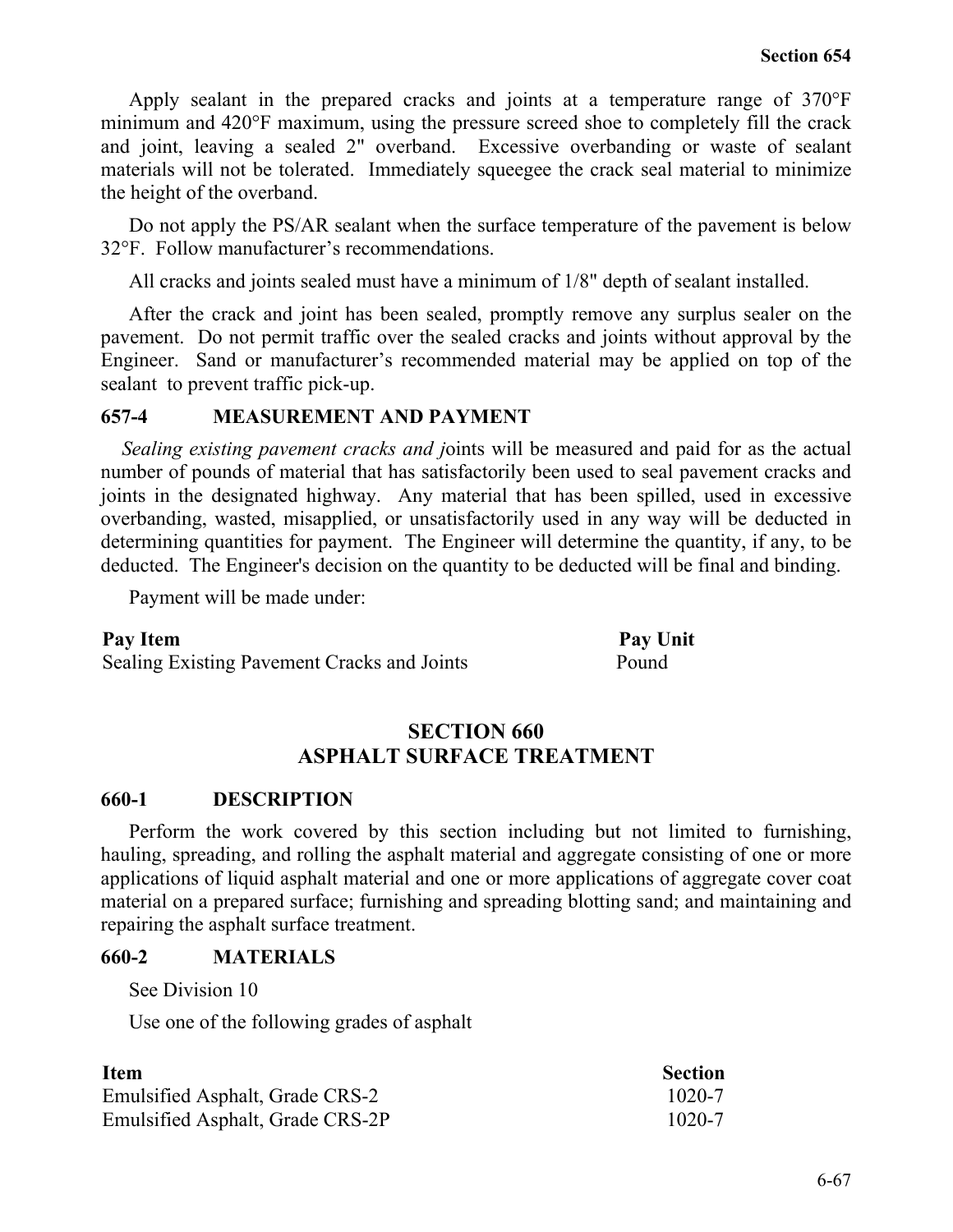| Emulsified Asphalt, Grade CSS-1H | $1020 - 7$    |
|----------------------------------|---------------|
| Aggregate for Mat and Seal Coat  | $1012 - 2$    |
| <b>Blotting Sand</b>             | $1012 - 3$    |
| Fine Aggregate                   | 1014          |
| Mineral Filler                   | $1012 - 1(D)$ |
| Water                            | 1024-4        |

Before any asphalt surface treatment is placed, obtain from the asphalt supplier and furnish to the Engineer a certification of compatibility of the asphalt with the aggregate proposed for use.

## **660-3 WEATHER AND SEASONAL LIMITATIONS**

Do not place any asphalt surface treatment between October 15 and March 16, except for asphalt surface treatment that is to be overlaid with asphalt plant mix.

Apply asphalt material only when the surface to be treated is dry and when the atmospheric temperature is above 60°F in the shade away from artificial heat.

When placing asphalt surface treatment that is to be subsequently overlaid with asphalt plant mix, the seasonal and temperature limitations of Article 610-4 will apply.

Do not apply asphalt material when the weather is foggy or rainy.

## **660-4 SURFACE PREPARATION**

Clean the surface to be treated of all dust, dirt, clay, grass, sod, and any other deleterious matter prior to application of the asphalt surface treatment.

## **660-5 ACCEPTANCE OF ASPHALT MATERIALS**

The acceptance of asphalt materials will be in accordance with the requirements of Section 1020-1.

#### **660-6 APPLICATION EQUIPMENT**

Use asphalt application equipment that meets the requirements of Article 600-5.

Apply aggregate by the use of a self-propelled, pneumatic tired aggregate spreader capable of maintaining a specified rate with a uniform application for the width of asphalt material being covered. Tailgate spreaders will not be permitted. Areas that are inaccessible to the aggregate spreader may be covered by hand spreading or other acceptable methods.

## **660-7 APPLICATION OF ASPHALT MATERIALS**

The grades, rates of application, and the temperature at that the asphalt material is to be applied shall be within the limits shown in Table 660-1.

Base the required rates of application on the volume of material at the application temperature.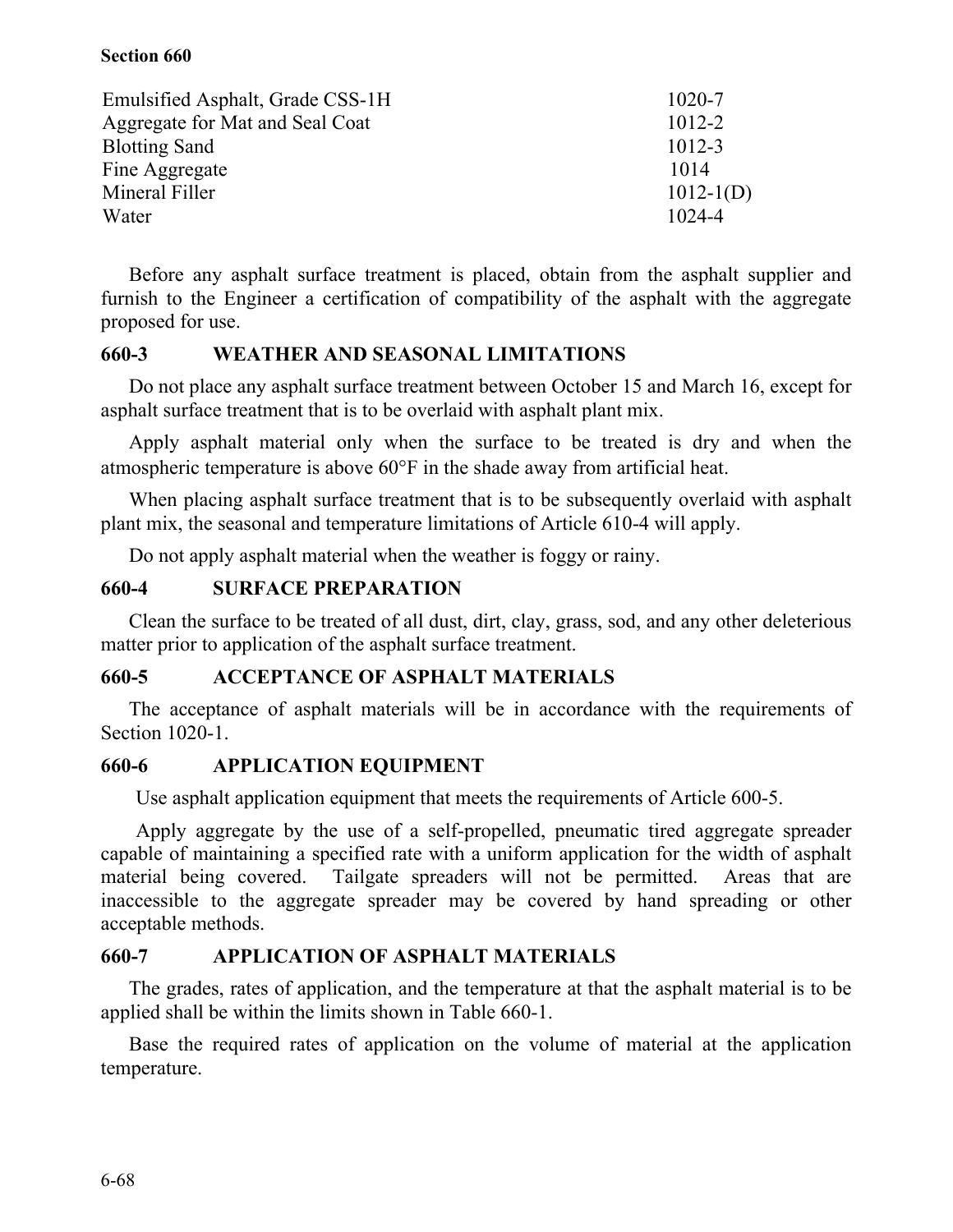#### **TABLE 660-1**

#### **MATERIAL APPLICATION RATES AND TEMPERATURES**

| <b>TYPE OF</b><br><b>COAT</b> | <b>GRADE OF</b><br><b>ASPHALT</b> | <b>ASPHALT</b><br><b>RATE</b><br>GAL./SQ.<br>YD.<br><b>Total</b> | <b>APPLICA-</b><br><b>TION TEMP.</b><br>$\mathbf{P}$ | <b>AGGRE-</b><br><b>GATE</b><br><b>SIZE</b> | <b>AGGREGATER</b><br><b>ATE</b><br>LBS./SQ. YD.<br><b>Total</b> |
|-------------------------------|-----------------------------------|------------------------------------------------------------------|------------------------------------------------------|---------------------------------------------|-----------------------------------------------------------------|
| Mat                           | CRS-2 or<br>CRS-2P                | $0.35 - 0.45$                                                    | 150-175                                              | No. $6*$                                    | $30 - 35$                                                       |
|                               | CRS-2 or<br>CRS-2P                | $0.30 - 0.35$                                                    | 150-175                                              | No. 67                                      | 35-45                                                           |
|                               | CRS-2 or<br>CRS-2P                | $0.45 - 0.50$                                                    | 150-175                                              | No. $5*$                                    | $45 - 50$                                                       |
|                               | $CRS-2$ or<br>CRS-2P              | $0.30 - 0.40$                                                    | 150-175                                              | No. 78M*                                    | $15 - 20$                                                       |
| Straight<br>Seal              | CRS-2 or<br>CRS-2P                | $0.35 - 0.40$                                                    | 150-175                                              | No. 78M                                     | $16 - 22$                                                       |
|                               | CRS-2 or<br>CRS-2P                | $0.35 - 0.40$                                                    | 150-175                                              | Lightweight                                 | $9 - 12$                                                        |
| Split Seal                    | CRS-2 or<br>CRS-2P                | $0.5 - 0.60$                                                     | 150-175                                              | No.78M                                      | $30 - 35$                                                       |
|                               | CRS-2 or<br>CRS-2P                | $0.45 - 0.60$                                                    | 150-175                                              | Lightweight                                 | 18-20                                                           |
| <b>Triple Seal</b>            | CRS-2 or<br>CRS-2P                | $0.60 - 0.75$                                                    | 150-175                                              | No. 78M                                     | $45 - 51$                                                       |
|                               | CRS-2 or<br>CRS-2P                | $0.60 - 0.75$                                                    | 150-175                                              | Lightweight                                 | 27-29                                                           |

\* Use No. 6 or No. 78M aggregate for retreatment prior to an overlay on existing pavement.

Use No. 5 aggregate for initial treatment on new construction.

The Construction Methods article, 660-9, includes more detailed information regarding variations of the types of coats.

#### **660-8 APPLICATION OF AGGREGATES**

The size of the aggregate shall be as shown in Table 660-1 for the mat coat or the type of seal coat to be constructed.

The rate of application for mat and seal aggregates shall be within the limits shown in Table 660-1.

When directed, weigh a sufficient number of truck loads of aggregate prior to spreading to verify that the rate of application is within the required limits.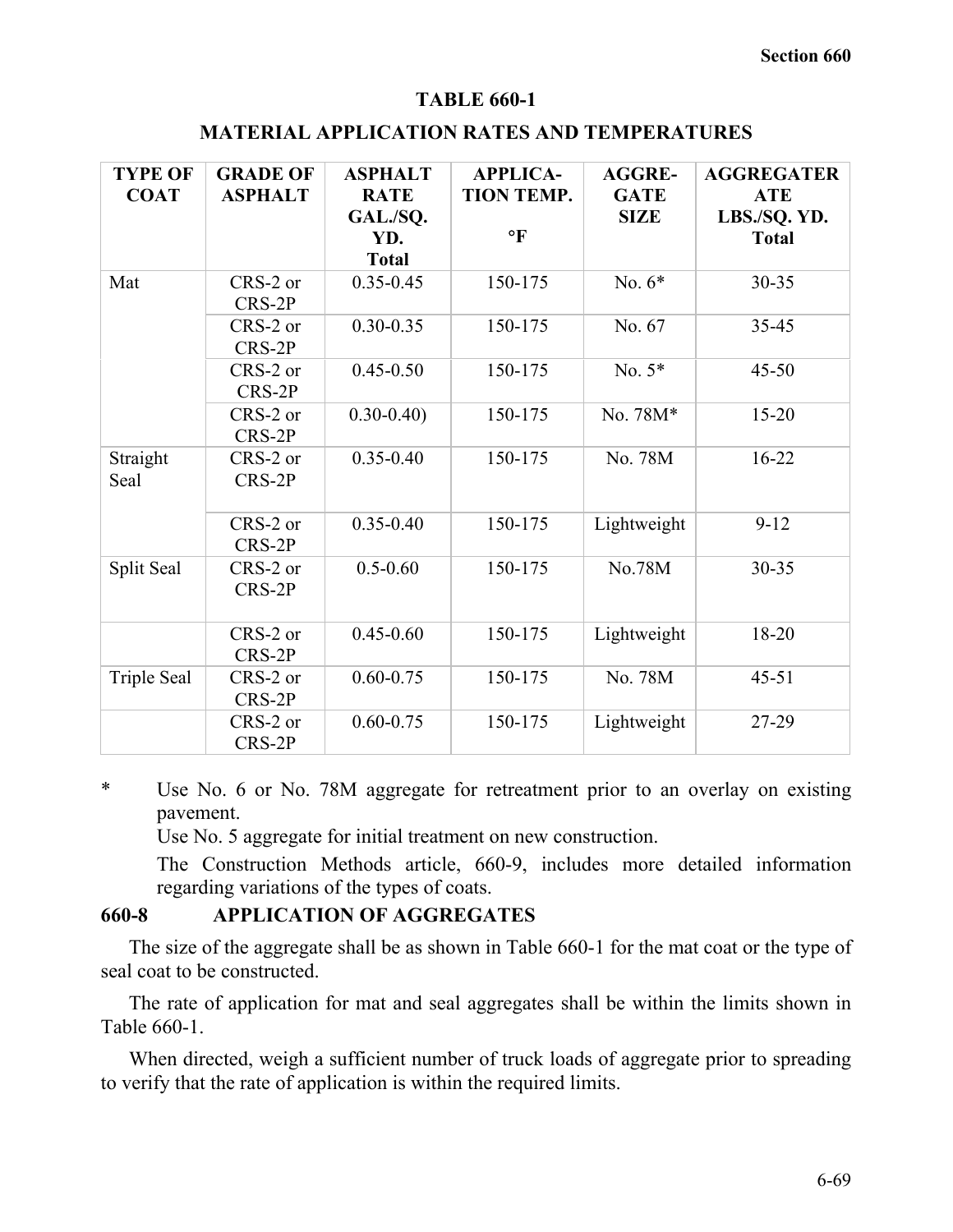# **660-9 CONSTRUCTION METHODS**

## **(A) Asphalt Mat Coat**

The surface on that the mat coat is to be applied shall be approved by the Engineer before the mat coat liquid asphalt is applied.

Place a string line guide for application equipment unless otherwise permitted.

Place the mat coat in full-lane widths unless otherwise permitted.

Immediately follow the application of mat liquid asphalt with the spreading of the aggregate. No more than 5 minutes can elapse from the time the liquid asphalt is applied until the aggregate is spread.

Test the mat coat aggregate, have it approved, and make sure it is drained of free moisture prior to use. Spread the aggregate uniformly at the required rate and correct all non-uniform areas prior to rolling.

Roll immediately after the aggregate is uniformly spread. Initial rolling consists of one complete coverage with a 5 to 8 ton steel wheel roller followed by pneumatic tired rollers. Continue rolling until the aggregate is thoroughly keyed into the mat liquid asphalt. Use rollers that neither crush the aggregate excessively, nor pick up material. A combination steel wheel and pneumatic tired roller will not be permitted. Use two individual rollers.

At the beginning of each mat liquid asphalt application, spread a paper over the end of the previously completed mat coat and begin the asphalt application on the paper. After application, remove and dispose of the paper.

After the aggregate is thoroughly seated, broom all excess aggregate off of the surface of the mat coat as directed. Traffic may be permitted on the mat coat immediately after the rolling and brooming is complete.

Correct defects or damage to the mat coat prior to the application of seal coat or plant mix overlay.

The seal coat may be applied the same day the mat coat is placed provided the mat coat has been satisfactorily applied and rolled.

# **(B) Asphalt Seal Coat**

Use the type of seal coat as required by the contract.

Test seal coat aggregates, have approved, and drained of free moisture prior to use.

Adjust the aggregate rates to provide a sufficient quantity of cover material to be spread over the surface of the seal coat preventing traffic damage, where it is necessary to permit traffic on sections of a completed seal coat.

Perform rolling immediately after the aggregate has been uniformly spread. Initial rolling will consist of one complete coverage with a 5 to 8 ton steel wheel roller after that pneumatic tired rollers shall be used. Continue rolling until the aggregate is thoroughly keyed into the liquid asphalt. A final coverage with the steel wheel roller may be required to provide a satisfactory finished surface. The use of rollers that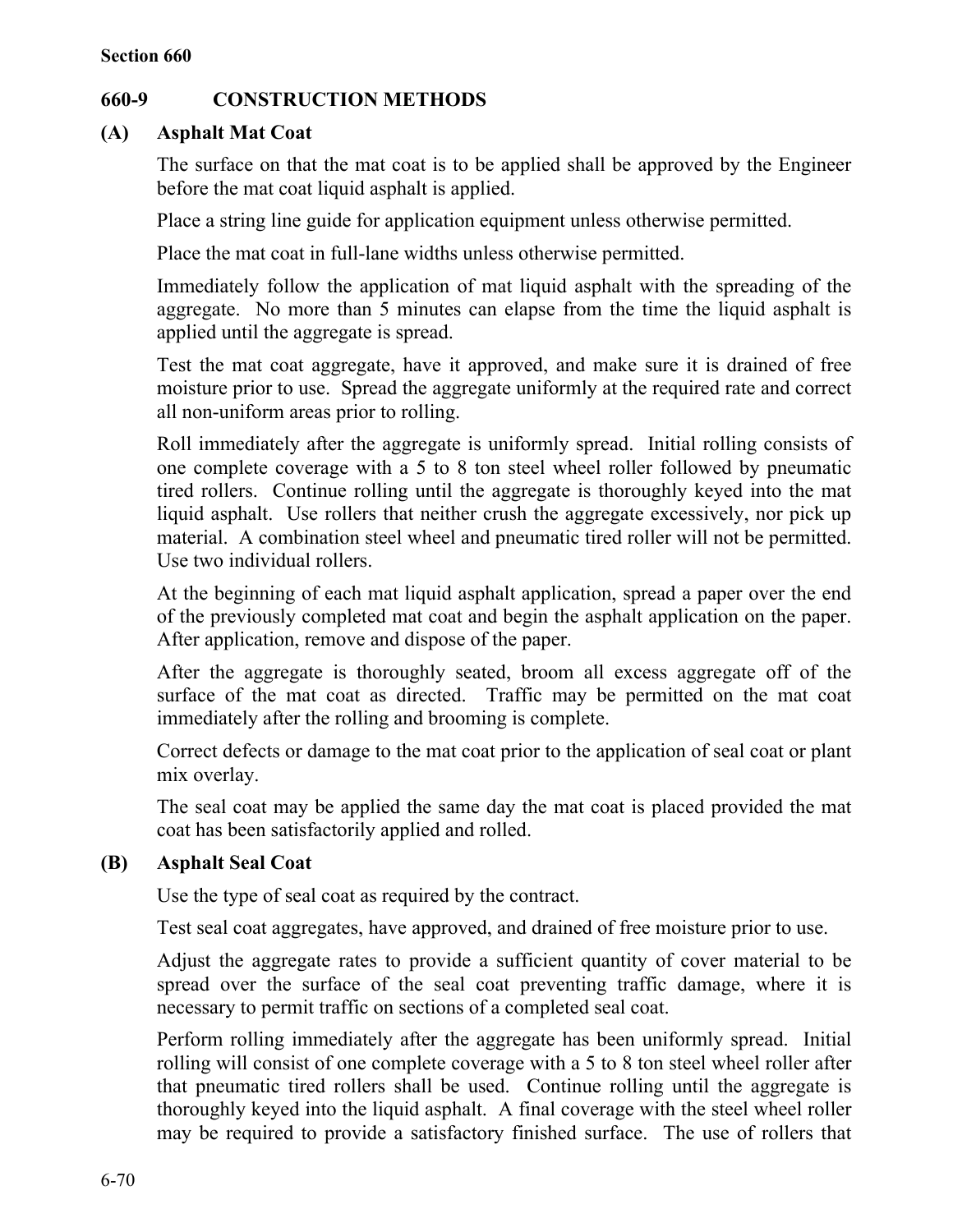result in excessive crushing of the aggregate will not be permitted. Use rollers designed to prevent picking up the material. The use of a combination steel wheel and pneumatic tired roller will not be permitted. Use two individual rollers.

The requirements of Subarticle 660-9(A) will apply to the width of seal coat construction, application of liquid asphalt and aggregate, and the construction of joints. When directed, apply blotting sand in accordance with the requirements of Section 818.

The construction of the various types of seal coats will be in accordance with the following additional requirements:

## **(1) Straight Seal**

Apply approximately 0.35-0.40 gallons square yard of asphalt material to the existing surface immediately followed by the application of 30-35 pounds per square yard (No. 78) or 16-19 pounds per square yard (Lightweight). Uniformly spread the full required amount of aggregate in one application and correct all non-uniform areas prior to rolling.

Immediately after the aggregate has been uniformly spread, perform rolling as previously described.

When directed, broom excess aggregate material from the surface of the seal coat.

## **(2) Split Seal**

Apply approximately 0.20 to 0.30 gallons per square yard of asphalt material to the existing surface immediately followed by the application of approximately 20 to 22 pounds per square yard (No. 78) or 9-10 pounds per square yard (Lightweight) of seal coat aggregate spread uniformly over the treated surface.

Immediately after the first application of seal aggregate has been made uniform, apply the second application of the required amount of asphalt material and seal coat aggregate and roll the seal coat on each aggregate layer as previously described.

In lieu of the No. 78 or Lightweight stone, Blotting Material as defined in Article 1012-3 may be used for the top aggregate layer and the application rate should be approximately 6 to 12 pounds per square yard.

## **(3) Triple Seal**

Apply approximately 0.20 to 0.25 gallons per square yard of the required liquid asphalt to the existing surface immediately followed by the application of approximately 15 to 20 pounds per square yard (No. 78) or 9 to 10 pounds per square yard (Lightweight) of the required amount of seal coat aggregate spread uniformly over the treated surface. Apply second and third layers and after the final application of each aggregate layer is applied, roll it as previously described.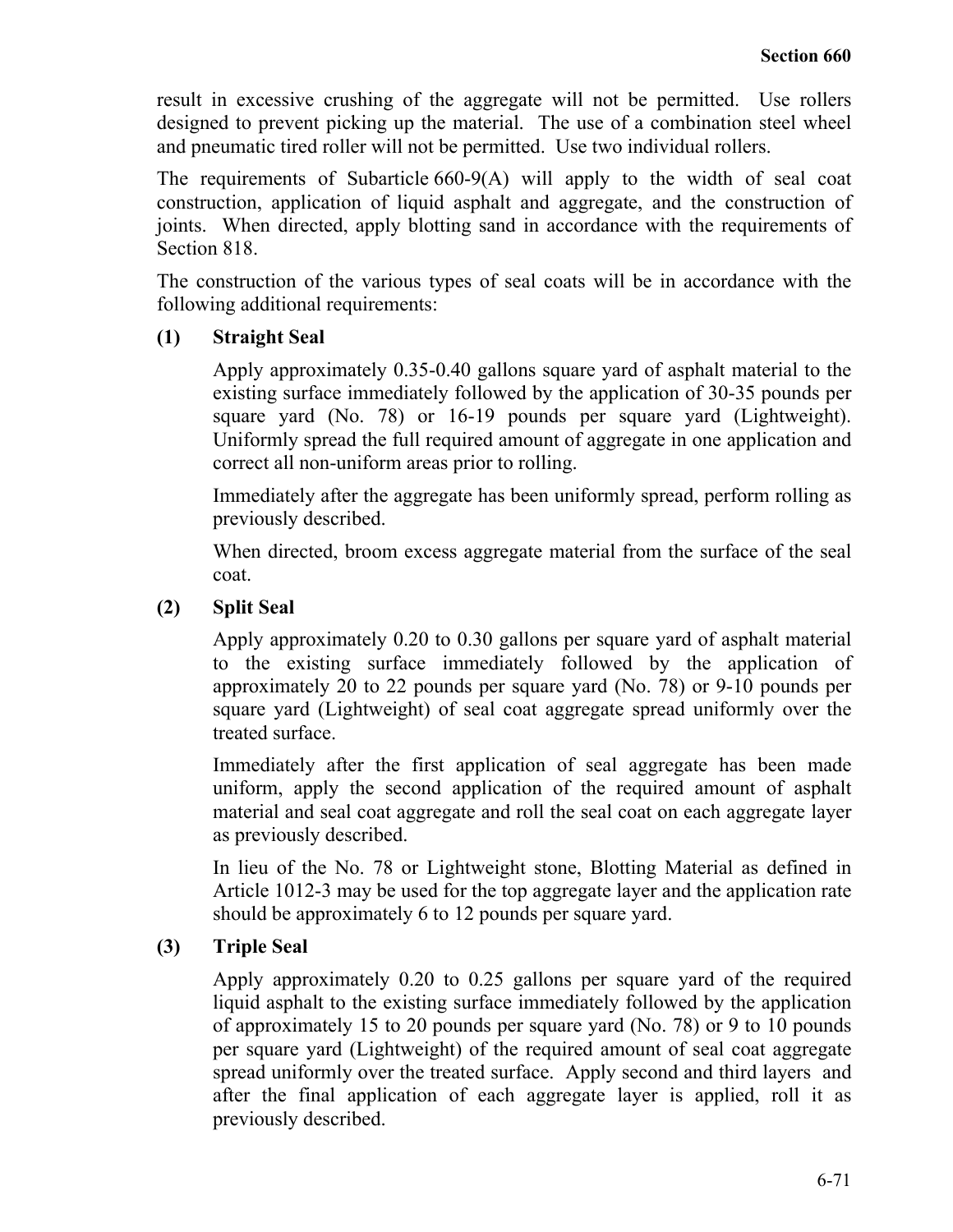In lieu of the No. 78 or Lightweight stone, Blotting Material as defined in Article 1012-3 may be used for the top aggregate layer and the application rate should be approximately 6 to 12 pounds per square yard.

# **(4) Slurry Seal**

## (**a) Mix Requirements**

Submit to the Engineer a mix design and results of the wear loss by the Wet Track Abrasion Test as prepared by an approved testing laboratory. The Wet Track Abrasion Test (WTAT) will be performed in accordance with ASTM D 3910. The wear loss by the Wet Track Abrasion Test must not be greater than 100 grams per square foot. Apply the wear loss to the asphalt content limits designated on the job mix formula.

Place a test strip for approval by the Engineer prior to beginning the work. Once the consistency of the mix has been approved by the Engineer, maintain the total water content within 3 percent of the approved blend during the course of operation.

Submit a mix design for each type slurry. The gradation of the mix produced must conform to the job mix range. The asphalt content (residual asphalt) must not vary by more than 1.5 percent from the approved mix design.

|               | <b>TABLE 660-2</b>                         |              |       |     |              |           |     |         |     |                |          |                                                            |
|---------------|--------------------------------------------|--------------|-------|-----|--------------|-----------|-----|---------|-----|----------------|----------|------------------------------------------------------------|
|               | <b>Slurry Seal Gradation</b>               |              |       |     |              |           |     |         |     |                |          |                                                            |
| Type          | PERCENTAGE OF TOTAL BY WEIGHT PASSING (mm) |              |       |     |              |           |     |         |     | <b>REMARKS</b> |          |                                                            |
| A             | 3/8"                                       | #4           | #8    | #10 | #16          | #30       | #40 | #50     | #80 | #100           | #200     |                                                            |
| B             | 100                                        | 90-<br>100   | 65-90 |     | $45 -$<br>70 | $30 - 50$ |     | 18-33   |     | $10 - 21$      | $5 - 15$ | Design<br>Asphalt<br>Content,<br>Percent#:<br>$8.5 - 13$   |
| $\mathcal{C}$ | 100                                        | $90-$<br>100 | 70-90 |     | $32 - 54$    | 23-38     |     | $16-29$ |     | $9 - 20$       | $5 - 15$ | Design<br>Asphalt<br>Content,<br>Percent#:<br>$8.5 - 11.5$ |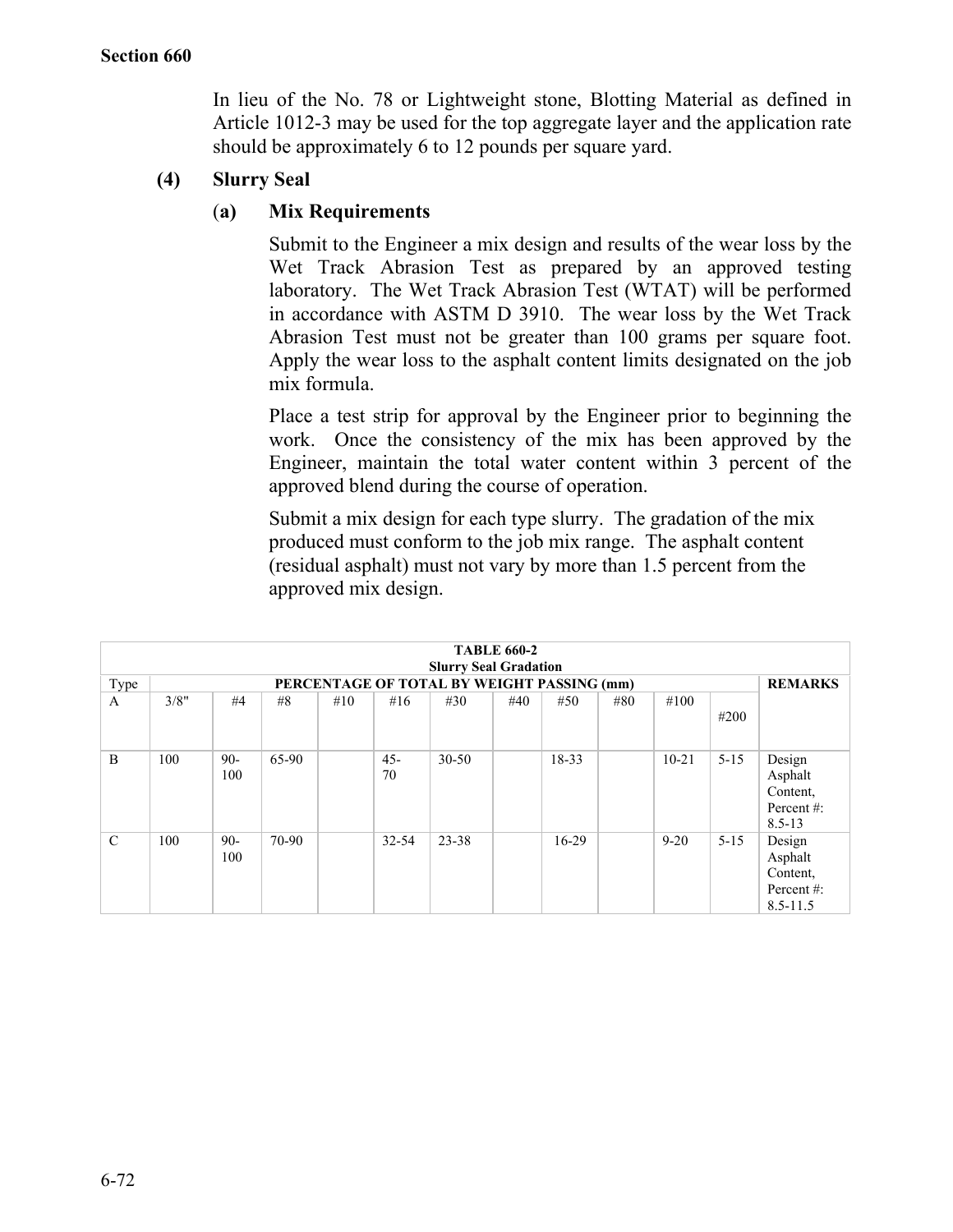## **(b) Sampling Requirements**

Samples for gradation will be taken from aggregate stockpiles designated by the Contractor for use. Take samples for asphalt content and total water content from the completed mixture. Samples of aggregate, filler, and emulsion for wet track abrasion check test will be taken at the job site. The frequency of sampling and testing will be established by the Engineer based upon the Department's current acceptance program and local conditions encountered.

# **(c) Equipment**

Combine the mixing and spreading equipment in a single mobile operating unit. Attach a burlap drag approximately 19 inches wide to the back of the unit for the purpose of smoothing the slurry seal. Equip the mobile unit with an approved feeder that will accurately meter or otherwise introduce a predetermined amount of material into the mixer simultaneously with the aggregate. Use the feeder whenever mineral filler is added to the mix. Equip the mobile unit with a water pressure system and fog type spray bar capable of completely fogging the surface to that slurry seal is to be applied. Use a mobile unit capable of an operative speed of at least 60 feet per minute and that has sufficient storage capacity to mix and apply a minimum of five tons of slurry.

**Mixer** Use a continuous flow type mixer capable of delivering water and a predetermined proportion of aggregate and asphalt emulsion to a revolving multiblade mixer tank. Use a mixer that discharges the thoroughly mixed product on a continuous basis and in that the blades of the mixing unit are capable of thoroughly blending all ingredients.

**Spreader** Use a spreader equipped with a flexible type squeegee positioned in contact with the pavement surface and designed to apply a uniform spread with a minimum loss of slurry.

**Auxiliary Equipment** Provide hand squeegees, shovels, and other hand equipment as necessary to perform work in areas that are inaccessible to the unit.

## **(d) Construction Methods**

**Preparation of Surface** Thoroughly clean the surface upon that slurry seal is to be applied of all loose material, vegetation, silt spots, and other objectionable materials immediately preceding application by either brooming or the use of compressed air.

**Application** Wet aggregate immediately prior to mixing with the emulsion. The Engineer may direct that the surface of the pavement be fogged with water (approximately 0.05 gallon per square yard) immediately preceding the pass of the spreader. Provide a slurry mixture of a consistency such that it rolls in the spreader box in a continuous mass. Slurry that segregates in the spreader box, so that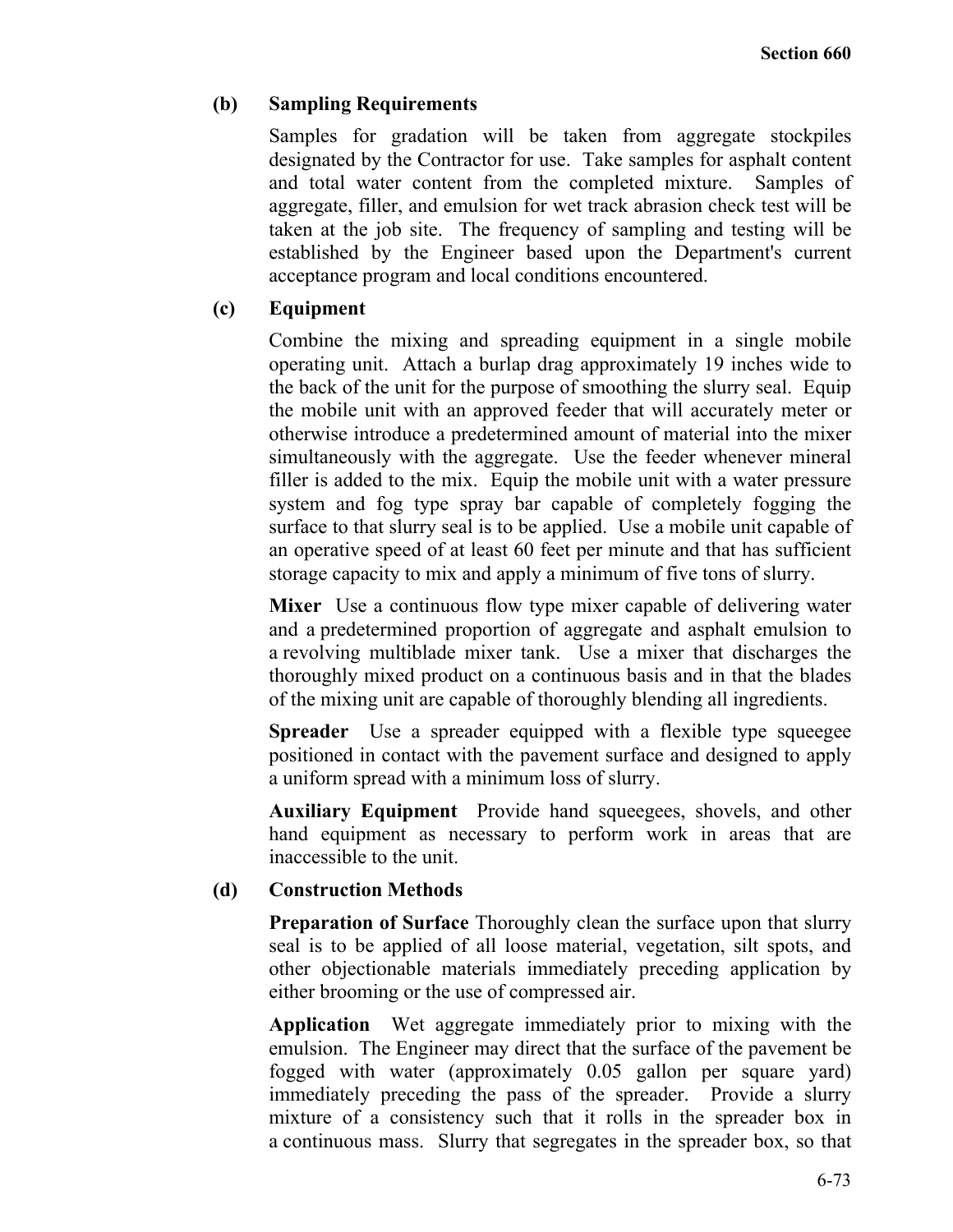flowing of liquids (water and emulsion) is evident, is not acceptable and shall not be applied. The liquid portion of slurry mixture must not flow from either the spreader box or the applied slurry. Evidence of such flow is sufficient cause for rejection of the applied material. Place the slurry on the road in full lane widths up to and including 12 feet. Use a mechanical device such as an auger to distribute the slurry mix in the spreader box.

Correct excess buildup of slurry on longitudinal and transverse joints.

Do not open treated areas to traffic until such time as the slurry seal has cured to the extent that it will no longer be damaged by traffic. The applied slurry mixture must be uniform in texture and not flush under traffic. Correct any areas not considered satisfactory by the Engineer at no additional expense to the State. Nothing contained herein is intended to relieve the Contractor from sharing in the responsibility and performance of the treatments, should a failure occur prior to acceptance of the contract. Article 105-17 of the Specifications is amended accordingly.

Do not apply Slurry Seal surface course on surfaces containing ponding water and the minimum surface temperature must be 50°.

The Engineer may require the surface area to that the slurry has been applied by hand to be rolled using a pneumatic-tire type roller. Operate the roller at an approximate tire pressure of 50 psi and subject the paved area to a minimum of two coverages.

Should oversize aggregate be encountered in the stockpile, immediately cease operation and remove the oversize aggregate by screening.

**Thickness of Application** The average minimum thickness of application must be at least 3/16" for Type B and at least 5/16" for Type C unless otherwise specified.

In the event of a test failure on compatibility and/or WTAT (loss greater than 100 grams per square foot) for a sample of material being applied to the road, take corrective action prior to start-up of another day's run. Should the sample taken following adjustment also fail the compatibility and/or WTAT, cease application on the road. Maintain responsibility for furnishing additional compatibility and/or WTAT results and field application site(s) and will not be permitted to return to the road until he clearly demonstrates the acceptability of seal.

Materials placed in stockpiles or on the road not meeting the required tolerances may be accepted at a reduced price if it is not considered detrimental to the life of the treatment by the Engineer in accordance with Article 105-3. The following price adjustment schedule will be used when appropriate: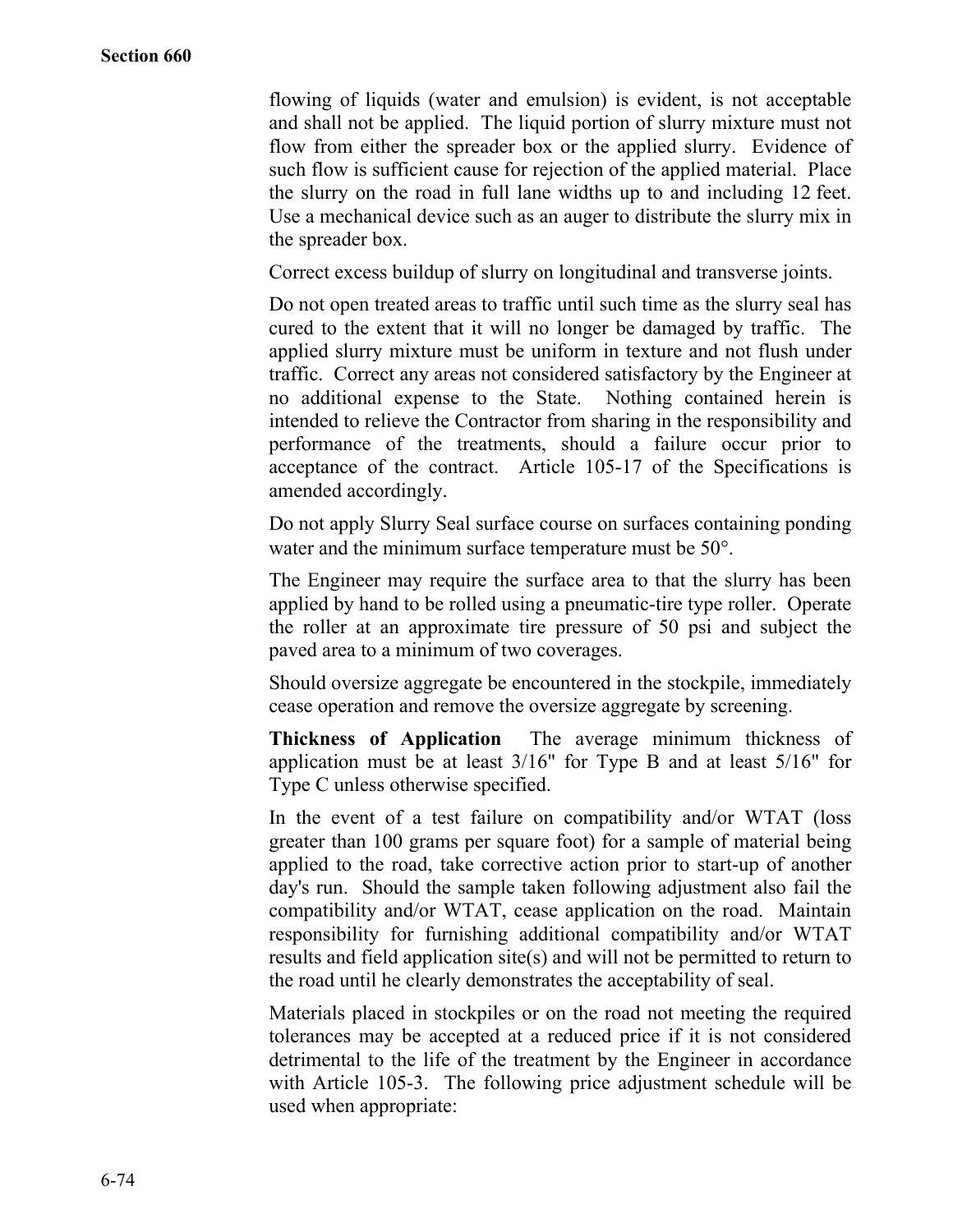- (i) One percent reduction in the bid price per square yard for each one-tenth percent the asphalt content is out of tolerance.
- (ii) One-quarter percent price adjustment in the bid price per square yard for each one percent that the aggregate gradation is out of the job mix range.
- (iii) One-half percent reduction in the bid price per square yard for each gram per square foot of WTAT loss between 101 and 200 grams. Material having a loss greater than 200 will not be accepted for payment.
- (iv) One percent reduction in the bid price per square yard for each one percent water in excess of the approved water content plus three percent.

Price adjustments under 1, 2, 3, and 4 above shall apply concurrently; however, price adjustment will not apply in the event the material is rejected. The disposition of rejected material will be subject to the approval of the Engineer.

### **(C) Asphalt Mat and Seal**

Construct the mat coat in accordance with Subarticle 660-9(A) using the size aggregate required by the contract.

Construct the seal coat in accordance with Subarticle 660-9(B) using the type seal required by the contract.

**(D) Cape Seal**

Construct the cape seal by applying a seal coat followed by applying a slurry seal as defined in Article 660-9(B).

## **660-10 MAINTENANCE AND PROTECTION**

Maintain and protect the asphalt surface treatment until it is accepted by the Department. Make all necessary repairs in such a manner as to preserve the uniformity of the surface.

#### **660-11 MEASUREMENT AND PAYMENT**

Asphalt Surface Treatments will be measured and paid for at the contract unit price per square yard. These include *Asphalt Surface Treatment, Mat Coat, No. \_\_ Stone, Asphalt Surface Treatment, \_\_\_\_ Seal, Asphalt Surface Treatment, Slurry Seal, Asphalt Surface Treatment, Cape Seal, or Asphalt Surface Treatment, Mat and Seal*. Payment at the above prices will be made for replacing any satisfactorily completed asphalt surface treatment when such replacement has been made necessary by defects in subgrade or base that has been constructed by others.

When the Engineer directs that the rate of application of asphalt material be decreased below the minimum rate shown in Table 660-1, no reduction in compensation will be made.

When the Engineer directs that the rate of application of asphalt material be increased above the maximum rate shown in Table 660-1, compensation to the Contractor will be made in the amount of 5 cents plus the verified cash cost to the Contractor at the point of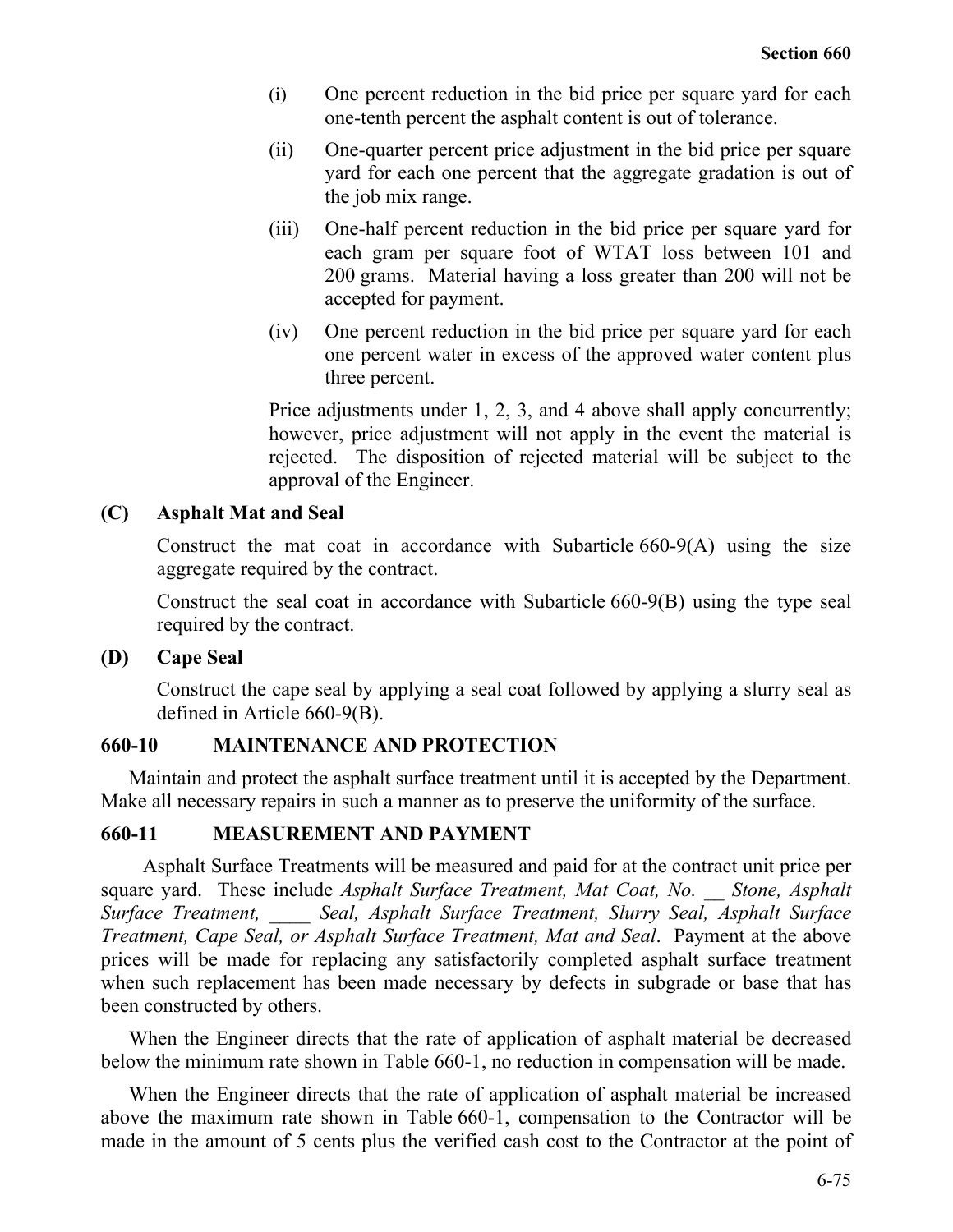delivery for each gallon of asphalt material, measured at application temperature, necessitated by the increase.

Blotting sand will be paid for as provided in Article 818-5 for Blotting Sand.

Furnishing and applying prime will be paid for as provided in Article 600-10 for Prime C.

Payment will be made under:

### Pay Item Pay Unit

Asphalt Surface Treatment, Mat Coat, No. Stone Square Yard Asphalt Surface Treatment, Seal Square Yard Asphalt Surface Treatment, Mat and Seal Square Yard

## **SECTION 661 ULTRA-THIN BONDED WEARING COURSE**

### **661-1 DESCRIPTION**

Produce and place an Ultra-thin Bonded Wearing Course (UBWC), including an application of a warm Polymer-Modified Emulsion Membrane (PMEM) followed immediately with an Ultra-thin Bonded Wearing Course hot mix asphalt overlay. Spray polymer-modified emulsion membrane immediately before applying hot mix asphalt

#### **661-2 MATERIALS**

| <b>Item</b>                         | <b>Section</b> |
|-------------------------------------|----------------|
| Coarse Aggregate and Fine Aggregate | 1005 and 1012  |
| Mineral Filler                      | 1012           |
| Asphalt Binder, Grade 70-28         | 1020           |
| Anti-strip Additive (Hydrated Lime) | $1012-1(E)$    |
| Anti-strip Additive (Chemical)      | $1020 - 8$     |

Do not use crystalline limestone, crystalline-dolomitic limestone, or marble for aggregates and do not use reclaimed asphalt pavement. Reclaimed asphalt shingle material may be used up to 6 percent by weight of total mix. Provide documentation that the asphalt binder grade meets the above requirements.

#### **(A) Coarse Aggregate**

Coarse aggregates, such as crushed gravel, limestone, dolomite, sandstone, granite, chert, traprock, ore tailings, slag, or other similar materials, or blends of two or more of the above may be acceptable. Proportion and blend coarse aggregates for these mixes if made from more than one source or of more than one type of material, to provide a uniform mixture. Use coarse aggregates typically used for high performance surfaces. Coarse aggregates shall meet the skid resistance criteria as set forth by the Department and have a history of successful use in surface mixes for the intended traffic level.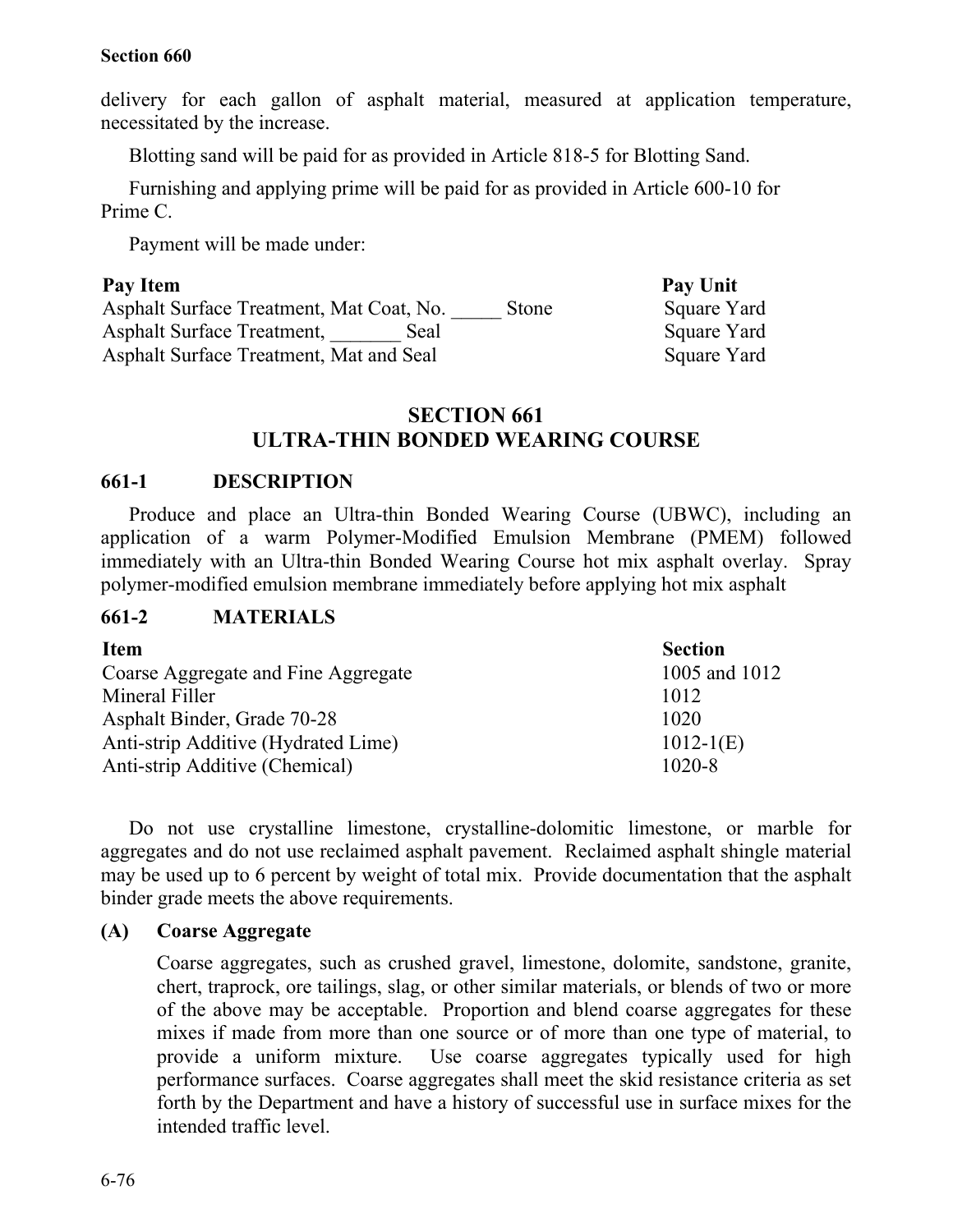Coarse aggregate material retained above the No. 4 sieve shall be from approved sources and shall meet the requirements listed in Table 661-1.

## **TABLE 661-1 - COARSE AGGREGATE – PROPERTIES**

| <b>Tests</b>                          | <b>Method</b>      | Limit             |
|---------------------------------------|--------------------|-------------------|
| Los Angeles abrasion value, % loss    | <b>AASHTO T 96</b> | $35 \text{ max}$  |
| Soundness, % loss, Sodium Sulfate     | <b>AASHTOT 104</b> | $15 \text{ max}$  |
| Flat & Elongated Ratio, $5:1, +N_0 4$ | <b>ASTMD4791</b>   | $10\%$ max        |
| % Fractured Particles, single face    | ASTM D 5821        | $100 \text{ min}$ |
| % Fractured Particles, two or more    | <b>ASTMD 5821</b>  | $85 \text{ min}$  |
| mechanically crushed faces            |                    |                   |
| Micro-Deval, % loss                   | AASHTO TP 58-02    | $18 \text{ max}$  |

## **(B) Fine Aggregate**

The fine aggregate passing the No. 4 sieve shall be from approved sources and shall meet the requirements of Table 661-2 below.

# **TABLE 661-2 - FINE AGGREGATE – PROPERTIES**

| <b>Tests</b>             | <b>Method</b>           | Limit            |
|--------------------------|-------------------------|------------------|
| Sand Equivalent          | AASHTO T 176            | $45 \text{ min}$ |
| Uncompacted Void Content | AASHTO T 304 (Method A) | $40 \text{ min}$ |

## **(C) Mineral Filler**

Use hydrated lime, certain classes of fly ash, baghouse fines and Type 1 Portland Cement if needed as mineral filler.

# **(D) Polymer Modified Emulsion Membrane**

Use Polymer Modified Emulsion Membrane consisting of styrene butadiene block co-polymer modified asphalt emulsion to form a water impermeable seal and bond the new hot mix to the existing surface. Complete polymer modification of base asphalt prior to emulsification.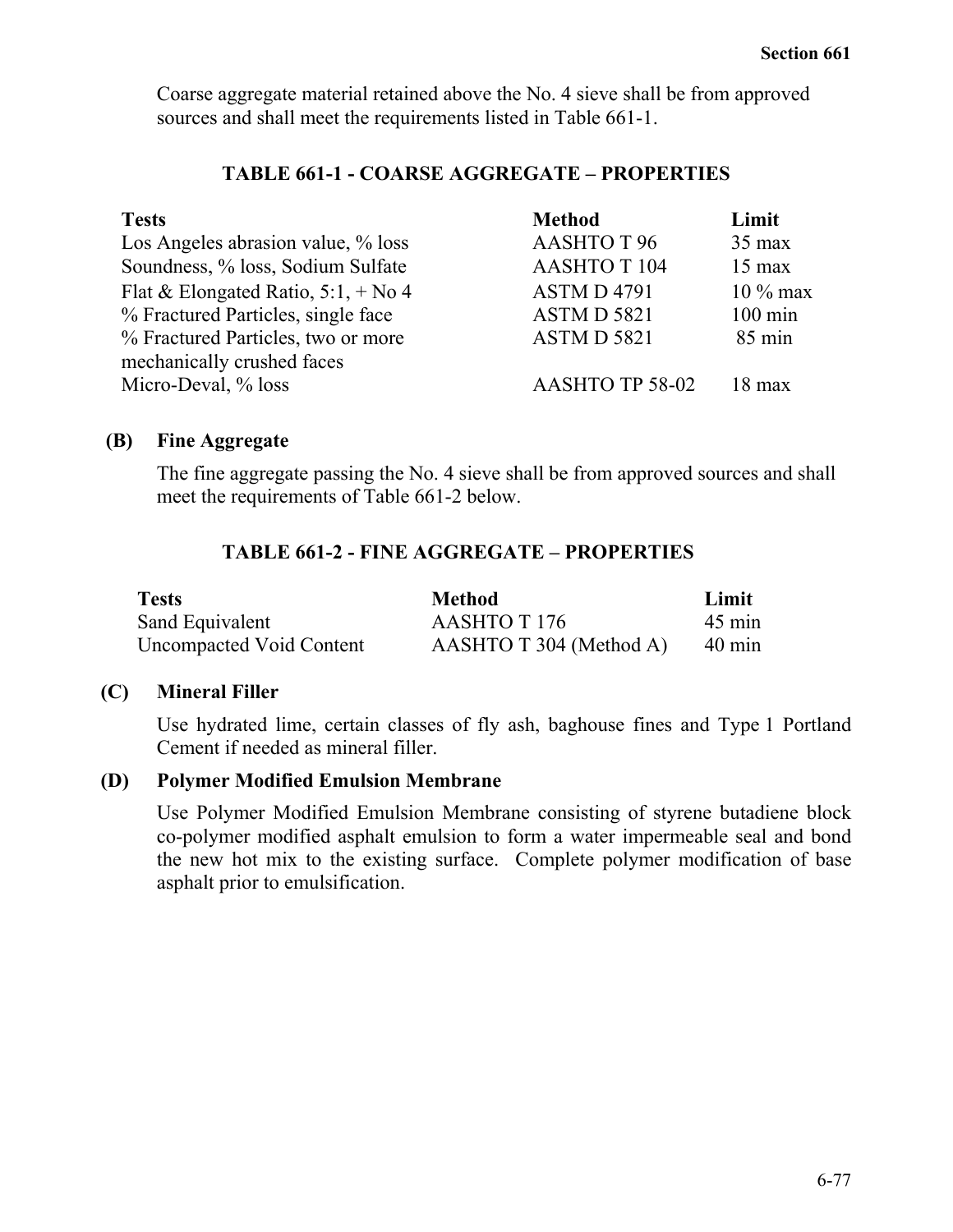Conform to the following:

| <b>TABLE 661-3 EMULSION AND</b><br><b>RESIDUE TESTING</b> | <b>Method</b>       | Min. | <b>Max</b>     |
|-----------------------------------------------------------|---------------------|------|----------------|
| <b>EMULSION</b>                                           |                     |      |                |
| Viscosity @ 77°F, SFS                                     | <b>AASHTO T 59</b>  | 20   | 100            |
| Sieve Test, %                                             | <b>AASHTOT 59</b>   |      | 0.1            |
| 24-Hour Storage Stability, $\frac{9}{10}$ <sup>(1)</sup>  | <b>AASHTOT59</b>    |      | 1              |
| <b>Residue from Distillation</b>                          |                     |      |                |
| @ 400°F, % $^{(2)}$                                       | <b>AASHTOT 59</b>   | 63   |                |
| Oil portion from distillation                             |                     |      | $\overline{2}$ |
| ml of oil per 100 g emulsion                              |                     |      |                |
| Demulsibility                                             | <b>AASHTO T 59</b>  | 60   |                |
| 35 ml, 0.02 N CaCl <sub>2</sub> or                        |                     |      |                |
| 35 ml, 0.8 % dioctyl sodium                               |                     |      |                |
| sulfosuccinate                                            |                     |      |                |
| <b>RESIDUE</b>                                            |                     |      |                |
| Solubility in TCE, $\%$ <sup>(3)</sup>                    | <b>AASHTO T 44</b>  | 97.5 |                |
| Elastic Recovery, 50°F                                    |                     |      |                |
| 20 cm elongation $\%$ <sup>(4)</sup>                      | <b>AASHTO T 301</b> | 60   |                |
| Penetration $\omega$ 77°F, 100 g, 5 sec, dmm              | <b>AASHTO T 49</b>  | 60   | 150            |

- (1) After standing undisturbed for 24 hours, the surface shall show no white, milky colored substance, but shall be a smooth homogeneous color throughout.
- (2) AASHTO T-59 with modifications to include a 400°F  $\pm$  10°F maximum temperature to be held for a period of 15 minutes.
- (3) ASTM D 5546, Test Method for Solubility of Polymer-Modified Asphalt Materials in 1,1,1-Trichloroethane may be substituted where polymers block the filter in Method D 2042.
- (4) ASTM D 6084, Standard Test Method for Elastic Recovery of Binder Materials by Ductilometer with exception that the elongation is 20 cm and the test temperature is 50°F.

# **(E) Asphalt Binder For Plant Mix, Grade PG 70-28**

Conform to the requirements of Section 620. The asphalt binder shall be compatible with the PMEM and existing pavement. Modify the binder with SBS, SB, or SBR polymer. Air blown asphalt is not permitted. Modification, testing, and certification of the asphalt binder shall be performed prior to delivery to the asphalt plant. Make test results available to the Engineer prior to use.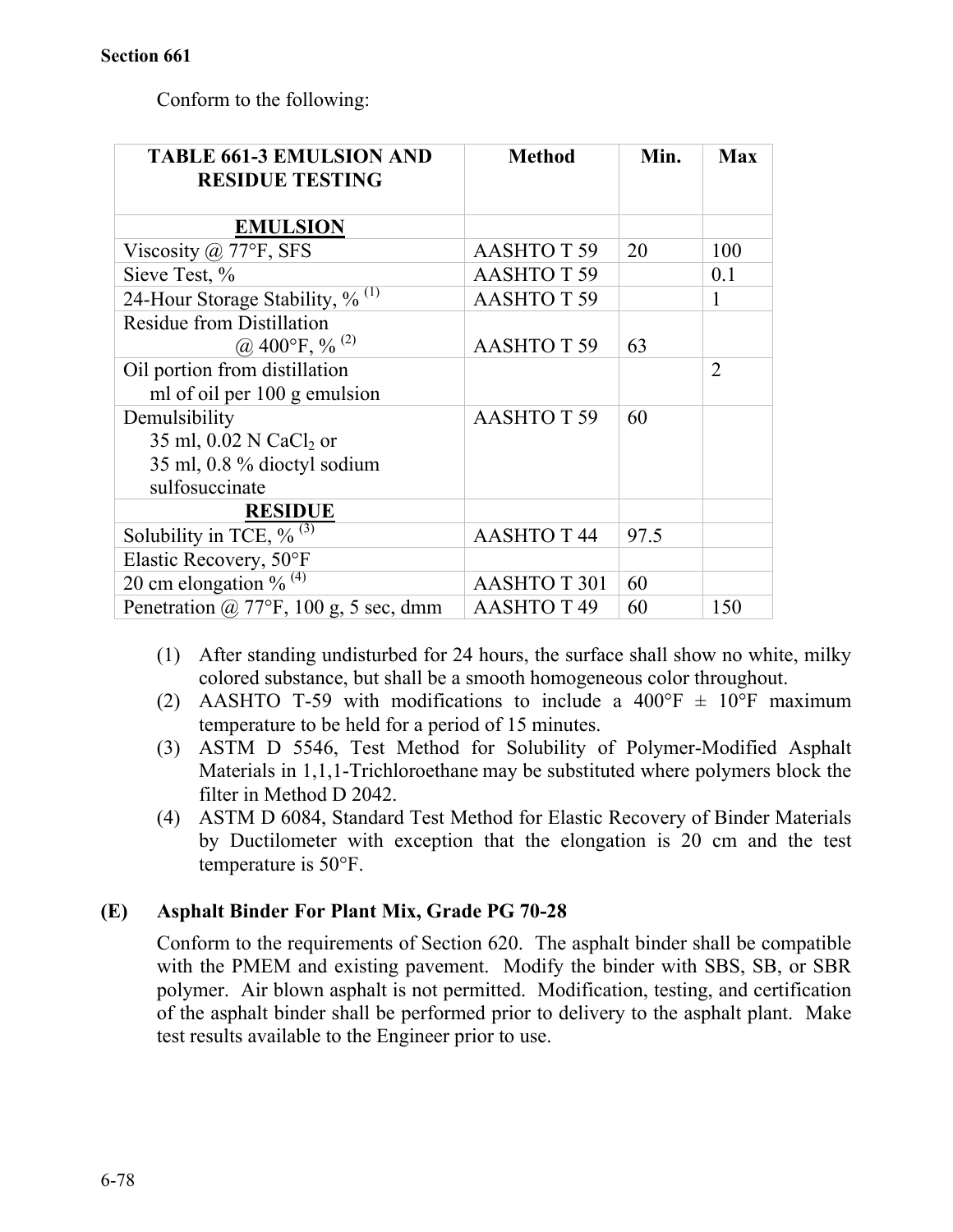Meet the requirements of the following criteria

| <b>Test on Binder</b><br>Separation of Polymer, %             | <b>Method</b><br>ASTM D5892 | Report  | $\mathbf{I}(\mathbf{0})$ |
|---------------------------------------------------------------|-----------------------------|---------|--------------------------|
| <b>Tests On Residue From RTFO Test</b><br>Elastic Recovery, % | ASTM D 6084                 | Minimum | 60                       |

### **(F) Anti-Strip Additive**

Use anti-strip additive and in accordance with the requirements of Article 620-3.

#### **(G) Composition of Mix**

Use a mixture of coarse and fine aggregate, asphalt binder, mineral filler, and other additives when required. Size, uniformly grade, and combine in such proportions such that the resulting mixture meets the gradation and physical requirements of Table 661-4. Use the mix design and optimum asphalt content for *Ultra-thin Bonded Wearing Course Mix Design Guidelines* on file with the Department's Materials & Tests Unit and available upon request.

Submit in writing a mix design and proposed job mix formula (JMF) targets for each required mix type and combination of aggregates to the Engineer for review and approval at least 10 days prior to start of asphalt mix production. Submit the mix design and proposed job mix formula targets on forms and in a format approved by the Department and in accordance with applicable requirements of Article 610-3.

Establish the job mix formula target values within the mix design criteria specified in Table 661-4 for the particular type mixture.

Have on hand at the asphalt plant, the approved mix design and job mix formula issued by the Department, prior to beginning the work.

The job mix formula for each mixture shall remain in effect until modified in writing by the Engineer, provided the results of QMS tests performed on material currently being produced conform with specification requirements. Should a change in sources of aggregate materials be made, a new mix design and job mix formula will be required before the new mixture is produced. When unsatisfactory results or other conditions make it necessary, the Engineer may establish a new job mix formula.

Determine and certify compatibility of all asphalt emulsion, asphalt binder, and aggregate components.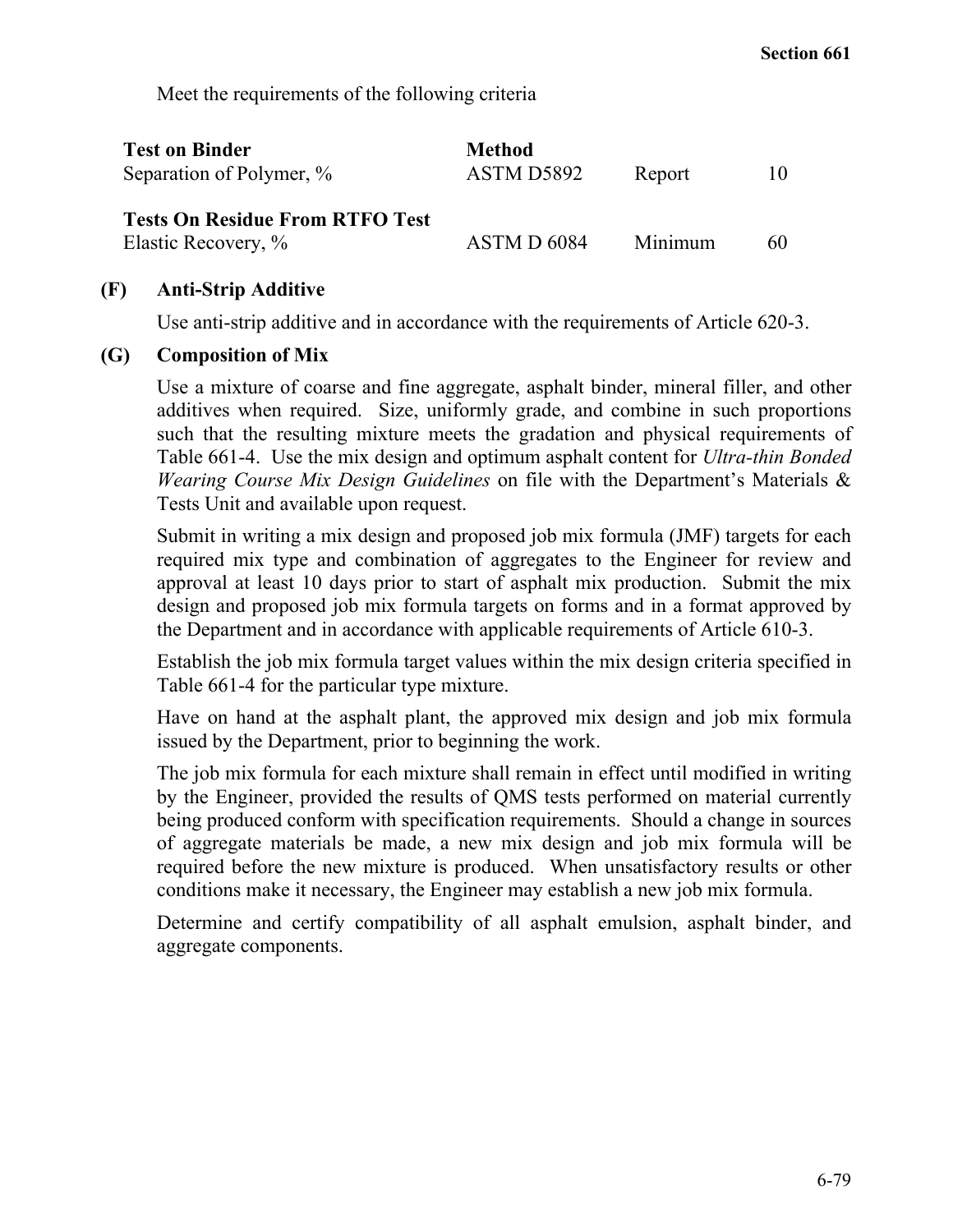| <b>TABLE 661-4 - MIXTURE DESIGN CRITERIA</b>           |               |                            |                       |                  |  |  |  |
|--------------------------------------------------------|---------------|----------------------------|-----------------------|------------------|--|--|--|
| <b>Gradation Design Criteria (% Passing by Weight)</b> |               |                            |                       |                  |  |  |  |
| <b>Standard</b>                                        | <b>Sieves</b> | $1/2$ in.                  | $3/8$ in.             | $1/4$ in. Type C |  |  |  |
|                                                        |               | <b>Type A</b>              | <b>Type B</b>         |                  |  |  |  |
| <b>ASTM</b>                                            | Mm            |                            | (% Passing by Weight) |                  |  |  |  |
| $\frac{3}{4}$ inch                                     | 19.0          | 100                        |                       |                  |  |  |  |
| $\frac{1}{2}$ inch                                     | 12.5          | $85 - 100$                 | 100                   |                  |  |  |  |
| $3/8$ inch                                             | 9.5           | $60 - 80$                  | $85 - 100$            | 100              |  |  |  |
| #4                                                     | 4.75          | $28 - 38$                  | $28 - 42$             | $40 - 55$        |  |  |  |
| #8                                                     | 2.36          | $19 - 32$                  | $19 - 32$             | $22 - 32$        |  |  |  |
| # $16$                                                 | 1.18          | $15 - 23$                  | $15 - 23$             | $15 - 25$        |  |  |  |
| #30                                                    | 0.600         | $10 - 18$                  | $10 - 18$             | $10 - 18$        |  |  |  |
| #50                                                    | 0.300         | $8 - 13$                   | $8 - 13$              | $8 - 13$         |  |  |  |
| #100                                                   | 0.150         | $6 - 10$                   | $6 - 10$              | $6 - 10$         |  |  |  |
| #200<br>0.075                                          |               | $4.0 - 7.0$                | $4.0 - 7.0$           | $4.0 - 7.0$      |  |  |  |
|                                                        |               |                            |                       |                  |  |  |  |
|                                                        |               | <b>Mix Design Criteria</b> |                       |                  |  |  |  |
| Asphalt Content, %                                     |               | $4.6 - 5.6$                | $4.6 - 5.8$           | $5.0 - 5.8$      |  |  |  |
| Draindown Test, AASHTO T<br>305                        |               | $0.1\%$ max                |                       |                  |  |  |  |
| Moisture Sensitivity,                                  |               | 80% min                    |                       |                  |  |  |  |
| AASHTOT283*                                            |               |                            |                       |                  |  |  |  |
| Application Rate, $1b/\text{yd}^2$<br>90<br>70<br>50   |               |                            |                       |                  |  |  |  |
|                                                        |               |                            |                       |                  |  |  |  |
| <b>Approximate Application</b>                         |               | 3/4                        | 5/8                   | 1/2              |  |  |  |
| Depth, in.                                             |               |                            |                       |                  |  |  |  |
| Asphalt PG Grade,                                      |               | PG 70-28                   | PG 70-28              | PG 70-28         |  |  |  |
| AASHTO M 320                                           |               |                            |                       |                  |  |  |  |

NOTE: \*Specimens for T-283 testing are to be compacted using the SUPERPAVE gyratory compactor. The mixtures are to be compacted using 100 gyrations to achieve specimens approximately 95 mm in height. Mixture and compaction temperatures as recommended by the binder supplier.

# **661-3 CONSTRUCTION**

## **(A) Equipment**

Furnish paving machine with the following capabilities:

- (1) Self-priming paving machine capable of spraying the Polymer-Modified Emulsion Membrane, applying the hot asphalt concrete overlay and screeding the surface of the mat to the required profile and cross- section in one pass at any rate between 30 to 92 ft/minute.
- (2) Receiving hopper, feed conveyor, storage tank for Polymer-Modified Emulsion Membrane material, PMEM emulsion single variable-width spray bar and a variable width, heated, vibratory-tamping bar screed.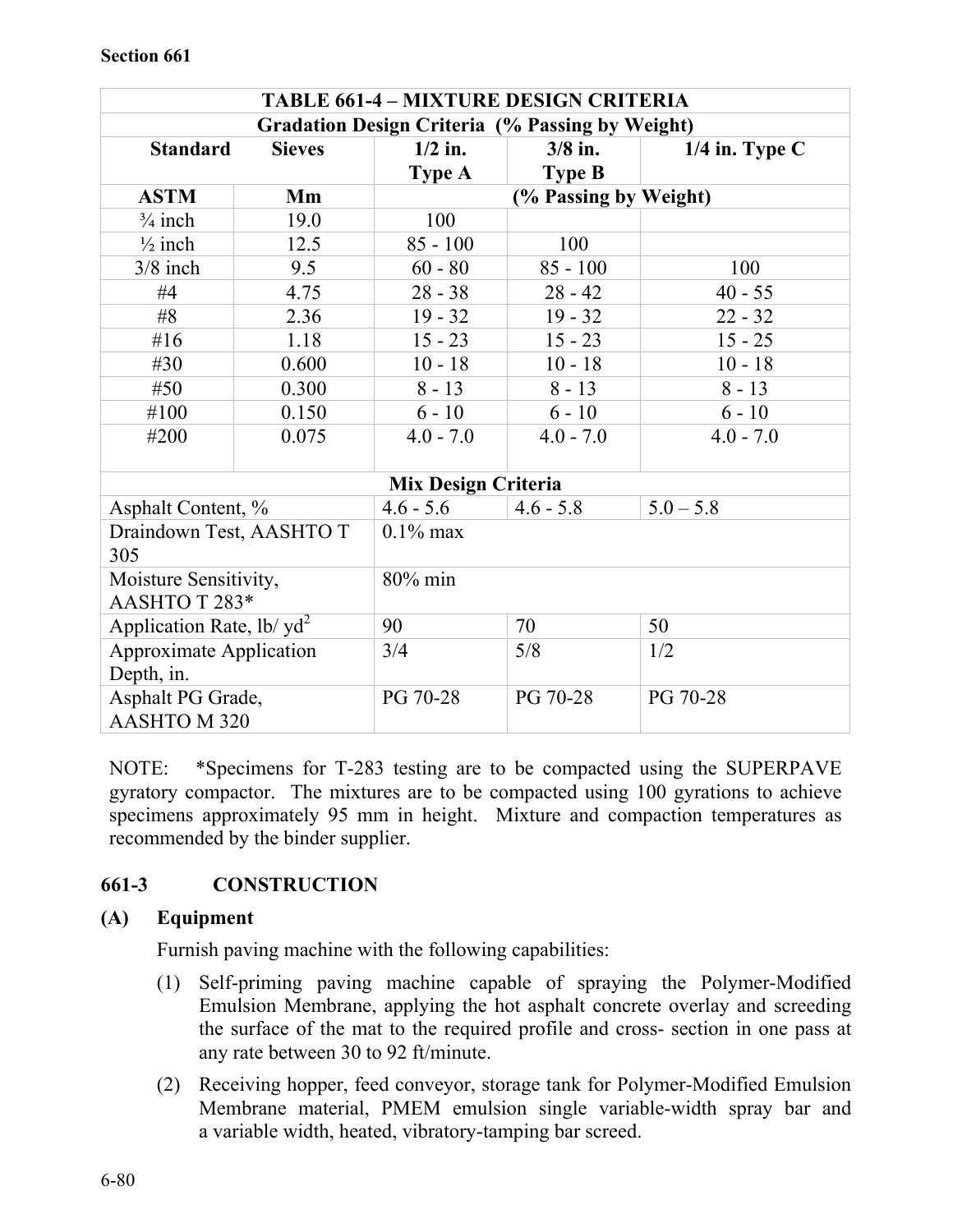- (3) Screed with the ability to be crowned at the center both positively and negatively and have vertically and horizontally adjustable extensions to accommodate the desired pavement profile and widths.
- (4) Sprayer system capable of accurately and continuously monitoring the rate of spray and providing a uniform application across the entire width to be overlaid.
- (5) Use pavers equipped with an electronic screed control that will automatically control the longitudinal profile and cross slope of the pavement. Control the longitudinal profile through the use of either a mobile grade reference(s), including mechanical, sonic and laser grade sensing and averaging devices, an erected string line(s) when specified, joint matching shoe(s), slope control devices or the approved methods or combination of methods. Unless otherwise specified, use a mobile grade reference system capable of averaging the existing grade or pavement profile over a minimum 30 foot distance or by noncontacting laser or sonar type ski with at least four referencing stations mounted on the paver at a minimum length of 24 feet. Establish the position of the reference system such that the average profile grade is established at the approximate midpoint of the system. The transverse cross-slope shall be controlled as directed by the Engineer.

Use an erected fixed stringline for both and longitudinal profile and cross slope control when required by the contract. When an erected fixed string line is required, furnish and erect the necessary guide line for the equipment. Support the stringline with grade stakes placed at maximum intervals of 25 feet for the finished pavement grade.

Use the 30 foot minimum length mobile grade reference system or the noncontacting laser or sonar type ski with at least four referencing stations mounted on the paver at a minimum length of 24 feet to control the longitudinal profile when placing the initial lanes and all adjacent lanes of all layers, including resurfacing and asphalt in-lays, unless other specified or approved. A joint matching device (short 6 inch shoes) may be used only when approved.

Utilize the automatic slope control system unless otherwise approved. The Engineer may waive the use of automatic slope controls in areas where the existing surface (subgrade, base, asphalt layer, etc.) exhibits the desired cross slope of the final surface. The Engineer may also waive the use of automatic slope controls in areas where the use of such equipment is impractical due to irregular shape or cross section (such as resurfacing). When the use of the automatic slope controls is waived, the Engineer may require the use of mobile grade references on either or both sides of the paver. Manual screed operation will be permitted in the construction of irregularly shaped and minor areas, subject to approval. Waiver of the use of automatic screed controls does not relieve the Contractor of achieving plan profile grades and cross-slopes.

In the case of malfunction of the automatic screed control equipment, the paver may be manually operated for the remainder of the workday provided this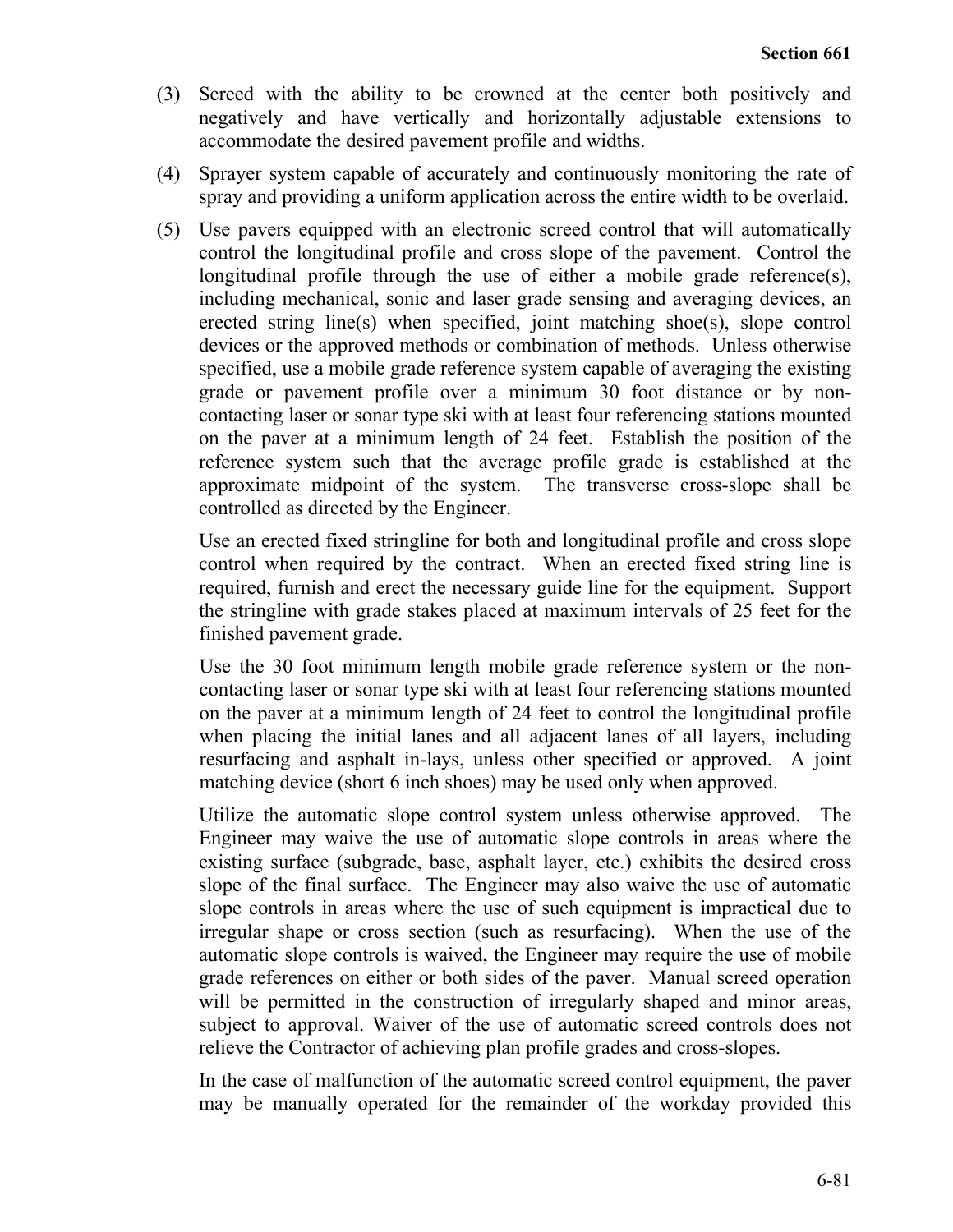method of operation produces acceptable results. Do not resume work thereafter until the automatic system is functional.

The Engineer will waive the requirement for use of pavers for spreading and finishing where irregularities or obstacles make their use impractical. Spread, rake, and lute the mixture by hand methods or other approved methods in these areas.

Operate the paver as continuously as possible. Pave intersections, auxiliary lanes, and other irregular areas after the main line roadway has been paved, unless otherwise approved.

Compact the wearing course with a steel double drum asphalt roller(s) with a minimum weight of 10 tons. Maintain rollers in reliable operating condition and equip with functioning water system and scrapers to prevent adhesion of the fresh mix onto the roller drums. Supply adequate roller units and compact promptly following the placement of the material.

Request approval of equipment prior to the start of any work. Maintain all equipment and tools in satisfactory working condition at all times.

## **(B) Surface Preparation**

Perform the following items prior to the commencement of paving operations.

- (1) Protect and cover manhole covers, drains, grates catch basins and other such utility structures with plastic or building felt prior to paving and reference for location and adjustment after paving.
- (2) Remove thermoplastic traffic markings symbols, characters, or other markings greater than ¼ inch in thickness on the existing pavement.
- (3) Clean and completely fill pavement cracks and joints greater than ¼ inch wide. Do not overband the existing cracks and joints. Apply sealant per manufacturer's recommendation.
- (4) Fill surface irregularities greater than 1" deep with a material approved by the Engineer.
- (5) Thoroughly clean the entire pavement surface, giving specific attention to accumulated mud and debris. Pressurized water and/or vacuum systems may be required to ensure a clean surface.

## **(C) Application of Ultra-thin Bonded Wearing Course**

Do not place Ultra-thin Bonded Wearing Course between October 31 and April 1, when the pavement surface temperature is less than 50°F or on a wet pavement. A damp pavement surface is acceptable for placement if it is free of standing water and favorable weather conditions are imminent.

Apply the Ultra-thin Bonded Wearing Course mixture at the rate per square yard as shown in Table 661-4 for the mix type shown in the plans.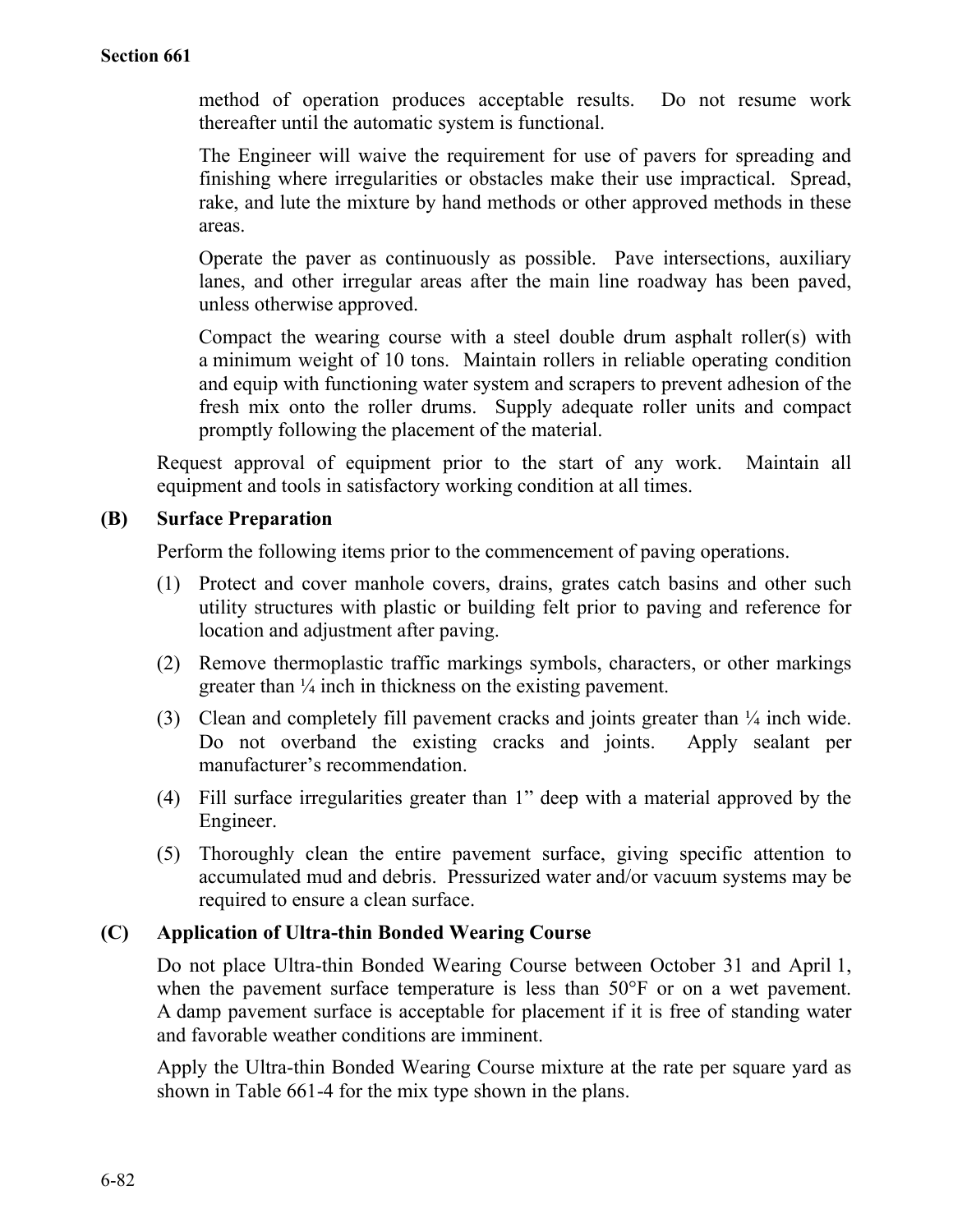Spray the Polymer-Modified Emulsion Membrane at a temperature of 140 - 180°F. Provide a uniform application across the entire width. Determine the rate of application (typically 0.15 to 0.25 gal/yd2) by the mix design and current pavement condition for the specified project. Have the rate of application approved by the Engineer prior to beginning work.

Do not allow wheels or other parts of the paving machine to touch the Polymer-Modified Emulsion Membrane before the hot mix asphalt concrete wearing course is applied.

Place the hot asphalt concrete wearing course over the full width of the polymermodified emulsion membrane. Apply the hot mix asphalt concrete at a temperature of 300 - 330°F and within a maximum of 3 seconds immediately after the application of the membrane. The temperature of the mix at the asphalt plant shall be within ±15°F of the JMF temperature. The temperature of the mix immediately prior to discharge from the hauling vehicle shall be within  $+15^{\circ}$ F to  $-25^{\circ}$ F of the JMF temperature.

Before opening to traffic, allow the pavement to sufficiently cool after the rolling operation to resist damage to the pavement.

### **(D) Compaction**

Compact the wearing course with at least two passes of a steel double drum asphalt roller before the material temperature has fallen below 185°F. Do not allow the rollers to remain stationary on the freshly placed asphalt concrete. Compact immediately following the placement of Ultra-thin Bonded Wearing Course. A release agent (added to the water system) may be required to prevent adhesion of the fresh mix to the roller drum and wheels. Compact in the static mode.

QUALITY MANAGEMENT SYSTEM FOR ASPHALT PAVEMENTS

Produce the Ultra-thin Hot Mix Asphalt in accordance with the applicable provisions of Section 609 of the contract documents.

## **661-4 MEASUREMENT AND PAYMENT**

*Ultra-thin Hot Mix Asphalt, Type\_\_\_\_\_* will be measured and paid for by the actual number of tons of mixture that has been incorporated into the completed and accepted work. The hot mix asphalt pavement will be measured by being weighed in trucks on certified platform scales or other certified weighing devices.

*Ultra-thin Hot Mix Asphalt* will be measured and paid for at the contract unit price per square yard. In measuring this quantity, the length will be the actual length constructed, measured along the surface. The width will be the width required by the contract or directed by the Engineer.

*Asphalt Binder For Plant Mix, Grade PG 70-28* will be paid for in accordance with Section 620-4. Asphalt binder price adjustments when applicable will be based on Grade PG 64-22, regardless of the grade used.

The above prices and payments shall include but not be limited to all traffic control, labor, materials, including the polymer modified asphalt emulsion, equipment necessary to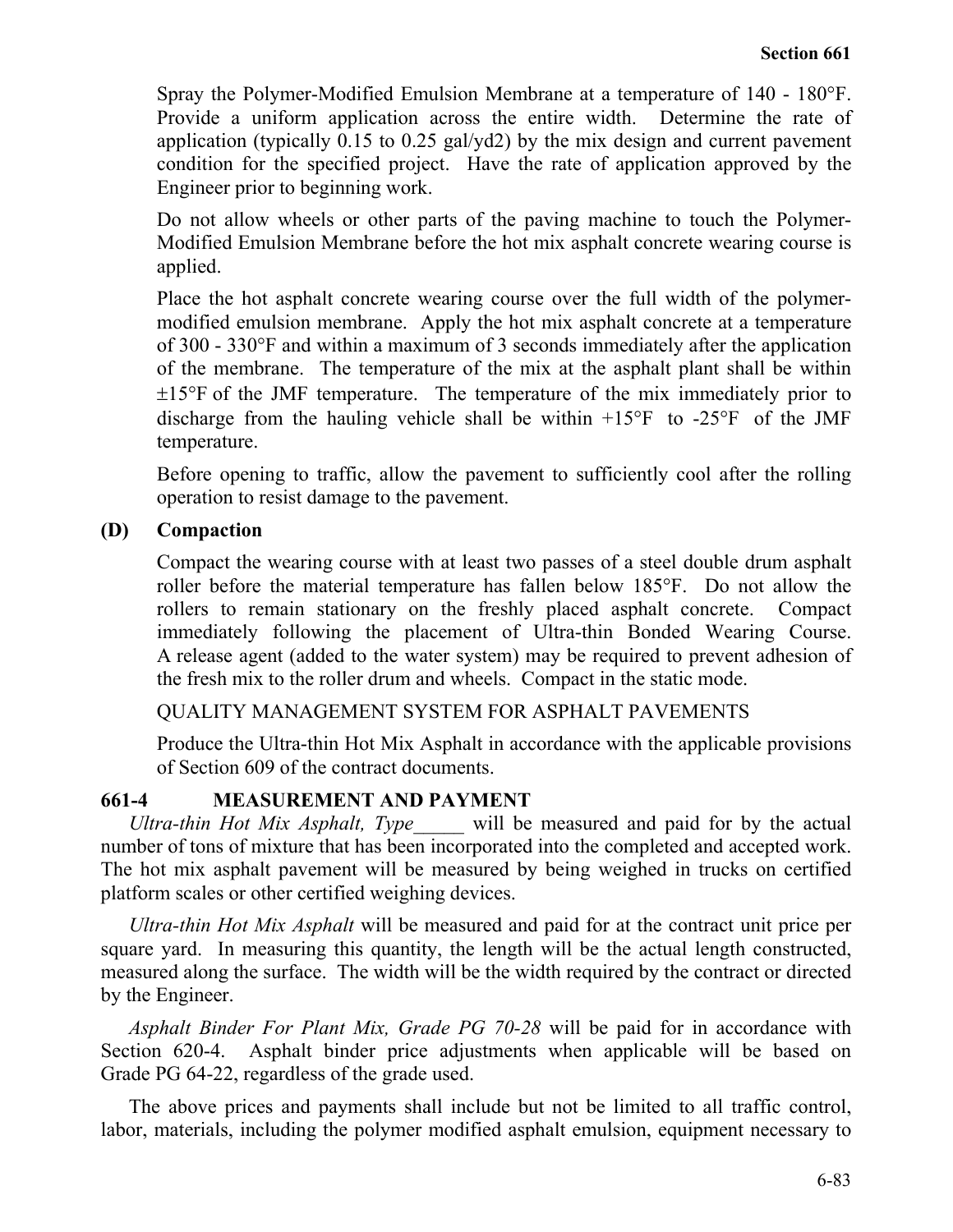produce and deliver the mix, including anti-strip additive (if necessary), equipment necessary to apply and compact the mix, and maintaining the Ultra-thin bonded wearing course until final acceptance of the project.

Providing QMS for asphalt pavements will be in accordance with the contract documents included elsewhere in this proposal.

Payment will be made under:

| Pay Item                                 | Pay Unit    |
|------------------------------------------|-------------|
| Ultra-thin Hot Mix Asphalt, Type A       | Ton         |
| Ultra-thin Hot Mix Asphalt, Type B       | Ton         |
| Ultra-thin Hot Mix Asphalt, Type C       | Ton         |
| Application of Ultrathin Hot Mix Asphalt | Square Yard |

## **SECTION 663 HOT IN-PLACE RECYCLED ASPHALT CONCRETE**

# **663-1 DESCRIPTION**

This work shall consist of hot in-place recycling of the existing asphalt concrete surface by heating and softening the existing asphalt pavement with indirect heat, loosening the heated pavement by hot milling to the depth specified in the plans, adding a plant produced hot mix asphalt admixture, if required, applying a rejuvenating agent, thoroughly remixing the material in a pugmill, leveling, relaying and compaction of the hot-in-place recycled (HIR) asphalt mixture. Use a continuous, single train, single pass, multi-step process to accomplish this work.

Hot In-Place Recycled Asphalt Concrete production and placement, including all materials and equipment shall be in accordance with applicable provisions of Division 6 except as specifically noted or modified herein.

Provide and conduct the quality control and required testing for acceptance of the HIR mixture in accordance with Quality Management System For Asphalt Pavements (Hot In-Place Recycled Asphalt), included herein.

## **663-2 MATERIALS**

#### **(A) Hot Mix Asphalt Admixture**

Determine the type and amount of plant produced hot mix asphalt (HMA) admixture to be added to the recycled mixture, subject to the approval of the Engineer. The HMA admixture shall be a plant mixture of asphalt binder and aggregate(s) meeting the applicable requirements of Division 10 as shown below. The aggregate in the admixture may be a single standard size aggregate or a combination of aggregate sizes as needed. Provide enough binder content for the admixture such that the aggregate particles are fully coated. Provide a gradation and binder content for the admixture such that when blended with the other mix components, the hot in-place recycled mix properties will meet the mix design criteria for the applicable mix type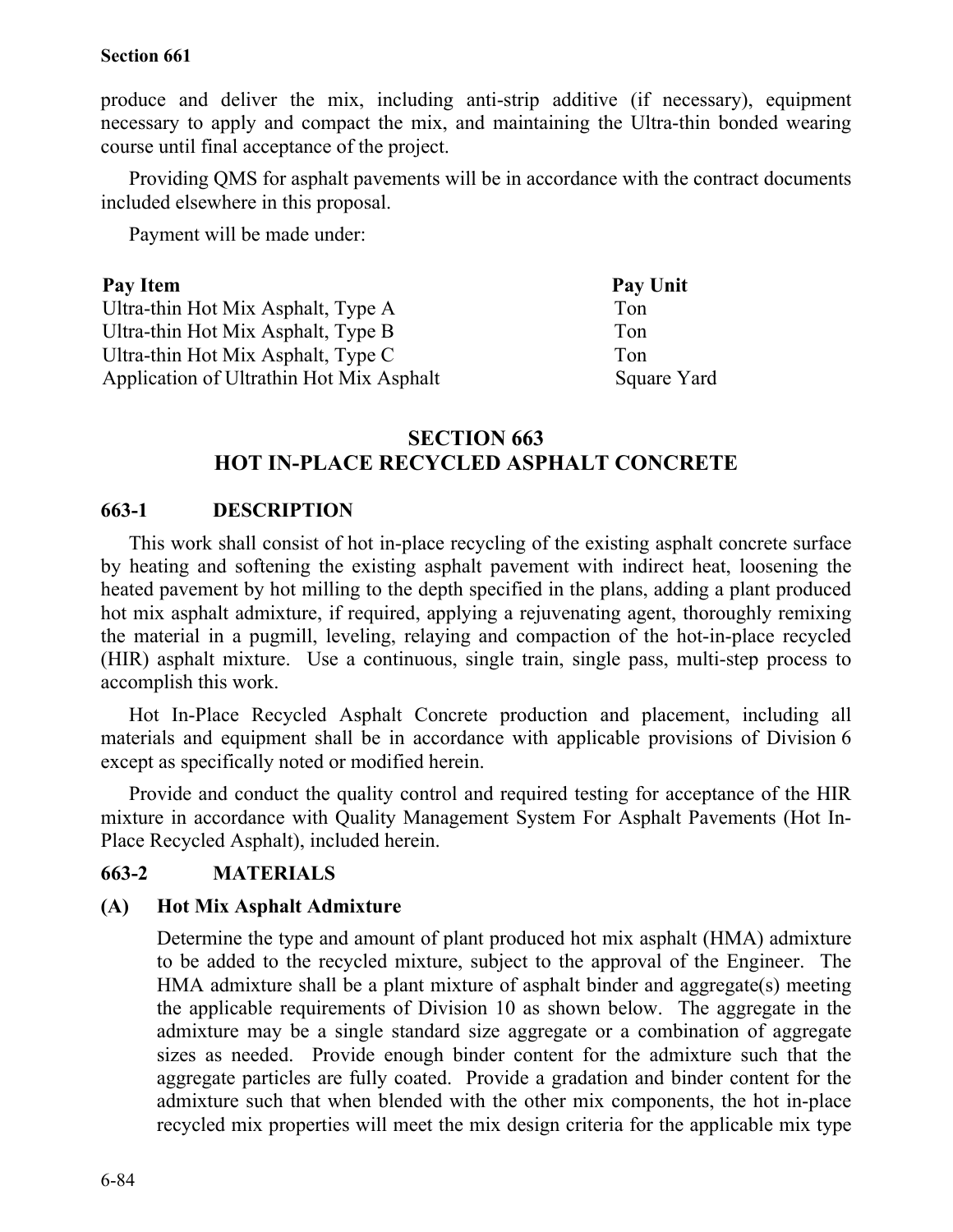specified in the plans, unless otherwise approved by the Engineer. Produce the HMA admixture in accordance with applicable requirements of Division 6.

| Coarse Aggregate      | <b>Article 1012-1</b> |
|-----------------------|-----------------------|
| Fine Aggregate        | <b>Article 1012-1</b> |
| Stone Screenings      | <b>Article 1012-1</b> |
| <b>Asphalt Binder</b> | <b>Article 1020-2</b> |
| Anti-strip Additive   | <b>Article 1020-8</b> |
|                       |                       |

#### **(B) Asphalt Rejuvenating Agent**

Use an asphalt rejuvenating agent meeting the following requirements

|                                                        |     | Minimum Maximum |
|--------------------------------------------------------|-----|-----------------|
| Viscosity, $77^{\circ}$ F, SFS, ASTM D-244             | 20  | 125             |
| Sieve, %, ASTM D-244                                   |     | 0.10            |
| Storage Stability, 24 hr, %, ASTM D-244                |     |                 |
| Residue from distillation, $\%$ (1)                    | 60  |                 |
| Oil Distillate, Volume %                               |     |                 |
| Tests on Residue and Rolling Thin-film Oven Tests: (2) |     |                 |
| Penetration $\omega$ 770 F, 5 sec.                     | 300 |                 |
| Torsional Recovery 39.7o F, %                          | 20  |                 |

# Notes  $(1)$  ASTM D244 except that the maximum temperature shall be 350 $\degree$ F held for 20 minutes.

(2) The residue from distillation shall be subject to the standard rolling thin film oven test.

## **663-3 COMPOSITION OF MIXTURE (Mix Design /Job Mix Formula)**

## **(A) Mix Design-General**

Prepare and submit a proposed HIR mix design and job mix formula to the Engineer at least 14 days prior to beginning work in accordance with all applicable requirements of Article 610-3 except as modified herein. In addition, submit a proposed mix design for the admixture if an admixture is required.

Sample the existing pavement by coring or other methods approved by the Engineer to determine representative characteristics and properties of the existing pavement for use in mix design preparation. Take these samples at a minimum of one sample every 2000 linear feet of each lane. Provide samples for quality assurance testing when requested by the Engineer. Take these all samples in the presence of the Engineer and at locations approved by the Engineer.

Perform and document a mix design in accordance with the Department's most current accepted policies and procedures for the design of asphalt mixes. The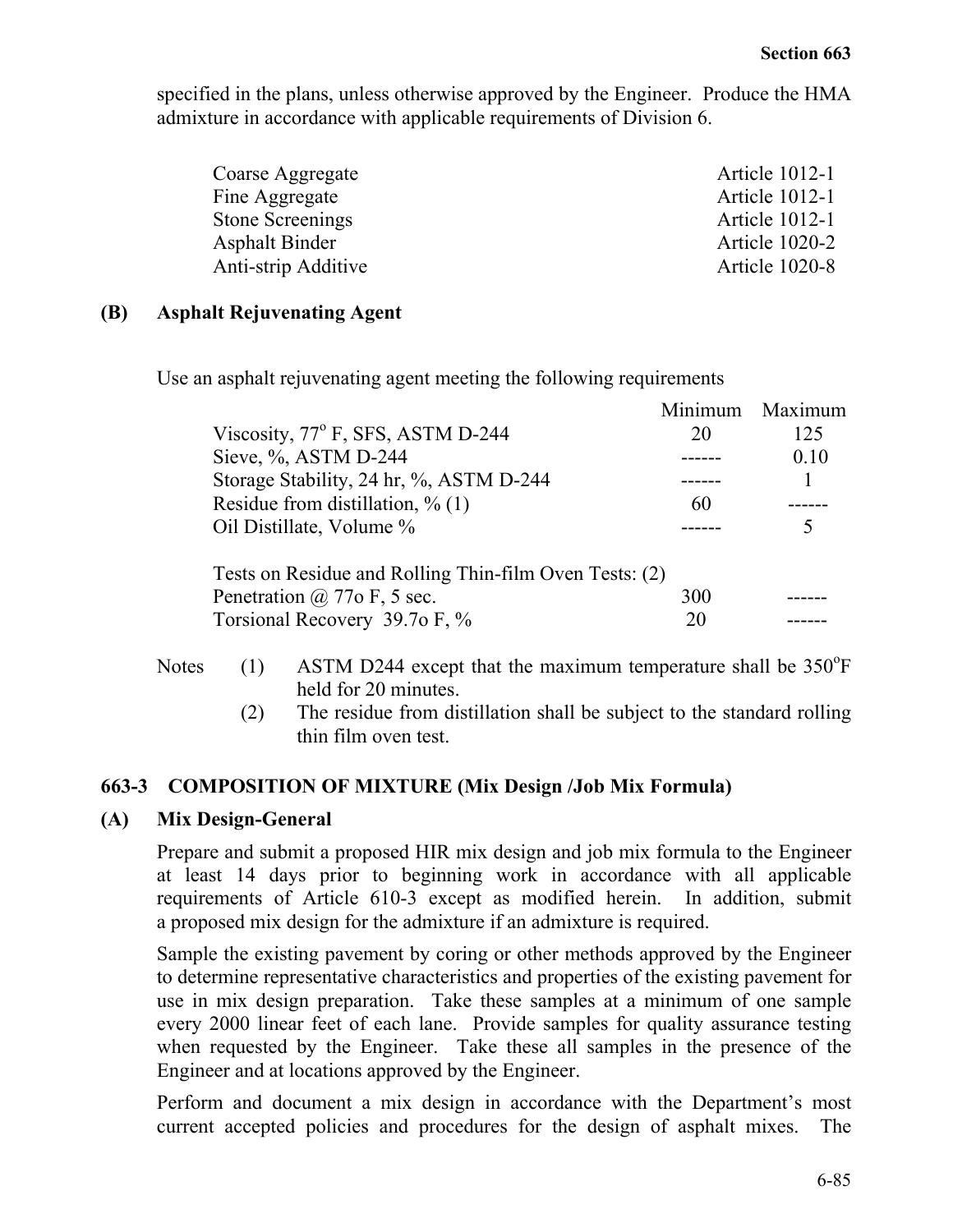Department's Asphalt Design Engineer at the Materials and Tests Unit may be contacted for copies of these procedures. Establish the proposed HIR mix design such that the hot in-place recycled mix properties are within the design criteria for the type mix specified, unless otherwise approved by the Engineer. Submit the mix designs on forms and in the format approved by the Department. Once the proposed mix designs are approved, the Engineer will provide approved Job Mix Formulas.

In addition to applicable mix design data required in Sub-article 610-3 (A), the data shall include but not be limited to the proposed percent admixture, if needed, admixture components, gradation, binder grade, binder content, percent anti-strip additive in admixture, percent existing pavement (RAP), gradation and binder content of existing pavement, percent rejuvenating agent, penetration of recovered binder from total mix, and all mix design properties and calculations.

## **(B) Mix Design Criteria**

The finished asphalt pavement shall be a uniform mixture composed of the existing in-place asphalt pavement, asphalt rejuvenating agent, and new hot mix asphalt admixture, if required. The hot in-place recycled asphalt mix shall meet applicable requirements of Section 610-3 (excluding maximum percentage of allowable RAP) for the mix type specified, except as modified herein.

The proposed HIR mix design shall be established such that the hot in-place recycled mix properties will meet applicable gradation and mix design requirements of Table 663-1 and Table 663- 2 for the mix type specified, except as modified herein, unless otherwise approved by the Engineer

Add an asphalt rejuvenating agent at a rate that yields a completed mixture with a minimum/maximum penetration value as specified in Table 663-2 below, unless otherwise approved by the Engineer.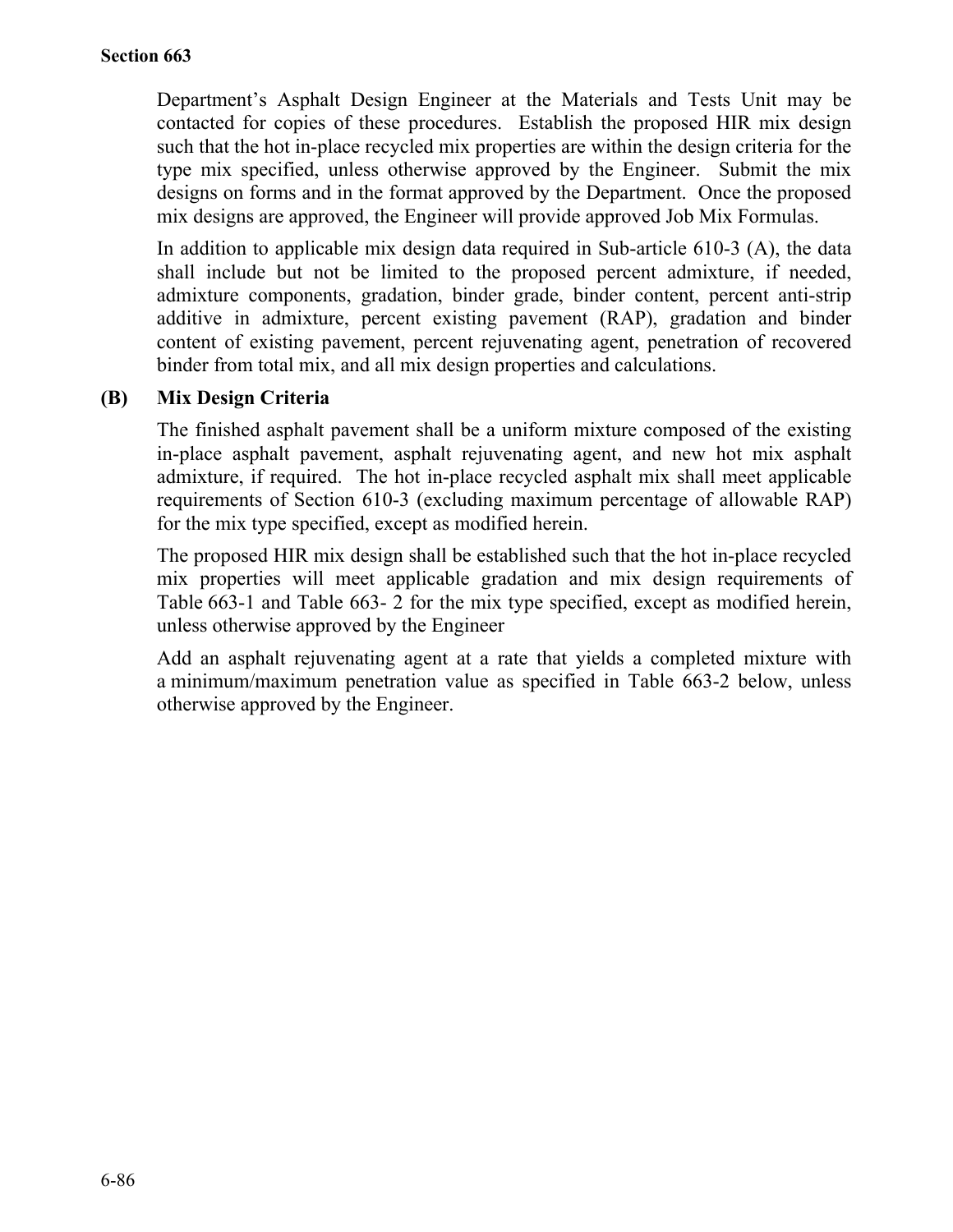| Standard      | Percent Passing Criteria (Control Points) |                                                  |       |              |               |      |  |  |
|---------------|-------------------------------------------|--------------------------------------------------|-------|--------------|---------------|------|--|--|
| <b>Sieves</b> |                                           | Mix Type (Nominal Maximum Aggregate Size)        |       |              |               |      |  |  |
|               |                                           | $9.5 \text{ mm}$<br>12.5 mm<br>$19.0 \text{ mm}$ |       |              |               |      |  |  |
| (mm)          | Min.                                      | Max.                                             | Min.  | Min.<br>Max. |               |      |  |  |
| 50.0          |                                           |                                                  |       |              |               |      |  |  |
| 37.5          |                                           |                                                  |       |              |               |      |  |  |
| 25.0          |                                           |                                                  |       |              | 100.0         |      |  |  |
| 19.0          |                                           |                                                  | 100.0 |              | 90.0<br>100.0 |      |  |  |
| 12.5          | 100.0                                     |                                                  | 90.0  | 100.0        |               | 90.0 |  |  |
| 9.5           | 90.0                                      | 100.0                                            |       | 90.0         |               |      |  |  |
| 4.75          |                                           | 90.0                                             |       |              |               |      |  |  |
| $2.36**$      | $32.0**$                                  | $67.0**$                                         | 28.0  | 58.0         | 23.0          | 49.0 |  |  |
| 1.18          |                                           |                                                  |       |              |               |      |  |  |
| 0.600         |                                           |                                                  |       |              |               |      |  |  |
| 0.300         |                                           |                                                  |       |              |               |      |  |  |
| 0.150         |                                           |                                                  |       |              |               |      |  |  |
| 0.075         | 4.0                                       | 8.0                                              | 4.0   | 8.0          | 3.0           | 8.0  |  |  |

#### **TABLE 663-1 AGGREGATE GRADATION DESIGN CRITERIA**

\*\*NOTE: For Type SF 9.5A the percentage Passing the 2.36 mm sieve is 60% Minimum and a Maximum of 70%.

Aggregate Nominal Maximum Size is defined as one standard sieve size larger than the first sieve to retain more than 10 percent aggregate. Maximum Size is defined as one standard sieve size larger than the nominal maximum size.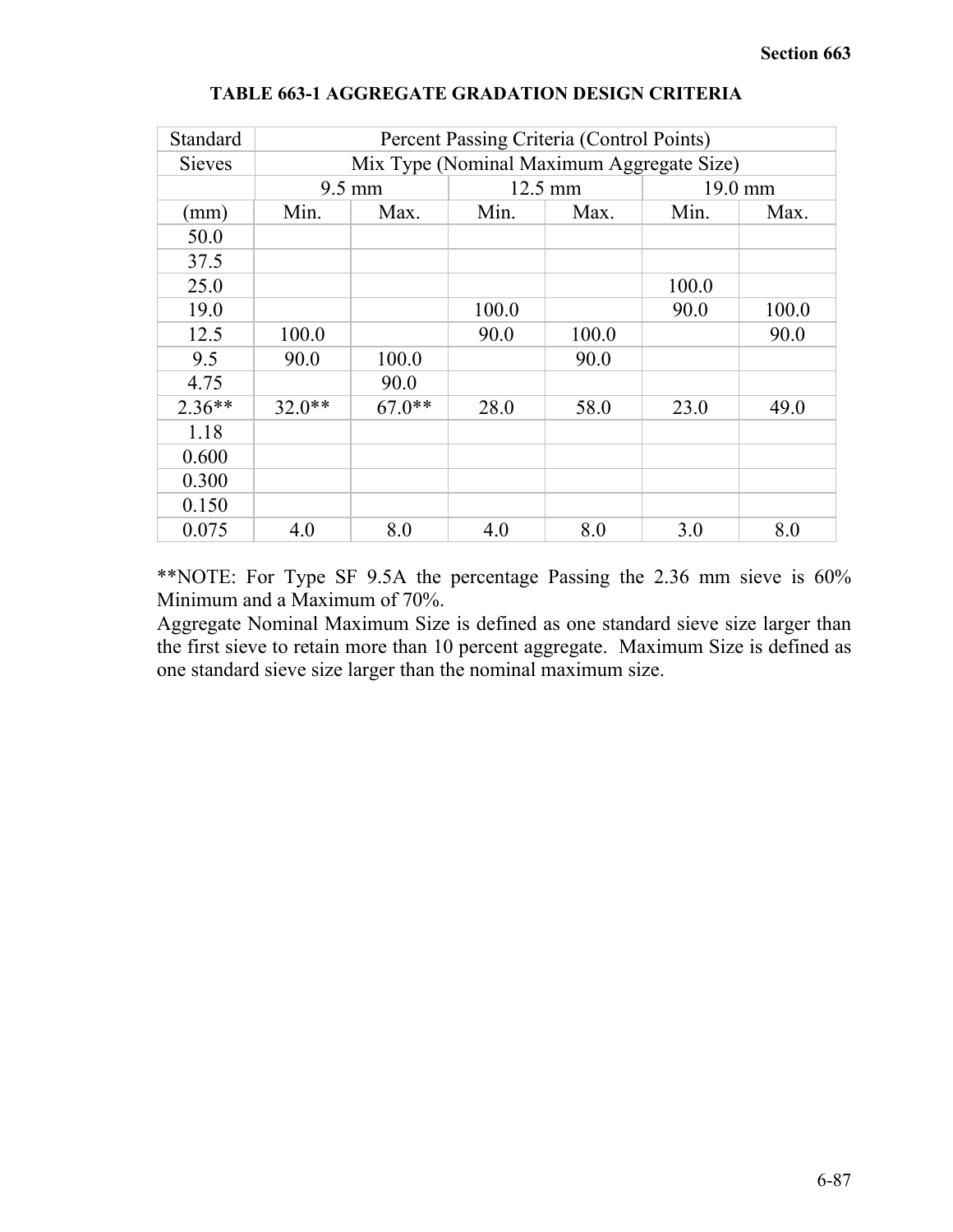|             | Design                                 | <b>Target</b><br><b>Binder</b>         | <b>Compaction Levels</b> |                        | <u>Jo a Milia Depisive Citilia</u> | <b>Volumetric Properties (b)</b> |                       |            |                                             |
|-------------|----------------------------------------|----------------------------------------|--------------------------|------------------------|------------------------------------|----------------------------------|-----------------------|------------|---------------------------------------------|
| <b>Mix</b>  | <b>ESALs</b>                           | PG                                     |                          |                        |                                    |                                  | (AASHTO PP 28)        |            |                                             |
| <b>Type</b> | (millions)                             | Grade                                  |                          | No. Gyrations $\omega$ |                                    | <b>VMA</b>                       | <b>VTM</b>            | <b>VFA</b> | %Gm                                         |
|             |                                        |                                        |                          |                        |                                    |                                  |                       |            | m                                           |
|             | (a)                                    |                                        | $N_{\text{ini}}$         | $N_{des}$              | $N_{max}$                          | % Min.                           | $\frac{0}{0}$         | Min.-      | $\left(\widehat{a}\right)$ N <sub>ini</sub> |
|             |                                        |                                        |                          |                        |                                    |                                  |                       | Max.       |                                             |
| $SF-$       | ${}_{0.3}$                             | $64 - 22$                              | 6                        | 50                     | 75                                 | 16.0                             | $ 3.0 - 5.0 $         | $70 - 80$  | $\leq$ 91.5                                 |
| 9.5A        |                                        |                                        |                          |                        |                                    |                                  |                       |            |                                             |
| $S-9.5A$    | ${}_{0.3}$                             | $64 - 22$                              | 6                        | 50                     | 75                                 | 15.0                             | $ 3.0 - 5.0 $ 70 - 80 |            | $\leq$ 91.5                                 |
| $S-9.5B$    | $0.3 - 3$                              | $64 - 22$                              | 7                        | 75                     | 115                                | 15.0                             | $3.0 - 5.0   65 - 80$ |            | $\leq 90.5$                                 |
| $S-9.5C$    | $3 - 30$                               | $70 - 22$                              | 8                        | 100                    | 160                                | 15.0                             | $3.0 - 5.0   65 - 76$ |            | $\leq 89.0$                                 |
| $S-12.5B$   | $<$ 3                                  | $64 - 22$                              | $\overline{7}$           | 75                     | 115                                | 14.0                             | $3.0 - 5.0   65 - 78$ |            | $\leq 90.5$                                 |
| S-12.5C     | $3 - 30$                               | $70 - 22$                              | 8                        | 100                    | 160                                | 14.0                             | $3.0 - 5.0$ 65 - 75   |            | $\leq$ 89.0                                 |
|             |                                        |                                        |                          |                        |                                    |                                  |                       |            |                                             |
| $I-19.0B$   | $<$ 3                                  | $64 - 22$                              | $\overline{7}$           | 75                     | 115                                | 13.0                             | $3.0 - 5.0   65 - 78$ |            | $\leq 90.5$                                 |
| $I-19.0C$   | $3 - 30$                               | $64 - 22$                              | 8                        | 100                    | 160                                | 13.0                             | $3.0 - 5.0$ 65 - 75   |            | $\leq$ 89.0                                 |
|             |                                        |                                        |                          |                        |                                    |                                  |                       |            |                                             |
|             | <b>Design Parameter</b>                |                                        |                          |                        | <b>Design Criteria</b>             |                                  |                       |            |                                             |
|             |                                        | All Mix $ 1. \%G_{mm}(\omega)N_{max} $ |                          |                        |                                    | $\leq 98.0\%$ (c)                |                       |            |                                             |
|             | 2. Penetration(AASHTO T 49) from Abson |                                        |                          |                        |                                    | 40 Min. 90 Max.                  |                       |            |                                             |
|             |                                        | Recovery (AASHTO T 170)                |                          |                        |                                    |                                  |                       |            |                                             |

### **Table 663-2 MIX DESIGN CRITERIA**

Notes: (a) Based on 20 year design traffic.

- (b) Volumetric Properties based on specimens compacted to Ndes as modified by the Department.
- (c) Based on specimens compacted to Nmax at selected optimum asphalt content.
- (d) Mix Design Criteria may be modified, subject to approval by the Engineer.

# **(C) Job Mix Formula**

Once the proposed mix design is approved, the Engineer will provide a Job Mix Formula for the hot in-place recycled asphalt mix. The job mix formula will be established within the design criteria in Tables 663-1 and 663-2, unless otherwise approved by the Engineer.

Once the HIR mix design is approved, the Engineer will provide a Job Mix Formula for the admixture if admixture is required. The completed admixture shall be produced in accordance with the Job Mix Formula requirements for gradation and binder content as prescribed in Quality Management System for Asphalt Pavements (Hot In-Place Recycled Asphalt Concrete – Superpave Version) as shown in the contract.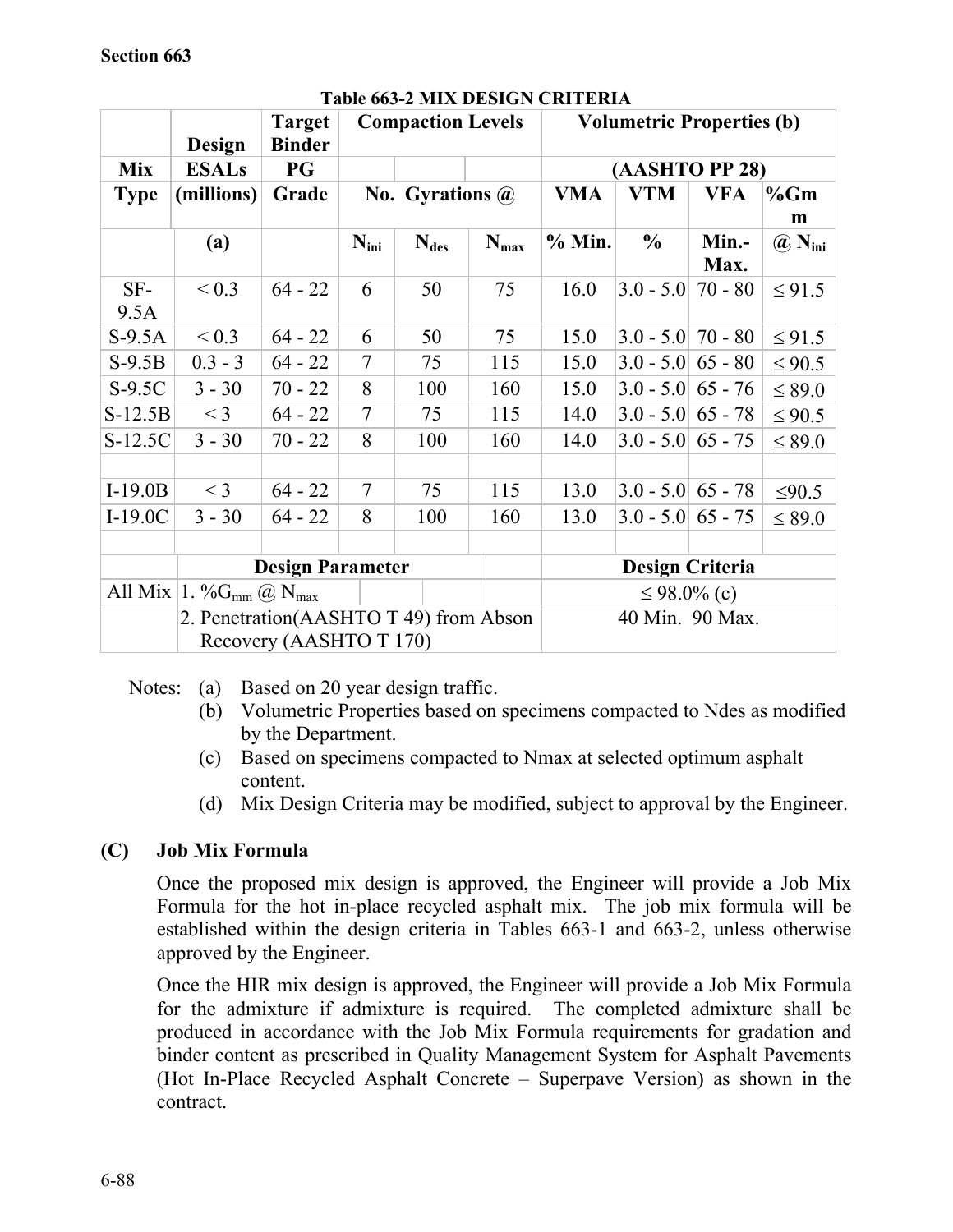Samples of the completed recycled mixture may be taken by the Department on a random basis to determine if the PG grading on the recovered asphalt binder is in accordance with AASHTO M 320 for the grade specified. If the grading is determined to be a value other than required for the specified mix type, the Engineer may require the Contractor to adjust the grade and/or percentage of additional asphalt binder, asphalt rejuvenator, and/or the blend of reclaimed material and admixture to bring the PG grade to the specified value for the required mix type, in accordance with Table 663-2.

## **663-4 EQUIPMENT**

## **(A) General**

Equipment used to recycle the existing asphalt surface shall be designed and built for this specific purpose. The equipment shall be capable of a single pass, multi-step operation that includes; multi-step heating, milling, introducing rejuvenating agent, introducing hot mix asphalt admixture, if required, mixing the new material with the reclaimed material in a separate on-board chamber, redistributing the recycled material, leveling, and compacting the mixture.

## **(B) Heating Unit**

Preheating mechanism(s) consisting of clusters of heaters capable of uniformly heating the asphalt pavement to a temperature high enough to remove excess moisture, to allow milling of the existing pavement material to the designated plan depth without excessive fracturing of aggregate particles, without charring the existing asphalt and without producing undesirable pollutants. The heating mechanism shall be so equipped that the heat application shall be completely under an enclosed or shielded hood. The unit shall be adjustable in width. The Contractor shall protect adjacent landscape from heat damage and shall be responsible for any damage that may occur.

# **(C) Milling/Blending Unit**

A self propelled processing unit containing the following:

- (1) A recycling machine equipped with additional heaters conforming to the same requirements as the preheaters.
- (2) A unit capable of uniformly loosening the existing asphalt pavement to the depth specified. Care must be taken to ensure that milling or pavement reclaiming does not degrade the aggregates but only loosens the heated existing pavement.
- (3) A controlled system for adding and uniformly blending a rejuvenating agent at a predetermined rate with the reclaimed mix during the remixing and leveling operation. The metering equipment shall be capable of measuring in gallons. The application rate in gallons, for the added material, shall be synchronized with the machine ground speed to provide a uniform application. The actual rate used may be adjusted as determined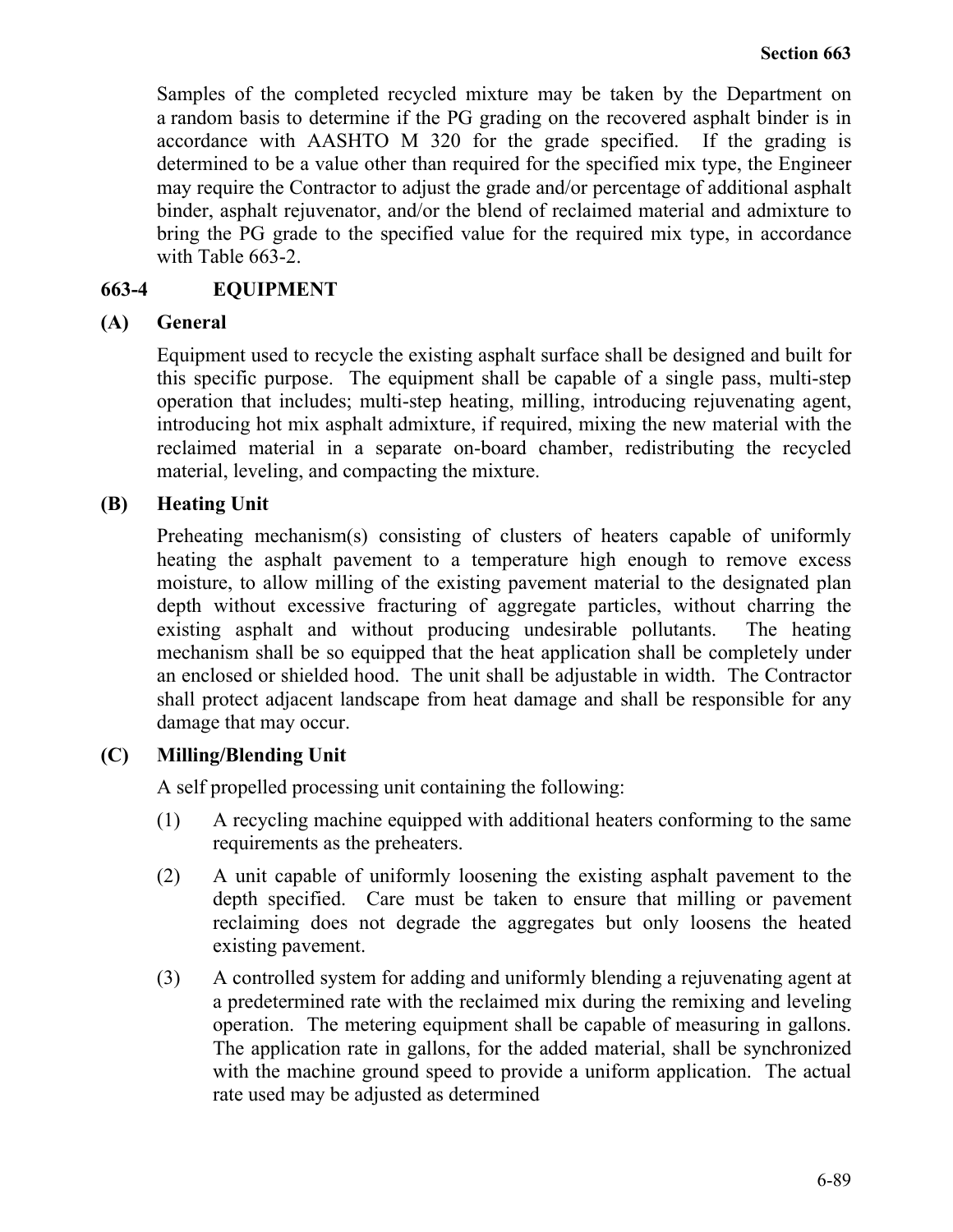- (4) A blending unit consisting of a twin shafted pugmill capable of uniformly adding new hot mix asphalt admixture, if required, at a rate established by the mix design. The unit shall be capable of thoroughly mixing the loosened asphalt pavement, asphalt rejuvenating agent, and new hot mix asphalt admixture if required, at the pugmill to produce a uniform mixture.
- (5) A unit capable of auguring the heated and loosened material into a windrow at the center of the machine prior to entry into the blending unit.
- (6) A paving machine meeting the requirements of Article 610-8 of the Standard Specifications, except as modified herein, shall be utilized to redistribute the remixed material over the width being processed and finished, so as to produce a uniform cross section and surface. The paving machine must be capable of screeding the full width of the remixed material. Automatic screed controls meeting the requirements of this Article shall be provided and used unless otherwise approved by the Engineer.
- (7) The recycling train shall be capable of maintaining an average production rate of a minimum of 1 lane mile per day.
- (8) The reheating and remixing units shall meet all state and local air quality emission standards for mobile sources.

#### **(D) Compaction Equipment**

Rollers meeting the requirements of Section 610-9 of the Standard Specifications and capable of achieving the specified density and surface requirements shall be utilized.

## **663-5 CONSTRUCTION REQUIREMENTS**

Hot In-place recycled mixtures shall not be produced or placed during rainy weather or when the air temperature measured in the shade away from artificial heat at the location of the paving operations is less than 50oF. Do not place surface course material that is to be the final layer of pavement between December 15 and March 16 of the next year.

Prior to heating and remixing operations, the pavement shall be cleaned of all loose material. Power brooms shall be used and supplemented when necessary by hand brooming or other cleaning operations, as required, to bring the surface to a clean, suitable condition free of deleterious material.

The pavement surface shall be evenly heated, loosened, and remixed to the lines, grades and depths shown on the plans. Heating shall be controlled to ensure uniform heat penetration without overheating, cooking, or sooting of the asphalt pavement. The milled material shall be picked up, mixed with an asphalt rejuvenator and asphalt admixture, if needed, in a pugmill and then distributed and leveled by a conventional paving machine. The temperature of the milled material shall not be more than 325oF when measured immediately behind the milling unit. The temperature of the remixed material shall not be less than 235°F directly behind the screed.

The heating operation shall extend at least 4 inches beyond the width of remixing on both sides. When a pass is made adjacent to a previously placed mat, the longitudinal joint shall extend at least 2" into the previously placed mat.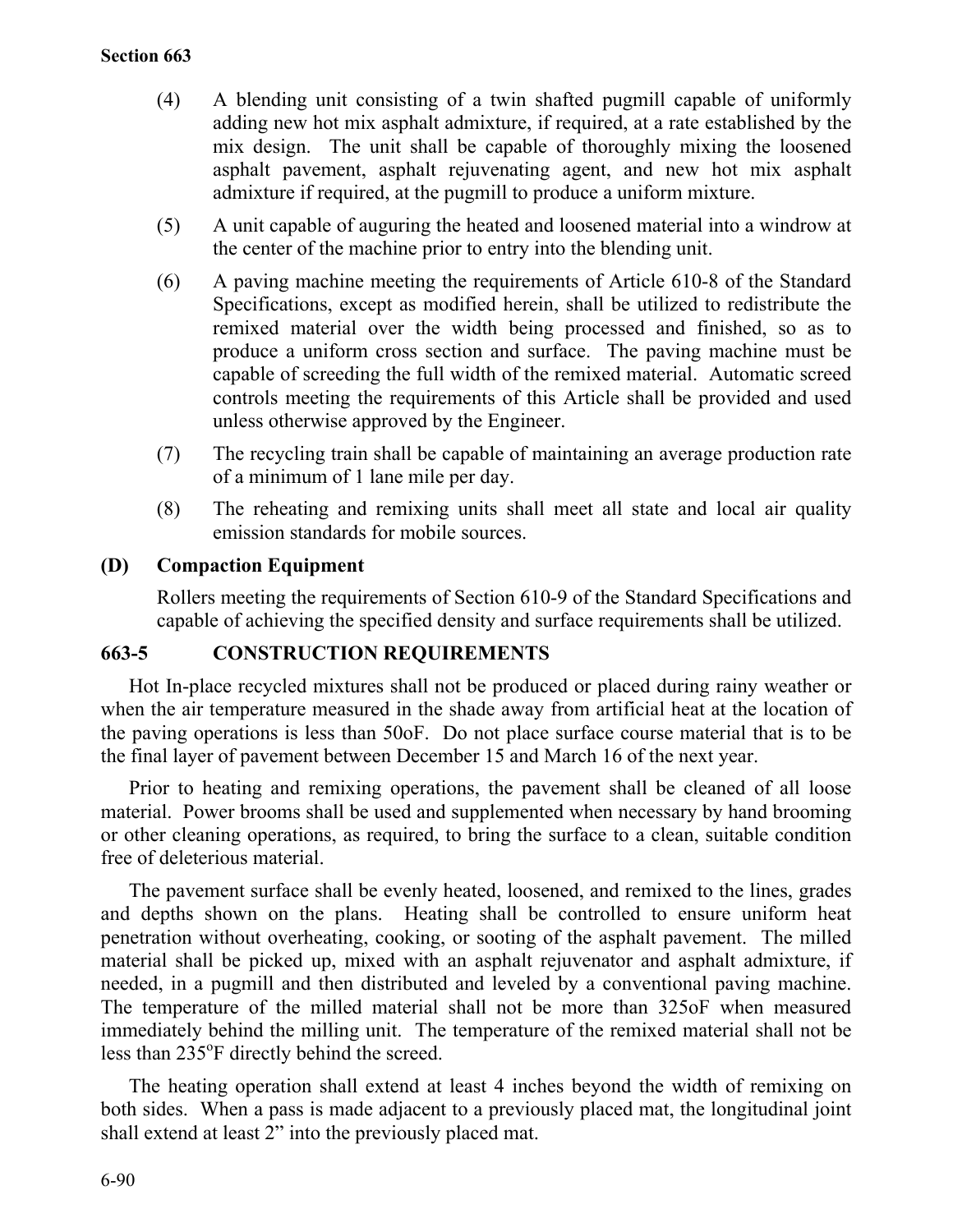The layer thickness of the HIR specified in the Plans or Contract Proposal shall be the compacted in-place thickness of the rejuvenated recycled mixture layer including any admixture. The depth of milling of the existing surface shall be such that the depth as specified on the plans is within  $\pm 1/4$  inch, unless otherwise approved by the Engineer.

The asphalt rejuvenator shall be applied uniformly to the mixed material prior to remixing in the pugmill. The rate of application of rejuvenator will be as specified on the Job Mix Formula approved by the Engineer based upon the Contractor's proposed mix design.

The remixed asphalt pavement shall be compacted immediately after it has been spread and leveled, while it is still in a workable condition.

Density control may be by either core samples or nuclear density control in accordance with the Department's most current procedures. Density for HIR mixes shall be a minimum of 92.0 percent of Maximum Specific Gravity (Gmm), except for SF9.5A that will be 90.0 percent of the Maximum Specific Gravity (Gmm). The Maximum Specific Gravity (AASHTO T 209) will be determined by procedures specified in the Department's most current edition of the HMA/QMS Manual.

The compacted surface of the completed and accepted pavement structure shall meet the requirements of Article 610-12 of the Standard Specifications.

The Contractor shall take precautions needed to protect the adjacent landscape from heat damage. Damaged landscape shall be repaired or replaced at no cost to the Department.

### **663-6 MEASUREMENT AND PAYMENT**

*Hot In-Place Recycled Asphalt Concrete, Type\_\_\_* will be measured and paid for by the square yard in the completed and accepted work.

*Emulsified Asphalt Rejuvenating Agent* to be paid for will be measured by the metered quantity in gallons used in all completed and accepted work and will be paid for at the contract price per gallon.

*Hot Mix Asphalt Admixture* will be measured and paid for, when required, will be measured by being weighed in trucks on a certified weighing device and documented on load tickets and will be paid for at the contract unit price per ton.

Asphalt binder to be paid for will be measured and paid for in accordance with Article 620.

The above prices and payments will be full compensation for all work covered by this section including but not limited to furnishing all materials, producing, weighing, transporting, placing, and compacting the recycled pavement; maintaining the finished course until final acceptance of the project, performing quality control as specified in the contract and making any repairs or corrections to the surface of the pavement that may become necessary.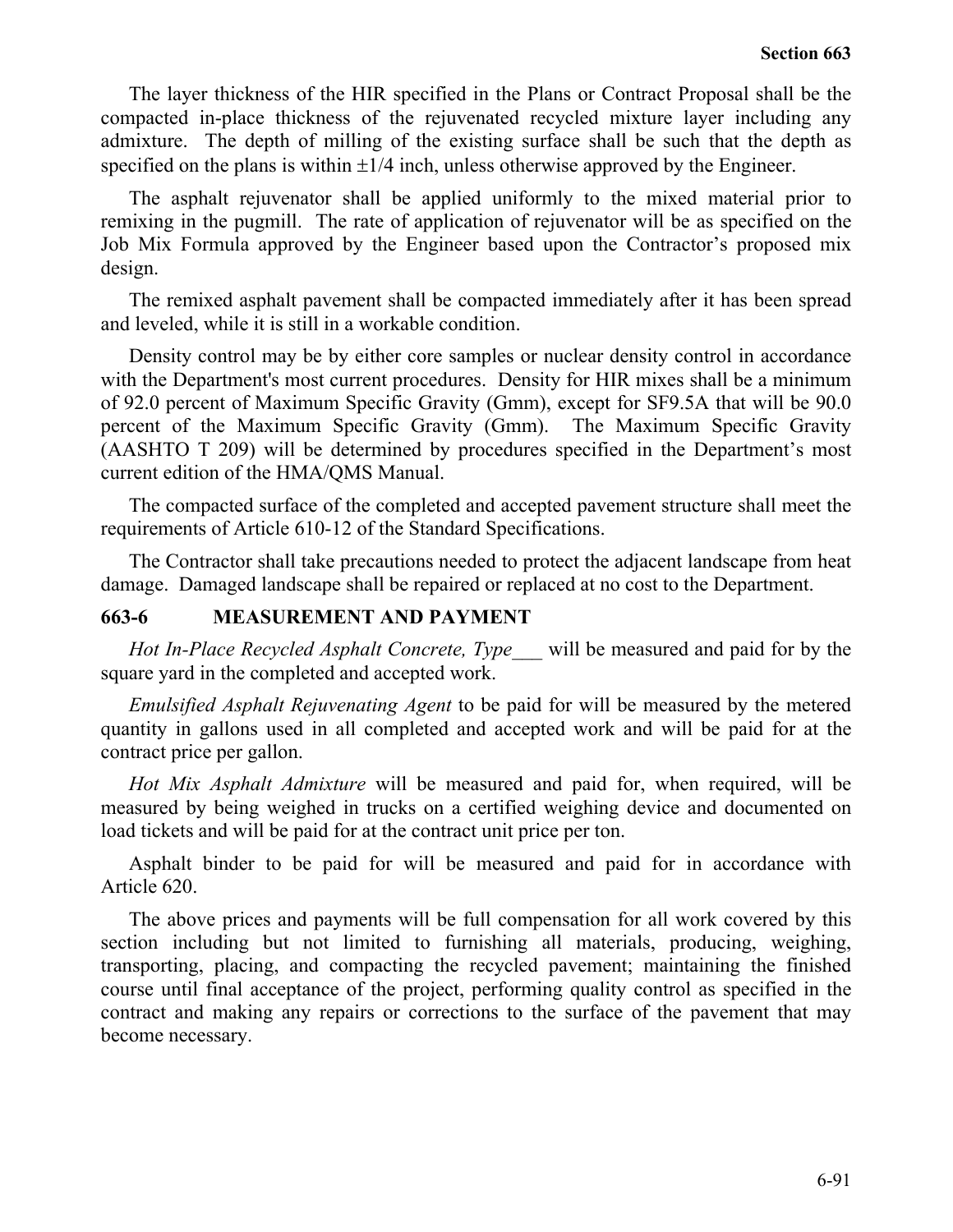Payment will be made under:

Pay Item Pay Unit Hot In-Place Recycled Asphalt Concrete, Type \_\_\_\_\_\_ Square Yard Emulsified Asphalt Rejuvenating Agent Gallon Hot Mix Asphalt Admixture Ton

# **SECTION 665 MILLED RUMBLE STRIPS ON ASPHALT CONCRETE SHOULDERS**

## **665-1 DESCRIPTION**

Construct rumble strips on asphalt concrete shoulders in accordance with the plans and as directed by the Engineer. Work includes but is not limited to furnishing all labor and equipment; disposing of milled material; and all incidentals necessary to complete the work satisfactorily.

### **665-2 EQUIPMENT**

Provide equipment consisting of a rotary type cutting head with a maximum outside diameter of 24 inches and that is a minimum of 16 inches long. Provide a cutting head that has the cutting tips arranged in such a pattern as to provide a relatively smooth cut as well as a cutting head(s) that is on its own independent suspension from that of the power unit to allow the tool to self align with the slope of the shoulder and/or any irregularities in the shoulder surface.

Provide a cutting tool equipped with guides to provide consistent alignment of each cut in relation to the roadway and to provide uniformity and consistency throughout the project.

#### **665-3 CONSTRUCTION METHODS**

Demonstrate the ability to achieve desired surface inside each depression without tearing or snagging the asphalt prior to beginning the work.

Provide rumble strips that have finished dimensions of seven inches  $(\pm 1/2 \text{ inch})$  wide in the direction of travel and are at least 16 inches long measured perpendicular to the direction of travel. Provide rumble strips having depressions with a concave circular shape with a minimum 1/2 inch depth at center (no more than an allowable depth 5/8 inch). Place rumble strips in relation to the roadway according to the patterns shown in the plans.

Material resulting from the operation becomes the property of the Contractor. Remove and dispose of this material in accordance with the requirements of Section 802.

At the end of each working day remove all equipment to a location where it does not present a traffic hazard, clean pavement and reopen work area to traffic.